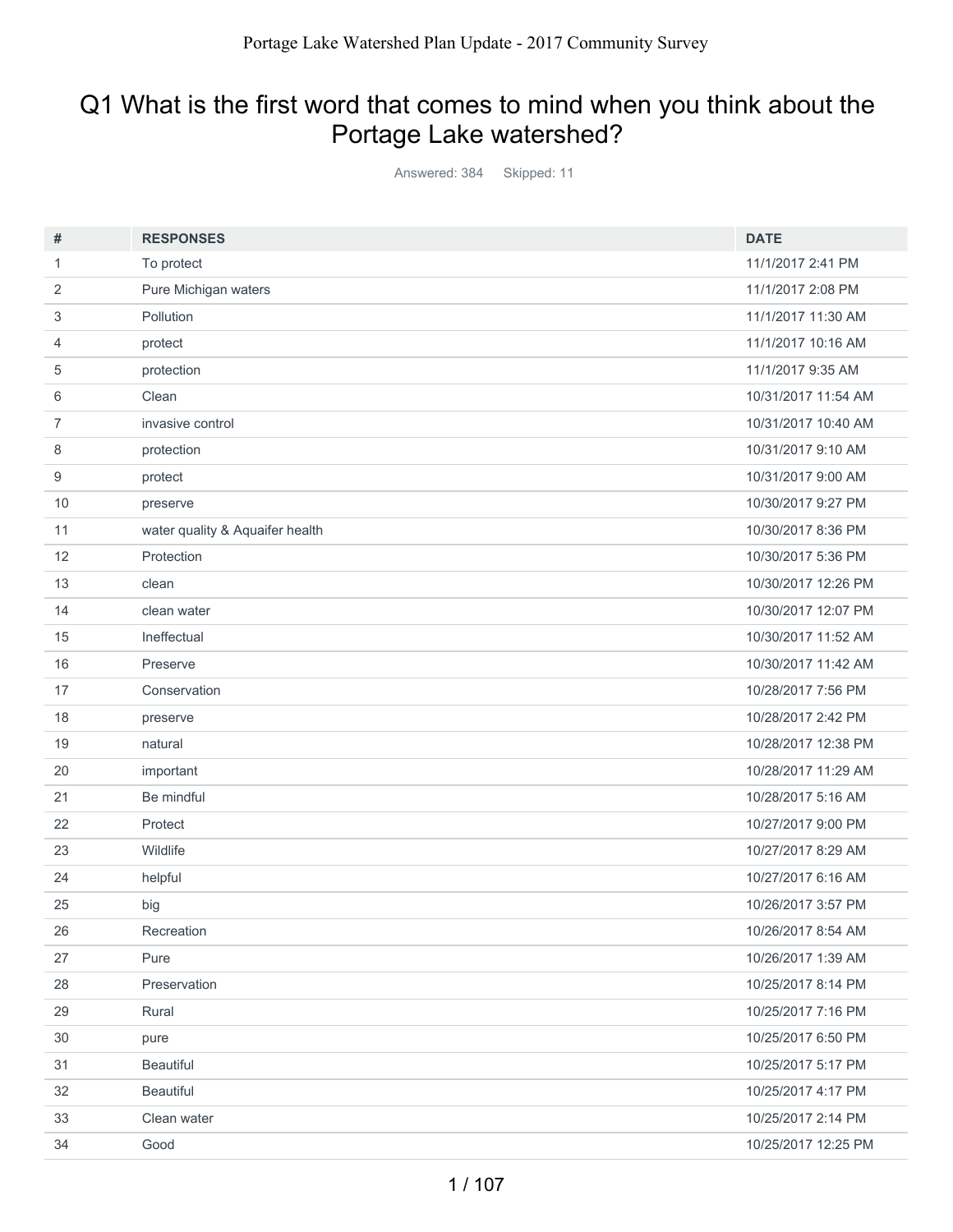| 35 | Changing                                 | 10/25/2017 12:23 PM |
|----|------------------------------------------|---------------------|
| 36 | wet lands                                | 10/25/2017 11:58 AM |
| 37 | conservation                             | 10/25/2017 11:46 AM |
| 38 | conservation                             | 10/25/2017 11:37 AM |
| 39 | precious                                 | 10/24/2017 5:15 PM  |
| 40 | Concern                                  | 10/24/2017 2:41 PM  |
| 41 | Vulnerable                               | 10/24/2017 12:33 PM |
| 42 | Keep it clean                            | 10/24/2017 9:52 AM  |
| 43 | Regulations                              | 10/24/2017 9:11 AM  |
| 44 | <b>Beautiful</b>                         | 10/24/2017 7:53 AM  |
| 45 | <b>Beautiful</b>                         | 10/24/2017 4:44 AM  |
| 46 | Pretty                                   | 10/23/2017 2:09 PM  |
| 47 | Clean water initiatives                  | 10/23/2017 12:38 PM |
| 48 | environment                              | 10/23/2017 11:49 AM |
| 49 | Water                                    | 10/23/2017 9:25 AM  |
| 50 | memories                                 | 10/22/2017 8:40 PM  |
| 51 | Sensitive                                | 10/22/2017 8:19 PM  |
| 52 | Contaminant                              | 10/22/2017 7:59 PM  |
| 53 | Quality                                  | 10/22/2017 7:11 PM  |
| 54 | Unique                                   | 10/22/2017 6:27 PM  |
| 55 | Purity                                   | 10/22/2017 4:38 PM  |
| 56 | Pristine                                 | 10/22/2017 3:58 PM  |
| 57 | abundance                                | 10/21/2017 11:37 PM |
| 58 | The lake                                 | 10/21/2017 9:36 PM  |
| 59 | Beautiful, fragile, important            | 10/21/2017 8:54 PM  |
| 60 | Conservation                             | 10/21/2017 7:39 PM  |
| 61 | Keep it clean                            | 10/21/2017 4:36 PM  |
| 62 | healthy                                  | 10/21/2017 1:56 PM  |
| 63 | Protect                                  | 10/21/2017 9:15 AM  |
| 64 | Clean                                    | 10/21/2017 8:21 AM  |
| 65 | Uninformed                               | 10/21/2017 8:15 AM  |
| 66 | memories                                 | 10/21/2017 8:06 AM  |
| 67 | Pollution                                | 10/21/2017 5:48 AM  |
| 68 | Protect and make wise business decisions | 10/20/2017 10:29 PM |
| 69 | Drainage                                 | 10/20/2017 7:51 PM  |
| 70 | Protection                               | 10/20/2017 6:22 PM  |
| 71 | Beautiful area                           | 10/20/2017 6:09 PM  |
| 72 | Clean                                    | 10/20/2017 5:57 PM  |
| 73 | Clean water                              | 10/20/2017 5:03 PM  |
| 74 | protecting the water                     | 10/20/2017 4:32 PM  |
| 75 | Preservation                             | 10/20/2017 3:51 PM  |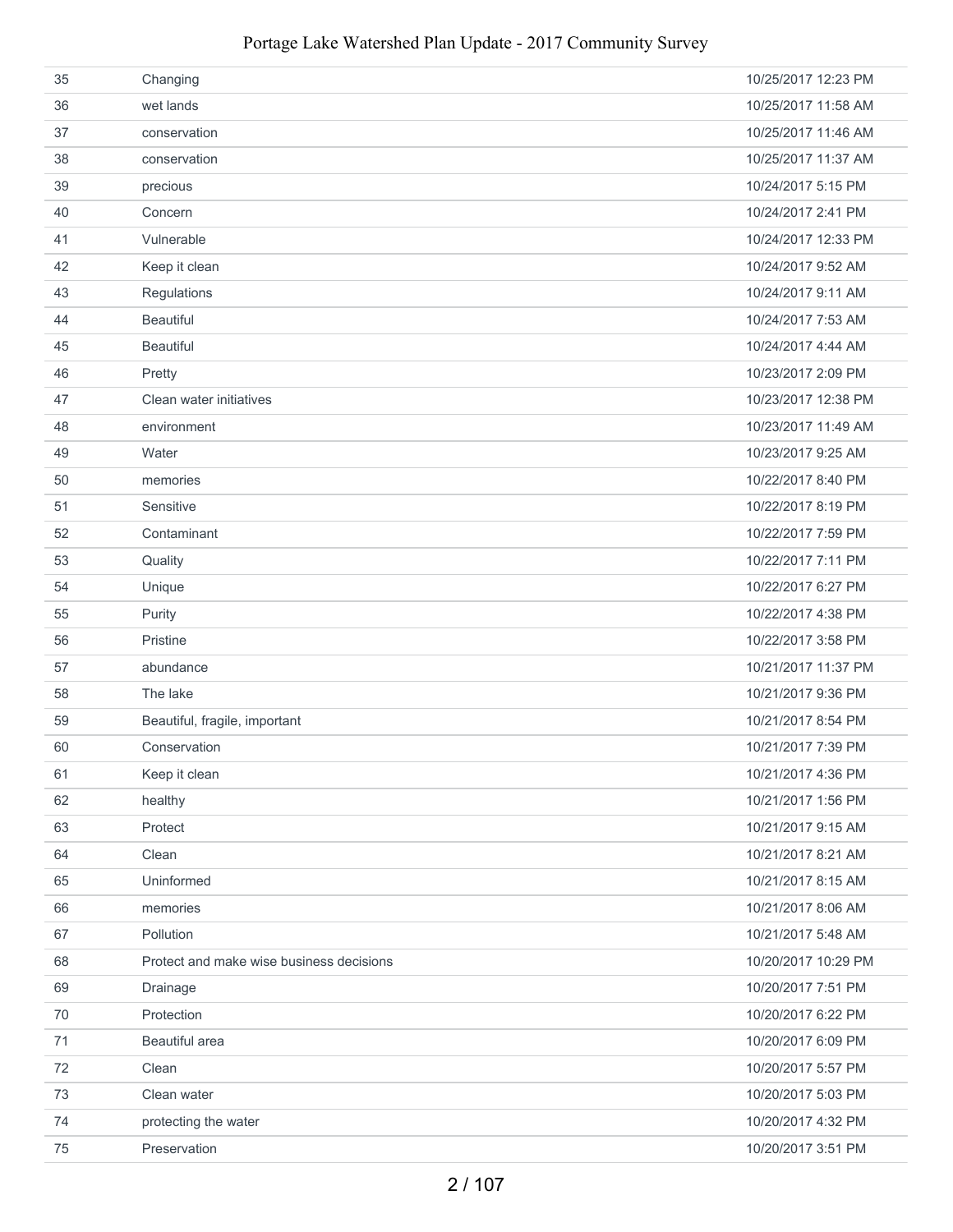| 76  | <b>Beauty</b>                                     | 10/20/2017 3:47 PM  |
|-----|---------------------------------------------------|---------------------|
| 77  | Clear, unpolluted water in a peaceful setting     | 10/20/2017 3:29 PM  |
| 78  | Tradition                                         | 10/20/2017 3:06 PM  |
| 79  | all the water going into portage lake             | 10/20/2017 2:49 PM  |
| 80  | scenic                                            | 10/20/2017 2:49 PM  |
| 81  | Clean                                             | 10/20/2017 2:39 PM  |
| 82  | <b>Beautiful</b>                                  | 10/20/2017 2:12 PM  |
| 83  | <b>Beautiful</b>                                  | 10/20/2017 1:53 PM  |
| 84  | <b>Beautiful</b>                                  | 10/20/2017 1:17 PM  |
| 85  | Needed                                            | 10/20/2017 1:16 PM  |
| 86  | Needed group                                      | 10/20/2017 12:59 PM |
| 87  | <b>Beautiful</b>                                  | 10/20/2017 12:35 PM |
| 88  | Preservation                                      | 10/20/2017 12:23 PM |
| 89  | Beautiful!                                        | 10/20/2017 12:11 PM |
| 90  | Haven                                             | 10/20/2017 12:02 PM |
| 91  | Pure                                              | 10/20/2017 11:59 AM |
| 92  | Pesticide                                         | 10/20/2017 11:16 AM |
| 93  | Scenic                                            | 10/20/2017 10:55 AM |
| 94  | <b>Beautiful</b>                                  | 10/20/2017 10:53 AM |
| 95  | Water                                             | 10/20/2017 10:48 AM |
| 96  | Water                                             | 10/20/2017 10:47 AM |
| 97  | water                                             | 10/20/2017 10:44 AM |
| 98  | Clean                                             | 10/20/2017 10:36 AM |
| 99  | <b>Beautiful</b>                                  | 10/20/2017 10:22 AM |
| 100 | <b>Nice</b>                                       | 10/20/2017 10:18 AM |
| 101 | Clean water.                                      | 10/20/2017 10:12 AM |
| 102 | Drainage                                          | 10/20/2017 10:07 AM |
| 103 | Clean warm fresh water                            | 10/20/2017 9:53 AM  |
| 104 | Precious                                          | 10/20/2017 9:50 AM  |
| 105 | Hills all around it.                              | 10/20/2017 9:47 AM  |
| 106 | smart                                             | 10/20/2017 9:41 AM  |
| 107 | water                                             | 10/20/2017 9:35 AM  |
| 108 | Laid-back                                         | 10/20/2017 9:33 AM  |
| 109 | <b>Beautiful</b>                                  | 10/20/2017 9:30 AM  |
| 110 | Paradise                                          | 10/20/2017 9:29 AM  |
| 111 | drainage                                          | 10/20/2017 9:27 AM  |
| 112 | Conservation                                      | 10/20/2017 9:27 AM  |
| 113 | continuation                                      | 10/20/2017 9:27 AM  |
| 114 | Quaint                                            | 10/20/2017 9:27 AM  |
| 115 | Shoreline                                         | 10/20/2017 9:26 AM  |
| 116 | water & surronding area (I know - it is 3 words!) | 10/20/2017 9:26 AM  |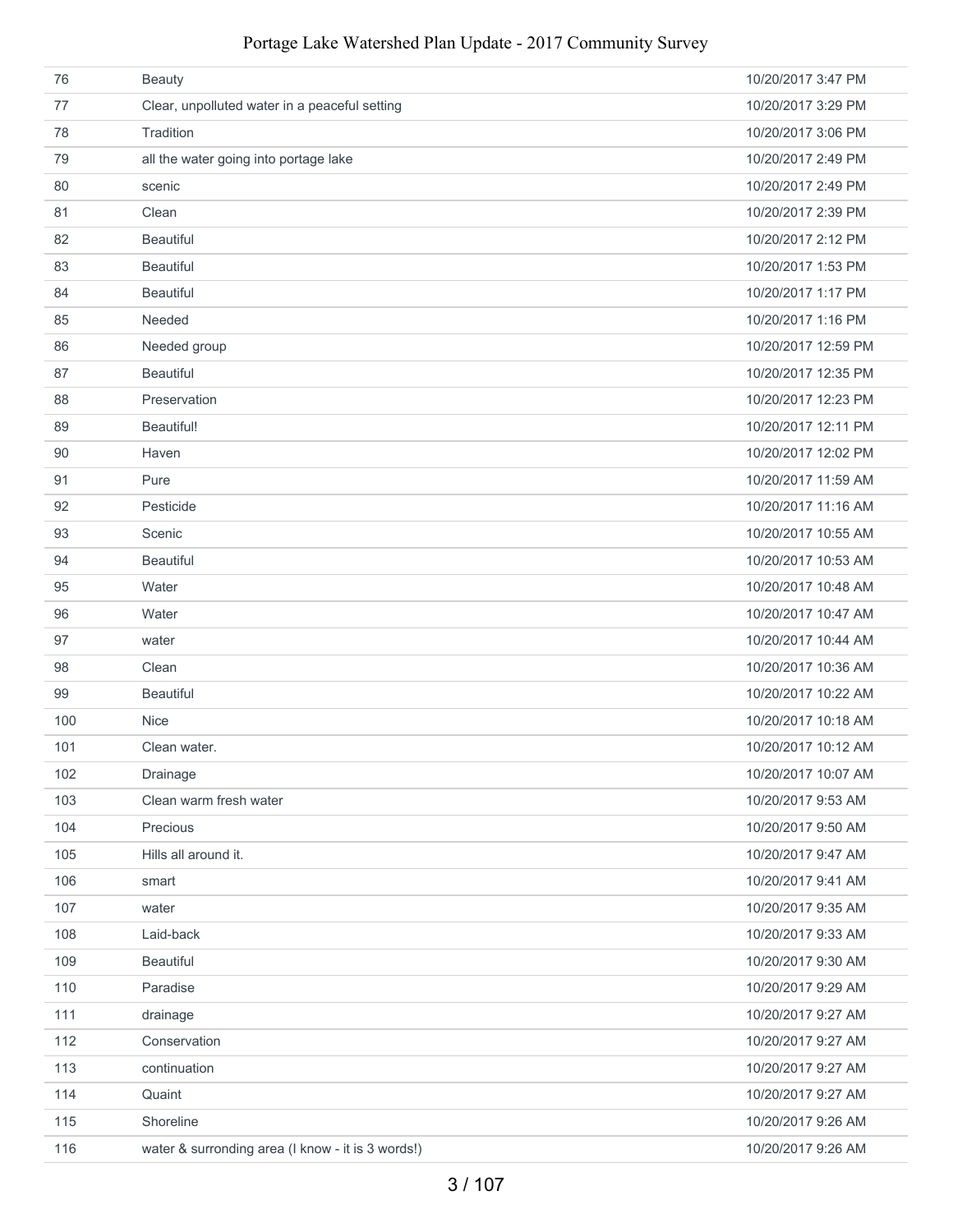| 117 | Clean                                       | 10/20/2017 9:24 AM  |
|-----|---------------------------------------------|---------------------|
| 118 | Drainage                                    | 10/20/2017 9:23 AM  |
| 119 | precious                                    | 10/20/2017 9:22 AM  |
| 120 | Artesian                                    | 10/20/2017 9:22 AM  |
| 121 | clean                                       | 10/19/2017 8:41 PM  |
| 122 | Serine                                      | 10/19/2017 4:29 PM  |
| 123 | nice                                        | 10/19/2017 11:13 AM |
| 124 | precious                                    | 10/19/2017 8:06 AM  |
| 125 | beautiful                                   | 10/19/2017 7:40 AM  |
| 126 | Perch fishing                               | 10/19/2017 6:50 AM  |
| 127 | environment                                 | 10/18/2017 3:58 PM  |
| 128 | unchanged                                   | 10/18/2017 10:37 AM |
| 129 | water quality                               | 10/17/2017 4:13 PM  |
| 130 | <b>Beauty</b>                               | 10/17/2017 12:55 PM |
| 131 | Conserve                                    | 10/17/2017 11:13 AM |
| 132 | the lake                                    | 10/17/2017 8:17 AM  |
| 133 | Presevation                                 | 10/17/2017 8:15 AM  |
| 134 | Portage Lake                                | 10/17/2017 6:56 AM  |
| 135 | signs                                       | 10/16/2017 10:55 PM |
| 136 | <b>Beautiful</b>                            | 10/16/2017 6:04 PM  |
| 137 | unknown                                     | 10/16/2017 4:59 PM  |
| 138 | Pristine                                    | 10/16/2017 3:42 PM  |
| 139 | Clean water                                 | 10/16/2017 10:10 AM |
| 140 | Gem                                         | 10/16/2017 9:25 AM  |
| 141 | Large area with potential for big influence | 10/16/2017 8:53 AM  |
| 142 | Important                                   | 10/16/2017 8:28 AM  |
| 143 | clean water                                 | 10/16/2017 8:11 AM  |
| 144 | Portage Lake                                | 10/15/2017 9:15 PM  |
| 145 | future                                      | 10/15/2017 2:16 PM  |
| 146 | large                                       | 10/15/2017 9:48 AM  |
| 147 | Important                                   | 10/15/2017 7:57 AM  |
| 148 | Mucky                                       | 10/15/2017 7:15 AM  |
| 149 | Beautyful                                   | 10/14/2017 3:42 PM  |
| 150 | Protection                                  | 10/14/2017 3:15 PM  |
| 151 | lake                                        | 10/14/2017 3:03 PM  |
| 152 | Pristine                                    | 10/14/2017 2:01 PM  |
| 153 | water                                       | 10/14/2017 9:41 AM  |
| 154 | <b>Beauty</b>                               | 10/14/2017 8:22 AM  |
| 155 | Lush                                        | 10/13/2017 8:41 PM  |
| 156 | Home                                        | 10/13/2017 7:32 PM  |
| 157 | Safe                                        | 10/13/2017 7:31 PM  |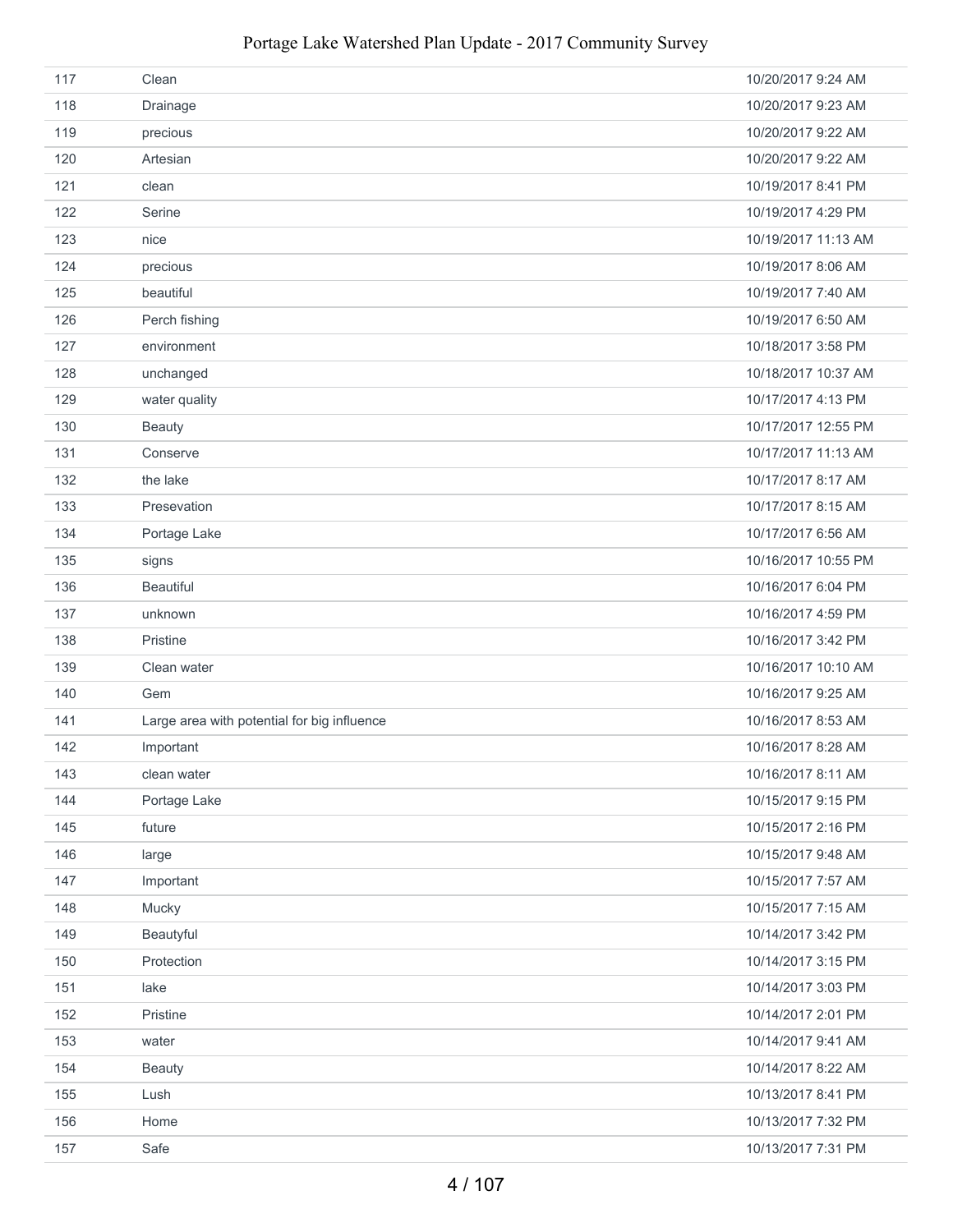| 158 | Protection              | 10/13/2017 7:25 PM  |
|-----|-------------------------|---------------------|
| 159 | Clean                   | 10/13/2017 7:13 PM  |
| 160 | Clean                   | 10/13/2017 7:11 PM  |
| 161 | Lake                    | 10/13/2017 7:10 PM  |
| 162 | Clean                   | 10/13/2017 7:06 PM  |
| 163 | pure                    | 10/13/2017 7:02 PM  |
| 164 | Preservation            | 10/13/2017 3:29 PM  |
| 165 | Vacation                | 10/13/2017 3:12 PM  |
| 166 | Necessary               | 10/13/2017 1:15 PM  |
| 167 | Important               | 10/13/2017 1:13 PM  |
| 168 | Protect                 | 10/13/2017 10:57 AM |
| 169 | environment             | 10/13/2017 8:23 AM  |
| 170 | Important               | 10/13/2017 7:43 AM  |
| 171 | Relaxation              | 10/13/2017 6:43 AM  |
| 172 | Portage lake            | 10/13/2017 5:07 AM  |
| 173 | irreplaceable           | 10/12/2017 8:55 PM  |
| 174 | Previously Unthought Of | 10/12/2017 8:13 PM  |
| 175 | Water                   | 10/12/2017 7:32 PM  |
| 176 | Camp                    | 10/12/2017 7:29 PM  |
| 177 | Awsome                  | 10/12/2017 6:42 PM  |
| 178 | Nature                  | 10/12/2017 3:17 PM  |
| 179 | Clean                   | 10/12/2017 2:26 PM  |
| 180 | Swampy                  | 10/12/2017 2:07 PM  |
| 181 | Drainage                | 10/12/2017 1:47 PM  |
| 182 | Vacation                | 10/12/2017 1:23 PM  |
| 183 | <b>Beautiful</b>        | 10/12/2017 1:10 PM  |
| 184 | Preserve                | 10/12/2017 1:00 PM  |
| 185 | water                   | 10/12/2017 12:58 PM |
| 186 | environment             | 10/12/2017 11:54 AM |
| 187 | Clean                   | 10/12/2017 11:41 AM |
| 188 | Fun                     | 10/12/2017 11:28 AM |
| 189 | Eco system              | 10/12/2017 11:27 AM |
| 190 | <b>Beautiful</b>        | 10/12/2017 10:57 AM |
| 191 | Confusing               | 10/12/2017 10:54 AM |
| 192 | beautiful               | 10/12/2017 10:54 AM |
| 193 | Water                   | 10/12/2017 10:45 AM |
| 194 | Vacation                | 10/12/2017 10:31 AM |
| 195 | important               | 10/12/2017 10:12 AM |
| 196 | Vacation                | 10/12/2017 10:03 AM |
| 197 | habitat                 | 10/12/2017 8:11 AM  |
| 198 | <b>Beautiful</b>        | 10/12/2017 7:56 AM  |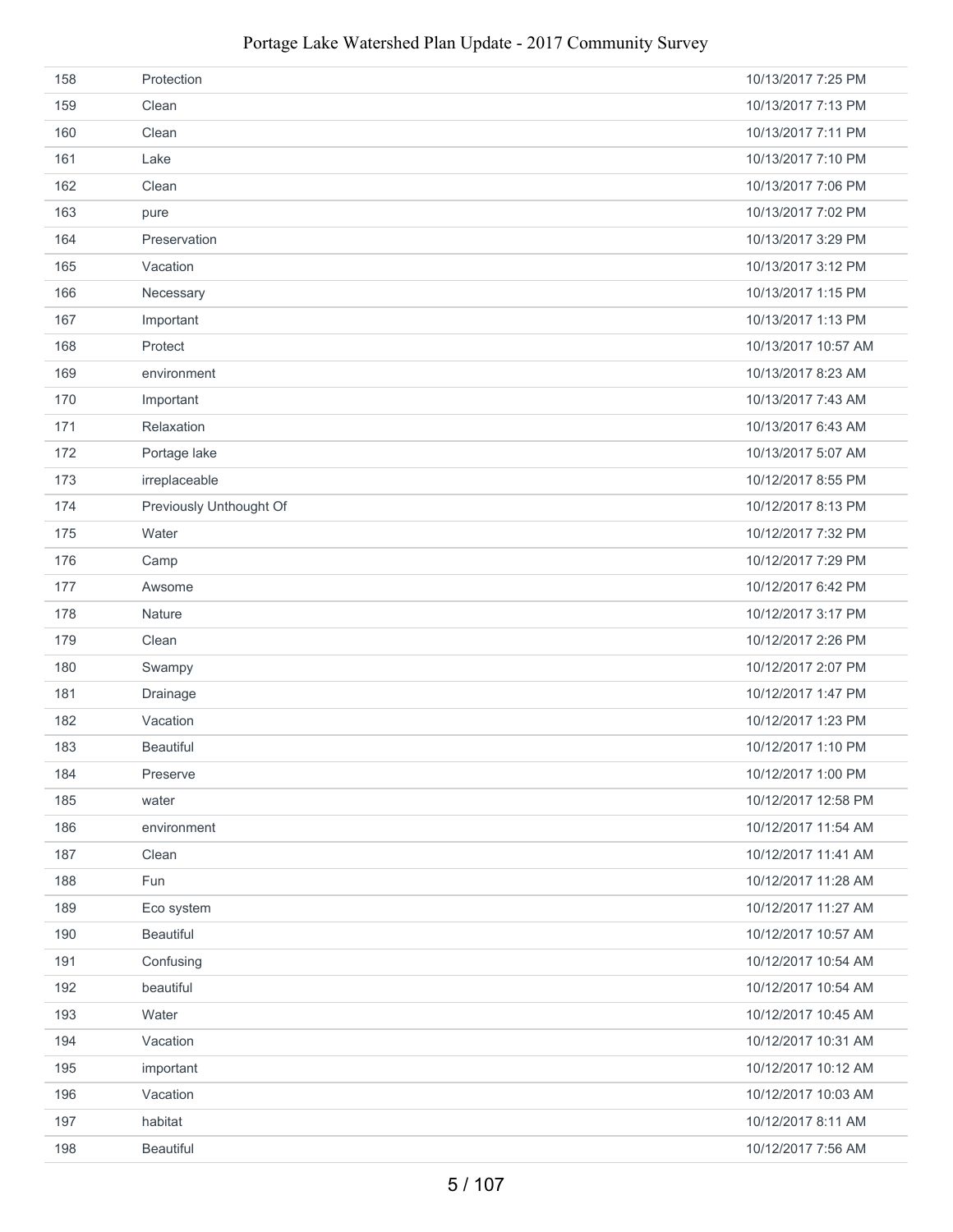| 199 | clear water, sandy bottom                                                 | 10/12/2017 6:50 AM  |
|-----|---------------------------------------------------------------------------|---------------------|
| 200 | water                                                                     | 10/12/2017 6:29 AM  |
| 201 | Panorama                                                                  | 10/11/2017 9:35 PM  |
| 202 | Precious resource                                                         | 10/11/2017 9:12 PM  |
| 203 | Water run off                                                             | 10/11/2017 9:00 PM  |
| 204 | Trout                                                                     | 10/11/2017 8:08 PM  |
| 205 | Anti-pollution                                                            | 10/11/2017 7:58 PM  |
| 206 | lake                                                                      | 10/11/2017 7:34 PM  |
| 207 | Clear water                                                               | 10/11/2017 7:32 PM  |
| 208 | Onekama                                                                   | 10/11/2017 4:03 PM  |
| 209 | Clean                                                                     | 10/11/2017 3:54 PM  |
| 210 | beautiful                                                                 | 10/11/2017 3:31 PM  |
| 211 | invasive species                                                          | 10/11/2017 3:29 PM  |
| 212 | please keep it clean                                                      | 10/11/2017 3:26 PM  |
| 213 | System                                                                    | 10/11/2017 3:23 PM  |
| 214 | clean                                                                     | 10/11/2017 2:20 PM  |
| 215 | preserve                                                                  | 10/11/2017 1:42 PM  |
| 216 | <b>Beautiful</b>                                                          | 10/11/2017 1:40 PM  |
| 217 | Protection                                                                | 10/11/2017 12:56 PM |
| 218 | Clean                                                                     | 10/11/2017 12:07 PM |
| 219 | pristine                                                                  | 10/11/2017 12:07 PM |
| 220 | Fishing                                                                   | 10/11/2017 11:58 AM |
| 221 | nature's beauty                                                           | 10/11/2017 10:47 AM |
| 222 | protection                                                                | 10/11/2017 10:40 AM |
| 223 | water                                                                     | 10/11/2017 9:46 AM  |
| 224 | vacation                                                                  | 10/11/2017 9:06 AM  |
| 225 | protect it                                                                | 10/11/2017 7:55 AM  |
| 226 | Clean Water                                                               | 10/11/2017 7:49 AM  |
| 227 | clean                                                                     | 10/11/2017 7:12 AM  |
| 228 | Fishing                                                                   | 10/11/2017 7:05 AM  |
| 229 | sailing                                                                   | 10/11/2017 6:55 AM  |
| 230 | water quality and multiple use                                            | 10/11/2017 6:54 AM  |
| 231 | Beauty and environment                                                    | 10/11/2017 6:42 AM  |
| 232 | recreation                                                                | 10/11/2017 6:36 AM  |
| 233 | Protection of prized resource -- the beautiful lakes and clean safe water | 10/11/2017 6:28 AM  |
| 234 | <b>Beautiful</b>                                                          | 10/11/2017 6:24 AM  |
| 235 | Perch                                                                     | 10/11/2017 6:10 AM  |
| 236 | Walleye                                                                   | 10/11/2017 6:08 AM  |
| 237 | Beach                                                                     | 10/11/2017 5:31 AM  |
| 238 | scenic                                                                    | 10/10/2017 11:10 PM |
| 239 | Onekama                                                                   | 10/10/2017 9:27 PM  |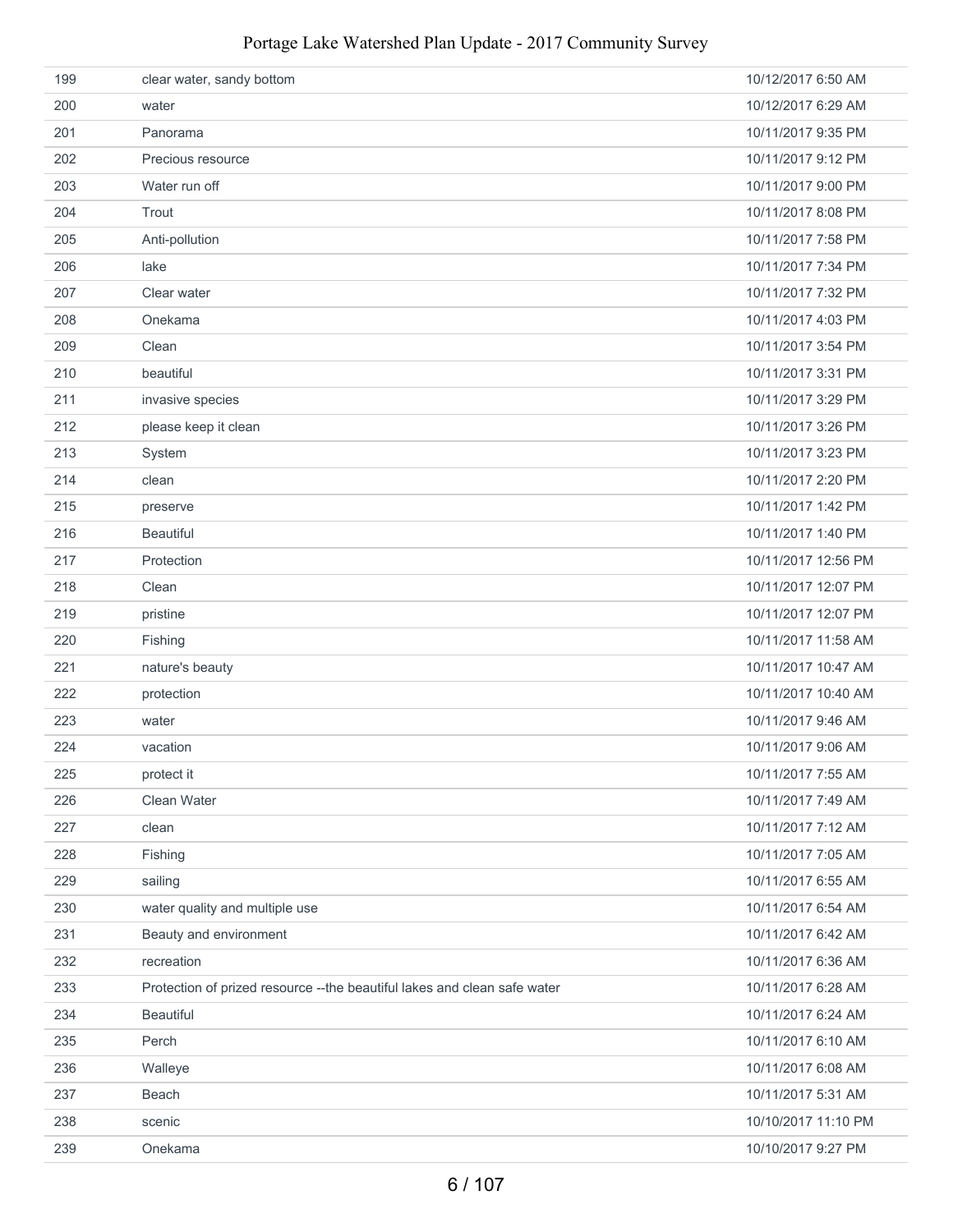| 240 | Magnificent                                                                  | 10/10/2017 4:30 PM  |
|-----|------------------------------------------------------------------------------|---------------------|
| 241 | Pristine                                                                     | 10/10/2017 12:26 PM |
| 242 | Health                                                                       | 10/10/2017 11:47 AM |
| 243 | vast                                                                         | 10/10/2017 11:24 AM |
| 244 | drainage                                                                     | 10/10/2017 10:23 AM |
| 245 | Valuable asset                                                               | 10/10/2017 7:34 AM  |
| 246 | treasure                                                                     | 10/10/2017 1:45 AM  |
| 247 | Portage lake                                                                 | 10/9/2017 8:35 PM   |
| 248 | preservation                                                                 | 10/9/2017 12:58 PM  |
| 249 | beautiful                                                                    | 10/9/2017 6:33 AM   |
| 250 | quality                                                                      | 10/9/2017 6:15 AM   |
| 251 | Lake                                                                         | 10/9/2017 6:00 AM   |
| 252 | water quality                                                                | 10/8/2017 6:23 PM   |
| 253 | Successful                                                                   | 10/8/2017 4:45 PM   |
| 254 | sensitive                                                                    | 10/8/2017 3:11 PM   |
| 255 | <b>Beautiful</b>                                                             | 10/7/2017 1:08 PM   |
| 256 | Sensitive                                                                    | 10/7/2017 10:32 AM  |
| 257 | basin                                                                        | 10/7/2017 8:54 AM   |
| 258 | Critical                                                                     | 10/7/2017 8:05 AM   |
| 259 | Important                                                                    | 10/6/2017 5:11 PM   |
| 260 | Necessary                                                                    | 10/6/2017 2:21 PM   |
| 261 | Important                                                                    | 10/6/2017 10:31 AM  |
| 262 | lovely                                                                       | 10/6/2017 10:06 AM  |
| 263 | Important                                                                    | 10/6/2017 8:28 AM   |
| 264 | <b>Beauty</b>                                                                | 10/5/2017 4:36 PM   |
| 265 | Clean                                                                        | 10/5/2017 2:33 PM   |
| 266 | Sparse                                                                       | 10/5/2017 2:14 PM   |
| 267 | water                                                                        | 10/5/2017 1:15 PM   |
| 268 | preservation                                                                 | 10/5/2017 1:08 PM   |
| 269 | Mary Reed!                                                                   | 10/5/2017 12:01 PM  |
| 270 | protect the beauty                                                           | 10/5/2017 10:04 AM  |
| 271 | Progress                                                                     | 10/5/2017 9:40 AM   |
| 272 | Important                                                                    | 10/5/2017 9:32 AM   |
| 273 | A pristine, clean watershed that needs protecting from sewage, tracking, etc | 10/5/2017 8:57 AM   |
| 274 | Relaxation.                                                                  | 10/5/2017 8:39 AM   |
| 275 | Large area                                                                   | 10/5/2017 6:42 AM   |
| 276 | significant                                                                  | 10/4/2017 9:42 PM   |
| 277 | Fragile                                                                      | 10/4/2017 7:49 PM   |
| 278 | envieonment                                                                  | 10/4/2017 6:19 PM   |
| 279 | <b>Beauty</b>                                                                | 10/4/2017 4:28 PM   |
| 280 | conservation                                                                 | 10/4/2017 3:38 PM   |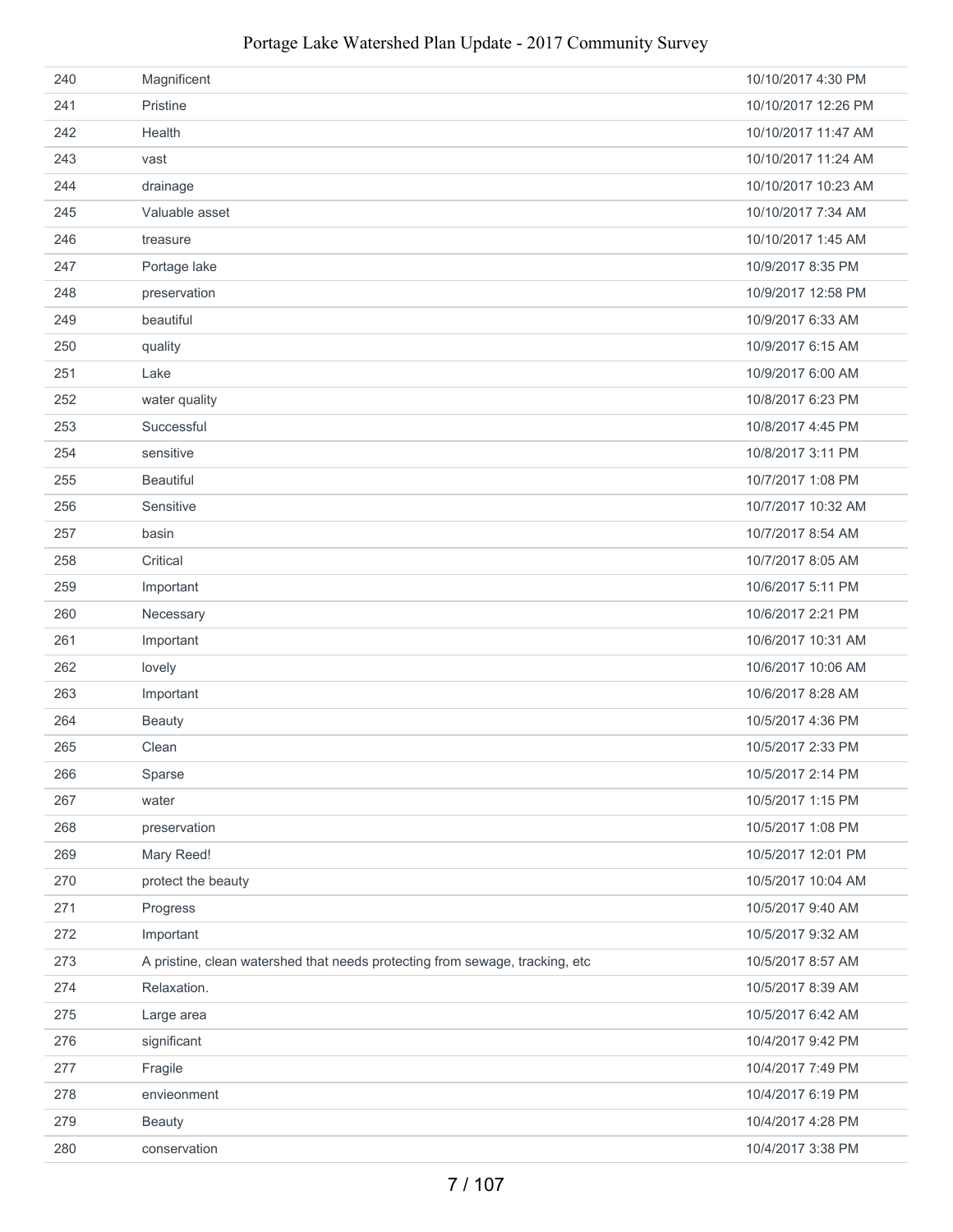| 281 | <b>Beauty</b>    | 10/4/2017 3:12 PM  |
|-----|------------------|--------------------|
| 282 | <b>Beautiful</b> | 10/4/2017 2:13 PM  |
| 283 | <b>Beauty</b>    | 10/4/2017 1:47 PM  |
| 284 | Walleye          | 10/4/2017 1:43 PM  |
| 285 | precious         | 10/4/2017 1:36 PM  |
| 286 | clean water      | 10/4/2017 1:02 PM  |
| 287 | clean            | 10/4/2017 12:44 PM |
| 288 | Committed        | 10/4/2017 12:39 PM |
| 289 | Scenic           | 10/4/2017 11:38 AM |
| 290 | clean            | 10/4/2017 11:28 AM |
| 291 | <b>Beautiful</b> | 10/4/2017 11:22 AM |
| 292 | necessary        | 10/4/2017 11:14 AM |
| 293 | lake             | 10/4/2017 10:30 AM |
| 294 | beautiful        | 10/4/2017 10:29 AM |
| 295 | <b>WATER</b>     | 10/4/2017 10:15 AM |
| 296 | Keep it clean    | 10/4/2017 10:02 AM |
| 297 | large            | 10/4/2017 9:51 AM  |
| 298 | Boating          | 10/4/2017 9:15 AM  |
| 299 | Clean water      | 10/4/2017 9:14 AM  |
| 300 | Helpful          | 10/4/2017 8:36 AM  |
| 301 | Protection       | 10/4/2017 7:30 AM  |
| 302 | Health           | 10/4/2017 6:52 AM  |
| 303 | Protection       | 10/4/2017 6:52 AM  |
| 304 | Healthy          | 10/4/2017 6:33 AM  |
| 305 | healthy          | 10/4/2017 6:15 AM  |
| 306 | preservation     | 10/4/2017 6:06 AM  |
| 307 | beauty           | 10/4/2017 5:52 AM  |
| 308 | Extensive        | 10/4/2017 5:38 AM  |
| 309 | Summer           | 10/4/2017 5:33 AM  |
| 310 | Safety           | 10/3/2017 10:18 PM |
| 311 | <b>Beautiful</b> | 10/3/2017 10:07 PM |
| 312 | Drainage         | 10/3/2017 9:55 PM  |
| 313 | Weed control     | 10/3/2017 9:27 PM  |
| 314 | Precious         | 10/3/2017 9:22 PM  |
| 315 | Clean water      | 10/3/2017 9:15 PM  |
| 316 | Active           | 10/3/2017 9:14 PM  |
| 317 | Preserve         | 10/3/2017 9:03 PM  |
| 318 | Fish             | 10/3/2017 8:56 PM  |
| 319 | Fishing          | 10/3/2017 8:54 PM  |
| 320 | Preservation     | 10/3/2017 8:53 PM  |
| 321 | Conservation     | 10/3/2017 7:58 PM  |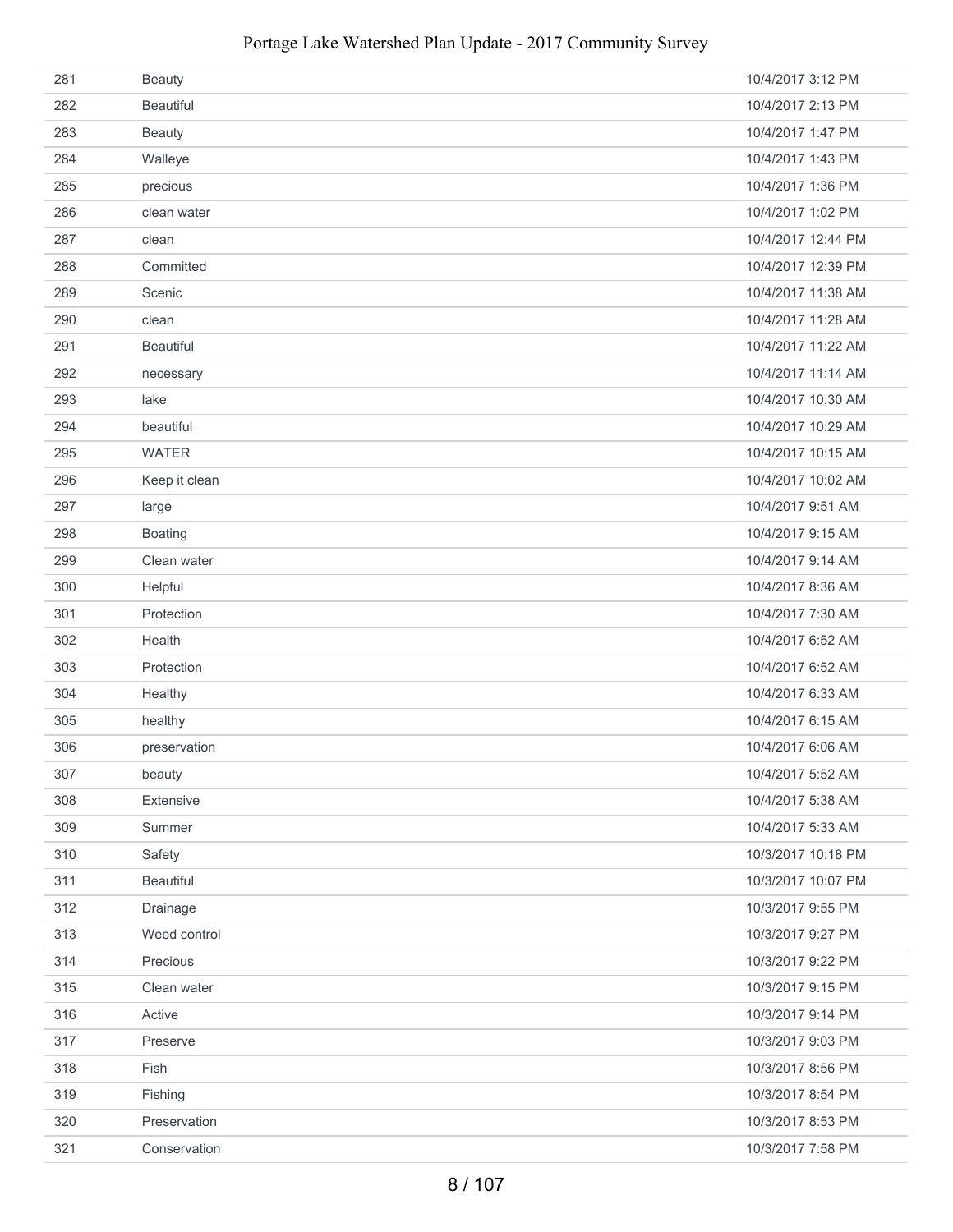|     | Portage Lake Watershed Plan Update - 2017 Community Survey                                                                                  |                    |
|-----|---------------------------------------------------------------------------------------------------------------------------------------------|--------------------|
| 322 | clean water and ecological planning                                                                                                         | 10/3/2017 7:51 PM  |
| 323 | Relaxing                                                                                                                                    | 10/3/2017 7:40 PM  |
| 324 | Out of doors activities                                                                                                                     | 10/3/2017 7:15 PM  |
| 325 | clean water                                                                                                                                 | 10/3/2017 7:07 PM  |
| 326 | Precious                                                                                                                                    | 10/3/2017 6:39 PM  |
| 327 | Proud                                                                                                                                       | 10/3/2017 6:25 PM  |
| 328 | Natural                                                                                                                                     | 10/3/2017 5:47 PM  |
| 329 | water quality                                                                                                                               | 10/3/2017 5:35 PM  |
| 330 | Paradise                                                                                                                                    | 10/3/2017 5:21 PM  |
| 331 | Pristine                                                                                                                                    | 10/3/2017 5:19 PM  |
| 332 | Recreation                                                                                                                                  | 10/3/2017 5:02 PM  |
| 333 | Fresh water                                                                                                                                 | 10/3/2017 5:02 PM  |
| 334 | Love                                                                                                                                        | 10/3/2017 4:57 PM  |
| 335 | Conservation                                                                                                                                | 10/3/2017 4:53 PM  |
| 336 | Fragile                                                                                                                                     | 10/3/2017 4:43 PM  |
| 337 | clean                                                                                                                                       | 10/3/2017 4:12 PM  |
| 338 | Pristine                                                                                                                                    | 10/3/2017 4:09 PM  |
| 339 | <b>Beautiful</b>                                                                                                                            | 10/3/2017 3:57 PM  |
| 340 | Work                                                                                                                                        | 10/3/2017 3:57 PM  |
| 341 | Water                                                                                                                                       | 10/3/2017 3:55 PM  |
| 342 | Valuable                                                                                                                                    | 10/3/2017 3:55 PM  |
| 343 | Clean                                                                                                                                       | 10/3/2017 3:47 PM  |
| 344 | potential                                                                                                                                   | 10/3/2017 3:37 PM  |
| 345 | Portage Lake                                                                                                                                | 10/3/2017 3:30 PM  |
| 346 | Liberals                                                                                                                                    | 10/3/2017 3:30 PM  |
| 347 | Preservatiom                                                                                                                                | 10/3/2017 3:28 PM  |
| 348 | Purity                                                                                                                                      | 10/3/2017 3:23 PM  |
| 349 | Clean                                                                                                                                       | 10/3/2017 3:21 PM  |
| 350 | organized                                                                                                                                   | 10/3/2017 3:20 PM  |
| 351 | Clean                                                                                                                                       | 10/3/2017 3:13 PM  |
| 352 | necessary                                                                                                                                   | 10/3/2017 3:06 PM  |
| 353 | Beautiful                                                                                                                                   | 10/3/2017 2:07 PM  |
| 354 | Future                                                                                                                                      | 10/3/2017 12:13 PM |
| 355 | Invasives                                                                                                                                   | 10/3/2017 7:47 AM  |
| 356 | Every thing in the watershed, not just the natural resourses. Everything needs to be healthy and<br>Lot Notural resources Education Economy | 10/3/2017 7:28 AM  |

robust. Natural resourses, Education, Economy, Protect 10/3/2017 7:23 AM Water quality 10/2/2017 11:16 PM Protection 10/2/2017 10:04 PM Pollution 10/2/2017 9:45 PM Clean 10/2/2017 6:28 PM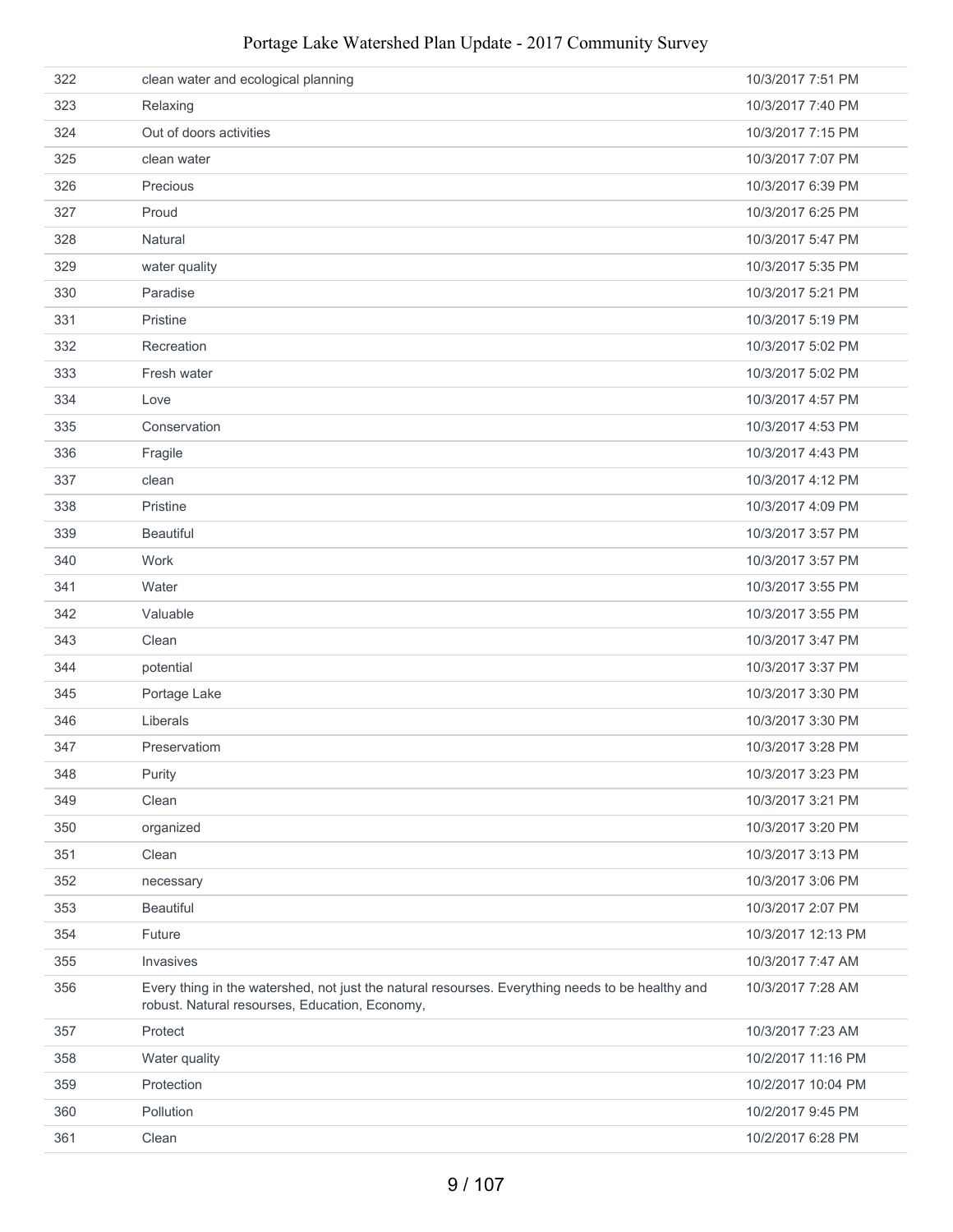| 362 | protect                                                                                        | 10/2/2017 6:01 PM |
|-----|------------------------------------------------------------------------------------------------|-------------------|
| 363 | pure                                                                                           | 10/2/2017 5:18 PM |
| 364 | mud                                                                                            | 10/2/2017 3:58 PM |
| 365 | Peaceful                                                                                       | 10/2/2017 2:33 PM |
| 366 | The Watershed is saving the lake for the present and the future for all of us and our families | 10/2/2017 1:42 PM |
| 367 | Environmental                                                                                  | 10/2/2017 1:34 PM |
| 368 | bucolic                                                                                        | 10/2/2017 8:44 AM |
| 369 | Clean                                                                                          | 10/2/2017 8:39 AM |
| 370 | Pesticides and fertilizers                                                                     | 10/2/2017 8:25 AM |
| 371 | <b>Beautiful</b>                                                                               | 10/2/2017 8:12 AM |
| 372 | Clean                                                                                          | 10/2/2017 8:06 AM |
| 373 | Important                                                                                      | 10/2/2017 7:53 AM |
| 374 | boating                                                                                        | 10/2/2017 7:42 AM |
| 375 | Clean water                                                                                    | 10/2/2017 7:07 AM |
| 376 | riverless                                                                                      | 10/2/2017 7:03 AM |
| 377 | Fragile                                                                                        | 10/2/2017 7:02 AM |
| 378 | CIran                                                                                          | 10/2/2017 7:02 AM |
| 379 | <b>Beauty</b>                                                                                  | 10/2/2017 6:52 AM |
| 380 | Quiet                                                                                          | 10/2/2017 6:14 AM |
| 381 | Portage Lake                                                                                   | 10/2/2017 6:05 AM |
| 382 | Important                                                                                      | 10/2/2017 4:56 AM |
| 383 | <b>Beautiful</b>                                                                               | 10/1/2017 8:07 PM |
| 384 | Planning                                                                                       | 10/1/2017 1:02 PM |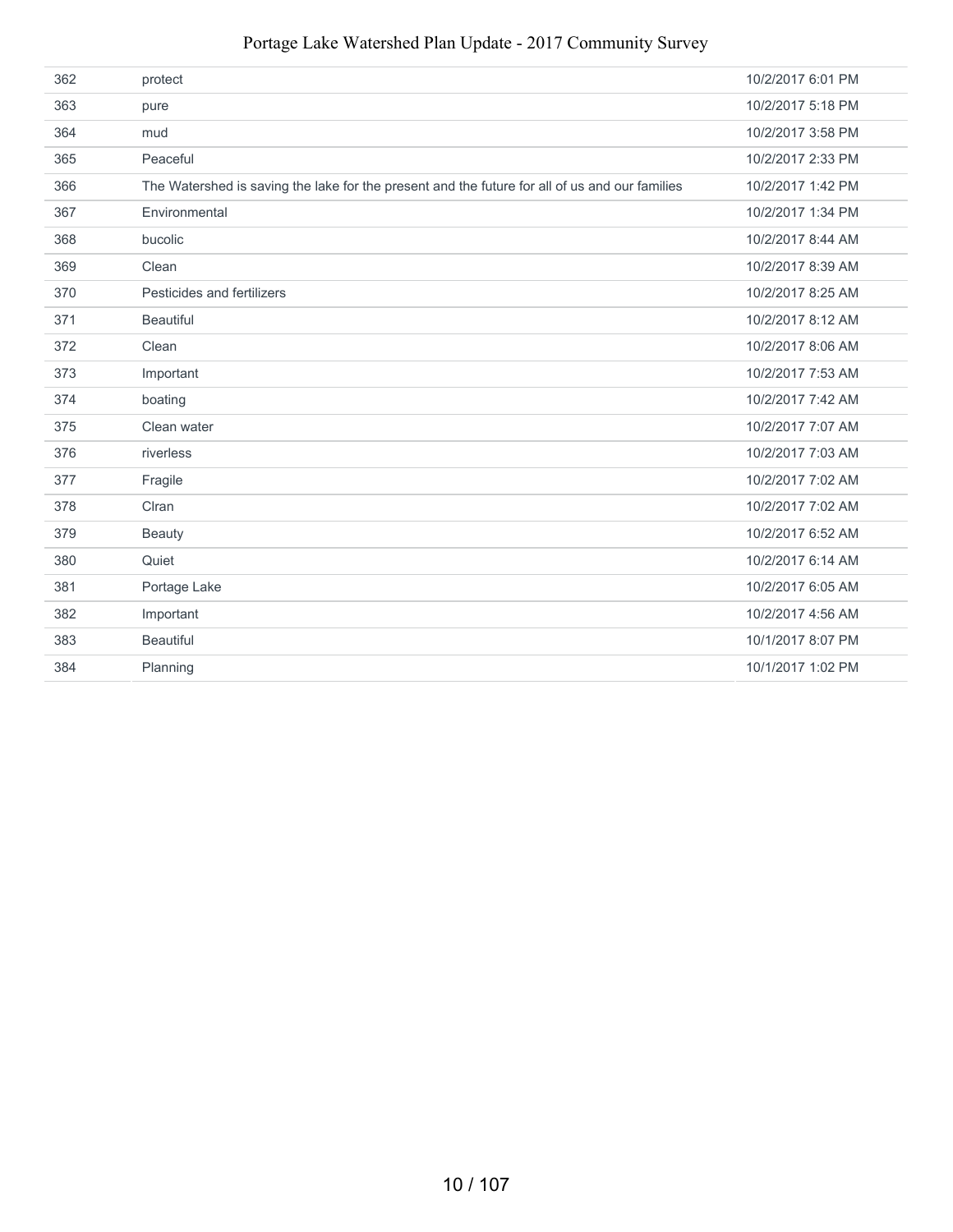# Q2 Overall, how would you rate the quality of water in Portage Lake?



| <b>ANSWER CHOICES</b> | <b>RESPONSES</b> |     |
|-----------------------|------------------|-----|
| Poor                  | 0.26%            | 1.  |
| Okay                  | 11.58%           | 44  |
| Good                  | 78.42%           | 298 |
| Don't know            | 9.74%            | 37  |
| <b>TOTAL</b>          |                  | 380 |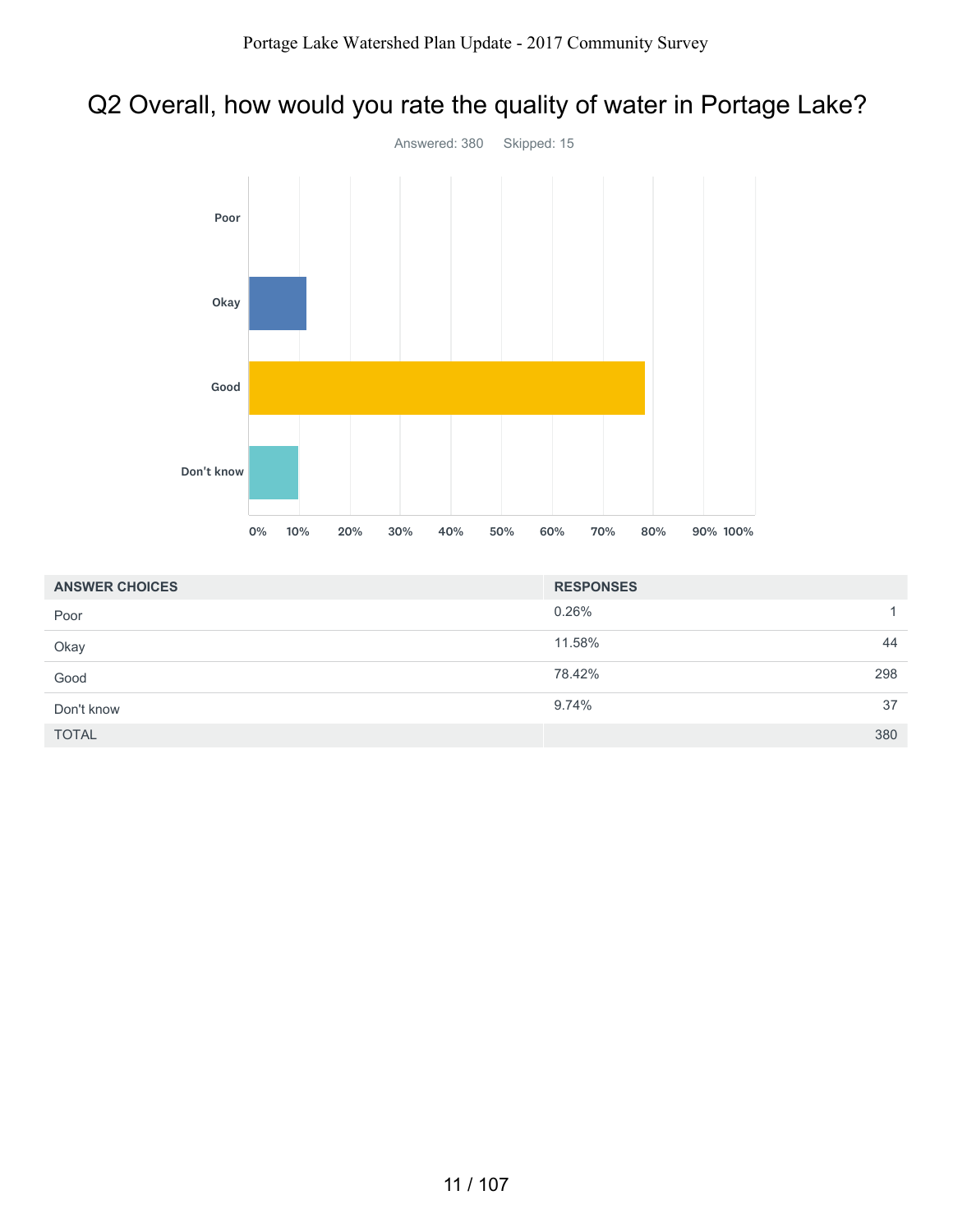## Q3 More specifically, how would you rate the quality of the water in Portage Lake for each of the following?

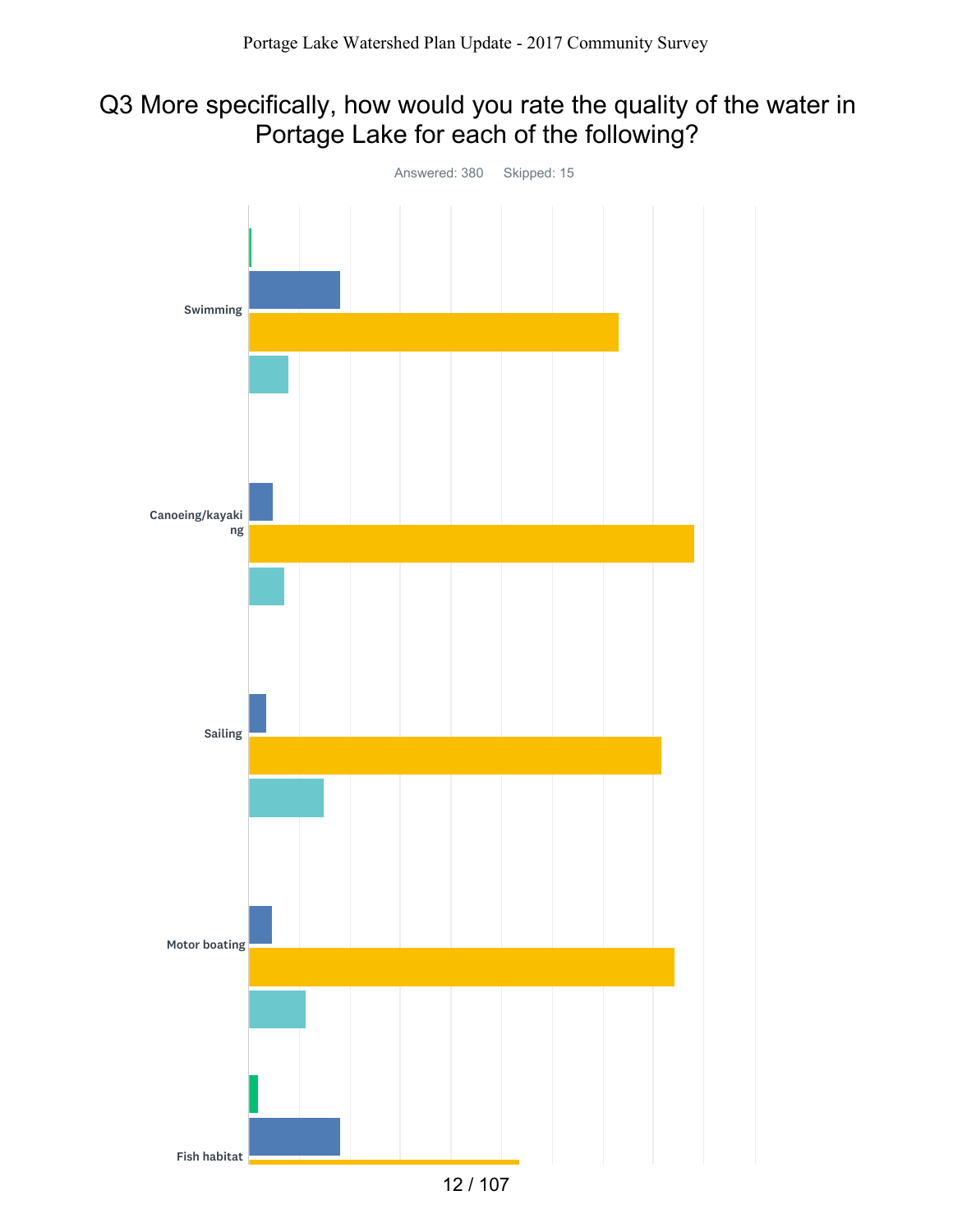



Poor Okay Good Don't Know

|                   | <b>POOR</b>    | <b>OKAY</b> | <b>GOOD</b> | <b>DON'T KNOW</b> | <b>TOTAL</b> |
|-------------------|----------------|-------------|-------------|-------------------|--------------|
| Swimming          | 0.53%          | 18.25%      | 73.28%      | 7.94%             |              |
|                   | $\overline{2}$ | 69          | 277         | 30                | 378          |
| Canoeing/kayaking | $0.00\%$       | 4.80%       | 88.00%      | 7.20%             |              |
|                   | 0              | 18          | 330         | 27                | 375          |
| Sailing           | $0.00\%$       | 3.46%       | 81.65%      | 14.89%            |              |
|                   | 0              | 13          | 307         | 56                | 376          |
| Motor boating     | $0.00\%$       | 4.53%       | 84.27%      | 11.20%            |              |
|                   | 0              | 17          | 316         | 42                | 375          |
| Fish habitat      | 1.86%          | 18.30%      | 53.58%      | 26.26%            |              |
|                   | ⇁              | 69          | 202         | 99                | 377          |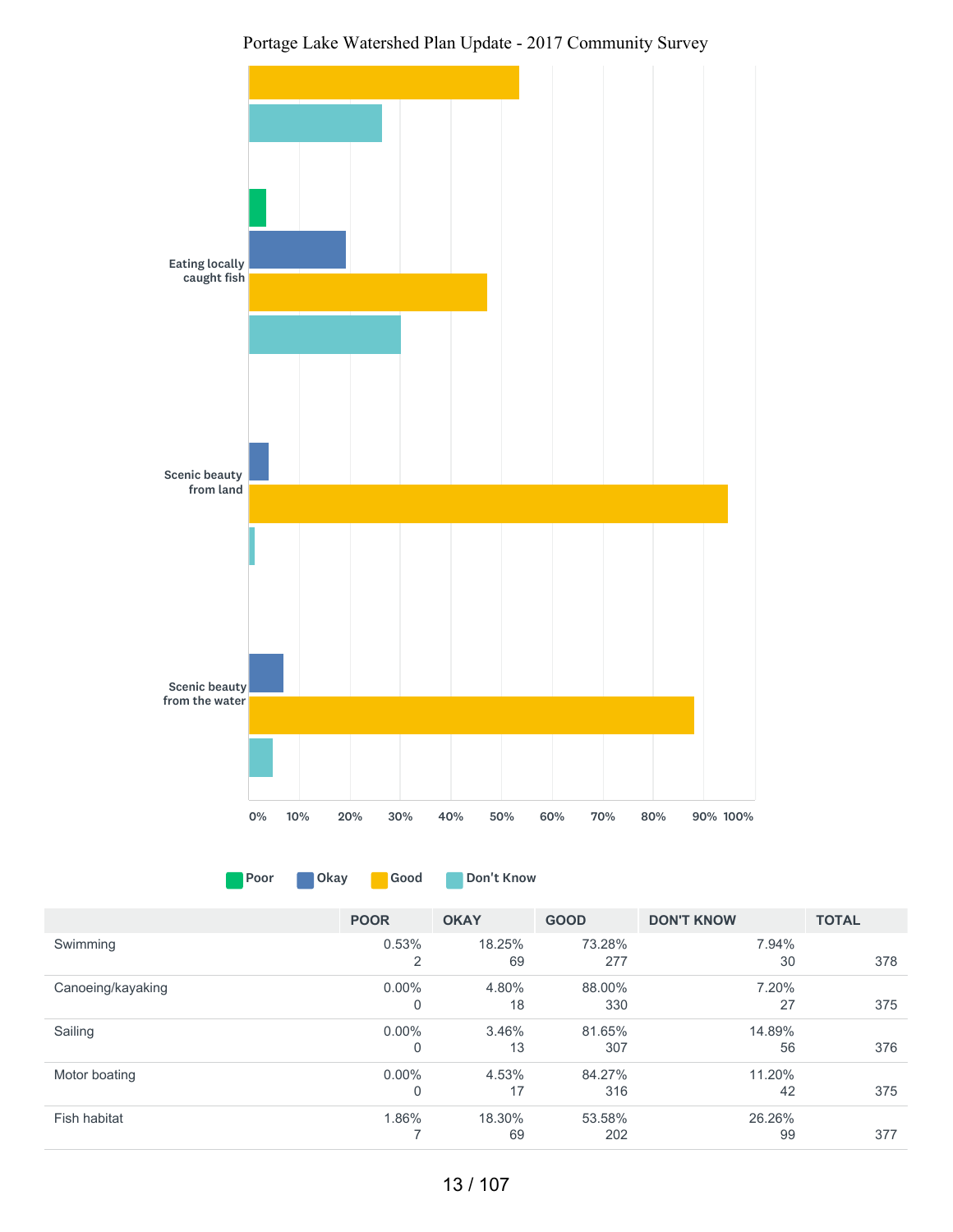| Eating locally caught fish   | 3.49%    | 19.30% | 47.18% | 30.03% |     |
|------------------------------|----------|--------|--------|--------|-----|
|                              | 13       | 72     | 176    | 112    | 373 |
| Scenic beauty from land      | $0.00\%$ | 3.96%  | 94.72% | 1.32%  |     |
|                              |          | 15     | 359    |        | 379 |
| Scenic beauty from the water | $0.27\%$ | 6.91%  | 88.03% | 4.79%  |     |
|                              |          | 26     | 331    | 18     | 376 |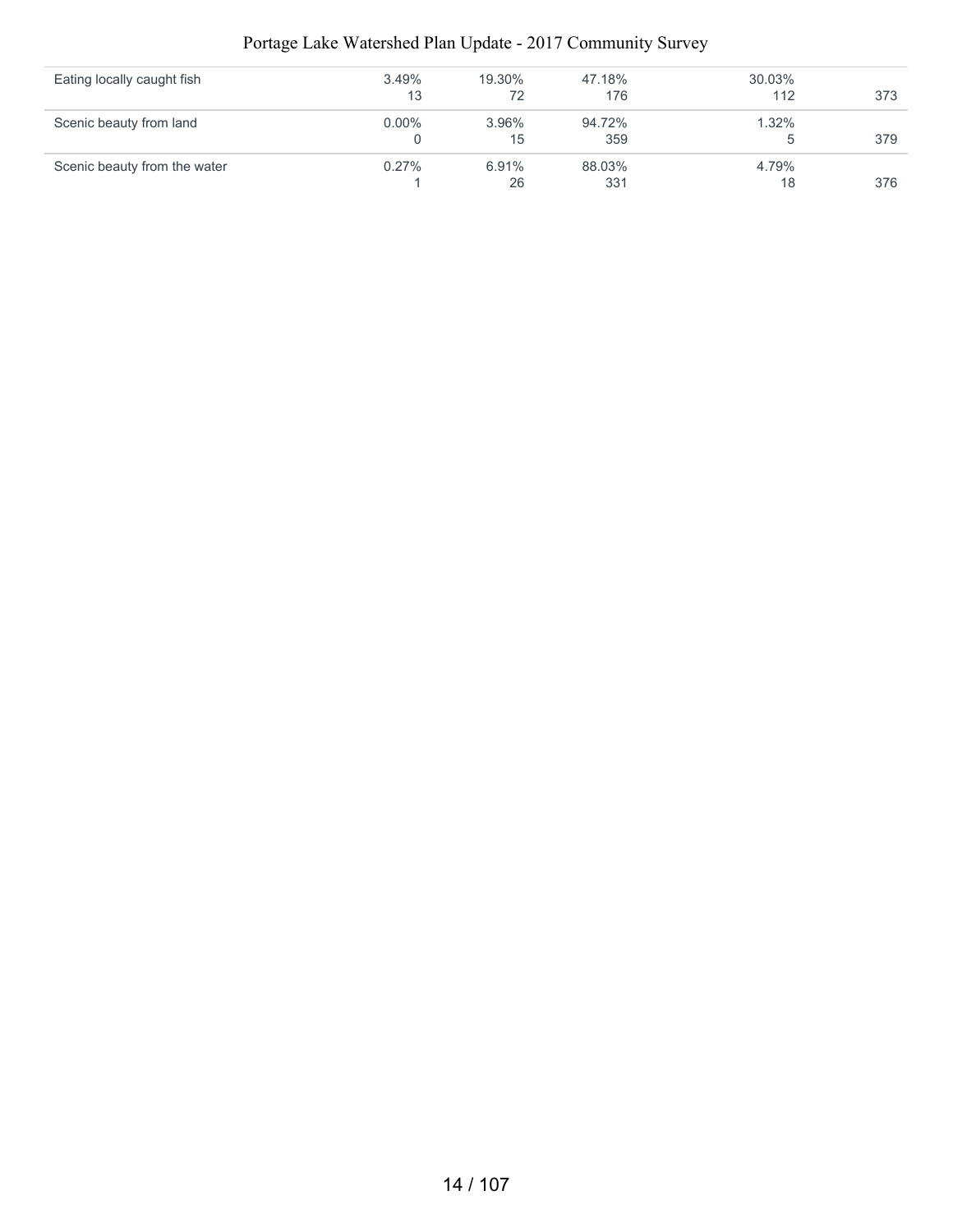

# Q4 Of the following, which is the most important to you?

| <b>ANSWER CHOICES</b>        | <b>RESPONSES</b> |     |
|------------------------------|------------------|-----|
| Swimming                     | 22.16%           | 84  |
| Canoeing/kayaking            | 5.28%            | 20  |
| Sailing                      | 6.86%            | 26  |
| Motor boating                | 8.18%            | 31  |
| Fishing                      | 18.21%           | 69  |
| Scenic beauty from land      | 33.25%           | 126 |
| Scenic beauty from the water | 6.07%            | 23  |
| <b>TOTAL</b>                 |                  | 379 |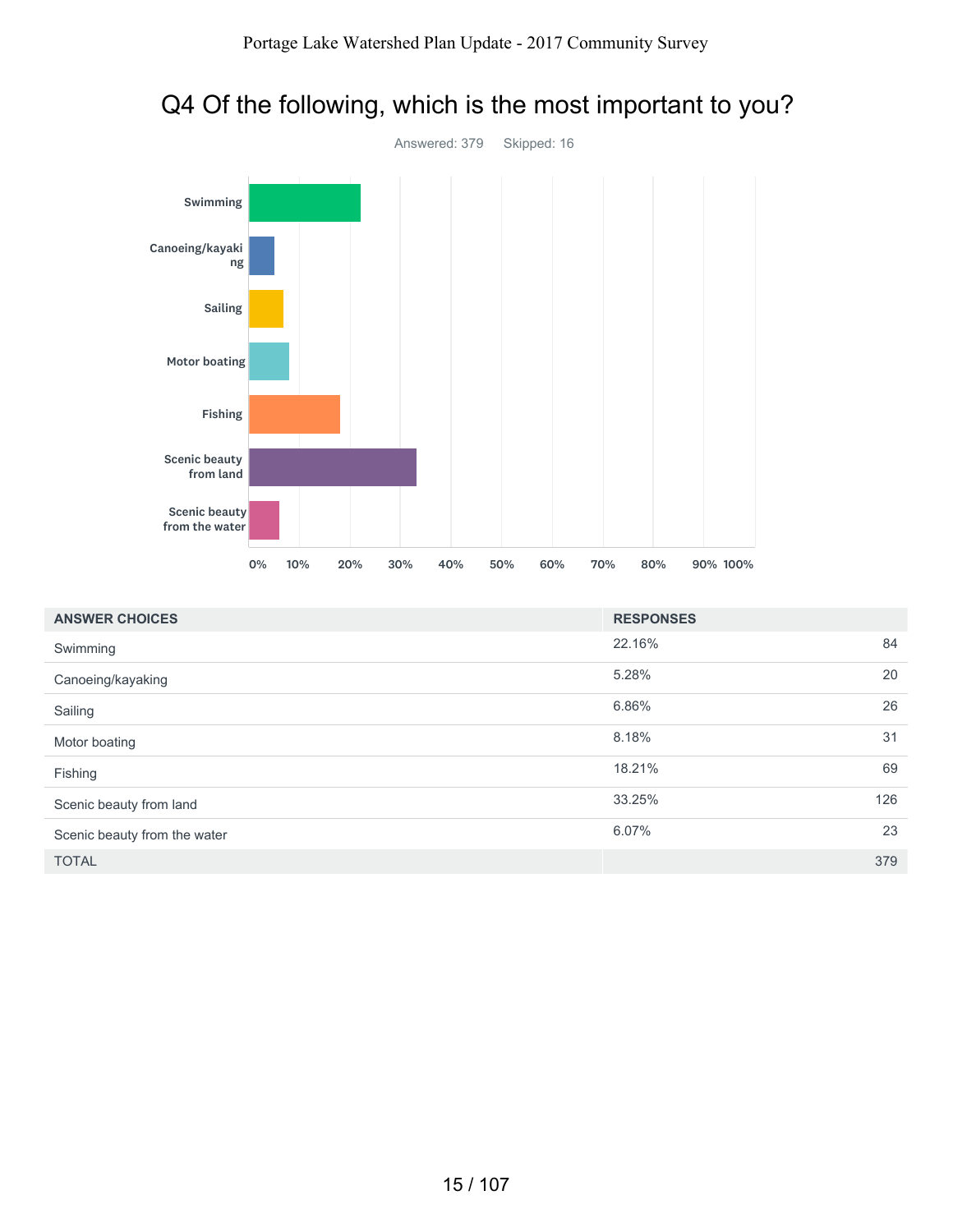## Q5 In the last 10 years, do you think the water quality in Portage Lake has increased, decreased or stayed about the same?



| <b>ANSWER CHOICES</b> | <b>RESPONSES</b> |  |
|-----------------------|------------------|--|
| Increased             | 136<br>37.47%    |  |
| Decreased             | 11.29%<br>41     |  |
| Stayed the same       | 51.24%<br>186    |  |
| <b>TOTAL</b>          | 363              |  |

| #              | <b>PLEASE SHARE ANY SIGNIFICANT CHANGES YOU HAVE SEEN BELOW:</b>                                                                                                                                                                                                                                                                                                                                                                               | <b>DATE</b>         |
|----------------|------------------------------------------------------------------------------------------------------------------------------------------------------------------------------------------------------------------------------------------------------------------------------------------------------------------------------------------------------------------------------------------------------------------------------------------------|---------------------|
| 1.             | Interest in the following invasive cattails weedy exotic plants                                                                                                                                                                                                                                                                                                                                                                                | 11/1/2017 2:53 PM   |
| 2              | I say "increased" because I am aware of the great effort that has gone into the invasive species<br>problems.                                                                                                                                                                                                                                                                                                                                  | 11/1/2017 2:10 PM   |
| 3              | Many areas of bull rush seem to be taking over areas that were previously bare of this plant.                                                                                                                                                                                                                                                                                                                                                  | 11/1/2017 11:32 AM  |
| 4              | tall plants                                                                                                                                                                                                                                                                                                                                                                                                                                    | 10/30/2017 12:26 PM |
| 5              | clear - free of invasive weeds                                                                                                                                                                                                                                                                                                                                                                                                                 | 10/30/2017 12:08 PM |
| 6              | Invasive species                                                                                                                                                                                                                                                                                                                                                                                                                               | 10/30/2017 11:54 AM |
| $\overline{7}$ | Invasive grass Water clarity is down                                                                                                                                                                                                                                                                                                                                                                                                           | 10/28/2017 7:57 PM  |
| 8              | zebra mussels                                                                                                                                                                                                                                                                                                                                                                                                                                  | 10/28/2017 11:36 AM |
| 9              | Water seemed to become clearer for a while, but lately slightly murkier, like more stuff is getting<br>stirred up by boat traffic.                                                                                                                                                                                                                                                                                                             | 10/27/2017 9:04 PM  |
| 10             | The water is clear (thanks to mussels filter feeding.) There are fewer waterfowl, so presumably<br>less itch. The level is coming back up.                                                                                                                                                                                                                                                                                                     | 10/26/2017 4:00 PM  |
| 11             | Removing the phragmites really helped improved the overall shoreline compared to a decade ago.                                                                                                                                                                                                                                                                                                                                                 | 10/25/2017 8:15 PM  |
| 12             | Larger boats have started to come in more frequently, plowing water which can be dangerous. I<br>have witnessed injuries due to the wake of some of these large boats, and was in a motor boat<br>which had water come into it from a wake of one of these boats. I can understand a few coming in<br>every once in a while but don't want this to increase as it's scary for swimmers and boaters and not<br>good for the safety of the lake. | 10/25/2017 6:54 PM  |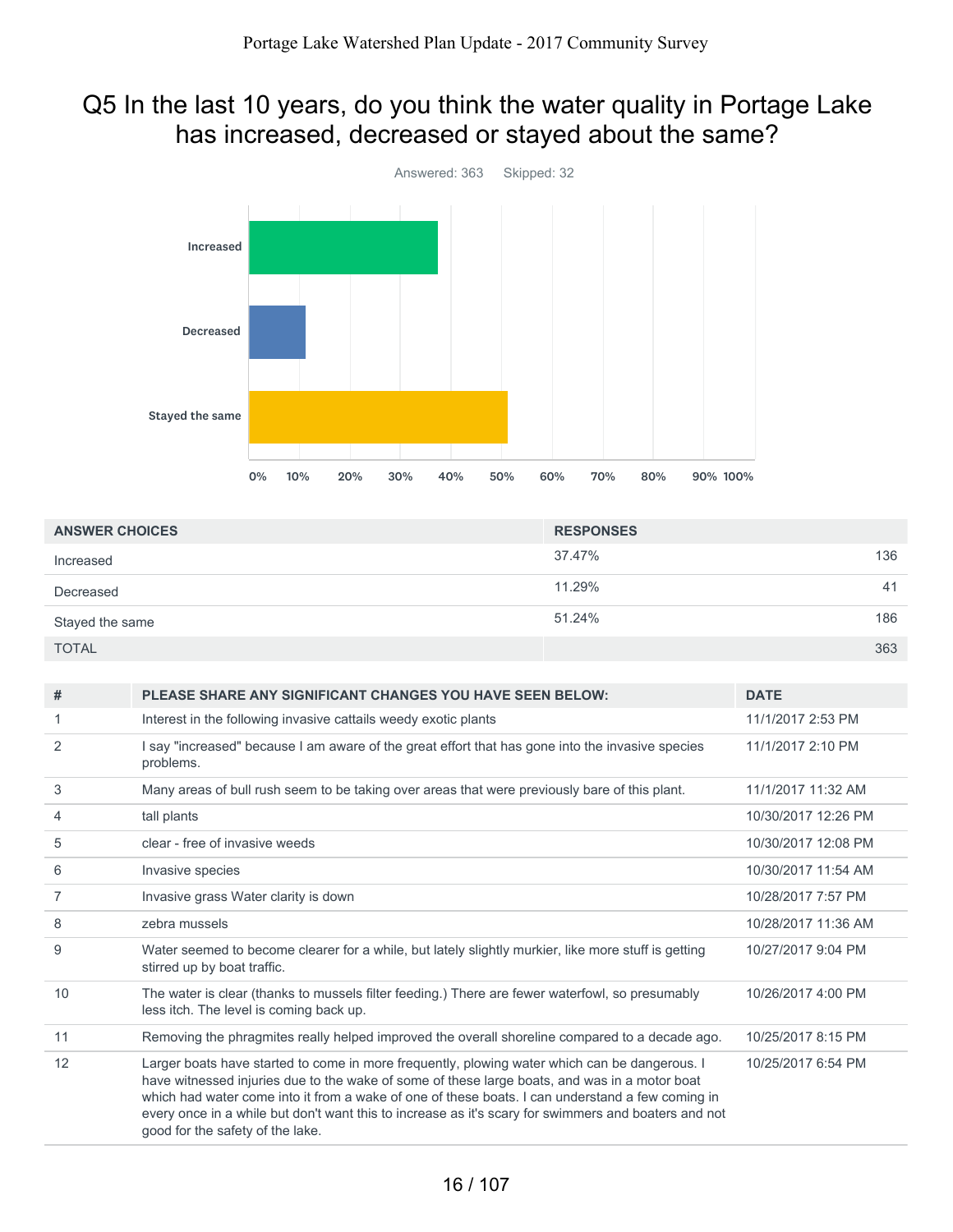| 13 | Water is clear. There are more native aquatic weeds. Beaches contain more natural and<br>manmade residue.                                                                                                                                                                                                        | 10/25/2017 5:20 PM  |
|----|------------------------------------------------------------------------------------------------------------------------------------------------------------------------------------------------------------------------------------------------------------------------------------------------------------------|---------------------|
| 14 | Reduction in milfoiles, etc                                                                                                                                                                                                                                                                                      | 10/25/2017 2:16 PM  |
| 15 | Less weeds and less zebra mussels                                                                                                                                                                                                                                                                                | 10/25/2017 12:33 PM |
| 16 | The wet lands off w fairway had more water then Ive seen in years                                                                                                                                                                                                                                                | 10/25/2017 12:00 PM |
| 17 | Edges of private beaches are often littered with detritus. Not sure how safe I feel it is for water<br>sports, being in the water.                                                                                                                                                                               | 10/24/2017 5:17 PM  |
| 18 | I have not personally seen any significant changes in the last ten years as we had been<br>weekenders who boated and fished. However, we recently purchased property on the lake and my<br>concern has obviously increased.                                                                                      | 10/24/2017 8:00 AM  |
| 19 | Invasive species have declined.                                                                                                                                                                                                                                                                                  | 10/23/2017 2:10 PM  |
| 20 | I remember the days when you could see far down in the water from a boat, fish were plentiful and<br>sizable for eating, and swimming was wonderful to look around below.                                                                                                                                        | 10/22/2017 8:44 PM  |
| 21 | The water level is significantly higher. It is up to and against the sea wall.                                                                                                                                                                                                                                   | 10/22/2017 8:23 PM  |
| 22 | Water levels                                                                                                                                                                                                                                                                                                     | 10/22/2017 8:01 PM  |
| 23 | Changes in water levels from average to very low to high. Some increase in flotscum                                                                                                                                                                                                                              | 10/22/2017 4:40 PM  |
| 24 | Clearer water. Perhaps zebra?                                                                                                                                                                                                                                                                                    | 10/22/2017 3:59 PM  |
| 25 | Too many weeds                                                                                                                                                                                                                                                                                                   | 10/21/2017 4:37 PM  |
| 26 | Many more fishermen and women which indicates clean water.                                                                                                                                                                                                                                                       | 10/21/2017 8:23 AM  |
| 27 | Much more vegetation and invasive species                                                                                                                                                                                                                                                                        | 10/21/2017 5:49 AM  |
| 28 | Invasive weeds                                                                                                                                                                                                                                                                                                   | 10/20/2017 6:24 PM  |
| 29 | I worry about the increase in the amount of seaweed found in the lake. Being from downstate I<br>witness an unbelievable amount of lake foliage due to the heat, sun and runoff.                                                                                                                                 | 10/20/2017 5:06 PM  |
| 30 | There are more grasses growing close to shore then there were in the last 30 years.                                                                                                                                                                                                                              | 10/20/2017 3:32 PM  |
| 31 | Less grasses along the shoreline                                                                                                                                                                                                                                                                                 | 10/20/2017 3:08 PM  |
| 32 | the growth of weeds in the lake where there has been none. The degree of soap suds on the lake<br>shore                                                                                                                                                                                                          | 10/20/2017 2:50 PM  |
| 33 | lake levels have certainly risen in recent years, but water quality has not seemed to be effected                                                                                                                                                                                                                | 10/20/2017 2:49 PM  |
| 34 | Do not know                                                                                                                                                                                                                                                                                                      | 10/20/2017 1:18 PM  |
| 35 | Don't know                                                                                                                                                                                                                                                                                                       | 10/20/2017 12:12 PM |
| 36 | Don't know                                                                                                                                                                                                                                                                                                       | 10/20/2017 10:57 AM |
| 37 | I don't have 10 years of history with Portage Lake                                                                                                                                                                                                                                                               | 10/20/2017 10:37 AM |
| 38 | Clearer due to Zebra mussels but now more weeds because of clearer water                                                                                                                                                                                                                                         | 10/20/2017 9:37 AM  |
| 39 | Invasive plants                                                                                                                                                                                                                                                                                                  | 10/20/2017 9:31 AM  |
| 40 | Garbage                                                                                                                                                                                                                                                                                                          | 10/20/2017 9:30 AM  |
| 41 | In my two years observing (2016-2017) the water has risen approximately 12 inches.                                                                                                                                                                                                                               | 10/20/2017 9:30 AM  |
| 42 | Better water purity                                                                                                                                                                                                                                                                                              | 10/19/2017 4:31 PM  |
| 43 | Shoreline habitat continues to be lost through development.                                                                                                                                                                                                                                                      | 10/19/2017 8:09 AM  |
| 44 | I think everyone is more aware and careful of what they do and how it impacts the surrounding<br>area.                                                                                                                                                                                                           | 10/19/2017 7:42 AM  |
| 45 | Phragmite control                                                                                                                                                                                                                                                                                                | 10/18/2017 10:39 AM |
| 46 | I feel that there is more seaweed in the shallower sections than there has been over the years. I<br>have also noticed more debris washing up along the shoreline. Not necessarily garbage but just<br>more seaweed, charcoal, and brush. With that being said, I still think the lake always looks<br>beautiful | 10/17/2017 11:17 AM |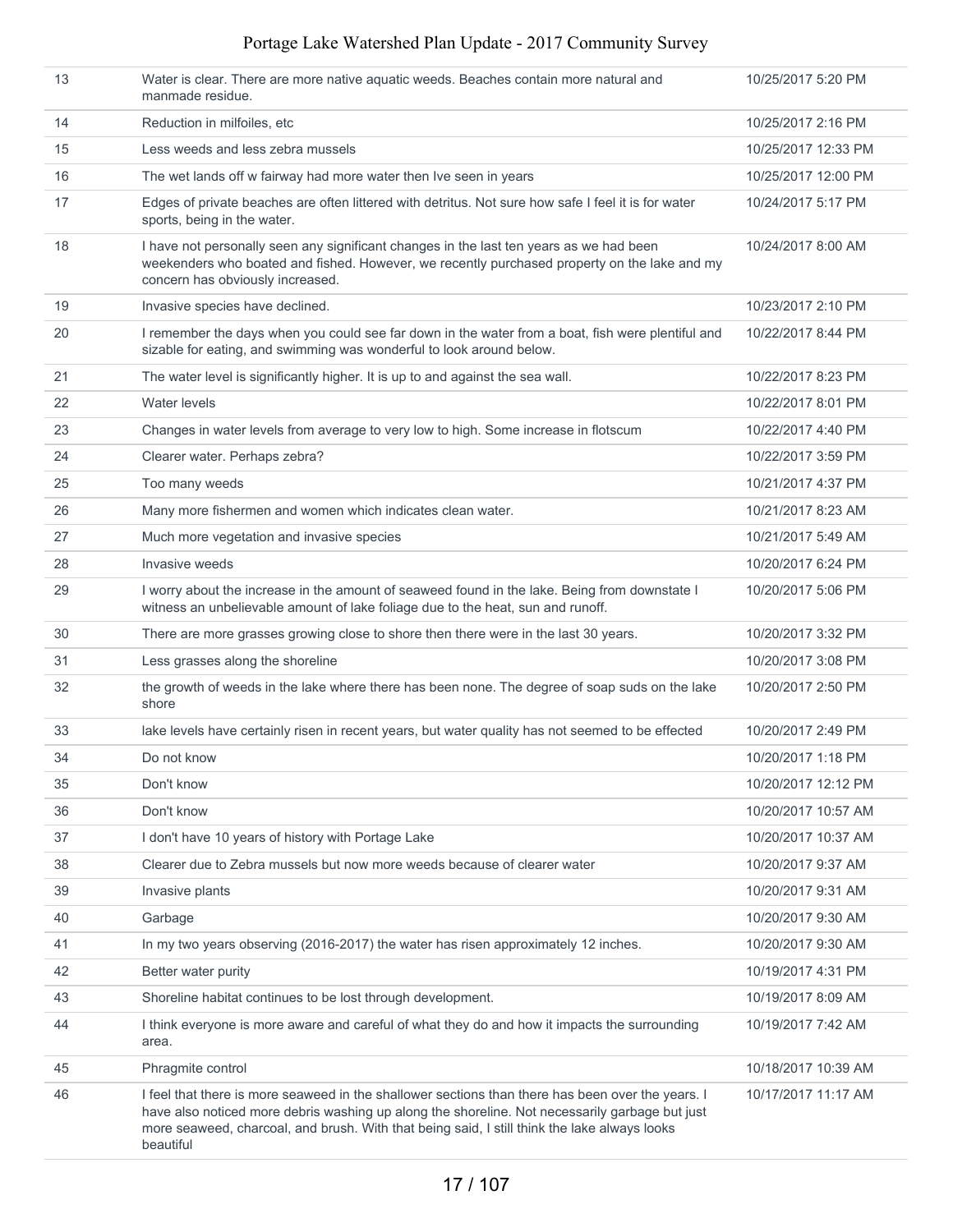| 47 | Water seems very clear. Lots of weeds on shore going into lakebut this seems to be dissipating in<br>the last couple years. Water level seems up. Overall health appears good                                                                                                                                                                                                                                              | 10/17/2017 8:20 AM  |
|----|----------------------------------------------------------------------------------------------------------------------------------------------------------------------------------------------------------------------------------------------------------------------------------------------------------------------------------------------------------------------------------------------------------------------------|---------------------|
| 48 | High water levels and loss of vegetation                                                                                                                                                                                                                                                                                                                                                                                   | 10/17/2017 8:18 AM  |
| 49 | I don't know about the water quality.                                                                                                                                                                                                                                                                                                                                                                                      | 10/16/2017 6:05 PM  |
| 50 | Toxic algae could be issue going forward. Zebra mussels and Nutrients are the drivers on this.                                                                                                                                                                                                                                                                                                                             | 10/16/2017 9:31 AM  |
| 51 | Pragmites has been taken care of for water quality and sign in Onekama curve is important<br>reminder about WS.                                                                                                                                                                                                                                                                                                            | 10/16/2017 8:55 AM  |
| 52 | more motorized items on the water.                                                                                                                                                                                                                                                                                                                                                                                         | 10/16/2017 8:13 AM  |
| 53 | I feel like the water quality hasn't been as good and there has been more stuff getting into the<br>water and floating in the water.                                                                                                                                                                                                                                                                                       | 10/15/2017 9:17 PM  |
| 54 | I've spent time on portage lake every year since I was a kid at Little Eden and loved it! It is a<br>beautiful, peaceful place and Portage lake played a huge part in that. Over the years it seems to<br>have become murkier and less and less children swim in the water every year (opting instead to<br>drive elsewhere for family swimming days). We still enjoy portage lake for kayaking, fishing, and<br>the view! | 10/15/2017 7:20 AM  |
| 55 | "Decrease" is a guess because of the residential development I've seen so close to the south<br>shore of the lake.                                                                                                                                                                                                                                                                                                         | 10/14/2017 3:05 PM  |
| 56 | Increased large boat traffic on West end.                                                                                                                                                                                                                                                                                                                                                                                  | 10/14/2017 2:03 PM  |
| 57 | Lots of seaweed and mussels that cut your feet on beaches                                                                                                                                                                                                                                                                                                                                                                  | 10/13/2017 7:33 PM  |
| 58 | I have spent many, many years on Portage Lake in the summer. I currently boat, water ski, and<br>use my sup board on the lake every summer. The water is not as clear and what is that yucky,<br>dark, clumpy gue that floats to the surface?                                                                                                                                                                              | 10/13/2017 7:06 PM  |
| 59 | It's much better when the lake levels are higher                                                                                                                                                                                                                                                                                                                                                                           | 10/13/2017 1:14 PM  |
| 60 | The eyesore that was created by the individual who cleared the land and building a house up in<br>the dunes  still a big eyesore for several years                                                                                                                                                                                                                                                                         | 10/13/2017 11:02 AM |
| 61 | Seems like there is more invasive grasses at waters edge.                                                                                                                                                                                                                                                                                                                                                                  | 10/13/2017 7:47 AM  |
| 62 | More and more houses around the lake and all of them have septic systems with exception of<br>homes in the Village                                                                                                                                                                                                                                                                                                         | 10/12/2017 1:13 PM  |
| 63 | We are campers at Little Eden Camp and are so pleased with the waterfront there. Now that the<br>water has gone up, the mucky-ness has really decreased.                                                                                                                                                                                                                                                                   | 10/12/2017 1:03 PM  |
| 64 | Less soapy residue along shoreline                                                                                                                                                                                                                                                                                                                                                                                         | 10/12/2017 11:29 AM |
| 65 | Zebra mussels seem to have gone through their life cycle in this time. They are much less<br>numerous but the water has stayed more clear.                                                                                                                                                                                                                                                                                 | 10/12/2017 10:55 AM |
| 66 | So much build up around the lake.                                                                                                                                                                                                                                                                                                                                                                                          | 10/12/2017 10:33 AM |
| 67 | more muddy                                                                                                                                                                                                                                                                                                                                                                                                                 | 10/12/2017 10:12 AM |
| 68 | It is very hard to say because the toxins in the water are unseen.                                                                                                                                                                                                                                                                                                                                                         | 10/11/2017 8:11 PM  |
| 69 | I have fished it for years. It seems to be very consistent over the course of time. I wish they would<br>not kill the weeds. Treating weeds with chemicals doesn't benefit water quality.                                                                                                                                                                                                                                  | 10/11/2017 7:37 PM  |
| 70 | I don't know                                                                                                                                                                                                                                                                                                                                                                                                               | 10/11/2017 3:24 PM  |
| 71 | A lot less zebra muscles than in the past                                                                                                                                                                                                                                                                                                                                                                                  | 10/11/2017 2:21 PM  |
| 72 | I have noticed the lake is cleaner than in the past due to the Pragmites/ other invasive vegetation<br>are mostly gone, for the most part, the maintaining has taking place.                                                                                                                                                                                                                                               | 10/11/2017 1:48 PM  |
| 73 | Although the Zebra Mussels are responsible, the water has gotten very clear from these invaders.<br>This can't be good for the native mussels or fish.                                                                                                                                                                                                                                                                     | 10/11/2017 12:10 PM |
| 74 | too many gas engines                                                                                                                                                                                                                                                                                                                                                                                                       | 10/11/2017 10:49 AM |
| 75 | Don't know.                                                                                                                                                                                                                                                                                                                                                                                                                | 10/11/2017 9:47 AM  |
| 76 | I see invasive species spreading, not increased pollution levels                                                                                                                                                                                                                                                                                                                                                           | 10/11/2017 6:56 AM  |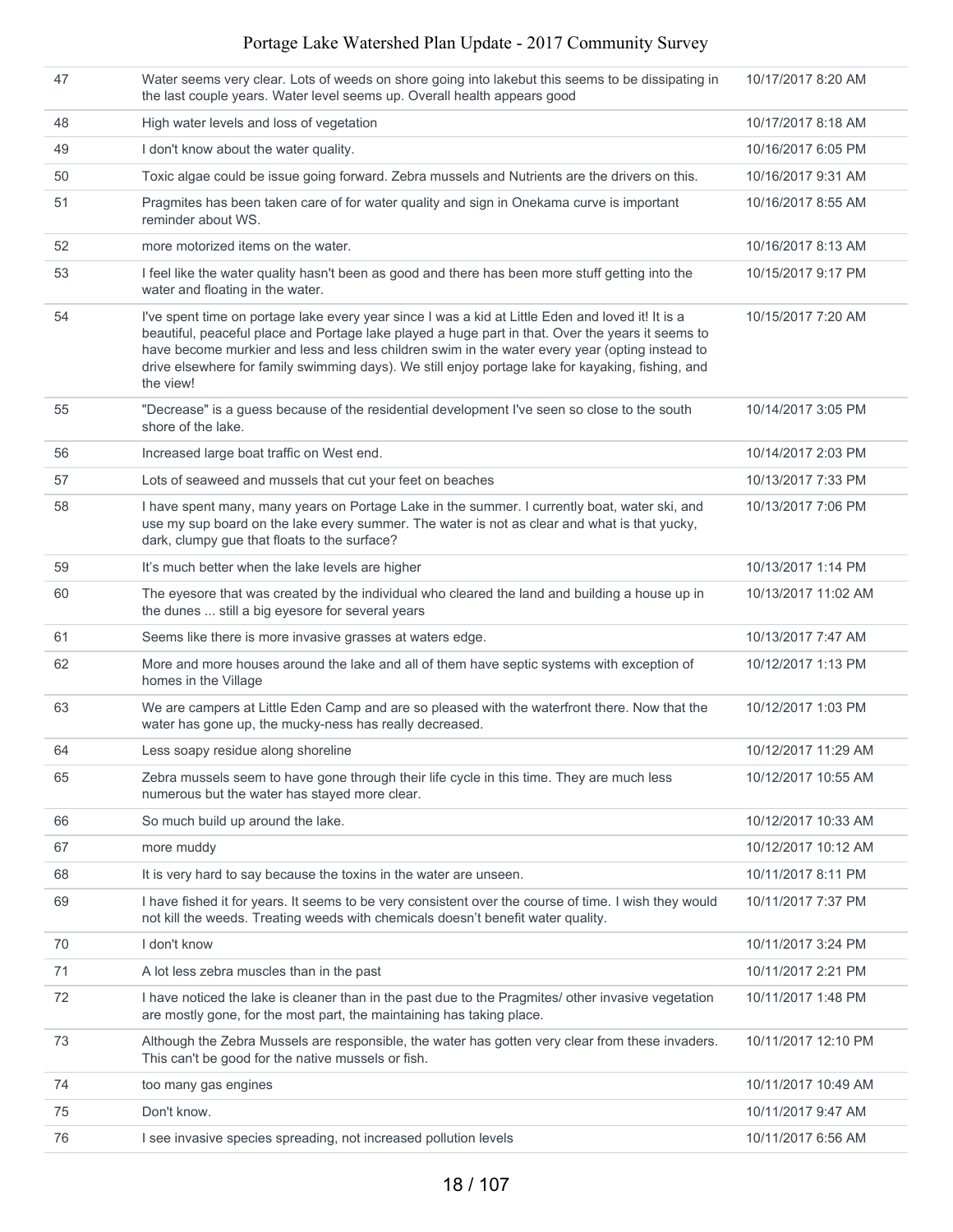| 77  | Seems like there are more weeds. Zebra mussels have decreased in number. Didn't see as many<br>minnows this year.                                                                                                                                                                                                                                                                                                                         | 10/10/2017 5:02 PM  |
|-----|-------------------------------------------------------------------------------------------------------------------------------------------------------------------------------------------------------------------------------------------------------------------------------------------------------------------------------------------------------------------------------------------------------------------------------------------|---------------------|
| 78  | Less green gunk floating in water                                                                                                                                                                                                                                                                                                                                                                                                         | 10/10/2017 11:26 AM |
| 79  | control of harmful weeds                                                                                                                                                                                                                                                                                                                                                                                                                  | 10/10/2017 10:27 AM |
| 80  | the absence of fragmites (sp)                                                                                                                                                                                                                                                                                                                                                                                                             | 10/9/2017 6:18 AM   |
| 81  | I have not lived here a long time but long enough to have heard about the good quality of Portage<br>Lake vs other lakes in the area. I would like to see the continued effort to thin out the cattails some<br>(altho there is a returning mated pair of Sand Hill craines on the northeast side of the area there -<br>where Feldak Park is located) and build a nesting platform for the eagles at the South East. end of<br>the lake. | 10/9/2017 6:12 AM   |
| 82  | Elimination of phragmites                                                                                                                                                                                                                                                                                                                                                                                                                 | 10/8/2017 4:46 PM   |
| 83  | It seems like the water is clearer, and maybe there are fewer mussels.                                                                                                                                                                                                                                                                                                                                                                    | 10/7/2017 1:10 PM   |
| 84  | more houses on water with manicured lawns down to water's edge                                                                                                                                                                                                                                                                                                                                                                            | 10/7/2017 8:55 AM   |
| 85  | Increase in swimmers itch, invasive species,                                                                                                                                                                                                                                                                                                                                                                                              | 10/6/2017 5:19 PM   |
| 86  | Fewer phragmites                                                                                                                                                                                                                                                                                                                                                                                                                          | 10/6/2017 10:32 AM  |
| 87  | Careful monitoring of invasive species has enhanced the beauty of the lake.                                                                                                                                                                                                                                                                                                                                                               | 10/6/2017 10:08 AM  |
| 88  | Fewer phragmites                                                                                                                                                                                                                                                                                                                                                                                                                          | 10/6/2017 8:30 AM   |
| 89  | No alewives, less seaweed in swimming areas                                                                                                                                                                                                                                                                                                                                                                                               | 10/5/2017 4:38 PM   |
| 90  | invasive weed control is improving the water. We need sewers to further protect the lake                                                                                                                                                                                                                                                                                                                                                  | 10/5/2017 10:06 AM  |
| 91  | Control of invasive species                                                                                                                                                                                                                                                                                                                                                                                                               | 10/5/2017 9:41 AM   |
| 92  | I only visit each summer, but it seems that the water is very clear and clean (obviously more can<br>always be done to protect it, however). The fragmites (sp?) seems to be gone, which is very good.                                                                                                                                                                                                                                    | 10/5/2017 8:59 AM   |
| 93  | The water is clearer and appears to have less soapiness and tiny debris on the surface. Visibility<br>in the direction of the bottom seems greater. Less scum appears at the shore.                                                                                                                                                                                                                                                       | 10/4/2017 9:46 PM   |
| 94  | water clarity from zebra mussels and more algae                                                                                                                                                                                                                                                                                                                                                                                           | 10/4/2017 3:40 PM   |
| 95  | Curbing phragmites                                                                                                                                                                                                                                                                                                                                                                                                                        | 10/4/2017 11:39 AM  |
| 96  | The shoreline has improved greatly. Invasive species are being controlled. Population of non<br>native swans has been controlled. Parks and boat ramps with signage improved.                                                                                                                                                                                                                                                             | 10/4/2017 11:20 AM  |
| 97  | Have been vacationing at Portage Lake for over 50 years and have seen the quality and clearness<br>of the lake decrease over the years. Not terrible but no where what it used to be.                                                                                                                                                                                                                                                     | 10/4/2017 10:35 AM  |
| 98  | less milfoil                                                                                                                                                                                                                                                                                                                                                                                                                              | 10/4/2017 10:31 AM  |
| 99  | cleaner                                                                                                                                                                                                                                                                                                                                                                                                                                   | 10/4/2017 10:03 AM  |
| 100 | Not as much vegitation washing ashore                                                                                                                                                                                                                                                                                                                                                                                                     | 10/4/2017 9:53 AM   |
| 101 | Have been a property owner for 5 years. Water is usually clear. Some floating debris at times but<br>still so beautiful!                                                                                                                                                                                                                                                                                                                  | 10/4/2017 6:56 AM   |
| 102 | Water clarity has improved, and aquatic invasive species are being treated Land invasive species<br>have increased                                                                                                                                                                                                                                                                                                                        | 10/4/2017 6:35 AM   |
| 103 | Portage Lake is becoming more popular with area residents Aquatic Invasives are being<br>addressed where they can be, but not enough attention on watershed invasives                                                                                                                                                                                                                                                                     | 10/4/2017 6:19 AM   |
| 104 | Water level changes from year to year have become more drastic.                                                                                                                                                                                                                                                                                                                                                                           | 10/4/2017 5:35 AM   |
| 105 | I honestly don't know enough about past or present water quality to answer this. I do know that<br>increased depth has made access to the harbor easier and safer.                                                                                                                                                                                                                                                                        | 10/3/2017 10:08 PM  |
| 106 | More algae.                                                                                                                                                                                                                                                                                                                                                                                                                               | 10/3/2017 9:56 PM   |
| 107 | more suds on windy days                                                                                                                                                                                                                                                                                                                                                                                                                   | 10/3/2017 7:10 PM   |
| 108 | milfoil is gone and less "bits" floating in the water                                                                                                                                                                                                                                                                                                                                                                                     | 10/3/2017 5:36 PM   |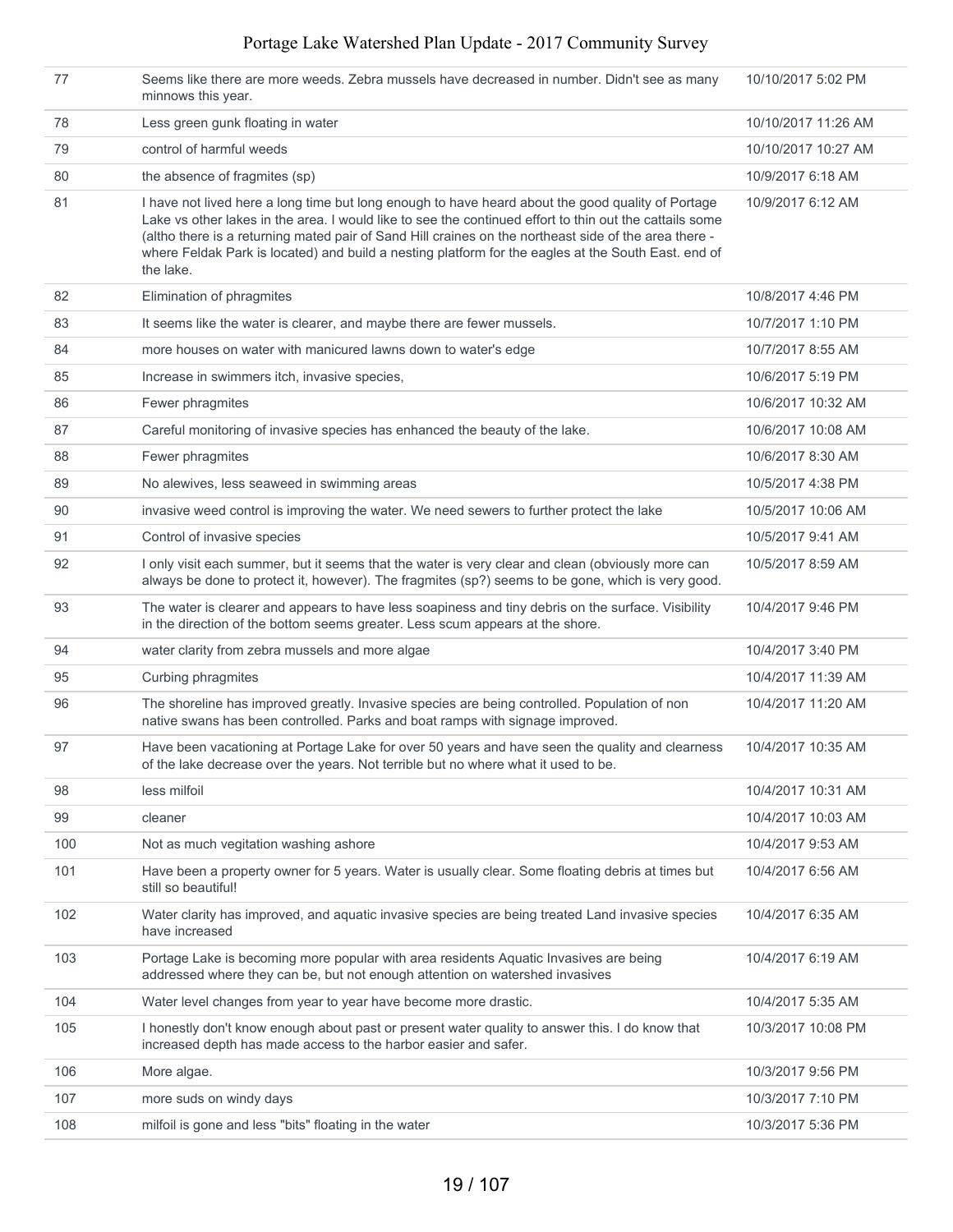| 109 | Wakeboard boats seem to be messing up shoreline.                                                                                                                                                                                                                                                                                | 10/3/2017 5:23 PM  |
|-----|---------------------------------------------------------------------------------------------------------------------------------------------------------------------------------------------------------------------------------------------------------------------------------------------------------------------------------|--------------------|
| 110 | Fewer zebra mussels.                                                                                                                                                                                                                                                                                                            | 10/3/2017 5:20 PM  |
| 111 | Since the Portage Point Inn was sued and agreed to refrain from discharge into the lake in the<br>early 2000's, the water quality has improved quite a bit.                                                                                                                                                                     | 10/3/2017 5:07 PM  |
| 112 | less invasive species                                                                                                                                                                                                                                                                                                           | 10/3/2017 4:54 PM  |
| 113 | Tough question to answer with anything but impressions. Because of pressures on the PL from<br>invasive species (including the species with the big brain), 2007-17 has been a period of<br>monitoring and managing threats to quality. Threats seem to be checked for now.                                                     | 10/3/2017 4:49 PM  |
| 114 | The invasive species are being watched and taken care of. I appreciate that the water quality is<br>being tested.                                                                                                                                                                                                               | 10/3/2017 4:15 PM  |
| 115 | Think people know more about what they can do to protect it.                                                                                                                                                                                                                                                                    | 10/3/2017 4:12 PM  |
| 116 | I think that water quality has been consistently high. I hope that any development in boating traffic,<br>marina construction, or a sewer system will not impact the water quality.                                                                                                                                             | 10/3/2017 3:57 PM  |
| 117 | have only been here less than 2 years so don't know                                                                                                                                                                                                                                                                             | 10/3/2017 3:38 PM  |
| 118 | Clean up of invasive species plants has been just spectacular. Other organisms are tough<br>because of connection to Lake Michigan                                                                                                                                                                                              | 10/3/2017 3:33 PM  |
| 119 | The continued effort to fight invasive species has had an extremely positive influence on the lake                                                                                                                                                                                                                              | 10/3/2017 3:24 PM  |
| 120 | Water not as clear and there is too much weed growth. Lake bottom is mucky in areas and not the<br>nice sand bottom that it was years ago                                                                                                                                                                                       | 10/3/2017 3:15 PM  |
| 121 | Lots of milfoil to the point that it is so thick by August you cannot swim through it.                                                                                                                                                                                                                                          | 10/3/2017 2:09 PM  |
| 122 | Better clarity. Better water chemistry. Less weeds.                                                                                                                                                                                                                                                                             | 10/3/2017 12:15 PM |
| 123 | Fewer places to enjoy the scenic beauty from the land.                                                                                                                                                                                                                                                                          | 10/3/2017 7:25 AM  |
| 124 | Cat tail and reeds have seen a lot of growth (out of control) on the south east corner of the lake.<br>Zebra mussels are infested and I assume hurting the fish habitat                                                                                                                                                         | 10/2/2017 11:20 PM |
| 125 | On calm days you can see the sand easily through the water as it seems clearer. Fewer invasive<br>weeds.                                                                                                                                                                                                                        | 10/2/2017 9:50 PM  |
| 126 | Too many cattails!                                                                                                                                                                                                                                                                                                              | 10/2/2017 6:29 PM  |
| 127 | I have seen the Watershed clean up the Phagmites and other plant life that's invasive. They have<br>surveys on the lake in the spring and fall. Then decide where and when the treatments should be<br>preformed. I believe Portage Lake is way ahead of the curve and other lakes in the state of<br>Michigan and the Midwest. | 10/2/2017 1:47 PM  |
| 128 | More homes                                                                                                                                                                                                                                                                                                                      | 10/2/2017 8:42 AM  |
| 129 | Too many jet skis which has increased noise pollution                                                                                                                                                                                                                                                                           | 10/2/2017 7:09 AM  |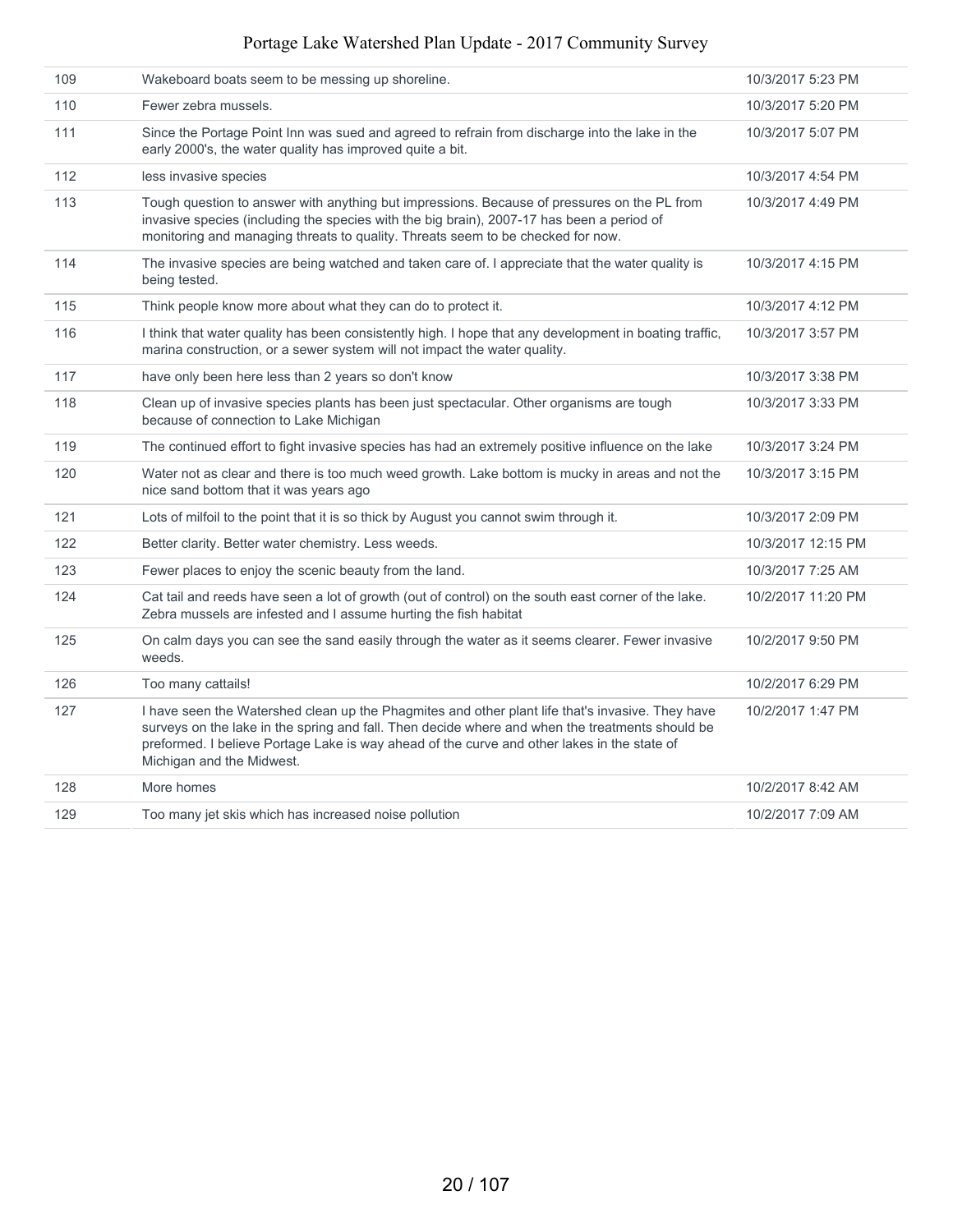## Q6 Please indicate your level of agreement or disagreement with the statements below.

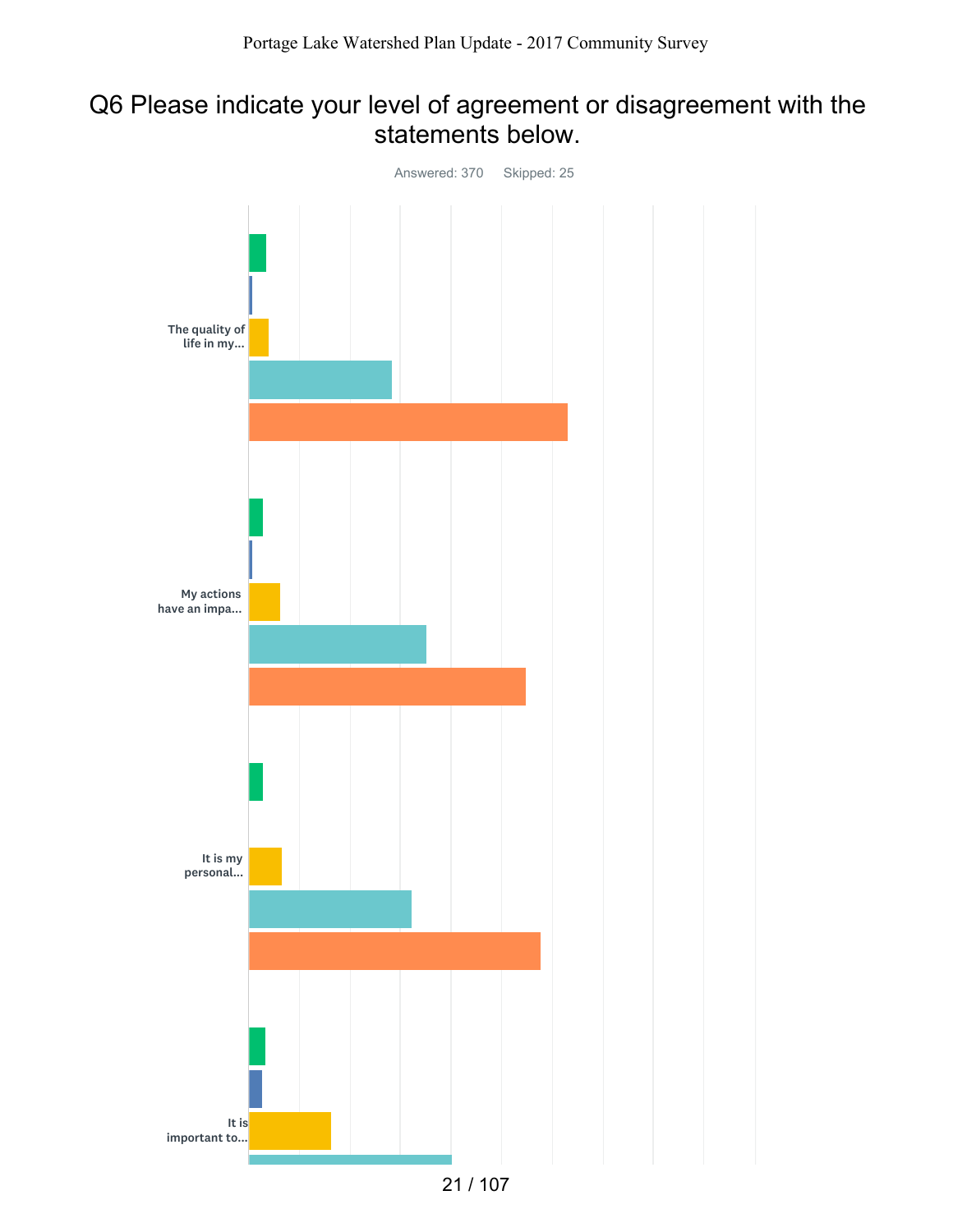

Strongly disagree Disagree Neutral Agree Strongly agree

| <b>STRONGLY</b><br><b>DISAGREE</b> | <b>DISAGREE</b> | <b>NEUTRAL</b> | <b>AGREE</b> | <b>STRONGLY</b><br><b>AGREE</b> | <b>TOTAL</b> |
|------------------------------------|-----------------|----------------|--------------|---------------------------------|--------------|
| 3.51%                              | 0.81%           | 4.05%          | 28.38%       | 63.24%                          | 370          |
|                                    |                 |                |              |                                 |              |
| 2.98%                              | 0.81%           | 6.23%          | 35.23%       | 54.74%                          |              |
| 11                                 | 3               | 23             | 130          | 202                             | 369          |
| 2.97%                              | 0.27%           | 6.76%          | 32.16%       | 57.84%                          |              |
| 11                                 |                 | 25             | 119          | 214                             | 370          |
| 3.25%                              | 2.71%           | 16.26%         | 40.11%       | 37.67%                          |              |
| 12                                 | 10              | 60             | 148          | 139                             | 369          |
| 4.32%                              | 5.41%           | 27.03%         | 41.08%       | 22.16%                          |              |
| 16                                 | 20              | 100            | 152          | 82                              | 370          |
|                                    | 13              | 3              | 15           | 105                             | 234          |

| # | <b>COMMENTS:</b>        | <b>DATE</b> |
|---|-------------------------|-------------|
|   | There are no responses. |             |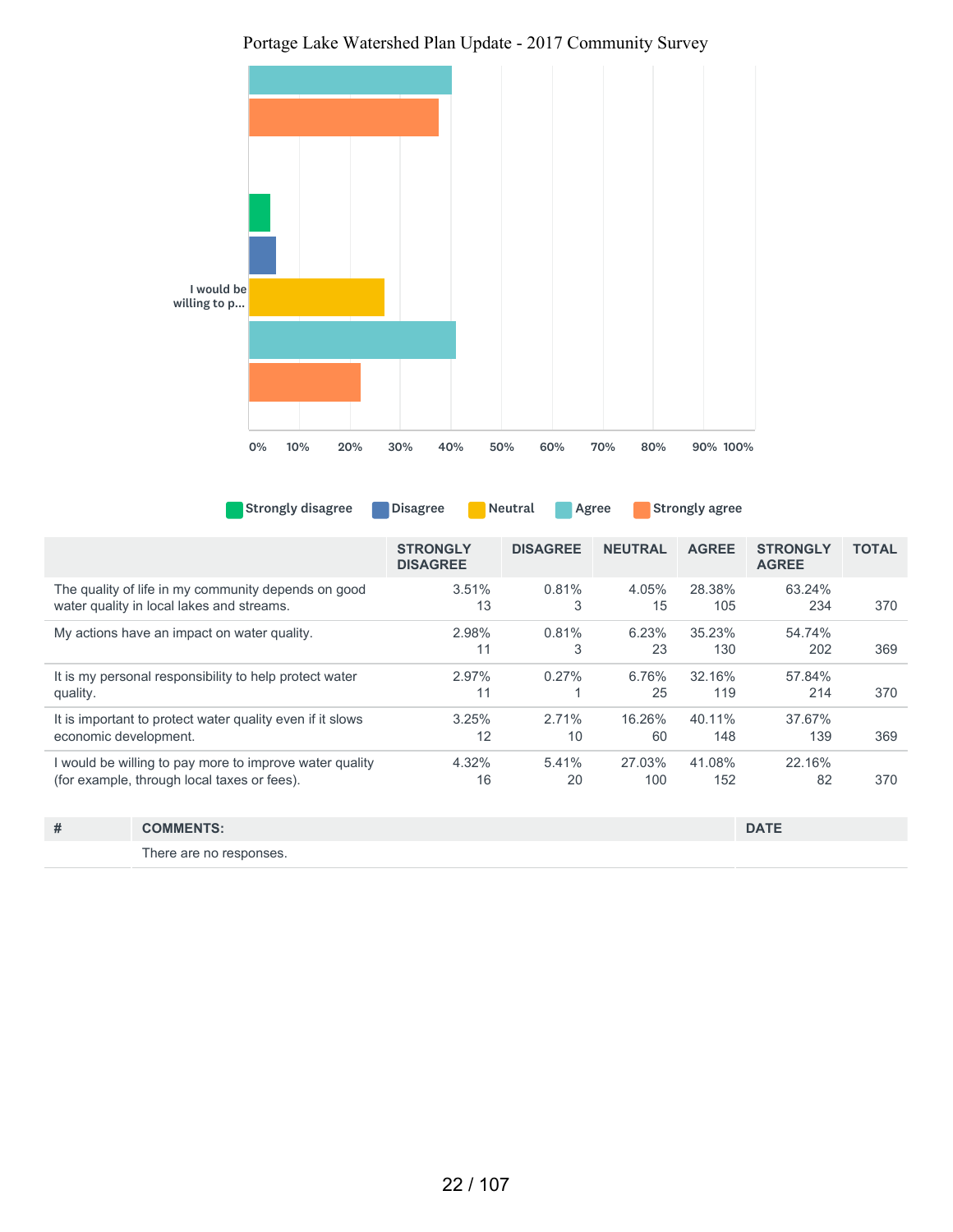Q7 Below are some specific pollutants and conditions that are present in most water bodies to some extent, and may become a problem in excessive amounts. In your opinion, how much of a problem are the following in Portage Lake?

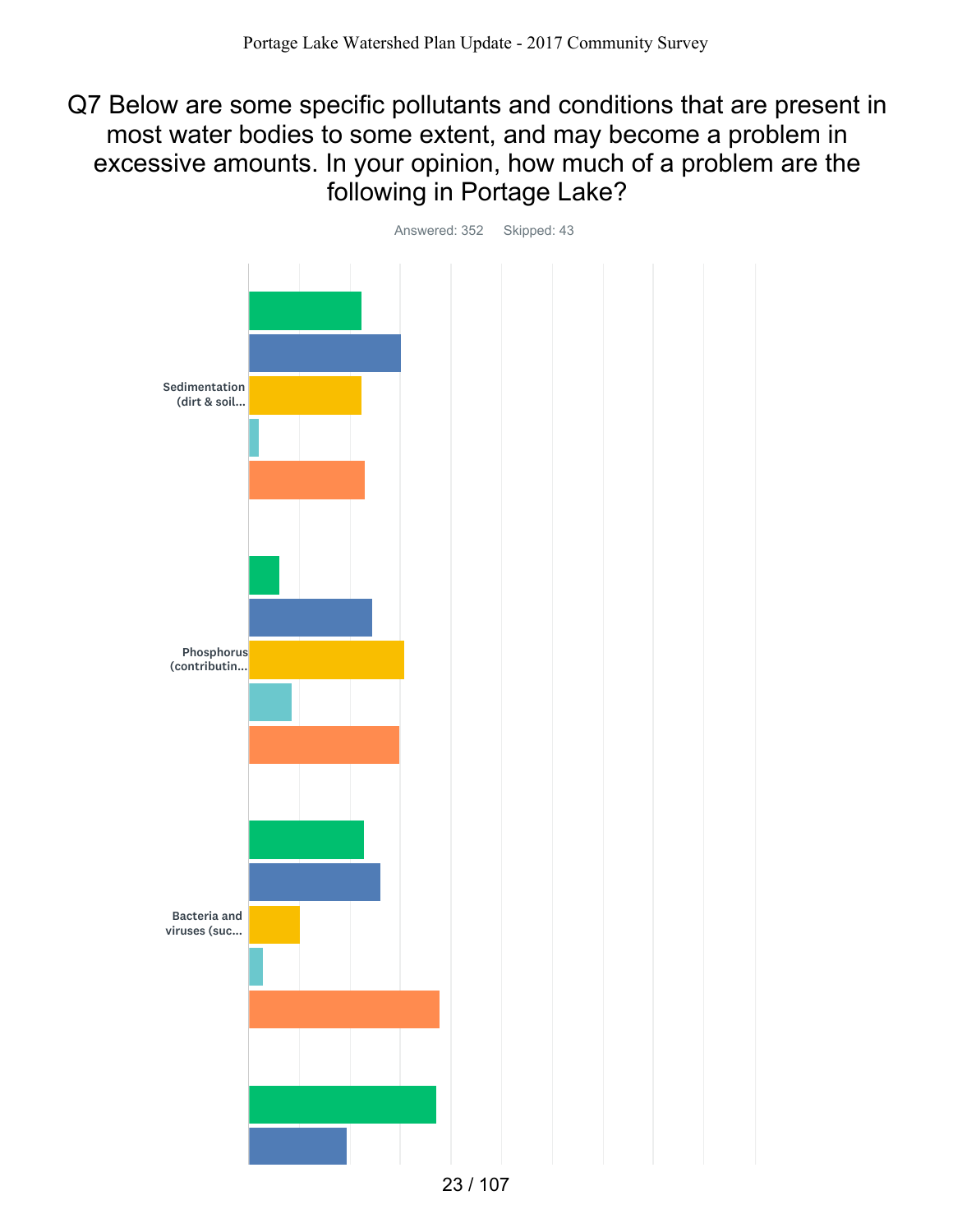

24 / 107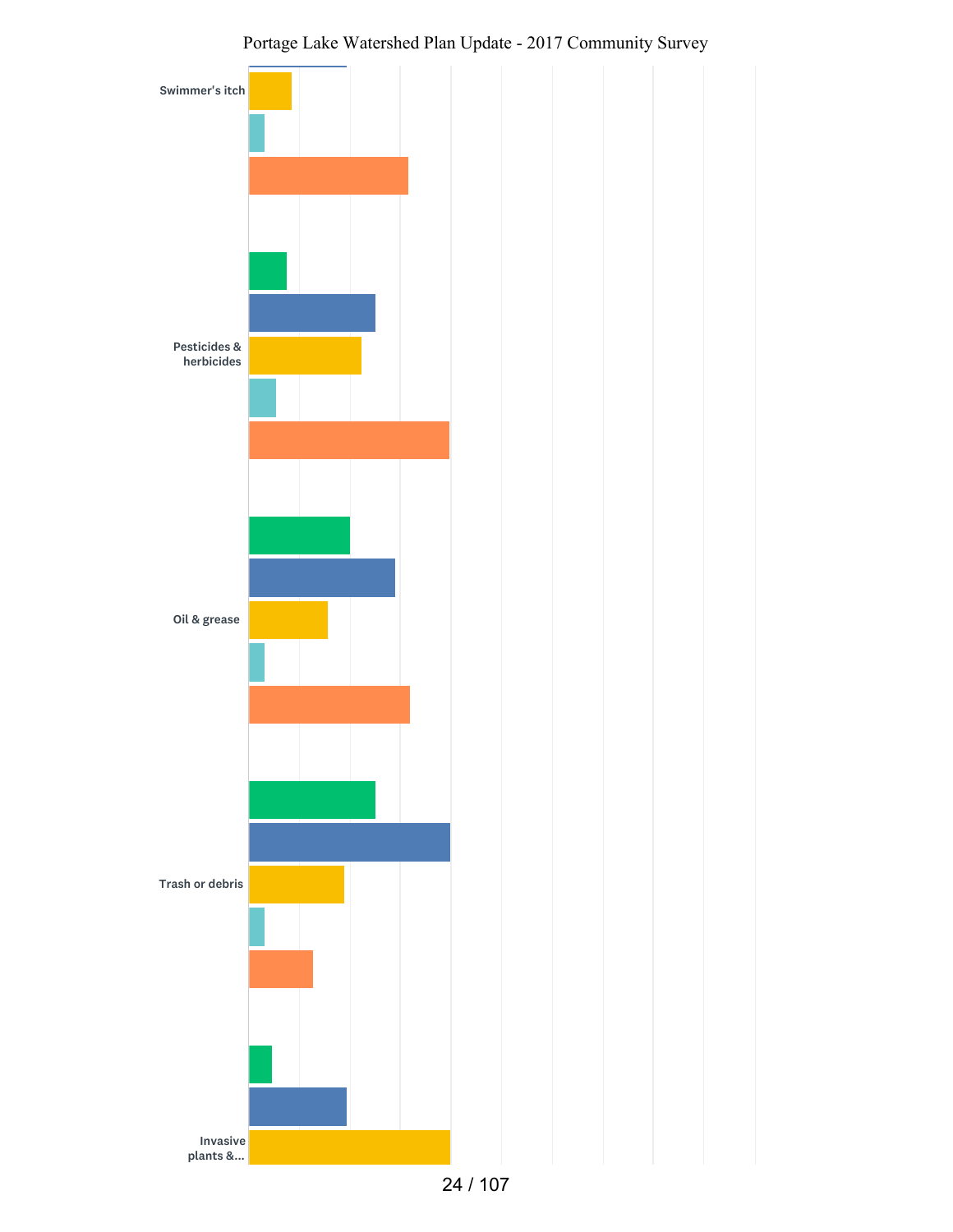

Portage Lake Watershed Plan Update - 2017 Community Survey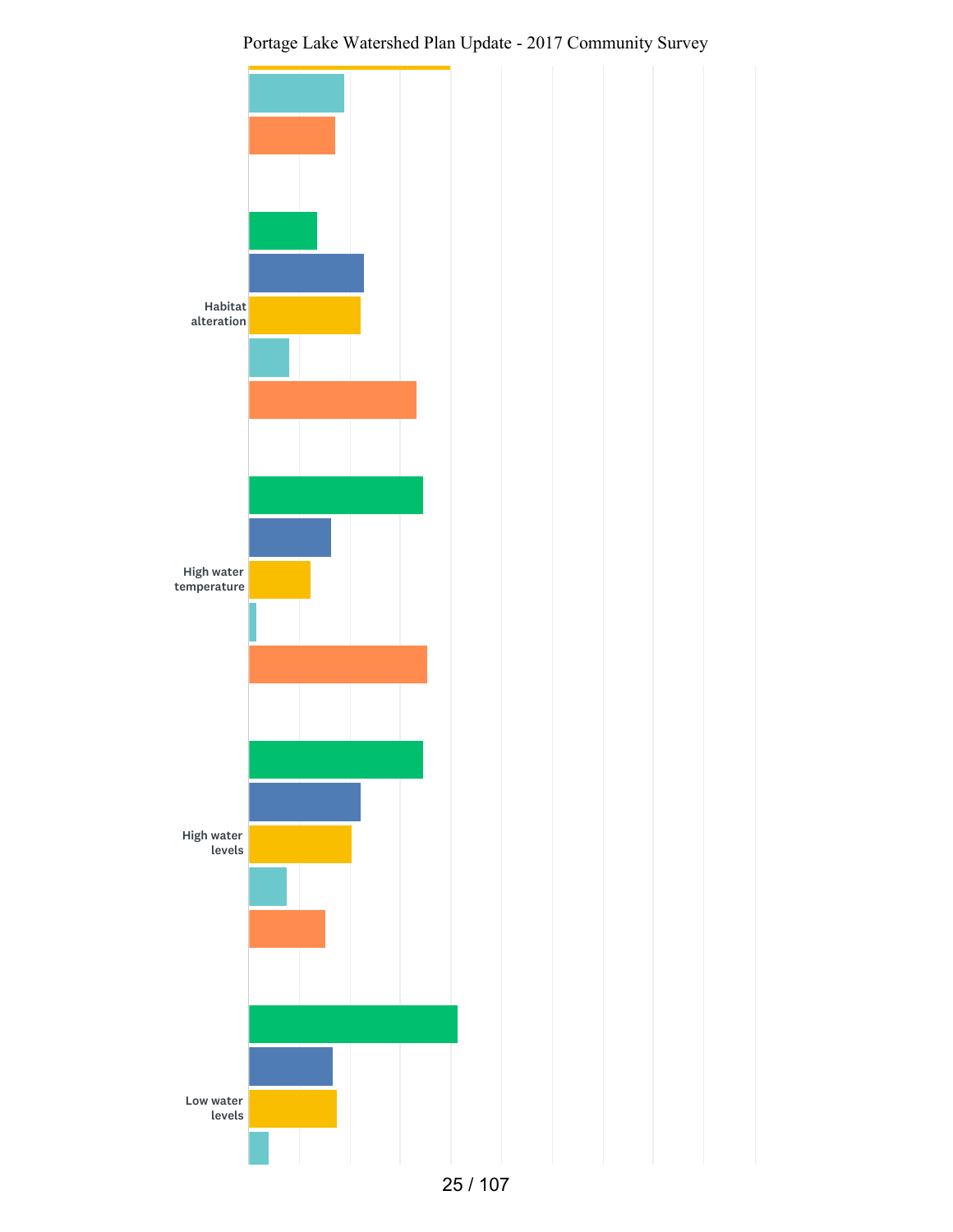Portage Lake Watershed Plan Update - 2017 Community Survey



| Not a problem | Slight problem | <b>Moderate problem</b> | Severe problem |
|---------------|----------------|-------------------------|----------------|
| Don't know    |                |                         |                |

|                                                        | <b>NOT A</b><br><b>PROBLEM</b> | <b>SLIGHT PROBLEM</b> | <b>MODERATE PROBLEM</b> | <b>SEVERE</b><br><b>PROBLEM</b> | <b>DON'T</b><br><b>KNOW</b> | <b>TOTAL</b> |
|--------------------------------------------------------|--------------------------------|-----------------------|-------------------------|---------------------------------|-----------------------------|--------------|
| Sedimentation (dirt & soil) in the<br>water            | 22.41%<br>78                   | 30.17%<br>105         | 22.41%<br>78            | 2.01%<br>$\overline{7}$         | 22.99%<br>80                | 348          |
| Phosphorus (contributing to<br>excessive plant growth) | 6.00%<br>21                    | 24.57%<br>86          | 30.86%<br>108           | 8.57%<br>30                     | 30.00%<br>105               | 350          |
| Bacteria and viruses (such as E.<br>coli)              | 22.79%<br>80                   | 26.21%<br>92          | 10.26%<br>36            | 2.85%<br>10                     | 37.89%<br>133               | 351          |
| Swimmer's itch                                         | 37.28%<br>129                  | 19.36%<br>67          | 8.67%<br>30             | 3.18%<br>11                     | 31.50%<br>109               | 346          |
| Pesticides & herbicides                                | 7.43%<br>26                    | 25.14%<br>88          | 22.29%<br>78            | 5.43%<br>19                     | 39.71%<br>139               | 350          |
| Oil & grease                                           | 20.00%<br>70                   | 29.14%<br>102         | 15.71%<br>55            | 3.14%<br>11                     | 32.00%<br>112               | 350          |
| Trash or debris                                        | 25.07%<br>87                   | 40.06%<br>139         | 19.02%<br>66            | 3.17%<br>11                     | 12.68%<br>44                | 347          |
| Invasive plants & animals                              | 4.56%<br>16                    | 19.37%<br>68          | 39.89%<br>140           | 19.09%<br>67                    | 17.09%<br>60                | 351          |
| <b>Habitat alteration</b>                              | 13.70%<br>47                   | 22.74%<br>78          | 22.16%<br>76            | 8.16%<br>28                     | 33.24%<br>114               | 343          |
| High water temperature                                 | 34.47%<br>121                  | 16.24%<br>57          | 12.25%<br>43            | 1.71%<br>6                      | 35.33%<br>124               | 351          |
| High water levels                                      | 34.58%<br>120                  | 22.19%<br>77          | 20.46%<br>71            | 7.49%<br>26                     | 15.27%<br>53                | 347          |
| Low water levels                                       | 41.38%<br>144                  | 16.67%<br>58          | 17.53%<br>61            | 4.02%<br>14                     | 20.40%<br>71                | 348          |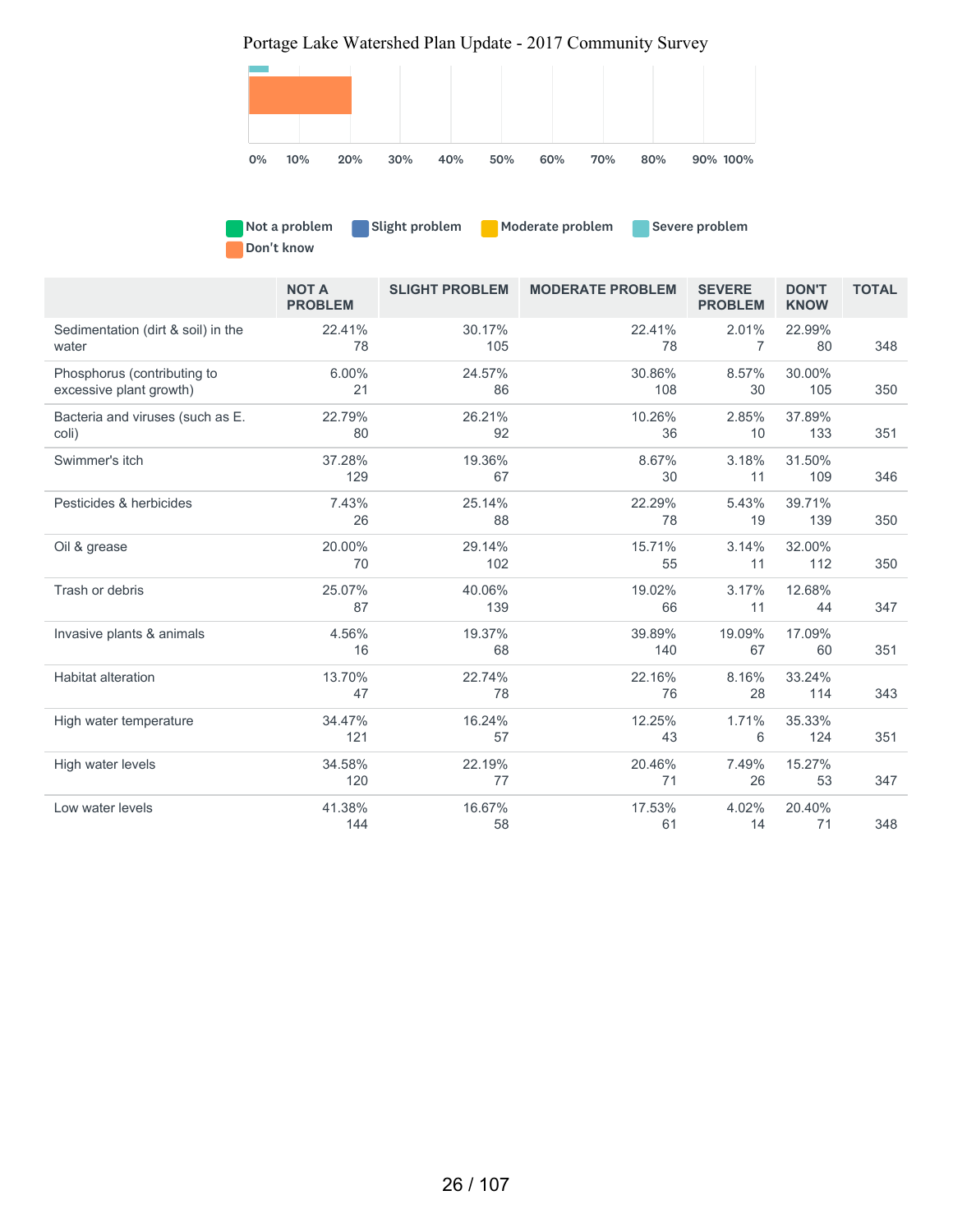## Q8 The items listed below are sources of water quality pollution across the country. In your opinion, how much of a problem are the following sources in the Portage Lake watershed?



Answered: 350 Skipped: 45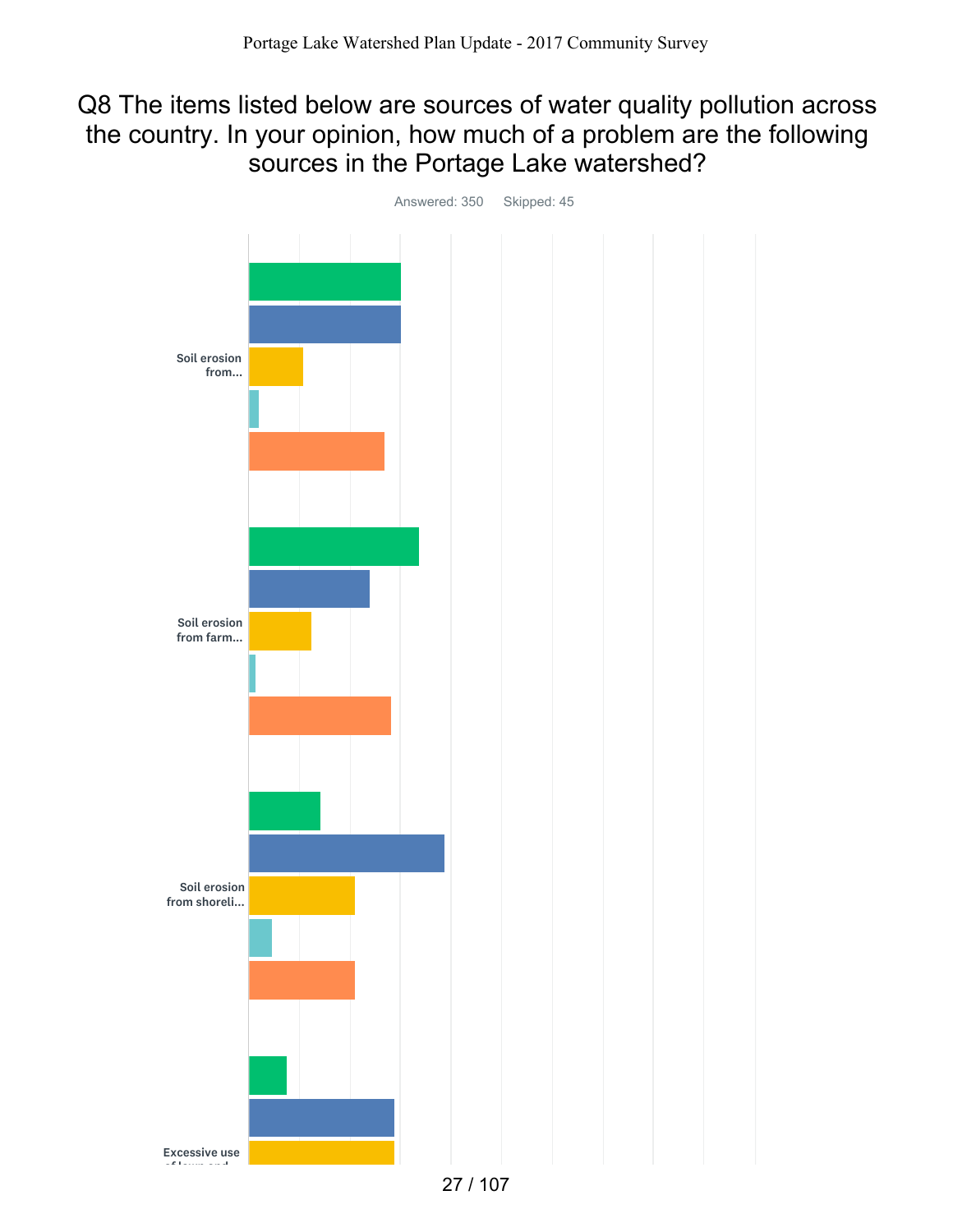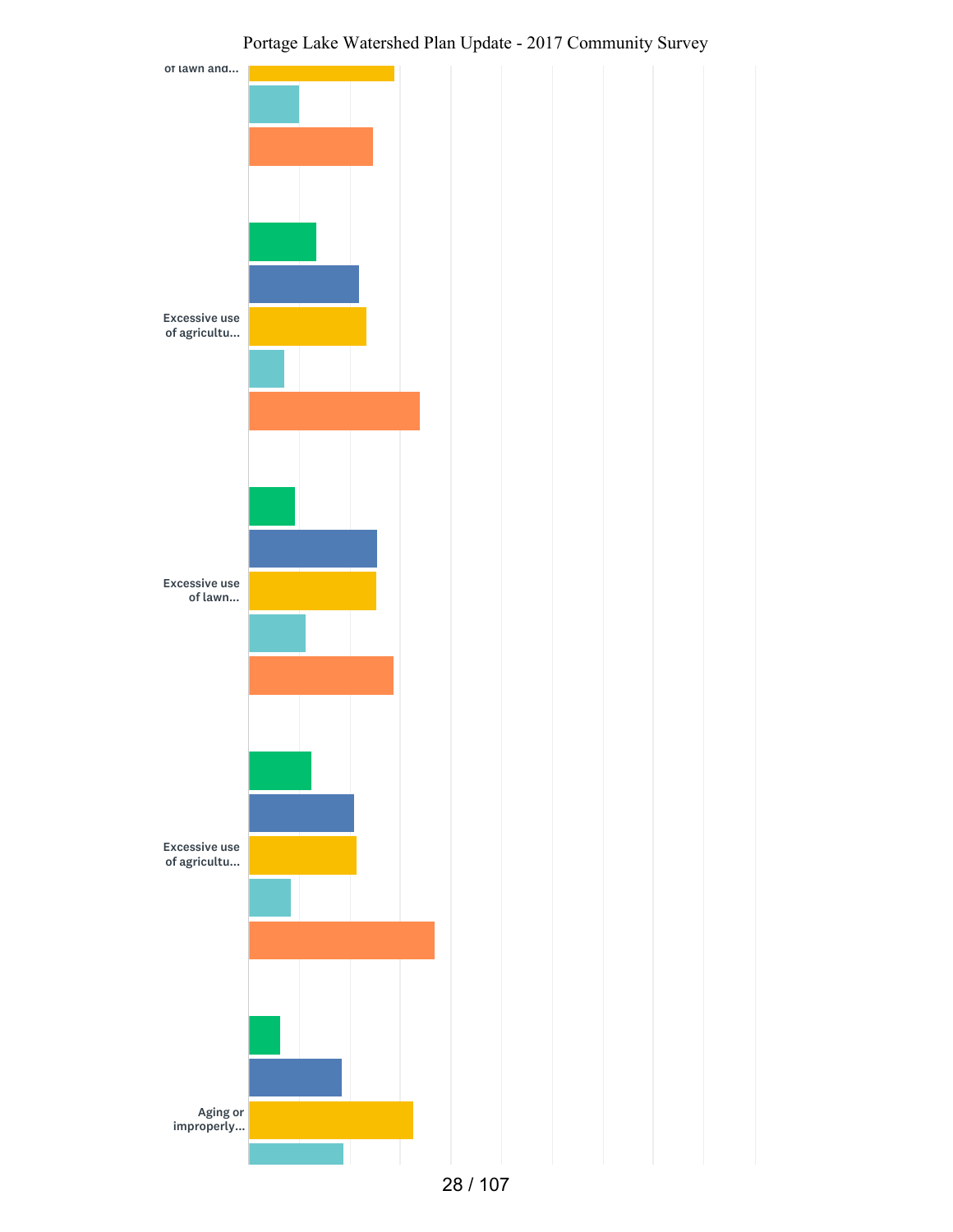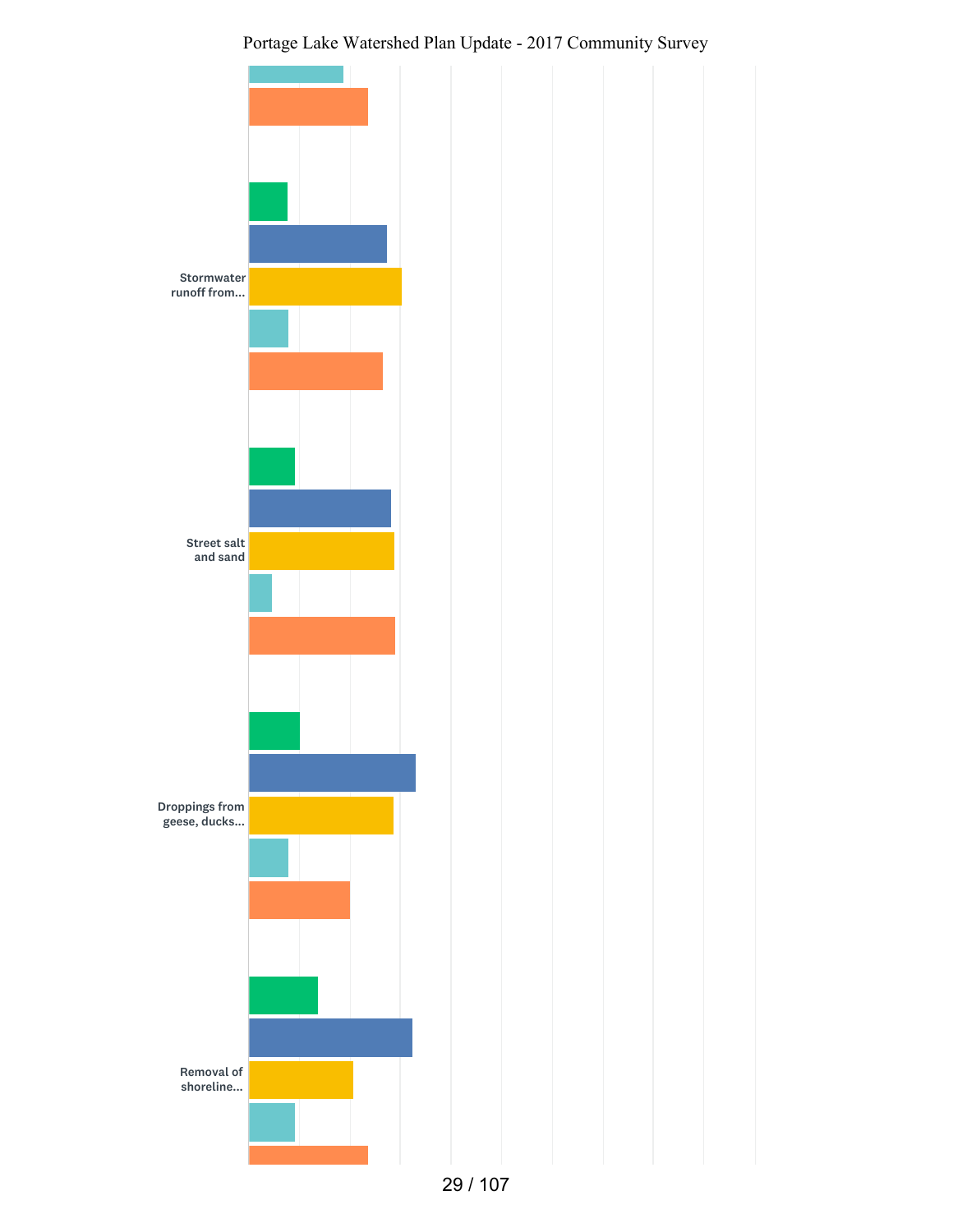

Not a problem Slight problem Moderate problem Severe problem Don't know

|                                      | <b>NOT A</b><br><b>PROBLEM</b> | <b>SLIGHT PROBLEM</b> | <b>MODERATE PROBLEM</b> | <b>SEVERE</b><br><b>PROBLEM</b> | <b>DON'T</b><br><b>KNOW</b> | <b>TOTAL</b> |
|--------------------------------------|--------------------------------|-----------------------|-------------------------|---------------------------------|-----------------------------|--------------|
| Soil erosion from construction sites | 30.09%<br>105                  | 30.09%<br>105         | 10.89%<br>38            | 2.01%                           | 26.93%<br>94                | 349          |
| Soil erosion from farm fields        | 33.62%<br>117                  | 24.14%<br>84          | 12.64%<br>44            | 1.44%<br>5                      | 28.16%<br>98                | 348          |
| Soil erosion from shorelines and     | 14.33%                         | 38.68%                | 21.20%                  | 4.58%                           | 21.20%                      | 349          |
| streambanks                          | 50                             | 135                   | 74                      | 16                              | 74                          |              |
| Excessive use of lawn and garden     | 7.45%                          | 28.94%                | 28.94%                  | 10.03%                          | 24.64%                      | 349          |
| fertilizers                          | 26                             | 101                   | 101                     | 35                              | 86                          |              |
| Excessive use of agricultural        | 13.47%                         | 22.06%                | 23.50%                  | 7.16%                           | 33.81%                      | 349          |
| fertilizers                          | 47                             | 77                    | 82                      | 25                              | 118                         |              |
| Excessive use of lawn                | 9.20%                          | 25.57%                | 25.29%                  | 11.21%                          | 28.74%                      | 348          |
| pesticides/herbicides                | 32                             | 89                    | 88                      | 39                              | 100                         |              |
| Excessive use of agricultural        | 12.57%                         | 20.86%                | 21.43%                  | 8.29%                           | 36.86%                      | 350          |
| pesticides/herbicides                | 44                             | 73                    | 75                      | 29                              | 129                         |              |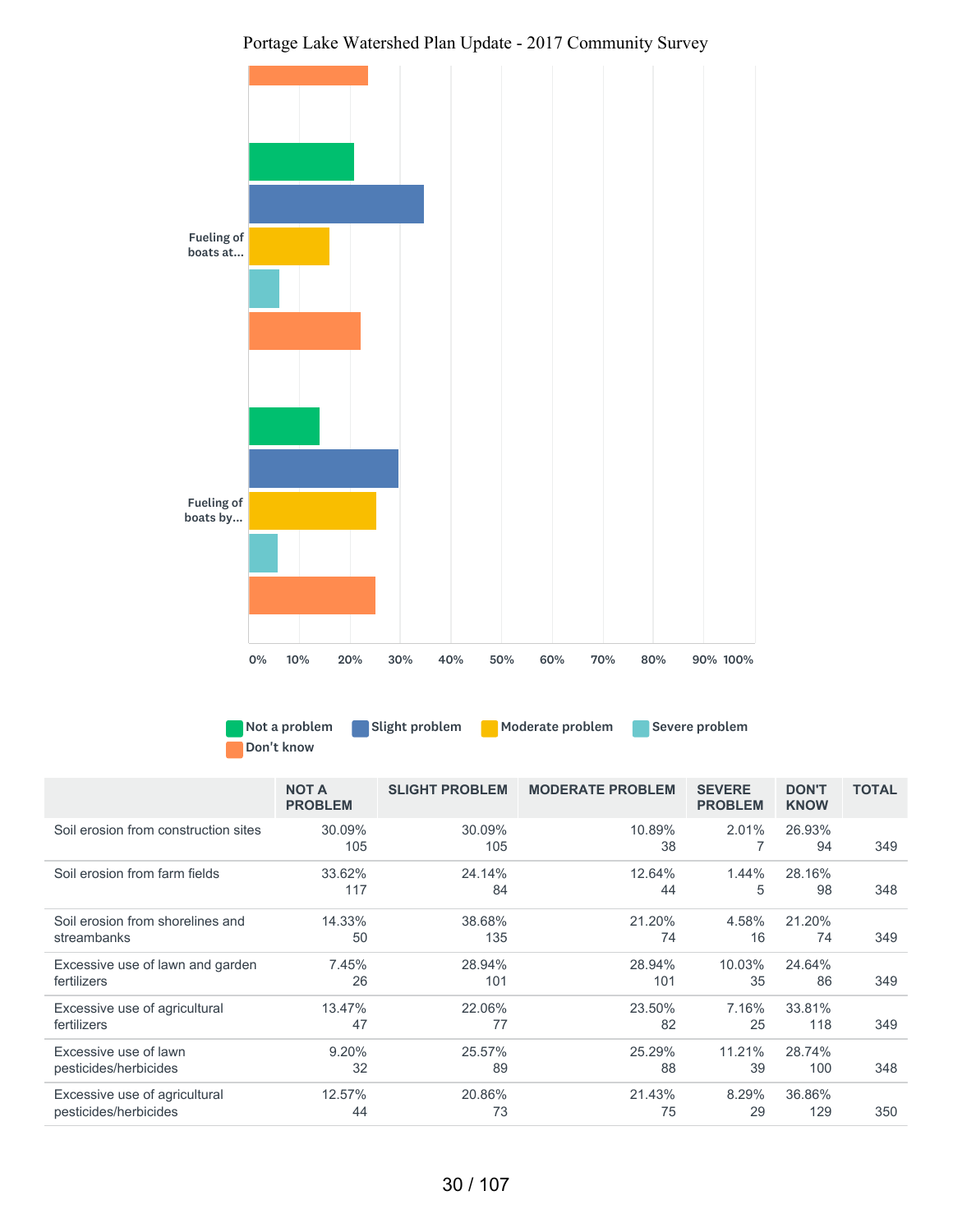| Aging or improperly maintained     | 6.36%    | 18.50% | 32.66% | 18.79%   | 23.70% |     |
|------------------------------------|----------|--------|--------|----------|--------|-----|
| septic systems                     | 22       | 64     | 113    | 65       | 82     | 346 |
| Stormwater runoff from streets and | 7.71%    | 27.43% | 30.29% | 8.00%    | 26.57% |     |
| highways                           | 27       | 96     | 106    | 28       | 93     | 350 |
| Street salt and sand               | $9.30\%$ | 28.20% | 28.78% | 4.65%    | 29.07% |     |
|                                    | 32       | 97     | 99     | 16       | 100    | 344 |
| Droppings from geese, ducks and    | 10.29%   | 33.14% | 28.57% | $8.00\%$ | 20.00% |     |
| other waterfowl                    | 36       | 116    | 100    | 28       | 70     | 350 |
| Removal of shoreline vegetation    | 13.87%   | 32.37% | 20.81% | 9.25%    | 23.70% |     |
|                                    | 48       | 112    | 72     | 32       | 82     | 346 |
| Fueling of boats at marinas        | 20.98%   | 34.77% | 16.09% | $6.03\%$ | 22.13% |     |
|                                    | 73       | 121    | 56     | 21       | 77     | 348 |
| Fueling of boats by individuals    | 14.12%   | 29.68% | 25.36% | 5.76%    | 25.07% |     |
|                                    | 49       | 103    | 88     | 20       | 87     | 347 |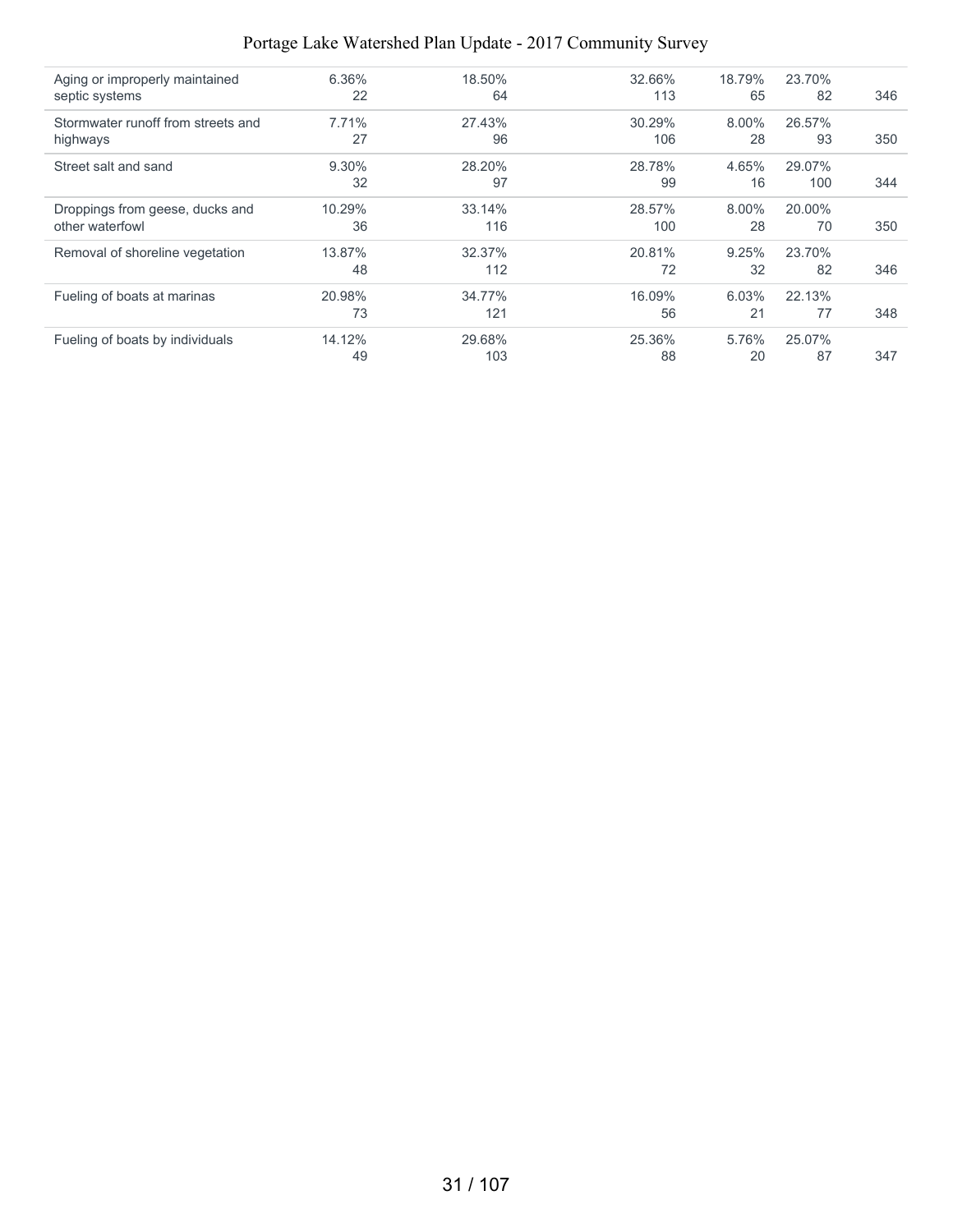## Q9 In the last two years, have you experienced a case of swimmer's itch after being in Portage Lake?



| <b>ANSWER CHOICES</b> | <b>RESPONSES</b> |     |
|-----------------------|------------------|-----|
| Yes                   | 2.59%            | 9   |
| <b>No</b>             | 97.41%           | 339 |
| <b>TOTAL</b>          |                  | 348 |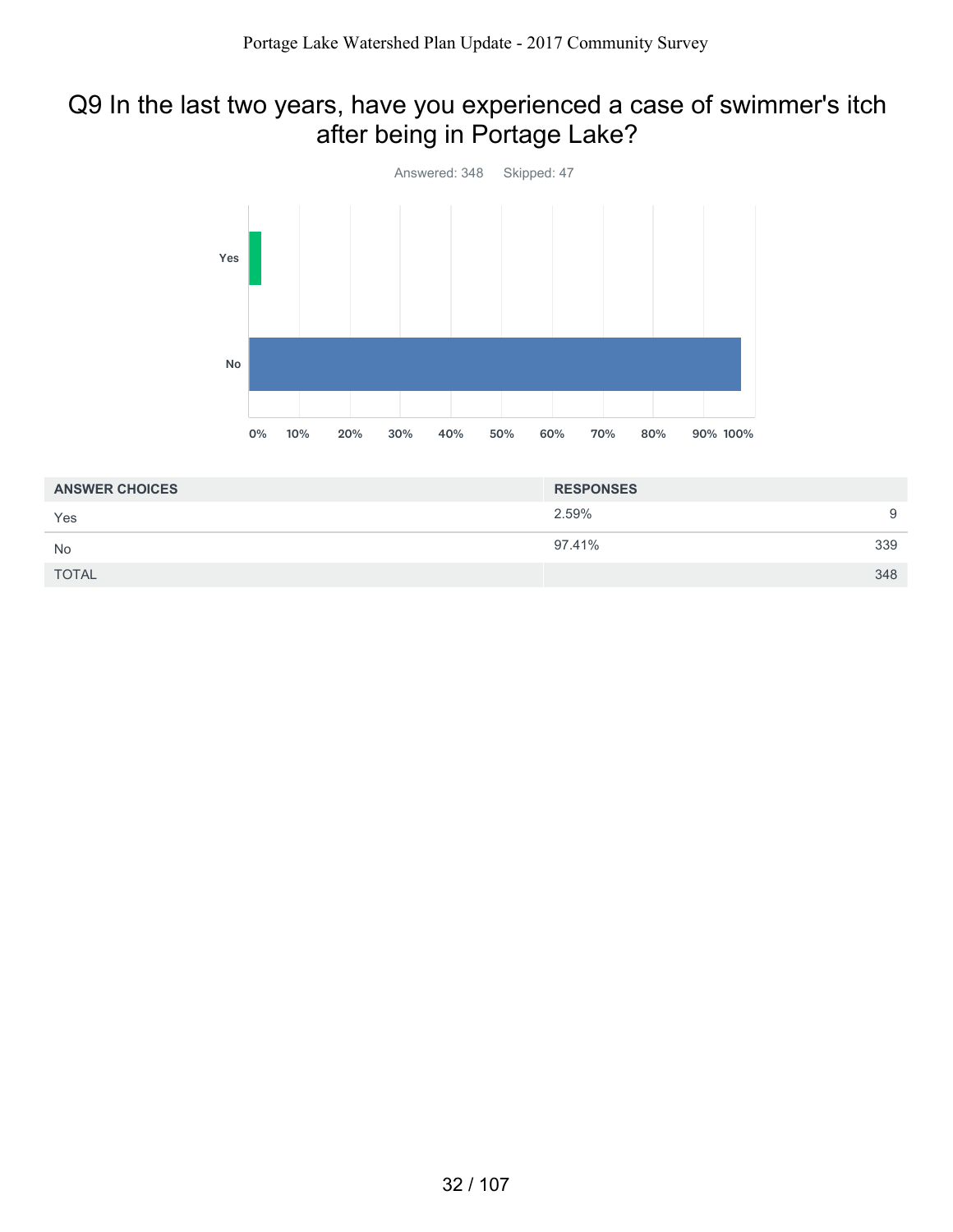# Q10 How do you access Portage Lake? Check ALL that apply.



| <b>ANSWER CHOICES</b>    | <b>RESPONSES</b> |     |
|--------------------------|------------------|-----|
| Public beaches and parks | 66.00%           | 231 |
| Public boat launch       | 46.57%           | 163 |
| Public marina            | 16.29%           | 57  |
| Private beach            | 59.14%           | 207 |
| Private dock             | 49.43%           | 173 |
| Private marina           | 25.14%           | 88  |
| Road end                 | 26.00%           | 91  |
| Ice shanty               | 8.86%            | 31  |
| Other (please specify):  | 5.71%            | 20  |
| Total Respondents: 350   |                  |     |

| # | OTHER (PLEASE SPECIFY): | <b>DATE</b>        |
|---|-------------------------|--------------------|
|   | From Lake Michigan      | 10/28/2017 2:49 PM |
|   | Portage Lake Yacht Club | 10/26/2017 1:41 AM |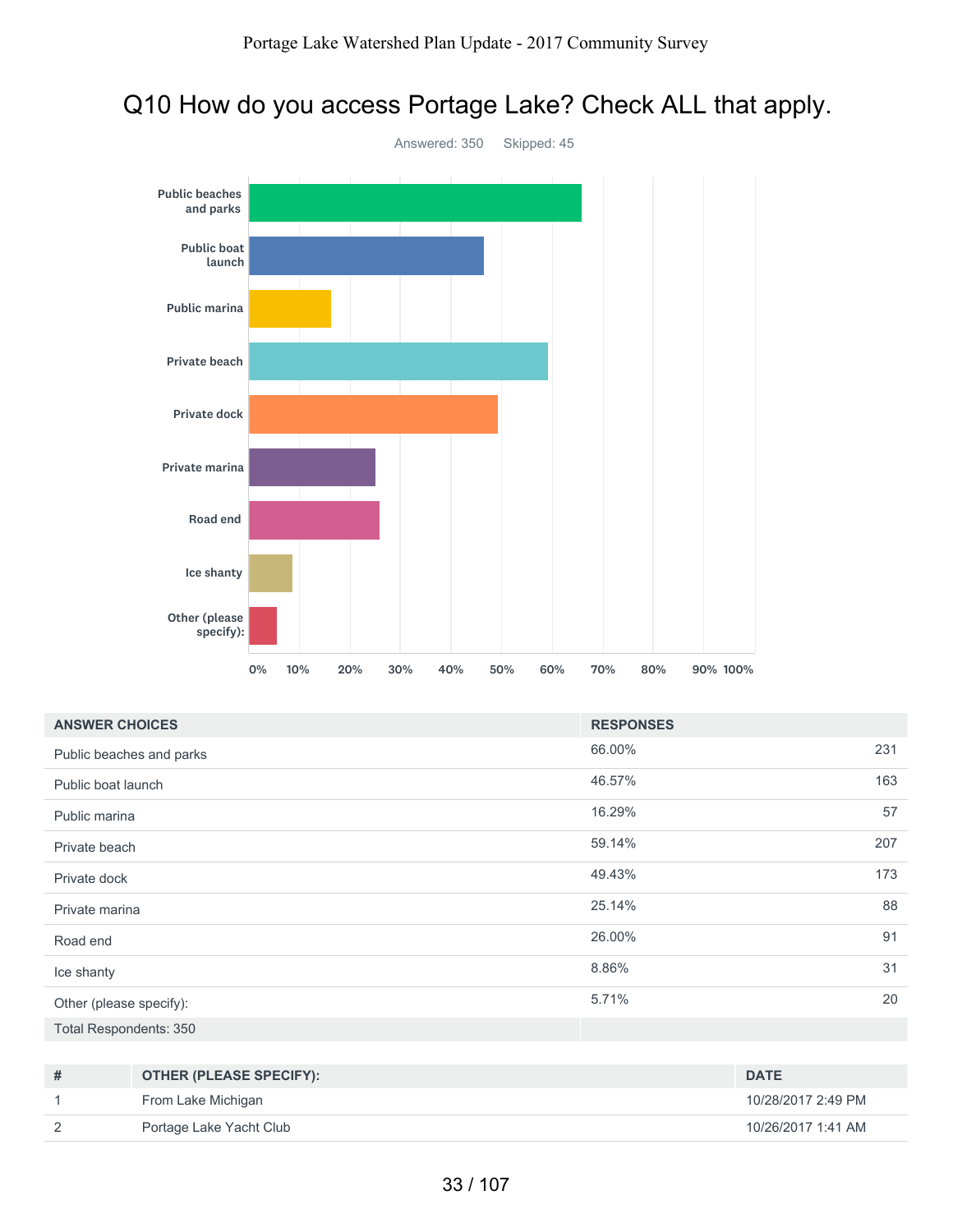| 3              | Portage Point Inn                                                                                   | 10/24/2017 12:40 PM |
|----------------|-----------------------------------------------------------------------------------------------------|---------------------|
| 4              | <b>PPI</b>                                                                                          | 10/21/2017 11:42 PM |
| 5              | Portage Pointe Inn                                                                                  | 10/20/2017 2:04 PM  |
| 6              | Yacht club on Portage Lake                                                                          | 10/20/2017 12:42 PM |
| $\overline{7}$ |                                                                                                     | 10/20/2017 9:28 AM  |
| 8              | Own waterfront property                                                                             | 10/18/2017 10:43 AM |
| 9              | I don't access Portage Lake. I see it when I drive to Onekama School and I enjoy its beauty.        | 10/16/2017 6:09 PM  |
| 10             | <b>PLCBC</b>                                                                                        | 10/12/2017 7:36 PM  |
| 11             | <b>PLCBC</b>                                                                                        | 10/11/2017 7:43 PM  |
| 12             | We don't live or vacation at P L but we care so the only info we get is from the village newsletter | 10/11/2017 3:29 PM  |
| 13             | as well as public boat launch                                                                       | 10/11/2017 1:56 PM  |
| 14             | drive by                                                                                            | 10/11/2017 10:54 AM |
| 15             | For viewing                                                                                         | 10/11/2017 9:56 AM  |
| 16             | used to own boat in public marina                                                                   | 10/10/2017 11:04 AM |
| 17             | <b>Public Access</b>                                                                                | 10/8/2017 6:29 PM   |
| 18             | Private right of way.                                                                               | 10/3/2017 10:29 PM  |
| 19             | Pier                                                                                                | 10/3/2017 4:05 PM   |
| 20             | The Inn accesses                                                                                    | 10/2/2017 1:59 PM   |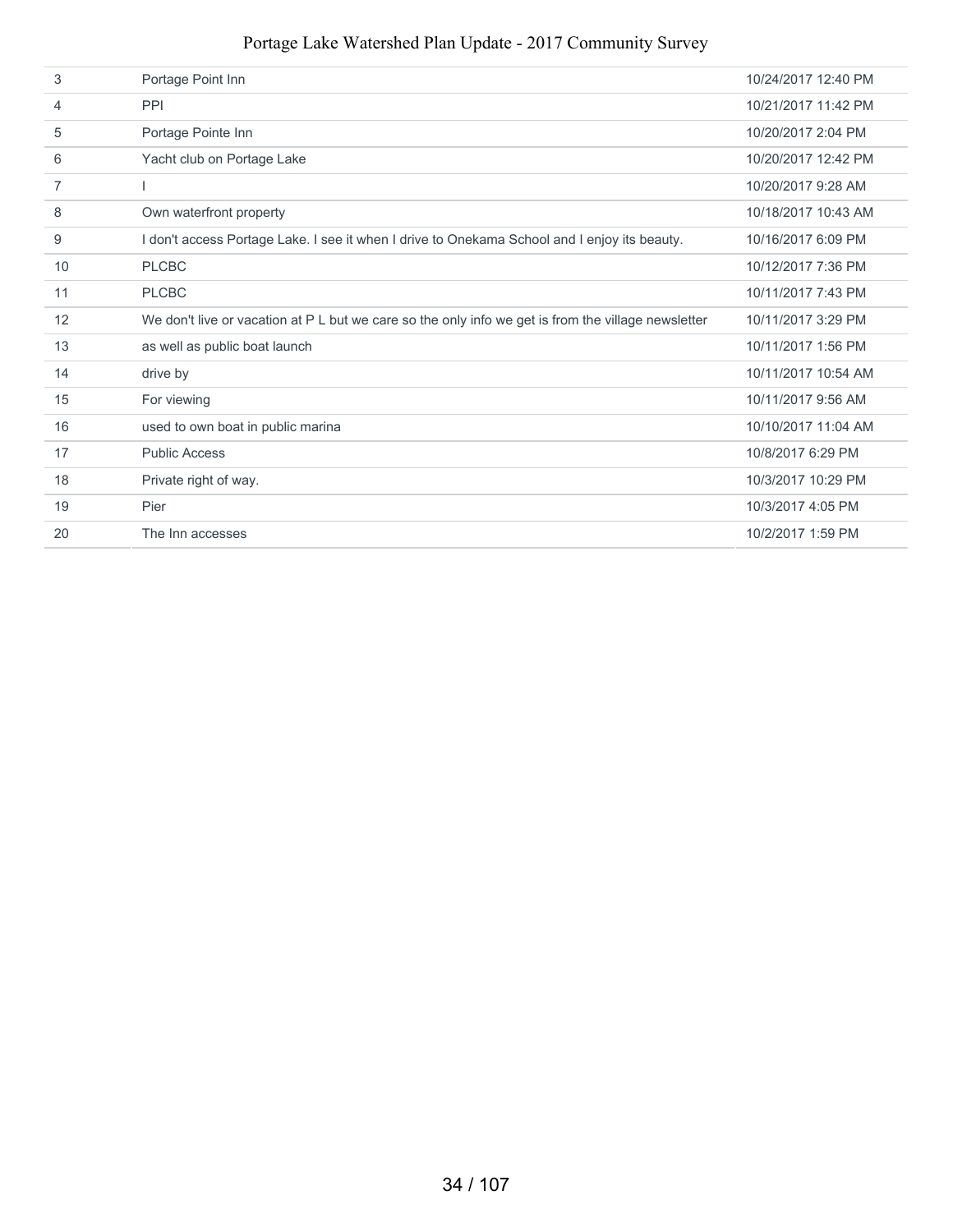## Q11 Would you like to see increased access to Portage Lake with any of the following? Check ALL that apply.



| <b>ANSWER CHOICES</b>         | <b>RESPONSES</b> |     |
|-------------------------------|------------------|-----|
| More public beaches and parks | 43.98%           | 106 |
| More universal access sites   | 31.54%           | 76  |
| More public boat launches     | 15.77%           | 38  |
| More marina space             | 28.63%           | 69  |
| Other (please specify):       | 29.46%           | 71  |
| <b>Total Respondents: 241</b> |                  |     |

| #  | <b>OTHER (PLEASE SPECIFY):</b>                                                                                                                                                                                                     | <b>DATE</b>         |
|----|------------------------------------------------------------------------------------------------------------------------------------------------------------------------------------------------------------------------------------|---------------------|
|    | Portage lake is adequately serviced by existing marina facilities                                                                                                                                                                  | 11/1/2017 2:57 PM   |
| 2  | I would like to see a marina at the PPI                                                                                                                                                                                            | 11/1/2017 11:43 AM  |
| 3  | current access is enough for me                                                                                                                                                                                                    | 10/31/2017 10:45 AM |
| 4  | does not apply                                                                                                                                                                                                                     | 10/30/2017 12:29 PM |
| 5  | wheel chair accessible ramps                                                                                                                                                                                                       | 10/30/2017 12:11 PM |
| 6  | none                                                                                                                                                                                                                               | 10/25/2017 8:19 PM  |
|    | More access for beachwalking                                                                                                                                                                                                       | 10/25/2017 5:27 PM  |
| 8  | Would like a way to leave small sailboats or catamarans in or near the lake.                                                                                                                                                       | 10/25/2017 11:49 AM |
| 9  | <b>No</b>                                                                                                                                                                                                                          | 10/22/2017 8:29 PM  |
| 10 | road ends being respected as open to all                                                                                                                                                                                           | 10/21/2017 9:01 PM  |
| 11 | More attractive access from town. More marinas would really cut into safe swimming and non-<br>motorized activity. Due to the topography of the areas and lack of safe access, there are not many<br>places to do those activities | 10/21/2017 9:30 AM  |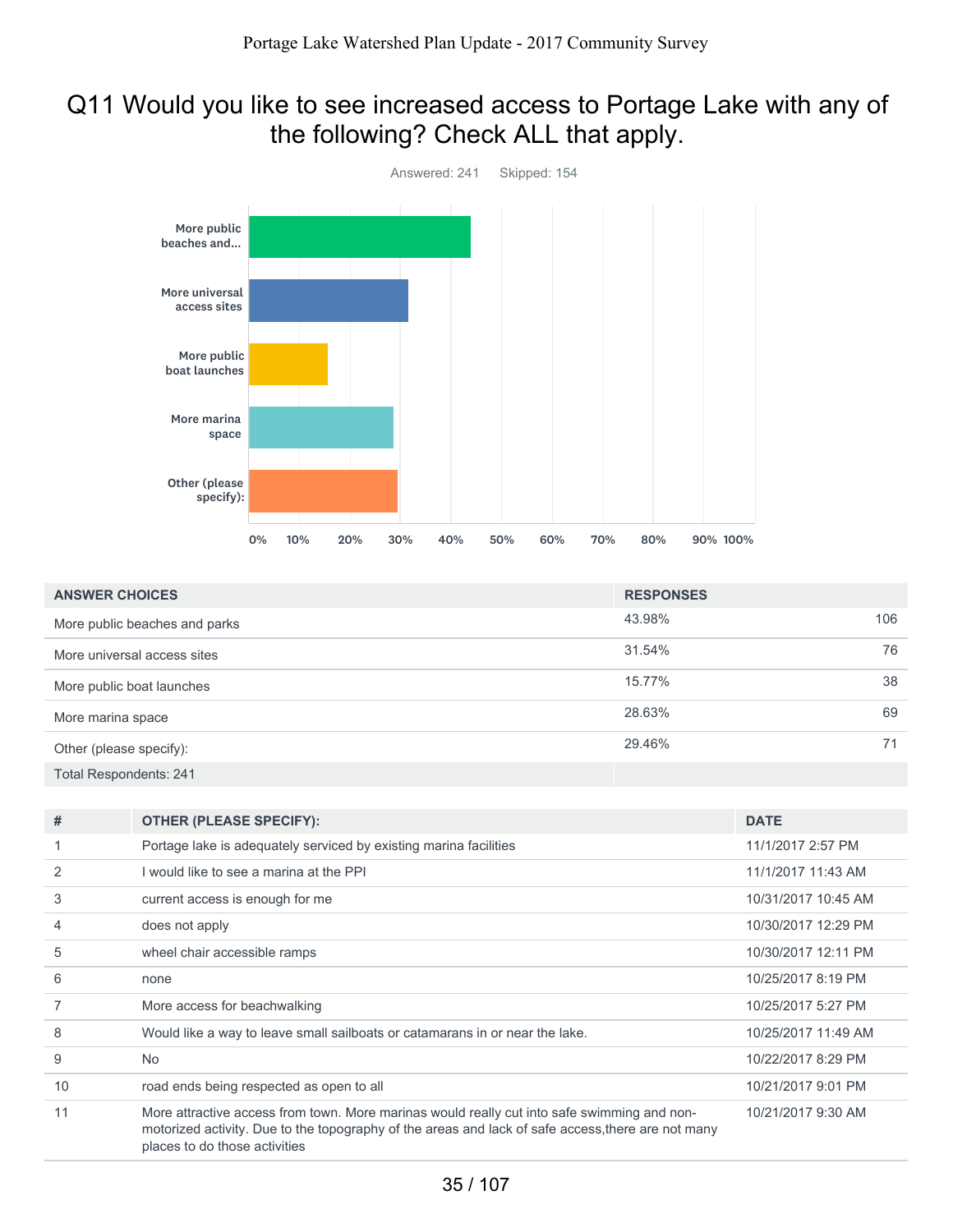| $12 \overline{ }$ | No opinion                                                                                                                                                                                                                                                                | 10/21/2017 8:13 AM  |
|-------------------|---------------------------------------------------------------------------------------------------------------------------------------------------------------------------------------------------------------------------------------------------------------------------|---------------------|
| 13                | <b>No</b>                                                                                                                                                                                                                                                                 | 10/21/2017 5:57 AM  |
| 14                | I'm all set with access                                                                                                                                                                                                                                                   | 10/20/2017 6:16 PM  |
| 15                | Sufficient access                                                                                                                                                                                                                                                         | 10/20/2017 5:11 PM  |
| 16                | None of the sbove                                                                                                                                                                                                                                                         | 10/20/2017 3:41 PM  |
| 17                | public marina for town                                                                                                                                                                                                                                                    | 10/20/2017 2:58 PM  |
| 18                | <b>No</b>                                                                                                                                                                                                                                                                 | 10/20/2017 12:30 PM |
| 19                | There is currently enough access to Portage Lake                                                                                                                                                                                                                          | 10/20/2017 11:24 AM |
| 20                | no need for increased access                                                                                                                                                                                                                                              | 10/20/2017 9:52 AM  |
| 21                | Public access need better access for property owners including ability to keep a dock and boat<br>over night                                                                                                                                                              | 10/20/2017 9:36 AM  |
| 22                | A launch/access site on the south shore would be well utilized. Improvements to existing access<br>sites and marinas would be acceptable.                                                                                                                                 | 10/19/2017 8:25 AM  |
| 23                | Better access in winter at road endings                                                                                                                                                                                                                                   | 10/19/2017 6:57 AM  |
| 24                | none of the above already too much unmonitored activity                                                                                                                                                                                                                   | 10/18/2017 4:06 PM  |
| 25                | No dockage spots are available as a refuge from Lake Michigan                                                                                                                                                                                                             | 10/16/2017 9:04 AM  |
| 26                | <b>No</b>                                                                                                                                                                                                                                                                 | 10/15/2017 7:25 AM  |
| 27                | Map of where all access sites are                                                                                                                                                                                                                                         | 10/14/2017 8:29 AM  |
| 28                | I wish they would bring new and better sand to the public bleach at the Onekama park. PLEASE<br>get rid of the rocks!!! We have terrific sand on the western shores of Michigan. Certainly we can<br>replace the gross sand at the Onekama park with some real nice sand. | 10/13/2017 7:13 PM  |
| 29                | I think the changes made to portage point drive Lake Michigan access is phenomenal!                                                                                                                                                                                       | 10/12/2017 1:07 PM  |
| 30                | Boat launches are adequate now.                                                                                                                                                                                                                                           | 10/11/2017 8:16 PM  |
| 31                | It's fine the way it is                                                                                                                                                                                                                                                   | 10/11/2017 7:43 PM  |
| 32                | would like public area to beach rigged dinghy sailboat for consecutive days/overnight at dnr<br>launch.                                                                                                                                                                   | 10/11/2017 3:40 PM  |
| 33                | I would like progress but in moderation                                                                                                                                                                                                                                   | 10/11/2017 1:56 PM  |
| 34                | Lakeside Restaurants                                                                                                                                                                                                                                                      | 10/11/2017 1:46 PM  |
| 35                | public docks for boats (short term)                                                                                                                                                                                                                                       | 10/11/2017 8:01 AM  |
| 36                | No more marinas                                                                                                                                                                                                                                                           | 10/10/2017 5:24 PM  |
| 37                | i think we are very fortunate to have an abundance of public accesses to portage lake                                                                                                                                                                                     | 10/9/2017 6:59 AM   |
| 38                | retain what there is currently                                                                                                                                                                                                                                            | 10/8/2017 4:51 PM   |
| 39                | Open up road ends for swimming                                                                                                                                                                                                                                            | 10/5/2017 4:44 PM   |
| 40                | No more access. We've way overdone this!                                                                                                                                                                                                                                  | 10/5/2017 9:38 AM   |
| 41                | Open Portage Point Inn                                                                                                                                                                                                                                                    | 10/5/2017 6:49 AM   |
| 42                | None of the above                                                                                                                                                                                                                                                         | 10/4/2017 12:50 PM  |
| 43                | Update the wonderful park in the Village of Onekama                                                                                                                                                                                                                       | 10/4/2017 12:45 PM  |
| 44                | I think it is fine as is. Don't want more public access.                                                                                                                                                                                                                  | 10/4/2017 10:57 AM  |
| 45                | There is enough access                                                                                                                                                                                                                                                    | 10/4/2017 9:58 AM   |
| 46                | none of the above                                                                                                                                                                                                                                                         | 10/4/2017 9:37 AM   |
| 47                | None of these                                                                                                                                                                                                                                                             | 10/4/2017 7:03 AM   |
| 48                | I don't perceive a shortage of marina capacity relative to present demand but do think that<br>additional facilities could bolster the local economy if properly marketed.                                                                                                | 10/3/2017 10:13 PM  |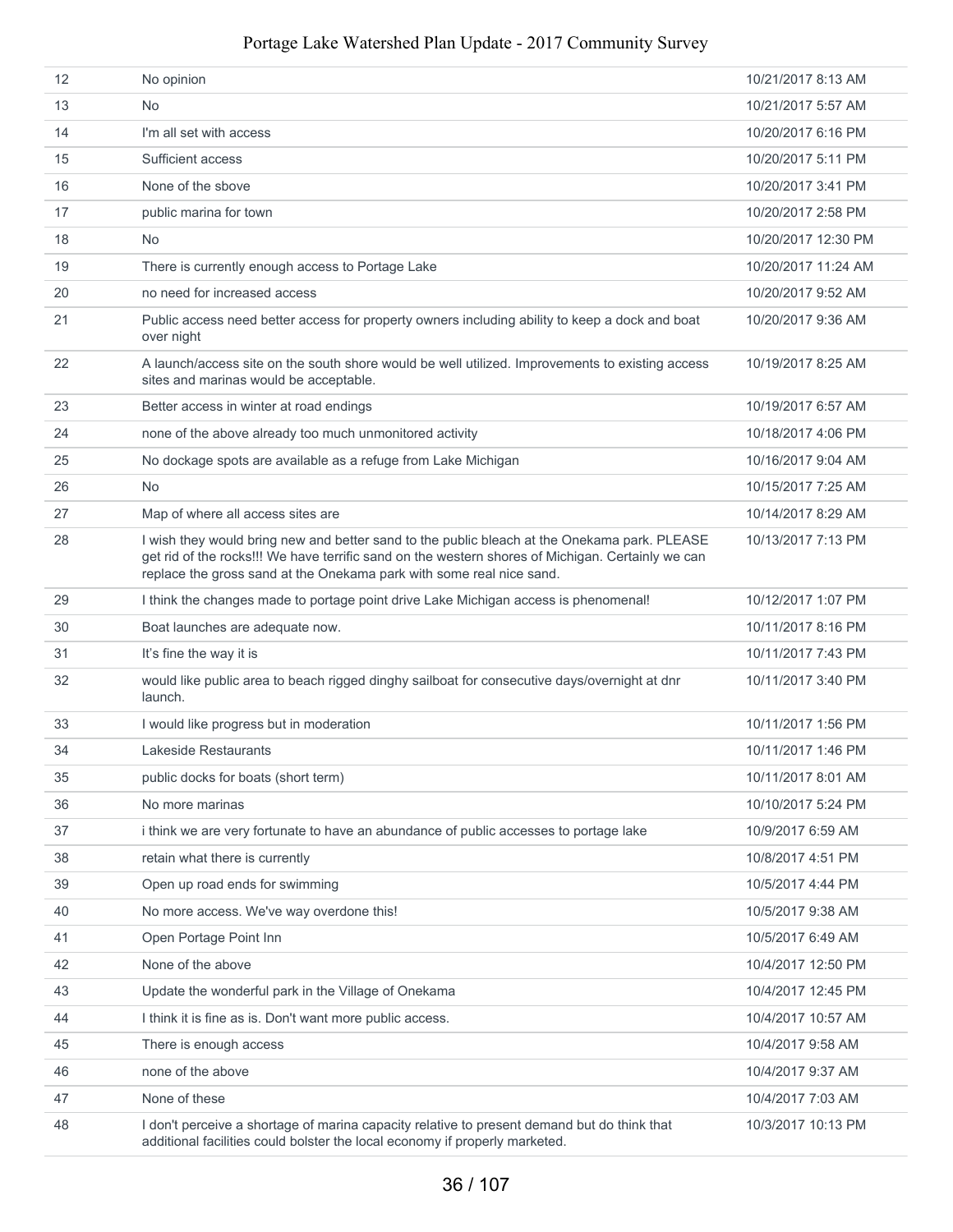| 49 | None                                                                                                                                                                                   | 10/3/2017 9:32 PM  |
|----|----------------------------------------------------------------------------------------------------------------------------------------------------------------------------------------|--------------------|
| 50 | Support expansion at Portage Point Inn.                                                                                                                                                | 10/3/2017 9:27 PM  |
| 51 | None                                                                                                                                                                                   | 10/3/2017 8:58 PM  |
| 52 | <b>No</b>                                                                                                                                                                              | 10/3/2017 8:01 PM  |
| 53 | no                                                                                                                                                                                     | 10/3/2017 8:01 PM  |
| 54 | The Lake has plenty of access currently. It does not need more.                                                                                                                        | 10/3/2017 5:24 PM  |
| 55 | Portage Point resort development                                                                                                                                                       | 10/3/2017 5:08 PM  |
| 56 | The balance seems about right just now. PPInn project may change all of this. With more access<br>should go more public responsibility for monitoring good stewardship practices.      | 10/3/2017 5:00 PM  |
| 57 | None                                                                                                                                                                                   | 10/3/2017 4:20 PM  |
| 58 | Marina and gas dock competition                                                                                                                                                        | 10/3/2017 4:04 PM  |
| 59 | its fine the way it is                                                                                                                                                                 | 10/3/2017 3:59 PM  |
| 60 | seem to have plenty of access                                                                                                                                                          | 10/3/2017 3:42 PM  |
| 61 | Public marina in addition to private ones presently.                                                                                                                                   | 10/3/2017 3:40 PM  |
| 62 | None!                                                                                                                                                                                  | 10/3/2017 3:34 PM  |
| 63 | Enlarge the Portage Resort Marina                                                                                                                                                      | 10/3/2017 2:15 PM  |
| 64 | Individual rights                                                                                                                                                                      | 10/2/2017 10:24 PM |
| 65 | We have enough access                                                                                                                                                                  | 10/2/2017 9:59 PM  |
| 66 | Current access is enough.                                                                                                                                                              | 10/2/2017 6:34 PM  |
| 67 | No additional access                                                                                                                                                                   | 10/2/2017 2:41 PM  |
| 68 | The Inn has a plan for more docks and marina area. It's important for the Inn to have<br>improvements and continue to do well so it isn't lost for All of us on the Point and Village. | 10/2/2017 1:59 PM  |
| 69 | Portage Point Inn expansion                                                                                                                                                            | 10/2/2017 7:45 AM  |
| 70 | No more access - there are plenty of options to access the lake                                                                                                                        | 10/2/2017 7:13 AM  |
| 71 | Maintained and legitimate roadend access                                                                                                                                               | 10/2/2017 7:11 AM  |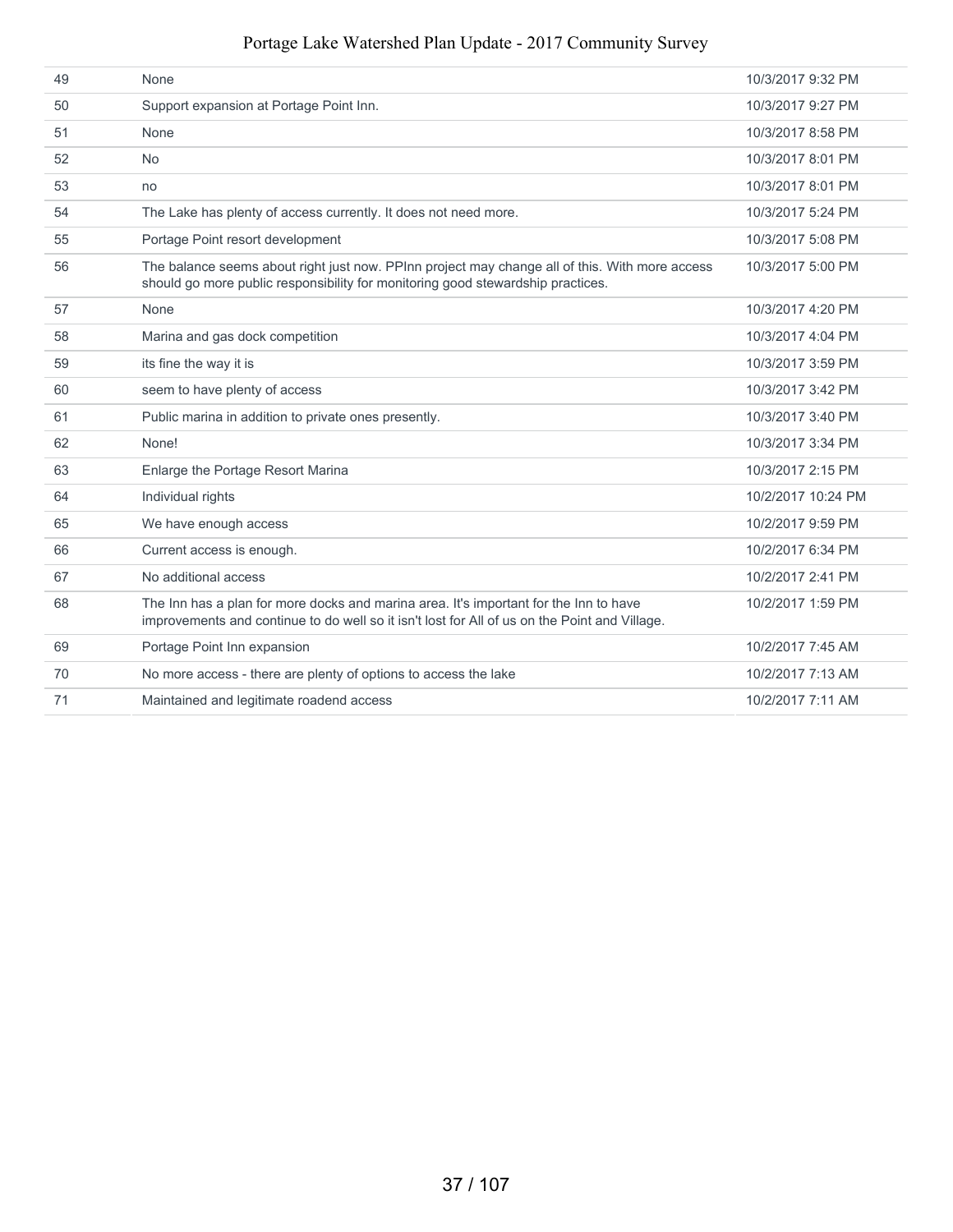## Q12 Do you have any concerns related to access or shared recreational use of Portage Lake? If so, please share them below.

Answered: 126 Skipped: 269

| #              | <b>RESPONSES</b>                                                                                                                                                                                                                                                     | <b>DATE</b>         |
|----------------|----------------------------------------------------------------------------------------------------------------------------------------------------------------------------------------------------------------------------------------------------------------------|---------------------|
| 1              | Increased traffic on Portage Point Rd is unsafe for the current road structural design. Increased<br>boat traffic in the Northwest Bay is unsafe for public use.                                                                                                     | 11/1/2017 2:57 PM   |
| 2              | No marina at Portage Point                                                                                                                                                                                                                                           | 11/1/2017 2:44 PM   |
| 3              | No.                                                                                                                                                                                                                                                                  | 11/1/2017 11:43 AM  |
| 4              | Yes, concerned the township, watershed, or PLA will want to put restrictions on usage of our lake.                                                                                                                                                                   | 11/1/2017 9:41 AM   |
| 5              | No more BIG Boats at PPI. Ruining usage of west bay                                                                                                                                                                                                                  | 11/1/2017 9:25 AM   |
| 6              | personal watercraft and fishermen                                                                                                                                                                                                                                    | 10/30/2017 9:38 PM  |
| $\overline{7}$ | Concerned about increasing number of large boats                                                                                                                                                                                                                     | 10/30/2017 5:43 PM  |
| 8              | does not apply                                                                                                                                                                                                                                                       | 10/30/2017 12:29 PM |
| 9              | No wheel chair access                                                                                                                                                                                                                                                | 10/30/2017 12:11 PM |
| 10             | Yes, need boat wash stations to invasive out of lake. Yes, the fueling of boars irresponsibly in the<br>water. Yes, overfishing by some                                                                                                                              | 10/30/2017 11:57 AM |
| 11             | Jet skis should be better regulated and patrolled!!!                                                                                                                                                                                                                 | 10/28/2017 2:49 PM  |
| 12             | dock and mooring control                                                                                                                                                                                                                                             | 10/28/2017 11:46 AM |
| 13             | Access seems to be more than adequate.                                                                                                                                                                                                                               | 10/27/2017 9:10 PM  |
| 14             | I feel it has enough access points. There are too many boats/watercraft on the lake as it is right<br>now. There are many times it is unsafe to tube or ski.                                                                                                         | 10/25/2017 8:19 PM  |
| 15             | Too many large houses on lakeshore obstructing views. High fences obstructing view of lake.                                                                                                                                                                          | 10/25/2017 5:27 PM  |
| 16             | Inappropriate or illegal actions of those accessing the lake plus many are litter bugs                                                                                                                                                                               | 10/25/2017 2:23 PM  |
| 17             | <b>No</b>                                                                                                                                                                                                                                                            | 10/25/2017 12:31 PM |
| 18             | The portage point marina should not be there but towns people kiss there ASS!                                                                                                                                                                                        | 10/25/2017 12:05 PM |
| 19             | Enforce proper boating etiquette. Too many big fishing boats speeding through lake past our small<br>sailboats.                                                                                                                                                      | 10/25/2017 11:49 AM |
| 20             | presently, no                                                                                                                                                                                                                                                        | 10/25/2017 11:42 AM |
| 21             | None                                                                                                                                                                                                                                                                 | 10/24/2017 8:07 AM  |
| 22             | The lake is becoming more crowded for it's relatively small size.                                                                                                                                                                                                    | 10/22/2017 8:50 PM  |
| 23             | People park boats illegally on the lake.                                                                                                                                                                                                                             | 10/22/2017 8:29 PM  |
| 24             | There are a number of other public access site that need to be improved to truly allow access to<br>the water.                                                                                                                                                       | 10/22/2017 6:35 PM  |
| 25             | no                                                                                                                                                                                                                                                                   | 10/22/2017 4:43 PM  |
| 26             | No                                                                                                                                                                                                                                                                   | 10/21/2017 9:54 PM  |
| 27             | Lack of security, particularily in summer months. Traffic, parking and infringement on private<br>property is causing tension, minor thefts, unleashed large dogs etc. Shared recreational use is<br>great as long as there are rules and respect for the taxpayers. | 10/21/2017 9:30 AM  |
| 28             | N/A                                                                                                                                                                                                                                                                  | 10/20/2017 6:16 PM  |
| 29             | None                                                                                                                                                                                                                                                                 | 10/20/2017 5:11 PM  |
|                |                                                                                                                                                                                                                                                                      |                     |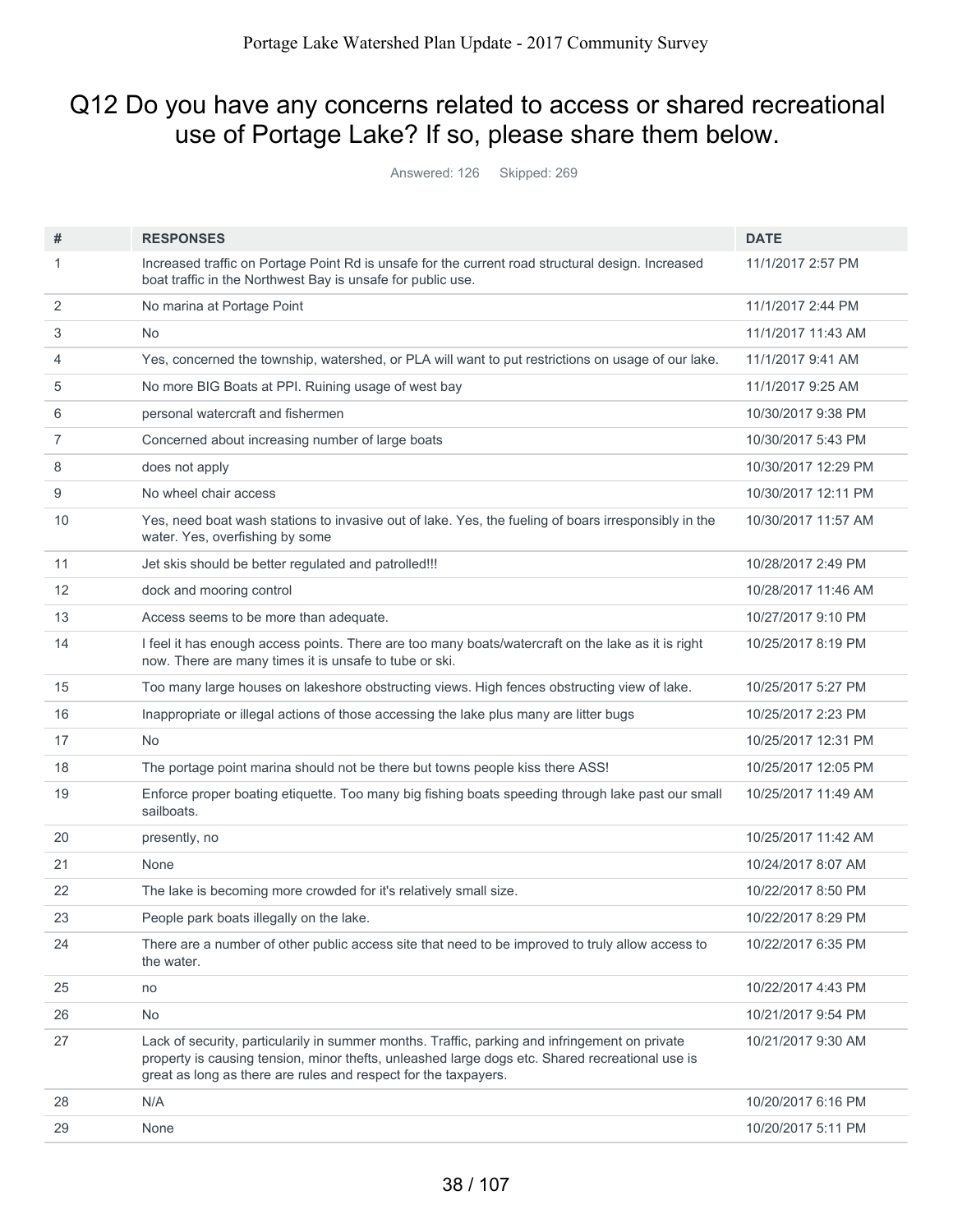| 30 | Compared to other lakes Portage has remained relatively quiet and user friendly. No need for<br>more marina pollution or commercialization of the shores or the lake.                                                                                                                                     | 10/20/2017 3:41 PM  |
|----|-----------------------------------------------------------------------------------------------------------------------------------------------------------------------------------------------------------------------------------------------------------------------------------------------------------|---------------------|
| 31 | too many people who come for the day and then do not spend any money at our businesses                                                                                                                                                                                                                    | 10/20/2017 2:58 PM  |
| 32 | <b>No</b>                                                                                                                                                                                                                                                                                                 | 10/20/2017 12:30 PM |
| 33 | I am concerned about increased usage/access to Portage Lake. I believe we are already at<br>capacity                                                                                                                                                                                                      | 10/20/2017 11:24 AM |
| 34 | What is going on with the channel wall? If that went down it would be a really big problem                                                                                                                                                                                                                | 10/20/2017 9:52 AM  |
| 35 | The lake is the best example of multiple recreational user types getting along. The ability to<br>provide opportunities for watersports, sailing, paddling, swimming and fishing all on one lake is an<br>exceptional testament not only its geology, but also the community that respectfully shares it. | 10/20/2017 9:44 AM  |
| 36 | Property owners without lake front are not permitted to utilize public access with enough latitude<br>They should be allowed to clean them and be permitted overnight docking of a boat for short terms                                                                                                   | 10/20/2017 9:36 AM  |
| 37 | No                                                                                                                                                                                                                                                                                                        | 10/20/2017 9:31 AM  |
| 38 | <b>No</b>                                                                                                                                                                                                                                                                                                 | 10/20/2017 9:28 AM  |
| 39 | Loud noise, especially fireworks at random times.                                                                                                                                                                                                                                                         | 10/19/2017 4:38 PM  |
| 40 | gas/oil leakage from motor boats                                                                                                                                                                                                                                                                          | 10/19/2017 7:46 AM  |
| 41 | see above too many boaters that are ignorant of marine rules.                                                                                                                                                                                                                                             | 10/18/2017 4:06 PM  |
| 42 | <b>No</b>                                                                                                                                                                                                                                                                                                 | 10/17/2017 4:17 PM  |
| 43 | There should not be a marina with a gas pump at the Portage Point Inn                                                                                                                                                                                                                                     | 10/16/2017 10:59 PM |
| 44 | Certainly do not want large boats taking advantage of lake - ballast water type with "surfers"<br>behind boat jumping larger then normal waves!                                                                                                                                                           | 10/16/2017 9:04 AM  |
| 45 | To remove "no dogs allowed" in the park because many take their dogs there. Just a kind<br>reminder to clean up after your pet - which I do and hopefully others as well.                                                                                                                                 | 10/15/2017 2:21 PM  |
| 46 | Overcrowding                                                                                                                                                                                                                                                                                              | 10/15/2017 7:25 AM  |
| 47 | Private owners attempt to take over public access                                                                                                                                                                                                                                                         | 10/14/2017 8:29 AM  |
| 48 | No                                                                                                                                                                                                                                                                                                        | 10/13/2017 7:44 PM  |
| 49 | <b>No</b>                                                                                                                                                                                                                                                                                                 | 10/13/2017 7:41 PM  |
| 50 | Fuel from boats                                                                                                                                                                                                                                                                                           | 10/13/2017 7:36 PM  |
| 51 | No                                                                                                                                                                                                                                                                                                        | 10/13/2017 7:16 PM  |
| 52 | <b>NA</b>                                                                                                                                                                                                                                                                                                 | 10/13/2017 7:13 PM  |
| 53 | no                                                                                                                                                                                                                                                                                                        | 10/13/2017 3:35 PM  |
| 54 | No                                                                                                                                                                                                                                                                                                        | 10/13/2017 1:17 PM  |
| 55 | None                                                                                                                                                                                                                                                                                                      | 10/12/2017 8:17 PM  |
| 56 | No                                                                                                                                                                                                                                                                                                        | 10/12/2017 1:53 PM  |
| 57 | None                                                                                                                                                                                                                                                                                                      | 10/12/2017 1:17 PM  |
| 58 | No                                                                                                                                                                                                                                                                                                        | 10/12/2017 11:46 AM |
| 59 | contamination from boats being in other water bodies                                                                                                                                                                                                                                                      | 10/12/2017 6:55 AM  |
| 60 | Concern with group against PPI trying to prevent access/ growth opportunity.                                                                                                                                                                                                                              | 10/11/2017 9:24 PM  |
| 61 | Noise and pollution from jet skis.                                                                                                                                                                                                                                                                        | 10/11/2017 8:16 PM  |
| 62 | <b>No</b>                                                                                                                                                                                                                                                                                                 | 10/11/2017 7:43 PM  |
| 63 | would like a place to beach my dinghy sailboat overnight                                                                                                                                                                                                                                                  | 10/11/2017 3:40 PM  |
| 64 | I hope there is not expansion of resort-type developments along the Lake.                                                                                                                                                                                                                                 | 10/11/2017 3:38 PM  |
| 65 | I'm not concerned but looking forward to the Kayak launch that will be installed at the public<br>access on Andy's Point                                                                                                                                                                                  | 10/11/2017 1:56 PM  |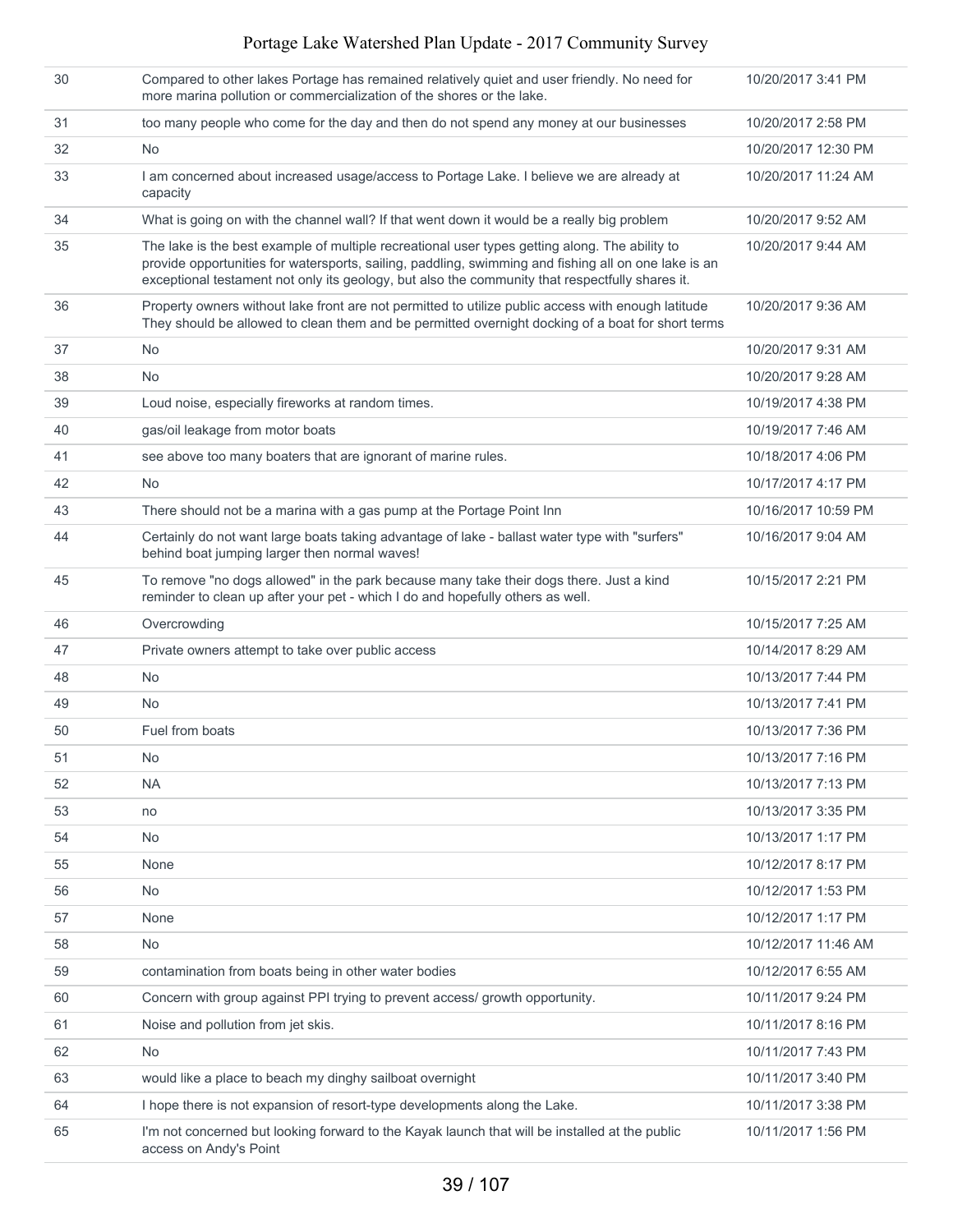| 66 | More homes are being built around it all the time. Leave some open spaces with natural habitat.                                                                                                                                                           | 10/11/2017 12:04 PM |
|----|-----------------------------------------------------------------------------------------------------------------------------------------------------------------------------------------------------------------------------------------------------------|---------------------|
| 67 | no sewer                                                                                                                                                                                                                                                  | 10/11/2017 10:54 AM |
| 68 | I have not had any issues                                                                                                                                                                                                                                 | 10/11/2017 9:11 AM  |
| 69 | Access is relatively adequate. There are times in the winter when you have to drop ice fishing gear<br>off at the launch and go park down an adjoining street. It would be nice to have another public<br>launch on the South side of the lake somewhere. | 10/11/2017 7:12 AM  |
| 70 | Portage Lake should create a Best Management Practices guide for local residents and lake<br>recreation users.                                                                                                                                            | 10/11/2017 7:00 AM  |
| 71 | We don't want additional activity on the lake, particularly with larger boats which interfere with use<br>of the lake by children and families.                                                                                                           | 10/10/2017 5:24 PM  |
| 72 | None                                                                                                                                                                                                                                                      | 10/10/2017 7:39 AM  |
| 73 | People who are using ski boats Need to be have more Courtesy. They have the whole Lake to ski<br>in and yet they chose to come near you when there are swimmers in the water and the boat is<br>anchored.                                                 | 10/9/2017 8:55 PM   |
| 74 | We really could use another public beach with restrooms, picnic tables and playground equipment<br>for the children.                                                                                                                                      | 10/9/2017 6:19 AM   |
| 75 | boats from other areas bring in invasives                                                                                                                                                                                                                 | 10/7/2017 8:59 AM   |
| 76 | Possible fuel and pump out dock at Portage Point Inn that could destroy water quality north and<br>east of Inn                                                                                                                                            | 10/6/2017 2:32 PM   |
| 77 | Village Park could be more welcoming.                                                                                                                                                                                                                     | 10/6/2017 10:37 AM  |
| 78 | Over crowding of the lake, increased vehicle traffic in areas of access, trash                                                                                                                                                                            | 10/5/2017 4:44 PM   |
| 79 | <b>No</b>                                                                                                                                                                                                                                                 | 10/5/2017 2:38 PM   |
| 80 | Too many jet skies going too fast and underage children driving them. Need better monitoring                                                                                                                                                              | 10/5/2017 10:11 AM  |
| 81 | Don't add more access sites.                                                                                                                                                                                                                              | 10/5/2017 9:38 AM   |
| 82 | As long as everyone is considerate, follows the 'right of way rules' and treats the lake with great<br>care, there should not be problems                                                                                                                 | 10/5/2017 9:05 AM   |
| 83 | Unsafe boaters, especially those who do not appear to know navigation rules and boating<br>etiquette, and those who do not accept responsibility for wakes.                                                                                               | 10/4/2017 9:59 PM   |
| 84 | Public does not understand that "access" does not mean that individuals and/or families can park<br>their vehicles on an access and use the access for picnicking, playing yard games, etc.                                                               | 10/4/2017 6:27 PM   |
| 85 | Boats from other lakes that are not clean                                                                                                                                                                                                                 | 10/4/2017 2:02 PM   |
| 86 | I am concerned about adding fuel service at the Inn                                                                                                                                                                                                       | 10/4/2017 12:50 PM  |
| 87 | The fact that the marina operator has a monopoly on supply of fuel and repair for pleasure boats.                                                                                                                                                         | 10/4/2017 11:43 AM  |
| 88 | When you see how it is on Lake Michigan, why would you want more mess on Portage Lake. The<br>Lake Michigan access is enough for public use and much easier to police and clean up.                                                                       | 10/4/2017 10:57 AM  |
| 89 | no                                                                                                                                                                                                                                                        | 10/4/2017 8:39 AM   |
| 90 | Yes. Non property owners usually are not vested in protecting the integrity of lake and surrounding<br>lands.                                                                                                                                             | 10/4/2017 7:03 AM   |
| 91 | PWC uses has increased and they have been nuisances at times with wakes and improper lighting                                                                                                                                                             | 10/4/2017 6:46 AM   |
| 92 | I have a concern with PWC's and their impact on shorelines                                                                                                                                                                                                | 10/4/2017 6:25 AM   |
| 93 | No.                                                                                                                                                                                                                                                       | 10/4/2017 5:38 AM   |
| 94 | Wave runners should have laws/rules about coming too close to shore where there may be<br>swimmers, staying a fair distance away from fishing boats, and private sail and motor boats,<br>especially boats pulling skiers or tubers.                      | 10/3/2017 10:29 PM  |
| 95 | There is no place for anyone near the public launch to tie up a boat. People are beaching their<br>boats in the public swim area.                                                                                                                         | 10/3/2017 10:01 PM  |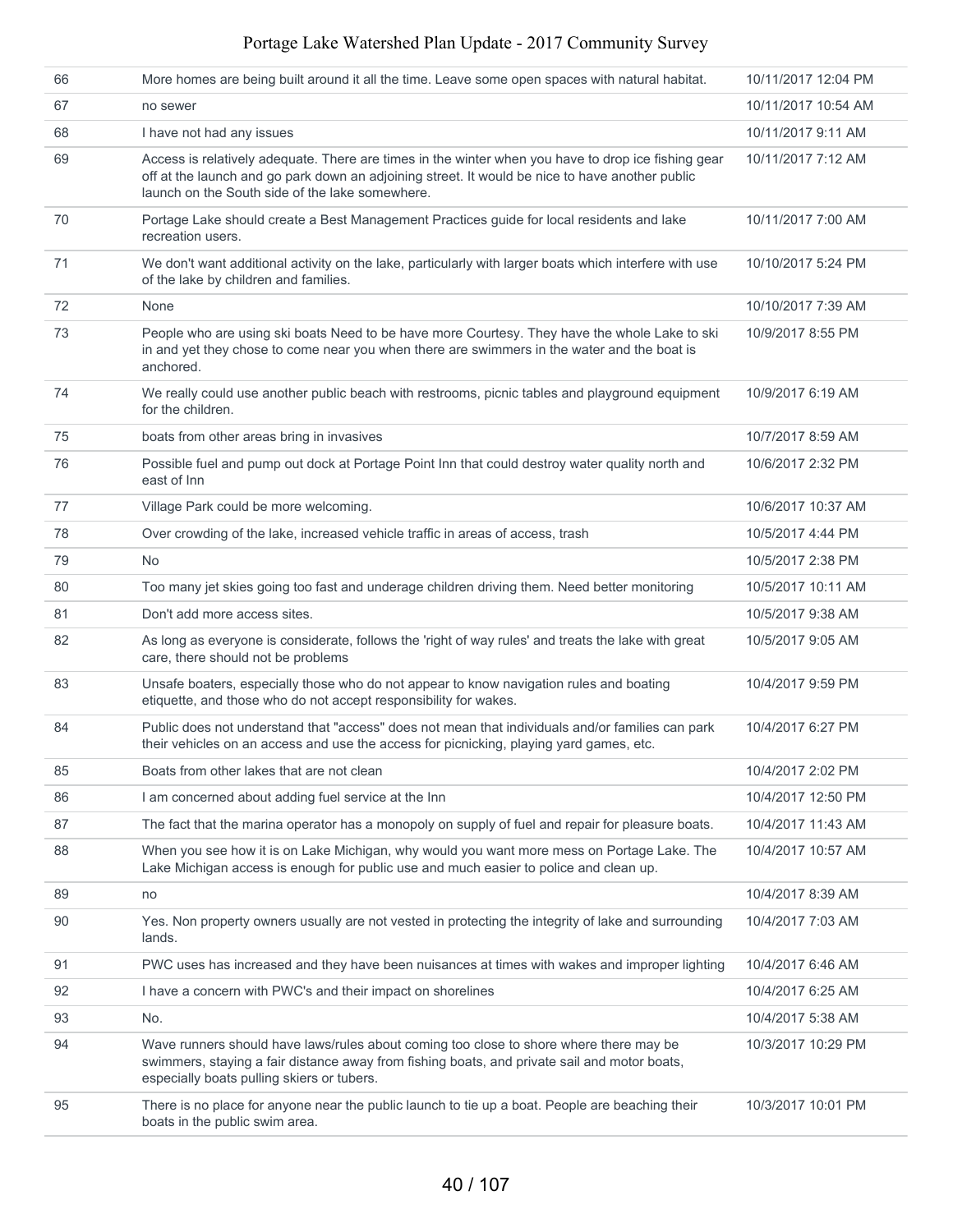| 96  | We need a place for those with catamarans to leave and launch them. Township park maybe in<br>village?                                                                                                                                                                                                                                                                                                                                                                                                                                                                                                                                                                                                                                                                                                                                                                                                                                                      | 10/3/2017 9:27 PM  |
|-----|-------------------------------------------------------------------------------------------------------------------------------------------------------------------------------------------------------------------------------------------------------------------------------------------------------------------------------------------------------------------------------------------------------------------------------------------------------------------------------------------------------------------------------------------------------------------------------------------------------------------------------------------------------------------------------------------------------------------------------------------------------------------------------------------------------------------------------------------------------------------------------------------------------------------------------------------------------------|--------------------|
| 97  | I am very concerned about the addition of yet another fuel dock on our lake. I understand the need<br>for the Inn to be economically successful but not at the expense of our water shed nor our citizens.<br>A lake our size does not need three fuel docks and the increased boat traffic will bring no added<br>value to our community but will harm the environment and the ability of our own residents to enjoy<br>our lake. Many of those coming to use the fuel dock will only come in, fuel up, use our lake and<br>increase boat traffic and leave without having contributed to the community in any way. Many<br>lakes larger than ours do not have multiple fuel docks and we already have two. I cannot believe<br>that the Inn will suffer significantly without this added fuel dock and the cost to our community does<br>not justify the damage. I don't want our lake to become the overcrowded mess that so many<br>others have become. | 10/3/2017 9:26 PM  |
| 98  | Poor quality of channel walls leading out to Lake Michigan                                                                                                                                                                                                                                                                                                                                                                                                                                                                                                                                                                                                                                                                                                                                                                                                                                                                                                  | 10/3/2017 9:08 PM  |
| 99  | None                                                                                                                                                                                                                                                                                                                                                                                                                                                                                                                                                                                                                                                                                                                                                                                                                                                                                                                                                        | 10/3/2017 8:58 PM  |
| 100 | <b>No</b>                                                                                                                                                                                                                                                                                                                                                                                                                                                                                                                                                                                                                                                                                                                                                                                                                                                                                                                                                   | 10/3/2017 8:01 PM  |
| 101 | concern over increased commercialization of Portage Lake                                                                                                                                                                                                                                                                                                                                                                                                                                                                                                                                                                                                                                                                                                                                                                                                                                                                                                    | 10/3/2017 8:01 PM  |
| 102 | some concern of littering                                                                                                                                                                                                                                                                                                                                                                                                                                                                                                                                                                                                                                                                                                                                                                                                                                                                                                                                   | 10/3/2017 7:21 PM  |
| 103 | I hate noisy jet skis and other noisy personal watercraft. I don't think that wakeboard boats at<br>speed should be allowed close to shore; they do a lot of damage to the shoreline and bang up<br>boats. There are too many people on the water without a clue who have no business being on the<br>water. They are a danger.                                                                                                                                                                                                                                                                                                                                                                                                                                                                                                                                                                                                                             | 10/3/2017 5:32 PM  |
| 104 | Portage Lake is a premium lake with little congestion. I want to keep it that way.                                                                                                                                                                                                                                                                                                                                                                                                                                                                                                                                                                                                                                                                                                                                                                                                                                                                          | 10/3/2017 5:24 PM  |
| 105 | As stated in a public hearing by Onekama Township Planning Commission chairman Jim Trout,<br>"There were too many boats on the water over the July 4th weekend.                                                                                                                                                                                                                                                                                                                                                                                                                                                                                                                                                                                                                                                                                                                                                                                             | 10/3/2017 5:14 PM  |
| 106 | Ancient fuel delivery systems                                                                                                                                                                                                                                                                                                                                                                                                                                                                                                                                                                                                                                                                                                                                                                                                                                                                                                                               | 10/3/2017 5:08 PM  |
| 107 | Beach at the Village Park needs to be cleaned.                                                                                                                                                                                                                                                                                                                                                                                                                                                                                                                                                                                                                                                                                                                                                                                                                                                                                                              | 10/3/2017 5:01 PM  |
| 108 | Public access points seem about right. Public services to keep sites well regulated to preserve<br>correct use is generally lacking.                                                                                                                                                                                                                                                                                                                                                                                                                                                                                                                                                                                                                                                                                                                                                                                                                        | 10/3/2017 5:00 PM  |
| 109 | Transient boats introducing invasive species into the lake.                                                                                                                                                                                                                                                                                                                                                                                                                                                                                                                                                                                                                                                                                                                                                                                                                                                                                                 | 10/3/2017 4:17 PM  |
| 110 | I am concerned that encouraging development of more marinas, commercial docking areas,<br>sewage systems, and tourism will hurt the quality of the lake more than it will help the local<br>economy or boost local employment.                                                                                                                                                                                                                                                                                                                                                                                                                                                                                                                                                                                                                                                                                                                              | 10/3/2017 4:03 PM  |
| 111 | none                                                                                                                                                                                                                                                                                                                                                                                                                                                                                                                                                                                                                                                                                                                                                                                                                                                                                                                                                        | 10/3/2017 3:42 PM  |
| 112 | I've lived here over 15 years on the lake. It is one of the most underused lakes I know of. It can<br>support many more boats and activities almost year round.                                                                                                                                                                                                                                                                                                                                                                                                                                                                                                                                                                                                                                                                                                                                                                                             | 10/3/2017 3:40 PM  |
| 113 | Very concerned about impact PPI proposed marina will have. I'm All for saving the historic site but<br>NOT at the expense of our watershed                                                                                                                                                                                                                                                                                                                                                                                                                                                                                                                                                                                                                                                                                                                                                                                                                  | 10/3/2017 3:34 PM  |
| 114 | Untrained boaters. High boat wakes.                                                                                                                                                                                                                                                                                                                                                                                                                                                                                                                                                                                                                                                                                                                                                                                                                                                                                                                         | 10/3/2017 12:20 PM |
| 115 | Power users going too fast and those coming too close to shore                                                                                                                                                                                                                                                                                                                                                                                                                                                                                                                                                                                                                                                                                                                                                                                                                                                                                              | 10/3/2017 7:59 AM  |
| 116 | Not at this time but it warrants keeping an eye on.                                                                                                                                                                                                                                                                                                                                                                                                                                                                                                                                                                                                                                                                                                                                                                                                                                                                                                         | 10/3/2017 7:29 AM  |
| 117 | No                                                                                                                                                                                                                                                                                                                                                                                                                                                                                                                                                                                                                                                                                                                                                                                                                                                                                                                                                          | 10/2/2017 11:24 PM |
| 118 | No                                                                                                                                                                                                                                                                                                                                                                                                                                                                                                                                                                                                                                                                                                                                                                                                                                                                                                                                                          | 10/2/2017 10:24 PM |
| 119 | Everyone should have access available to them and those spaces should have docks with ladders<br>and benches for all to enjoy the water.                                                                                                                                                                                                                                                                                                                                                                                                                                                                                                                                                                                                                                                                                                                                                                                                                    | 10/2/2017 9:59 PM  |
| 120 | We don't need another huge commercial marina by Portage Point Inn.                                                                                                                                                                                                                                                                                                                                                                                                                                                                                                                                                                                                                                                                                                                                                                                                                                                                                          | 10/2/2017 6:34 PM  |
| 121 | No further increase in access. Too busy now!                                                                                                                                                                                                                                                                                                                                                                                                                                                                                                                                                                                                                                                                                                                                                                                                                                                                                                                | 10/2/2017 6:07 PM  |
| 122 | I don't have any concerns regarding those issues. The lake is turned over so often w the channel<br>to Lake Michigan                                                                                                                                                                                                                                                                                                                                                                                                                                                                                                                                                                                                                                                                                                                                                                                                                                        | 10/2/2017 1:59 PM  |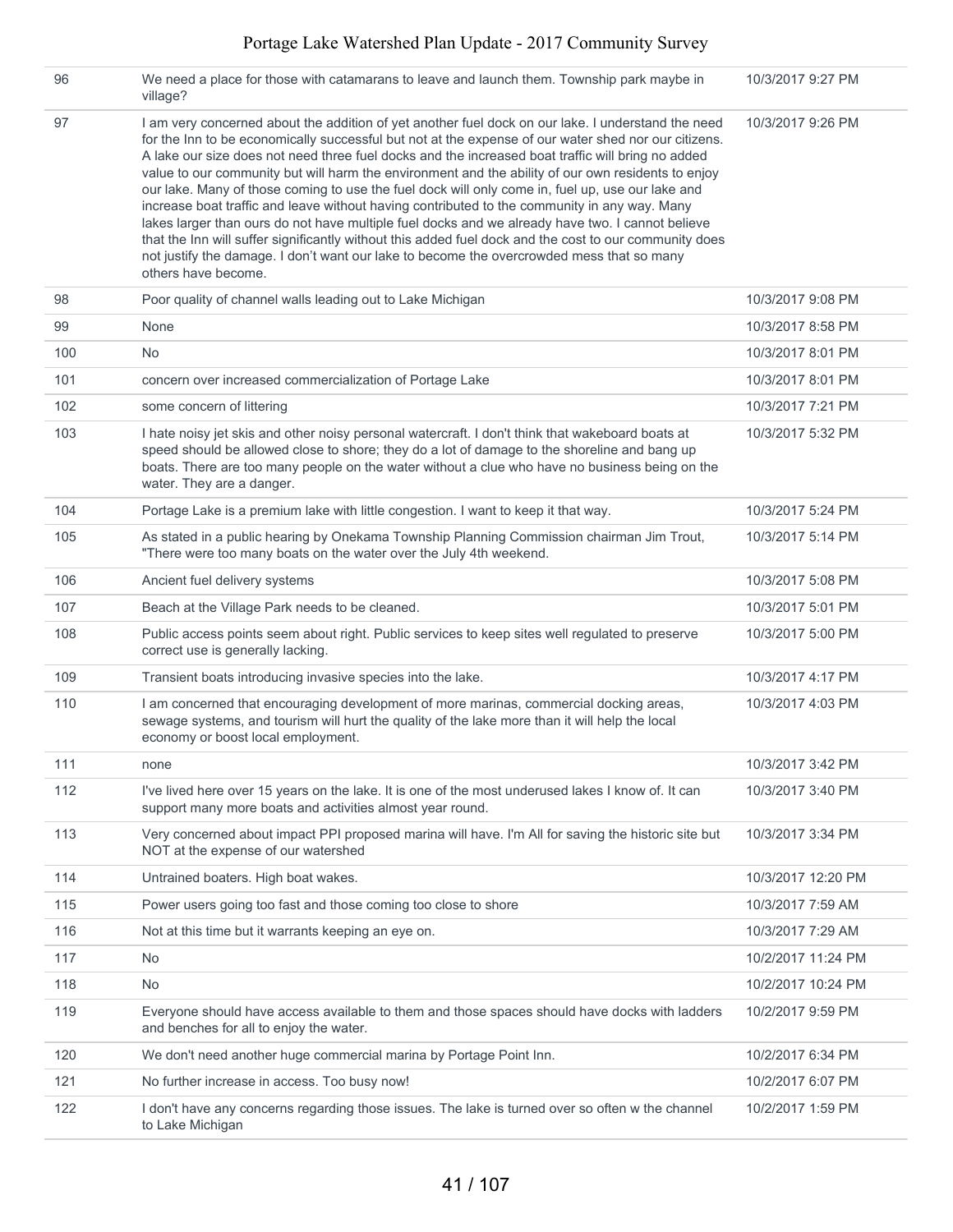| 123 | With the increase of people renting their homes for shorter periods of time (such as with VRBO) I<br>have seen an increase in people having less concern for other boaters, swimmers, kayakersetc.<br>And, less concern for the lake itself.                                                                                | 10/2/2017 1:46 PM |
|-----|-----------------------------------------------------------------------------------------------------------------------------------------------------------------------------------------------------------------------------------------------------------------------------------------------------------------------------|-------------------|
| 124 | None at this time                                                                                                                                                                                                                                                                                                           | 10/2/2017 8:13 AM |
| 125 | Noise pollution from jet skis and large wakes from commercial fishing boats                                                                                                                                                                                                                                                 | 10/2/2017 7:13 AM |
| 126 | Very concerned about the Portage Point Inn's plans to dredge their marina, add a fueling dock,<br>and add a huge boat barn and market the lake to huge motorboats. I think this will have significant<br>negative effect on the Portage Lake experience, usability by sailboats and small watercraft, and<br>water quality. | 10/2/2017 7:11 AM |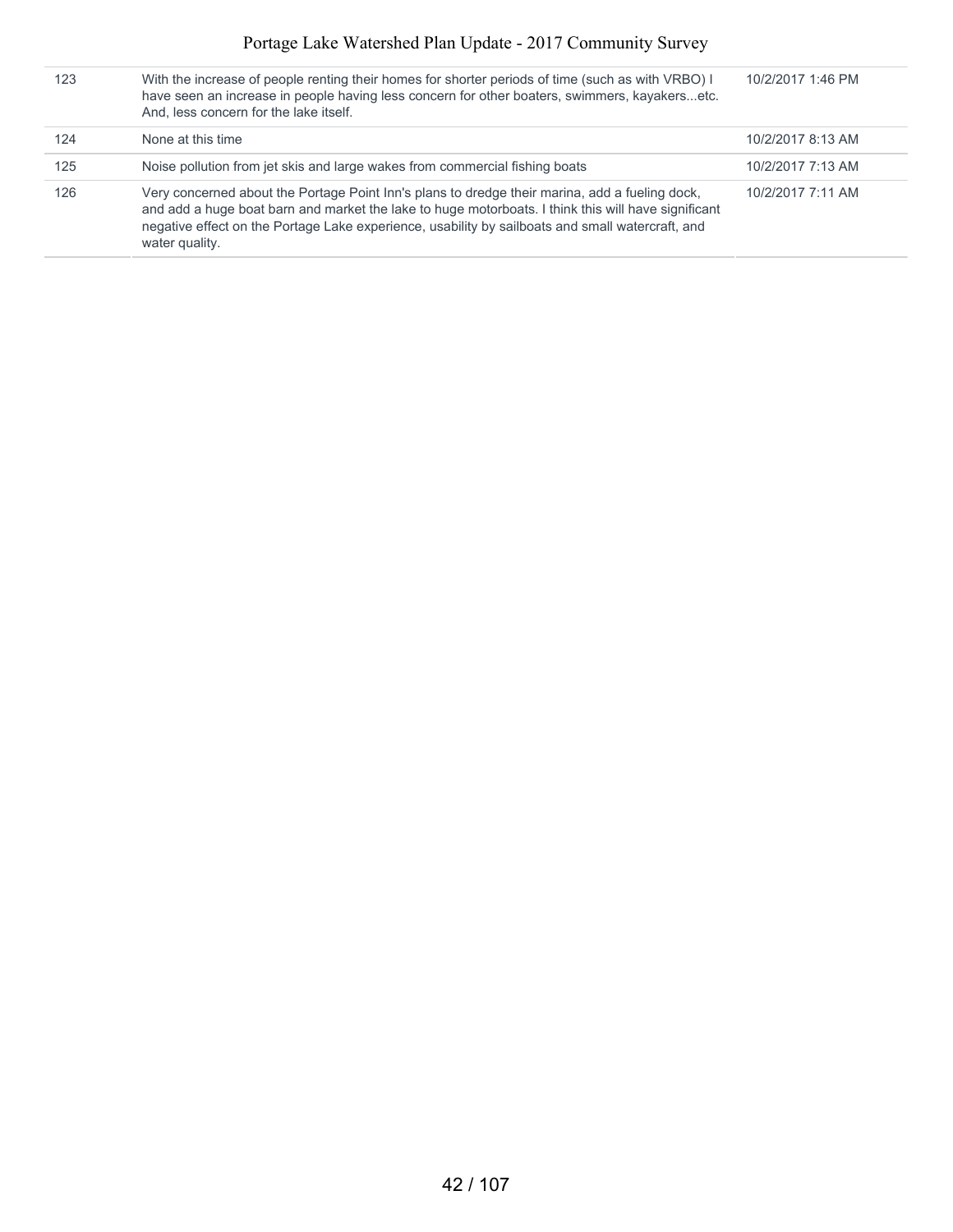# Q13 Do you own any of the following? Check ALL that apply.



| <b>ANSWER CHOICES</b>  | <b>RESPONSES</b> |
|------------------------|------------------|
| Canoe/kayak            | 60.74%<br>212    |
| Sailboat               | 26.65%<br>93     |
| Motorboat              | 56.73%<br>198    |
| Personal watercraft    | 65<br>18.62%     |
| None                   | 19.20%<br>67     |
| Total Respondents: 349 |                  |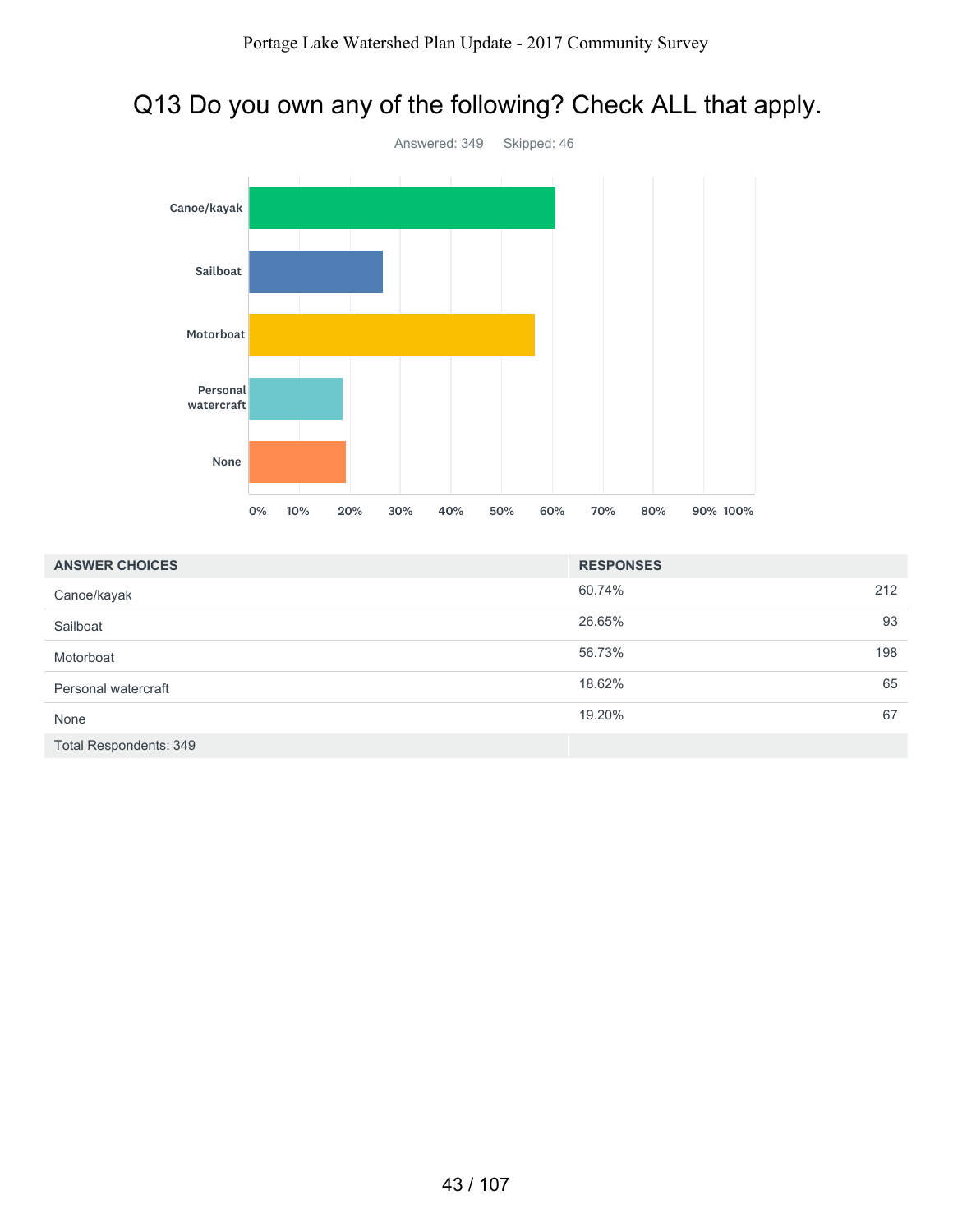## Q14 If you own a motorboat or personal watercraft, do you primarily fuel it at a marina?



| <b>ANSWER CHOICES</b> | <b>RESPONSES</b> |     |
|-----------------------|------------------|-----|
| Yes                   | 33.92%           | 115 |
| <b>No</b>             | 29.20%           | 99  |
| Not applicable        | 36.87%           | 125 |
| <b>TOTAL</b>          |                  | 339 |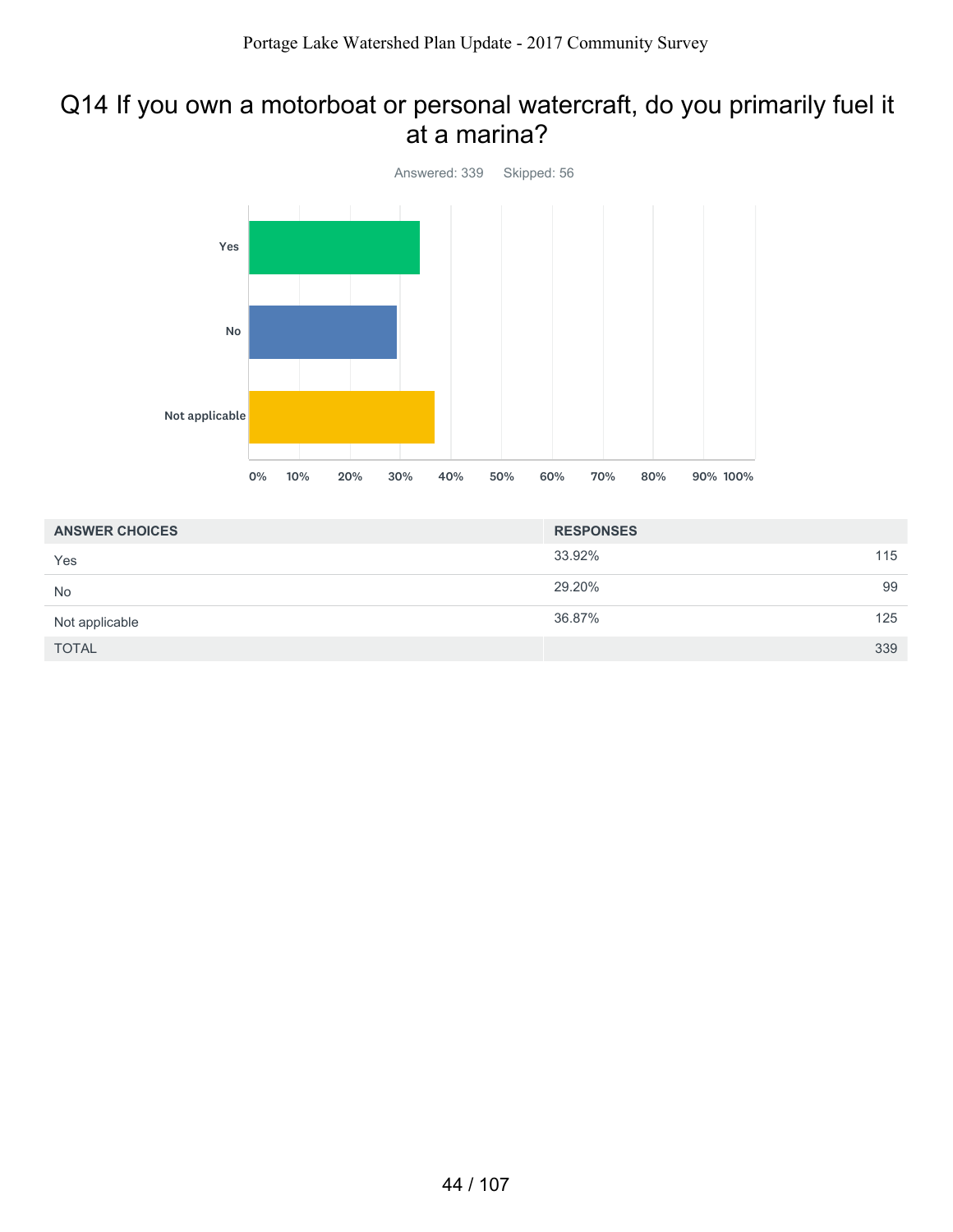

# Q15 Do you fish in Portage Lake?

| <b>ANSWER CHOICES</b> | <b>RESPONSES</b> |     |
|-----------------------|------------------|-----|
| Yes                   | 54.76%           | 190 |
| <b>No</b>             | 45.24%           | 157 |
| <b>TOTAL</b>          |                  | 347 |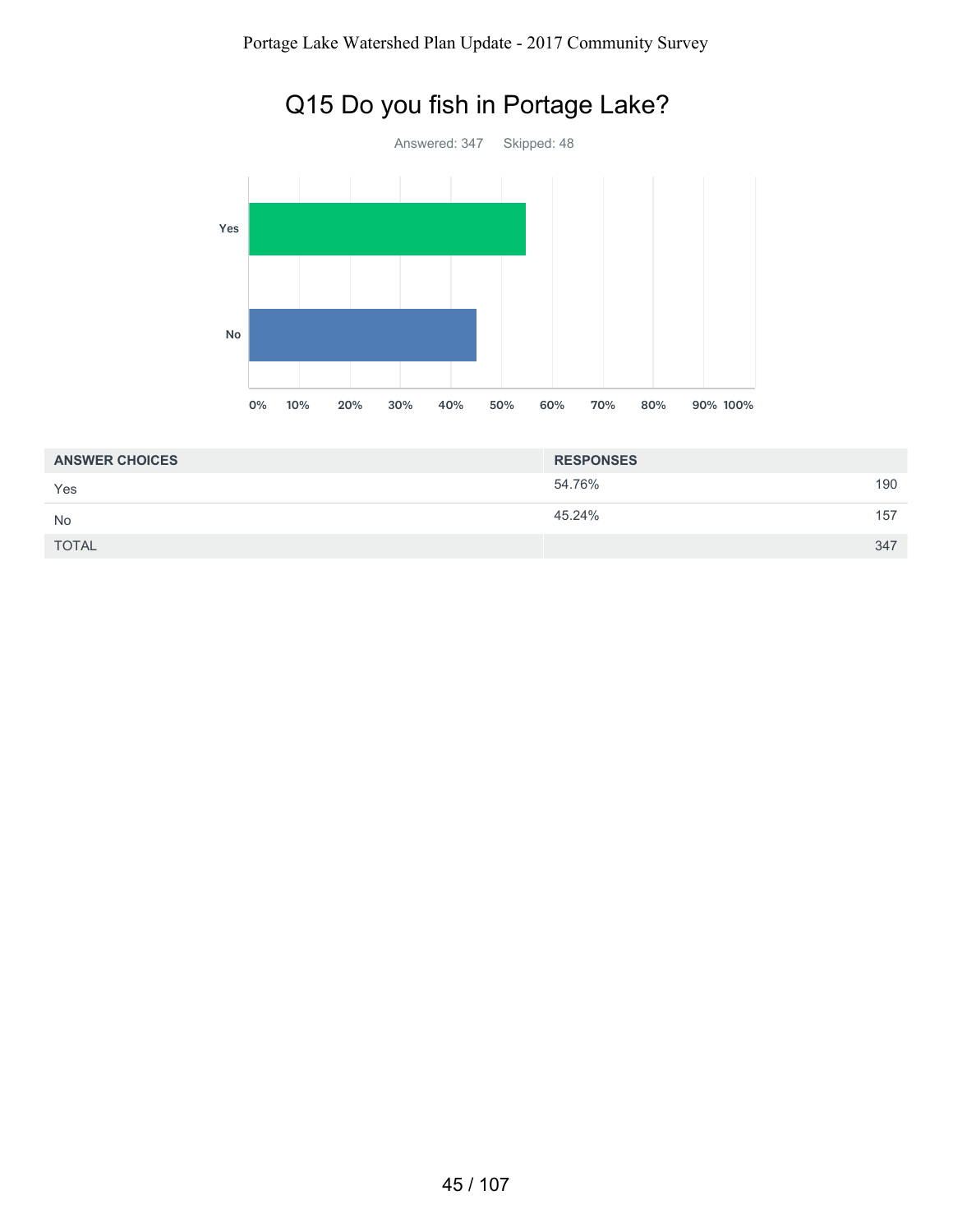# Q16 Overall, how would you rate the fishing in Portage Lake?



| <b>ANSWER CHOICES</b> | <b>RESPONSES</b> |                |
|-----------------------|------------------|----------------|
| Excellent             | 17.01%           | 33             |
| Good                  | 54.12%           | 105            |
| Fair                  | 25.26%           | 49             |
| Poor                  | 1.55%            | 3              |
| I don't know          | 2.06%            | $\overline{4}$ |
| <b>TOTAL</b>          |                  | 194            |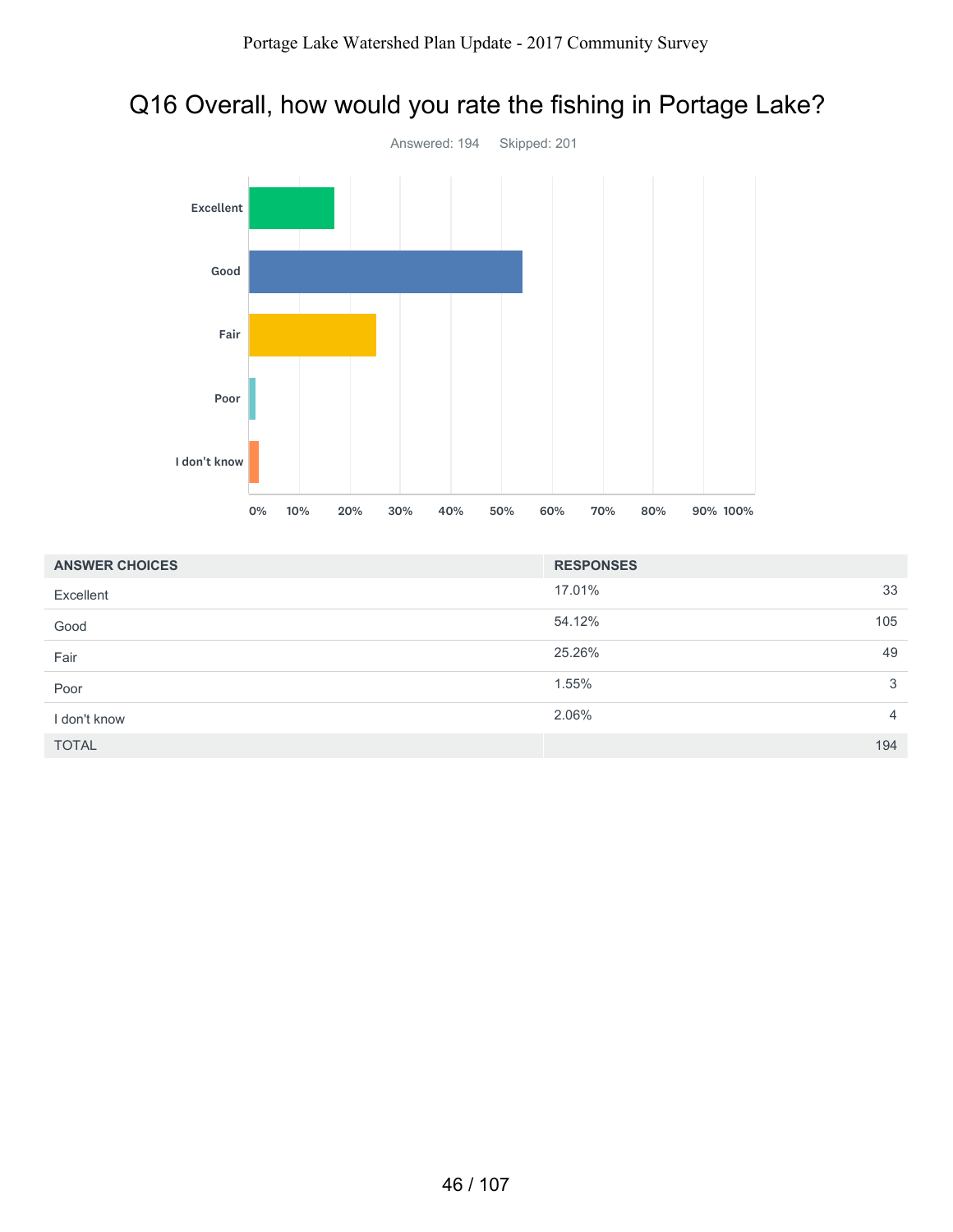## Q17 Over the past few years, do you think the fishing in Portage Lake has:



| <b>ANSWER CHOICES</b>  | <b>RESPONSES</b> |     |
|------------------------|------------------|-----|
| Gotten much better     | 1.58%            | 3   |
| Gotten somewhat better | 16.32%           | 31  |
| Stayed about the same  | 60.00%           | 114 |
| Gotten somewhat worse  | 19.47%           | 37  |
| Gotten much worse      | 2.63%            | 5   |
| <b>TOTAL</b>           |                  | 190 |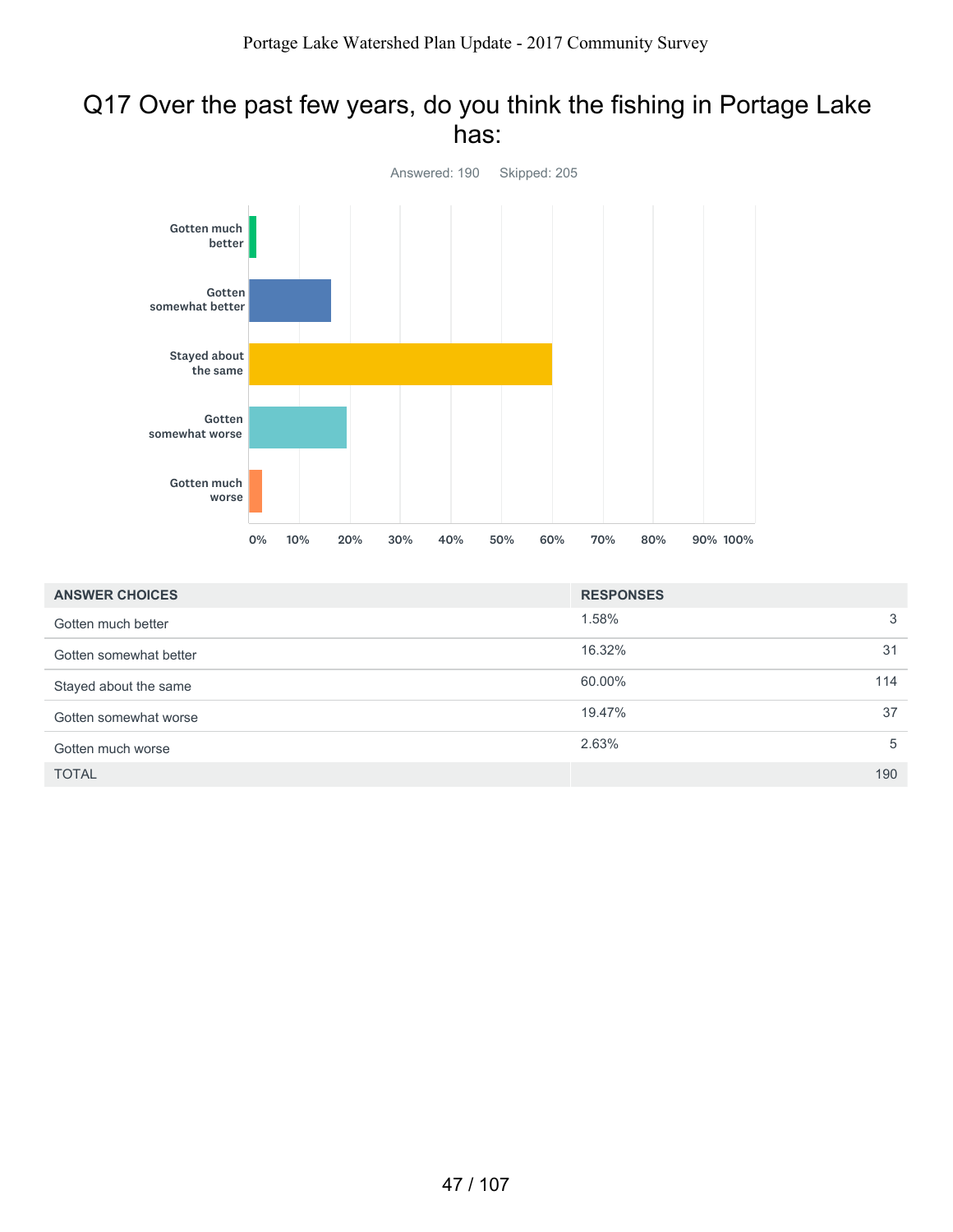# Q18 Why do you think that is?

Answered: 108 Skipped: 287

| #  | <b>RESPONSES</b>                                                                                                                                                                                                                                                     | <b>DATE</b>         |
|----|----------------------------------------------------------------------------------------------------------------------------------------------------------------------------------------------------------------------------------------------------------------------|---------------------|
| 1  | Lake continues to naturally adjust to the changes that occur.                                                                                                                                                                                                        | 11/1/2017 2:58 PM   |
| 2  | $\gamma$                                                                                                                                                                                                                                                             | 11/1/2017 2:45 PM   |
| 3  | spring lake clean water                                                                                                                                                                                                                                              | 11/1/2017 10:20 AM  |
| 4  | No BIG marina at PPI. Fish brown trout and perch in front of Inn.                                                                                                                                                                                                    | 11/1/2017 9:26 AM   |
| 5  | I have only fished a little in Portage Lake so I'm really not sure. It has been about the same for me.<br>I fish more in Lake Michigan.                                                                                                                              | 10/31/2017 9:18 AM  |
| 6  | management of invasives                                                                                                                                                                                                                                              | 10/30/2017 9:39 PM  |
| 7  | Need more planting of young fish. Good vegetation. Need to clean out mouths of creeks so fish<br>can get in and spawn. I live with fairground creek running thru my property and fish have been<br>scarce last 4 years. Used to see many trout and salmon coming up. | 10/30/2017 12:13 PM |
| 8  | Combination of factors, some human, some ecological                                                                                                                                                                                                                  | 10/28/2017 2:50 PM  |
| 9  | Increased boating activity and increased fishing activity                                                                                                                                                                                                            | 10/27/2017 9:12 PM  |
| 10 | Haven't really caught anything in years.                                                                                                                                                                                                                             | 10/26/2017 4:04 PM  |
| 11 | Not sure                                                                                                                                                                                                                                                             | 10/26/2017 8:58 AM  |
| 12 | Dont really know.                                                                                                                                                                                                                                                    | 10/24/2017 8:08 AM  |
| 13 | Because the lake's commercial and residential owners love the lake.                                                                                                                                                                                                  | 10/23/2017 2:17 PM  |
| 14 | I am a casual fisherman and consistently catch fish of multiplayer le species                                                                                                                                                                                        | 10/23/2017 12:44 PM |
| 15 | better water quality and conservation efforts                                                                                                                                                                                                                        | 10/23/2017 12:04 PM |
| 16 | Use. Water quality?                                                                                                                                                                                                                                                  | 10/22/2017 8:51 PM  |
| 17 | There has been any significant changes on the lake except for the lake level.                                                                                                                                                                                        | 10/22/2017 8:31 PM  |
| 18 | Not enough fish                                                                                                                                                                                                                                                      | 10/22/2017 8:11 PM  |
| 19 | I had hoped it was because my fishing had improved.                                                                                                                                                                                                                  | 10/22/2017 6:35 PM  |
| 20 | Nature. Natural cycles.                                                                                                                                                                                                                                              | 10/22/2017 4:02 PM  |
| 21 | Increase of invasive species                                                                                                                                                                                                                                         | 10/21/2017 8:15 AM  |
| 22 | Don't know.                                                                                                                                                                                                                                                          | 10/21/2017 6:10 AM  |
| 23 | Don't,t know                                                                                                                                                                                                                                                         | 10/20/2017 6:30 PM  |
| 24 | Don't know, caught more fish                                                                                                                                                                                                                                         | 10/20/2017 6:02 PM  |
| 25 | Water temp is driving fish deeper                                                                                                                                                                                                                                    | 10/20/2017 5:12 PM  |
| 26 | Not sure - not a fisherman                                                                                                                                                                                                                                           | 10/20/2017 3:42 PM  |
| 27 | I do not know                                                                                                                                                                                                                                                        | 10/20/2017 2:59 PM  |
| 28 | healthy water conditions                                                                                                                                                                                                                                             | 10/20/2017 2:57 PM  |
| 29 | Not sure. Seems like I used to catch more fish. I still catch some decent fish but not as many<br>overall.                                                                                                                                                           | 10/20/2017 2:05 PM  |
| 30 | Not sure?                                                                                                                                                                                                                                                            | 10/20/2017 12:42 PM |
| 31 | Don't know                                                                                                                                                                                                                                                           | 10/20/2017 10:19 AM |
| 32 | Small sample size. Only fished two years. 2016-2017                                                                                                                                                                                                                  | 10/20/2017 9:45 AM  |
|    |                                                                                                                                                                                                                                                                      |                     |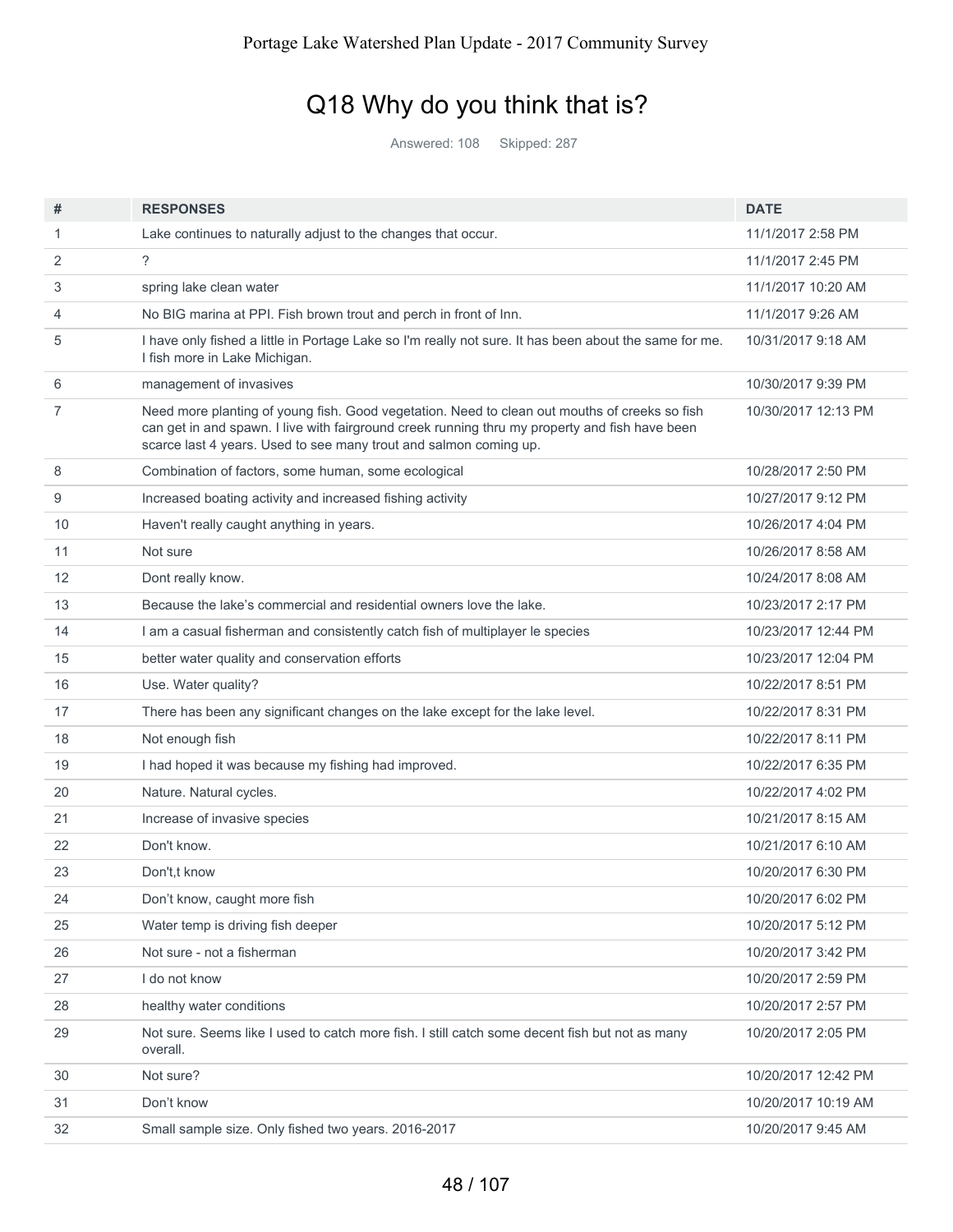| 33 | Catching more fish - maybe I'm just getting better!                                                                                                                                                                                                  | 10/20/2017 9:40 AM  |
|----|------------------------------------------------------------------------------------------------------------------------------------------------------------------------------------------------------------------------------------------------------|---------------------|
| 34 | Decrease in DNR stocking of fish, Luca tribes method of Gill netting and over fishing, natural ebb<br>and flow                                                                                                                                       | 10/20/2017 9:37 AM  |
| 35 | Connected to Lake Michigan fishing follows big lake.                                                                                                                                                                                                 | 10/19/2017 11:18 AM |
| 36 | Mild winters and a strong year class of perch recruiting into the fishery now. Other species remain<br>consistently good. I have learned more about the lake and have become more effective as well.                                                 | 10/19/2017 8:29 AM  |
| 37 | I mostly fish for perch and I believe that is related to Lake Michigan populations                                                                                                                                                                   | 10/19/2017 6:58 AM  |
| 38 | ????                                                                                                                                                                                                                                                 | 10/18/2017 4:06 PM  |
| 39 | Invasive species - gobies in particular                                                                                                                                                                                                              | 10/17/2017 4:18 PM  |
| 40 | <b>Fishing Pressure</b>                                                                                                                                                                                                                              | 10/17/2017 8:21 AM  |
| 41 | Not totally sure, haven't fished enough/long enough to notice                                                                                                                                                                                        | 10/16/2017 11:00 PM |
| 42 | Don't know and don't fish much.                                                                                                                                                                                                                      | 10/16/2017 10:18 AM |
| 43 | We do not know the fishing "holes" and when to go out. Consequently have never caught many<br>fish when fishing takes place                                                                                                                          | 10/16/2017 9:05 AM  |
| 44 | I don't think the fish have been too heavily impacted by any of this.                                                                                                                                                                                | 10/15/2017 9:23 PM  |
| 45 | Based on weekly group fish fry                                                                                                                                                                                                                       | 10/15/2017 7:26 AM  |
| 46 | I catch about the same amount and type. Fewer smelt                                                                                                                                                                                                  | 10/14/2017 3:21 PM  |
| 47 | People not keeping fish                                                                                                                                                                                                                              | 10/13/2017 7:46 PM  |
| 48 | Not as many big fish.                                                                                                                                                                                                                                | 10/13/2017 7:43 PM  |
| 49 | size and number of fish my family catches                                                                                                                                                                                                            | 10/13/2017 8:35 AM  |
| 50 | Not sure                                                                                                                                                                                                                                             | 10/12/2017 1:53 PM  |
| 51 | DNR management, habitat, high water quality                                                                                                                                                                                                          | 10/12/2017 11:47 AM |
| 52 | Much harder to catch good fish the past few years.                                                                                                                                                                                                   | 10/12/2017 10:40 AM |
| 53 | Clearer water, fishing pressure, invasive species                                                                                                                                                                                                    | 10/11/2017 9:26 PM  |
| 54 | It is simply an excellent fishing lake, one of the best, if not the best in the Lower Penninsula                                                                                                                                                     | 10/11/2017 8:17 PM  |
| 55 | It's a great fishery year round. Opportunity is there at anytime to catch a vast variety of fish                                                                                                                                                     | 10/11/2017 7:44 PM  |
| 56 | the availability of the fish put in the channel that have been released by the DNR                                                                                                                                                                   | 10/11/2017 1:58 PM  |
| 57 | Invasives and more recreation                                                                                                                                                                                                                        | 10/11/2017 12:05 PM |
| 58 | Indian fishing free range                                                                                                                                                                                                                            | 10/11/2017 10:54 AM |
| 59 | I am not at Portage Lake as much as in prior years, however, I have not seen any degradation. I<br>have not talked much with what others have seen though.                                                                                           | 10/11/2017 9:12 AM  |
| 60 | Fishing can be good if you are near weeds. The lake has a lot of sandy bottom, which isn't<br>conducive to fishing most times. I primarily ice fish the lake, so move around quite a bit until we<br>find weeds and decent numbers and size of fish. | 10/11/2017 7:13 AM  |
| 61 | Increased water clarity from zebra and quaga mussels                                                                                                                                                                                                 | 10/11/2017 6:13 AM  |
| 62 | I have only fished it for 2 years                                                                                                                                                                                                                    | 10/11/2017 5:35 AM  |
| 63 | It has always been good.                                                                                                                                                                                                                             | 10/10/2017 12:33 PM |
| 64 | Same type of fish caught during this time. 10 years ago lots of Crappie. Now none                                                                                                                                                                    | 10/10/2017 7:40 AM  |
| 65 | I think it's about the same because we catch the amount and size fish.                                                                                                                                                                               | 10/9/2017 9:27 PM   |
| 66 | You have decrease fish since the bait fish, plant life is gone or has decreased                                                                                                                                                                      | 10/9/2017 8:58 PM   |
| 67 | Invasives in the lake being cleaned up, giving fish more room to spawn                                                                                                                                                                               | 10/9/2017 1:05 PM   |
| 68 | fish stocking, fish habitat good                                                                                                                                                                                                                     | 10/9/2017 8:16 AM   |
| 69 | invasives like hobbies, zebra mussels, DNR not planting                                                                                                                                                                                              | 10/7/2017 9:00 AM   |
|    |                                                                                                                                                                                                                                                      |                     |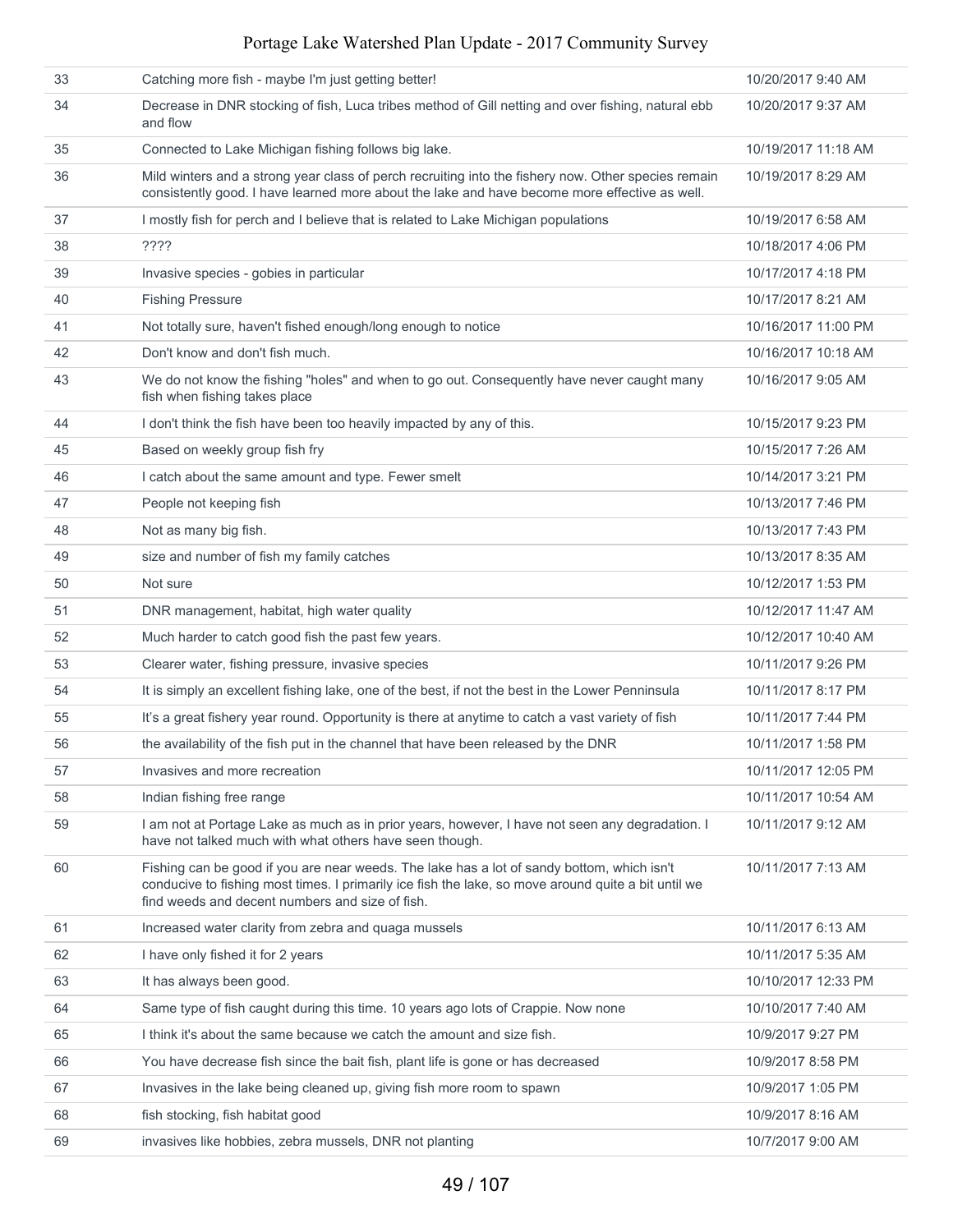| 70  | More fish and larger fish                                                                                                                                                                                     | 10/6/2017 5:25 PM  |
|-----|---------------------------------------------------------------------------------------------------------------------------------------------------------------------------------------------------------------|--------------------|
| 71  | Do not know                                                                                                                                                                                                   | 10/6/2017 2:33 PM  |
| 72  | Better fish management in Lake Michigan and in Portage Lake. Water quality continues to improve                                                                                                               | 10/5/2017 4:45 PM  |
| 73  | Don't know                                                                                                                                                                                                    | 10/5/2017 10:11 AM |
| 74  | Over fishing by non residents                                                                                                                                                                                 | 10/5/2017 6:50 AM  |
| 75  | food such as gobies                                                                                                                                                                                           | 10/4/2017 3:47 PM  |
| 76  | I have not noticed any changes                                                                                                                                                                                | 10/4/2017 12:51 PM |
| 77  | Don't know                                                                                                                                                                                                    | 10/4/2017 11:27 AM |
| 78  | More people fishing there than before.                                                                                                                                                                        | 10/4/2017 10:58 AM |
| 79  | with the reduction of milfoil                                                                                                                                                                                 | 10/4/2017 10:36 AM |
| 80  | Not sure                                                                                                                                                                                                      | 10/4/2017 7:04 AM  |
| 81  | Healthy habitat, cleaner water, regulated catch limits                                                                                                                                                        | 10/4/2017 6:48 AM  |
| 82  | Better natural habitat in the lake                                                                                                                                                                            | 10/4/2017 6:26 AM  |
| 83  | no bait fish                                                                                                                                                                                                  | 10/4/2017 6:13 AM  |
| 84  | Not much has changed in regard to fishing. Sometimes you get 'em, sometimes you don't.                                                                                                                        | 10/4/2017 5:39 AM  |
| 85  | Stocking is helping but I worry about invasive fish and the zebra mussel impact                                                                                                                               | 10/3/2017 9:27 PM  |
| 86  | Natural fish food has remained the same                                                                                                                                                                       | 10/3/2017 9:10 PM  |
| 87  | Overfished                                                                                                                                                                                                    | 10/3/2017 8:58 PM  |
| 88  | don't know                                                                                                                                                                                                    | 10/3/2017 8:02 PM  |
| 89  | Large, stable lake                                                                                                                                                                                            | 10/3/2017 7:46 PM  |
| 90  | water quality is currently good. However fishing pressure is increased.                                                                                                                                       | 10/3/2017 7:26 PM  |
| 91  | water temperature                                                                                                                                                                                             | 10/3/2017 6:30 PM  |
| 92  | That's what "they" say                                                                                                                                                                                        | 10/3/2017 5:33 PM  |
| 93  | Fewer zebra mussels = more plankton and bait fish                                                                                                                                                             | 10/3/2017 5:25 PM  |
| 94  | Invasive species                                                                                                                                                                                              | 10/3/2017 5:08 PM  |
| 95  | ?                                                                                                                                                                                                             | 10/3/2017 5:02 PM  |
| 96  | We really don't fish as much as we used to. The answer is basically an observation of fishing<br>boats on the lake and anecdotal comments.                                                                    | 10/3/2017 5:01 PM  |
| 97  | More abundance of game fish. More catch and release fishermen.                                                                                                                                                | 10/3/2017 4:05 PM  |
| 98  | effect of less robust fishing in Lake Michigan                                                                                                                                                                | 10/3/2017 3:43 PM  |
| 99  | clean up of invasive species and paying attention to quality of water and oxygen levels                                                                                                                       | 10/3/2017 3:41 PM  |
| 100 | We have enjoyed the same level of success in fishing for years.                                                                                                                                               | 10/3/2017 3:37 PM  |
| 101 | Number, kind & size of fish                                                                                                                                                                                   | 10/3/2017 3:31 PM  |
| 102 | Pressure is moderate. Plantings help.                                                                                                                                                                         | 10/3/2017 7:30 AM  |
| 103 | Habitat, over fished                                                                                                                                                                                          | 10/2/2017 11:24 PM |
| 104 | no idea                                                                                                                                                                                                       | 10/2/2017 5:23 PM  |
| 105 | invasive fish like the goby and the milfoil weed                                                                                                                                                              | 10/2/2017 2:52 PM  |
| 106 | My son fishes when he comes up, he's fished the lake for 45 yrs. He's always caught fish very<br>easily. We used to put him the row boat on an anchor at age 5 yrs old to catch fish. He's a fishing<br>fool. | 10/2/2017 2:03 PM  |
| 107 | Don't know                                                                                                                                                                                                    | 10/2/2017 8:18 AM  |
| 108 | The fish reproduction compared to the catch rate are maintaining naturally.                                                                                                                                   | 10/2/2017 8:15 AM  |
|     |                                                                                                                                                                                                               |                    |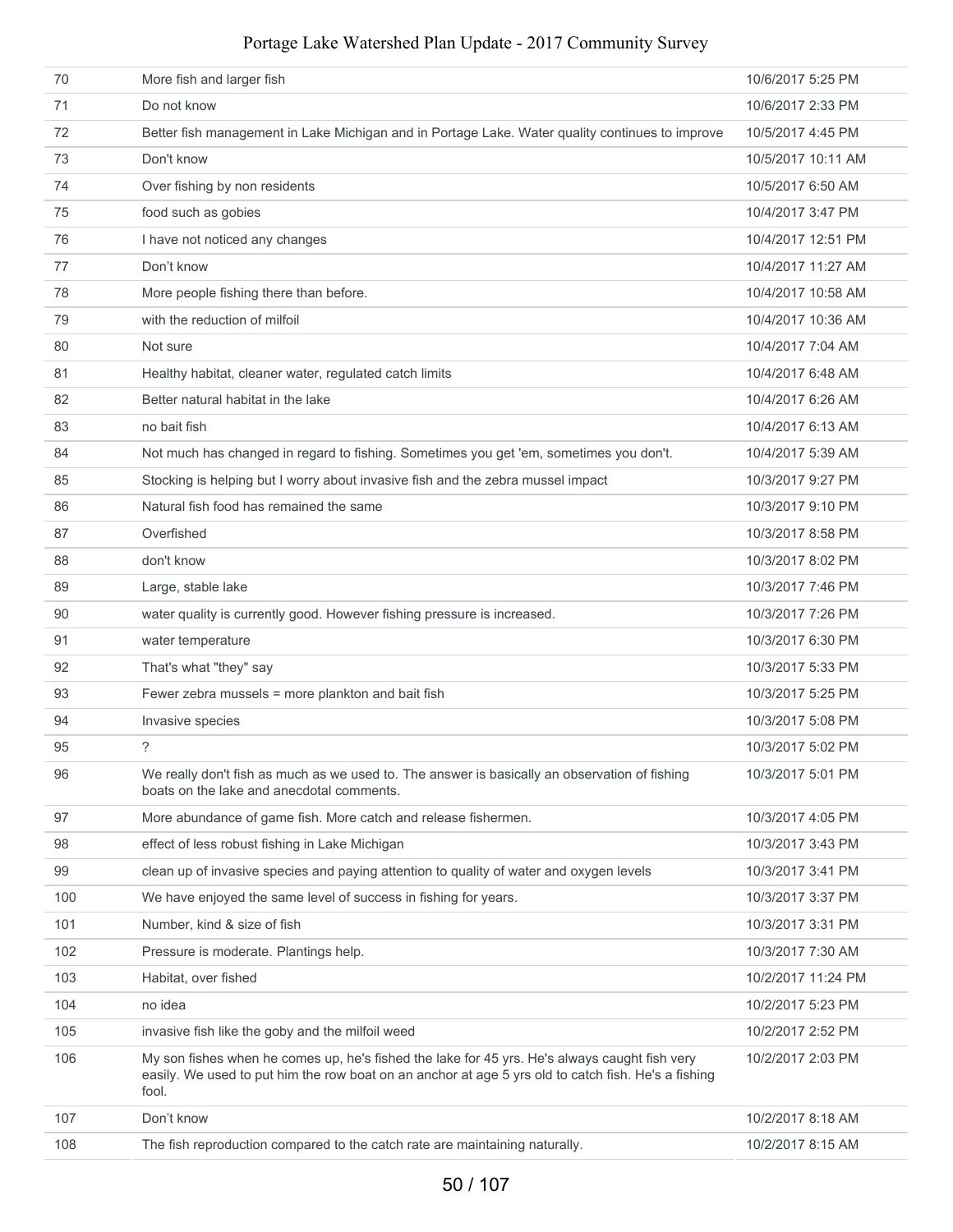# Q19 Do you believe that the way that you care for your lawn and garden can influence the quality of water in local lakes and streams?



| <b>ANSWER CHOICES</b> | <b>RESPONSES</b> |     |
|-----------------------|------------------|-----|
| Yes                   | 86.73%           | 294 |
| <b>No</b>             | 4.13%            | 14  |
| Maybe                 | 9.14%            | 31  |
| <b>TOTAL</b>          |                  | 339 |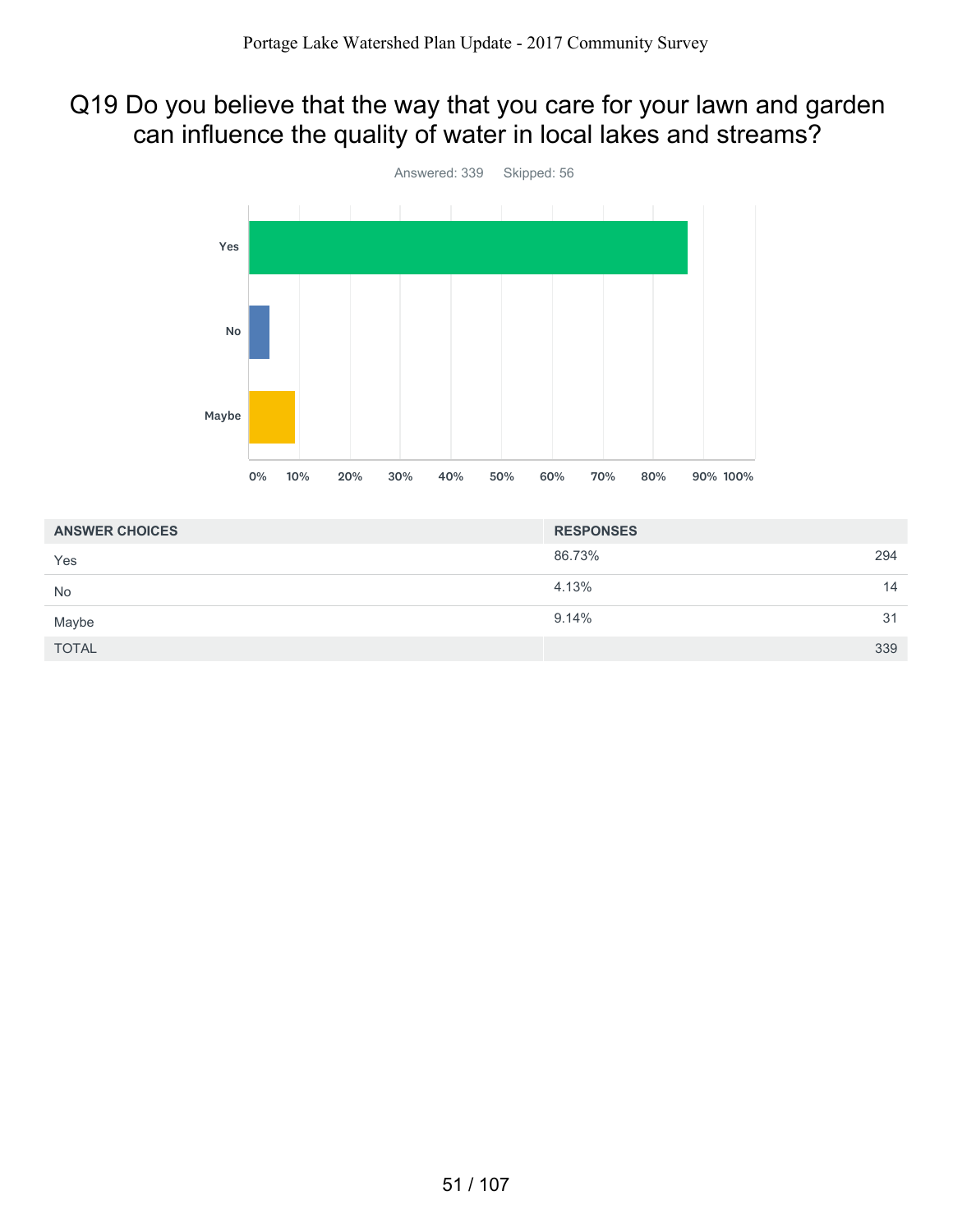## Q20 Would you be willing to change the way that you care for your lawn and garden to improve water quality?



| <b>ANSWER CHOICES</b> | <b>RESPONSES</b> |     |
|-----------------------|------------------|-----|
| Yes                   | 78.44%           | 262 |
| <b>No</b>             | 3.29%            | 11  |
| Maybe                 | 18.26%           | 61  |
| <b>TOTAL</b>          |                  | 334 |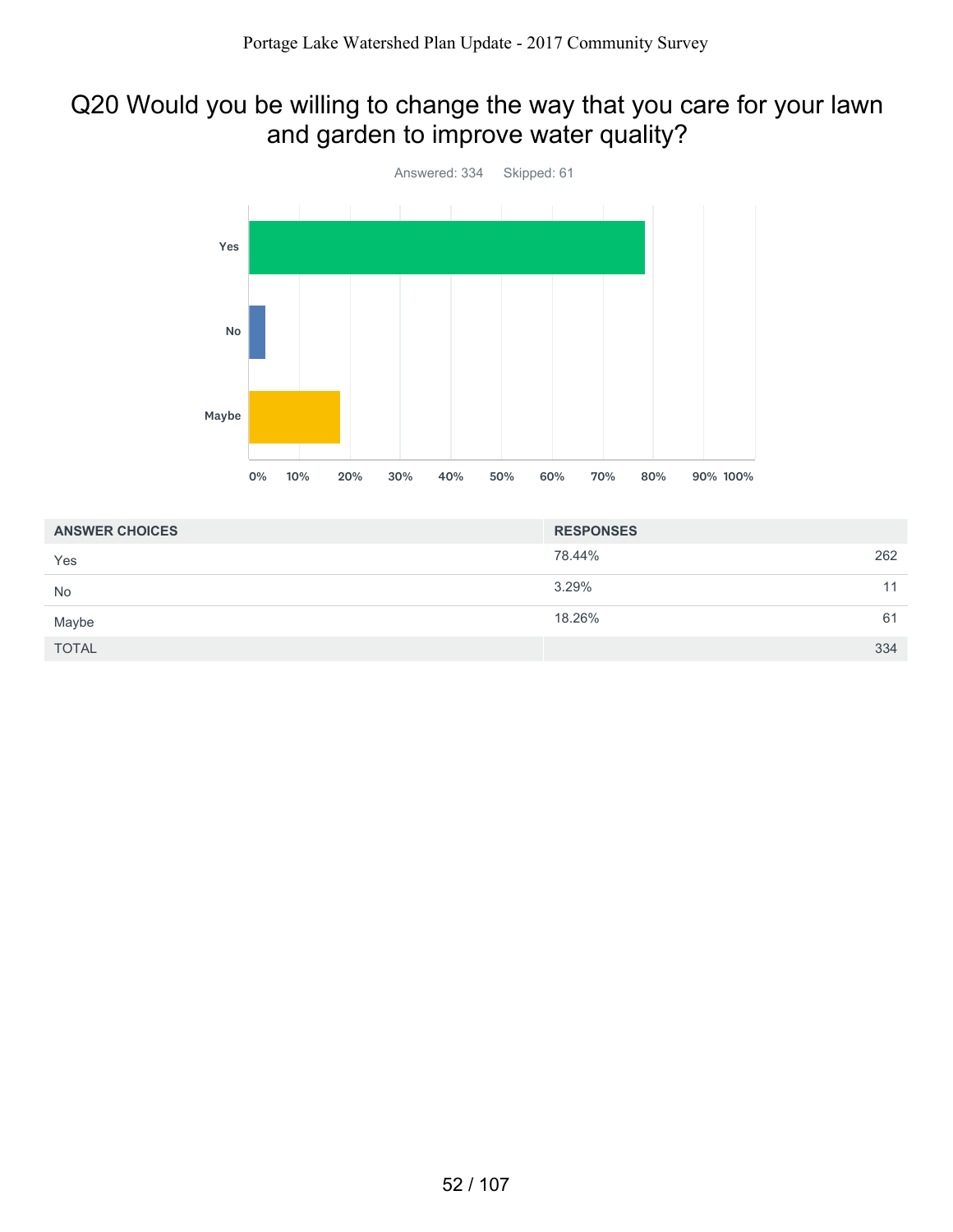## Q21 Please indicate which of the following statements are TRUE as they relate to your lawn and garden.

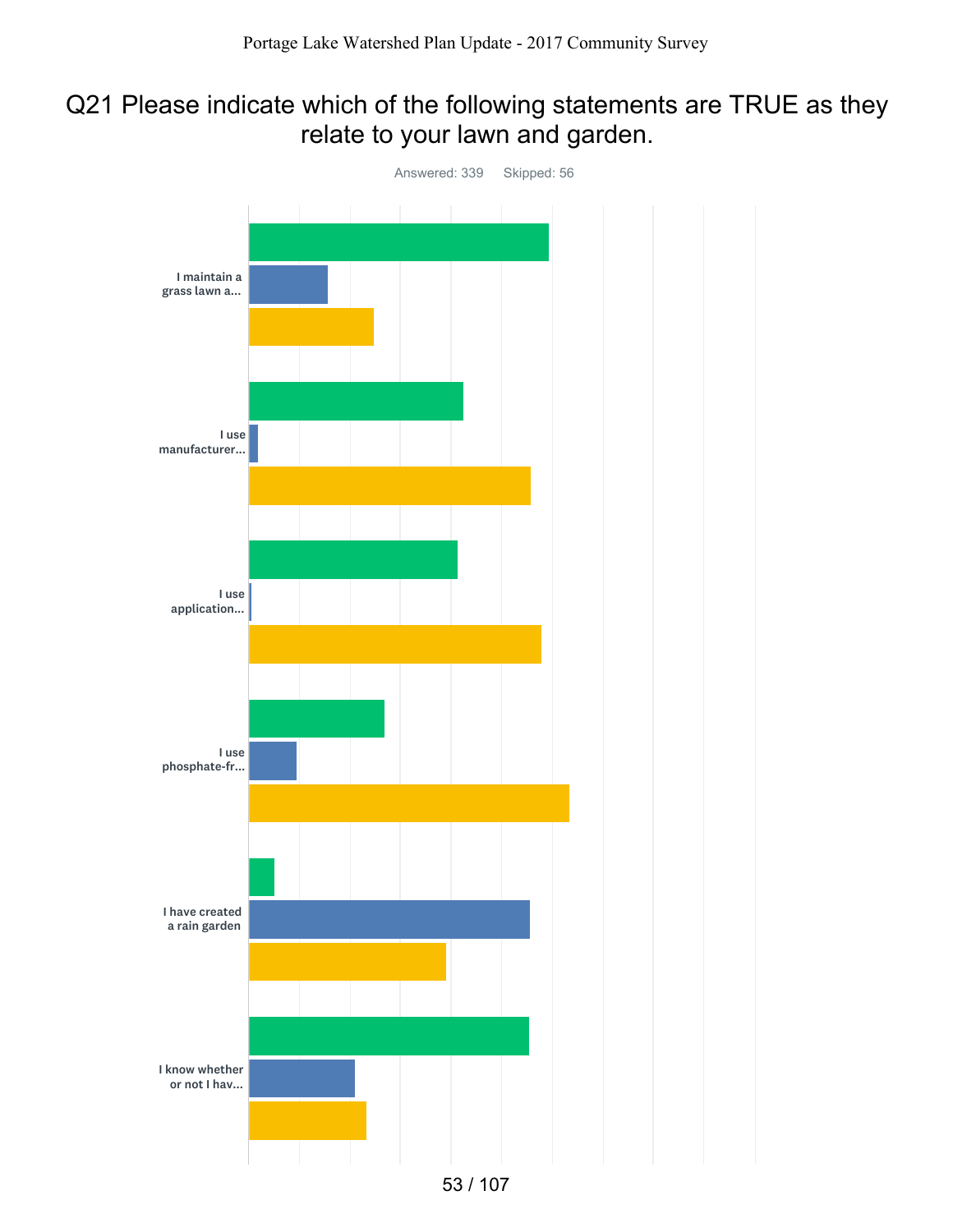

**No Not applicable** 

|                                                                    | <b>YES</b> | <b>NO</b> | <b>NOT APPLICABLE</b> | <b>TOTAL</b> |
|--------------------------------------------------------------------|------------|-----------|-----------------------|--------------|
| I maintain a grass lawn at my residence                            | 59.35%     | 15.73%    | 24.93%                |              |
|                                                                    | 200        | 53        | 84                    | 337          |
| I use manufacturer's instructions when fertilizing my lawn/garden  | 42.39%     | 1.79%     | 55.82%                |              |
|                                                                    | 142        | 6         | 187                   | 335          |
| I use application instructions when applying pesticides/herbicides | 41.37%     | 0.60%     | 58.04%                |              |
|                                                                    | 139        | 2         | 195                   | 336          |
| I use phosphate-free fertilizer                                    | 26.89%     | 9.67%     | 63.44%                |              |
|                                                                    | 89         | 32        | 210                   | 331          |
| I have created a rain garden                                       | 5.17%      | 55.62%    | 39.21%                |              |
|                                                                    | 17         | 183       | 129                   | 329          |
| I know whether or not I have invasive plant species on my property | 55.49%     | 21.07%    | 23.44%                |              |
|                                                                    | 187        | 71        | 79                    | 337          |
| I seek out native plant species for my property                    | 54.33%     | 13.43%    | 32.24%                |              |
|                                                                    | 182        | 45        | 108                   | 335          |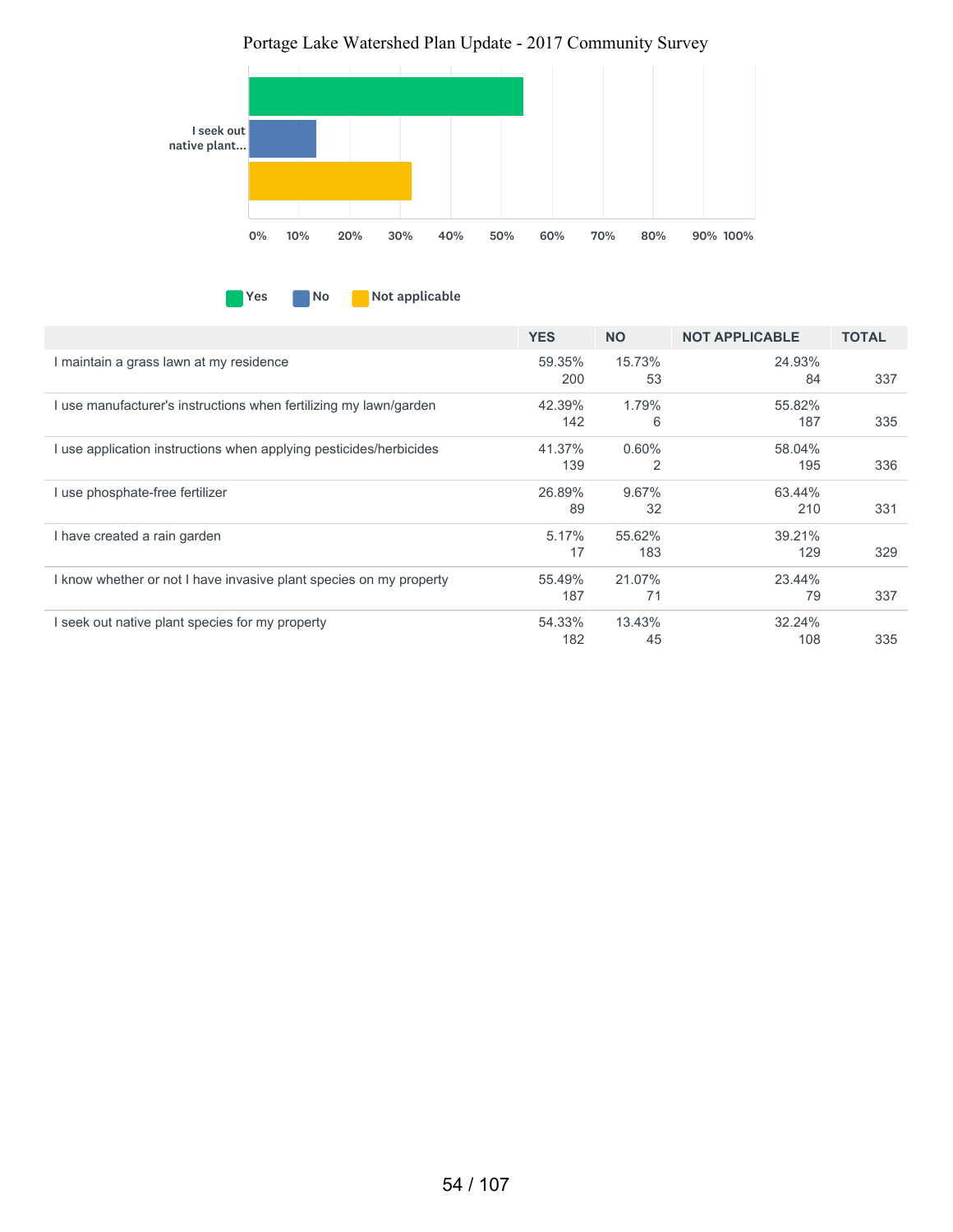## Q22 How familiar are you with oak wilt, a fungal disease affecting oak trees in the Portage Lake watershed?



| <b>ANSWER CHOICES</b> | <b>RESPONSES</b> |     |
|-----------------------|------------------|-----|
| Not familiar          | 50.29%           | 171 |
| Somewhat familiar     | 36.18%           | 123 |
| Very familiar         | 13.53%           | 46  |
| <b>TOTAL</b>          |                  | 340 |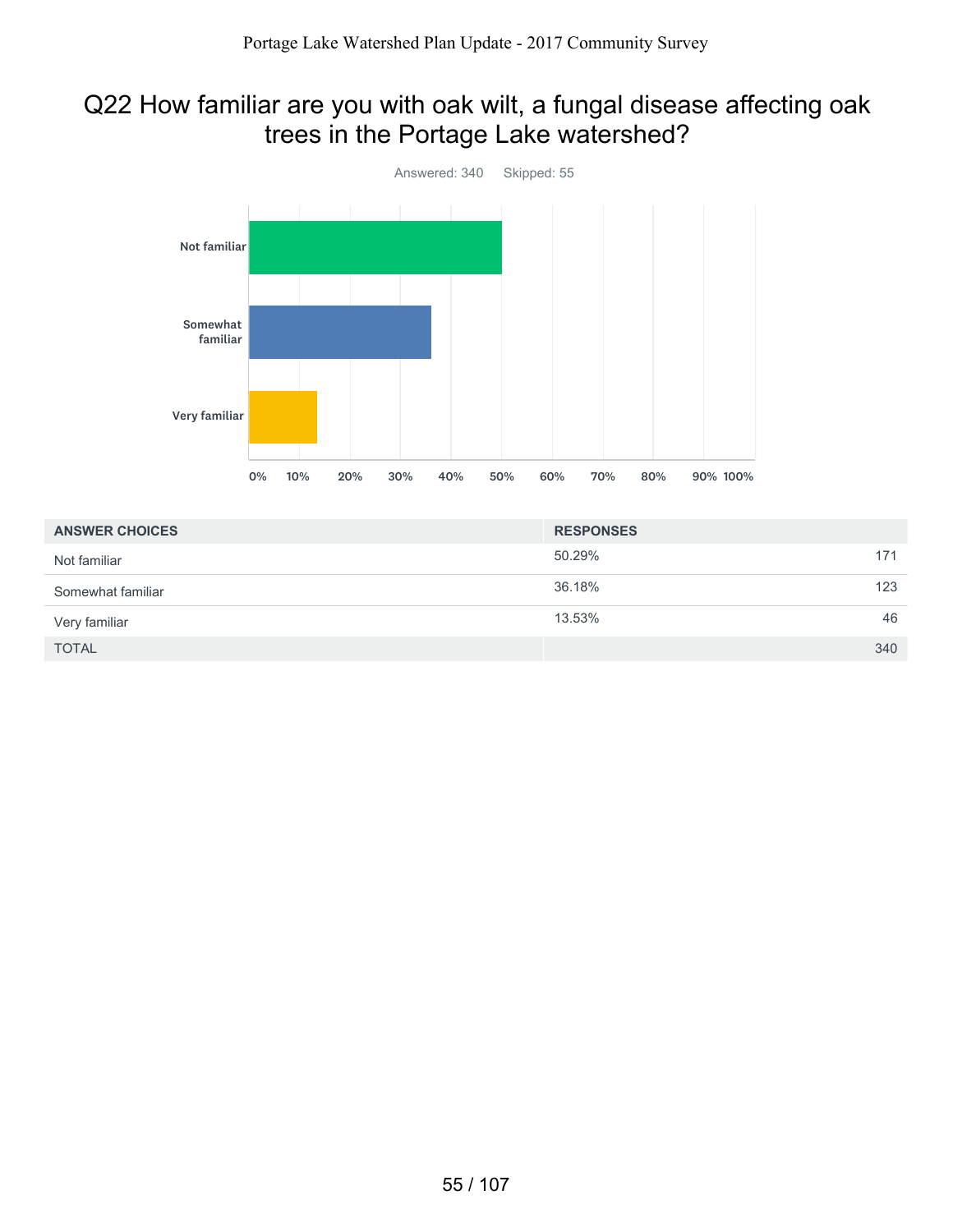#### Q23 Do you own waterfront property on Portage Lake or one of its tributaries?



| <b>RESPONSES</b> |     |
|------------------|-----|
| 35.01%           | 118 |
| 64.99%           | 219 |
|                  | 337 |
|                  |     |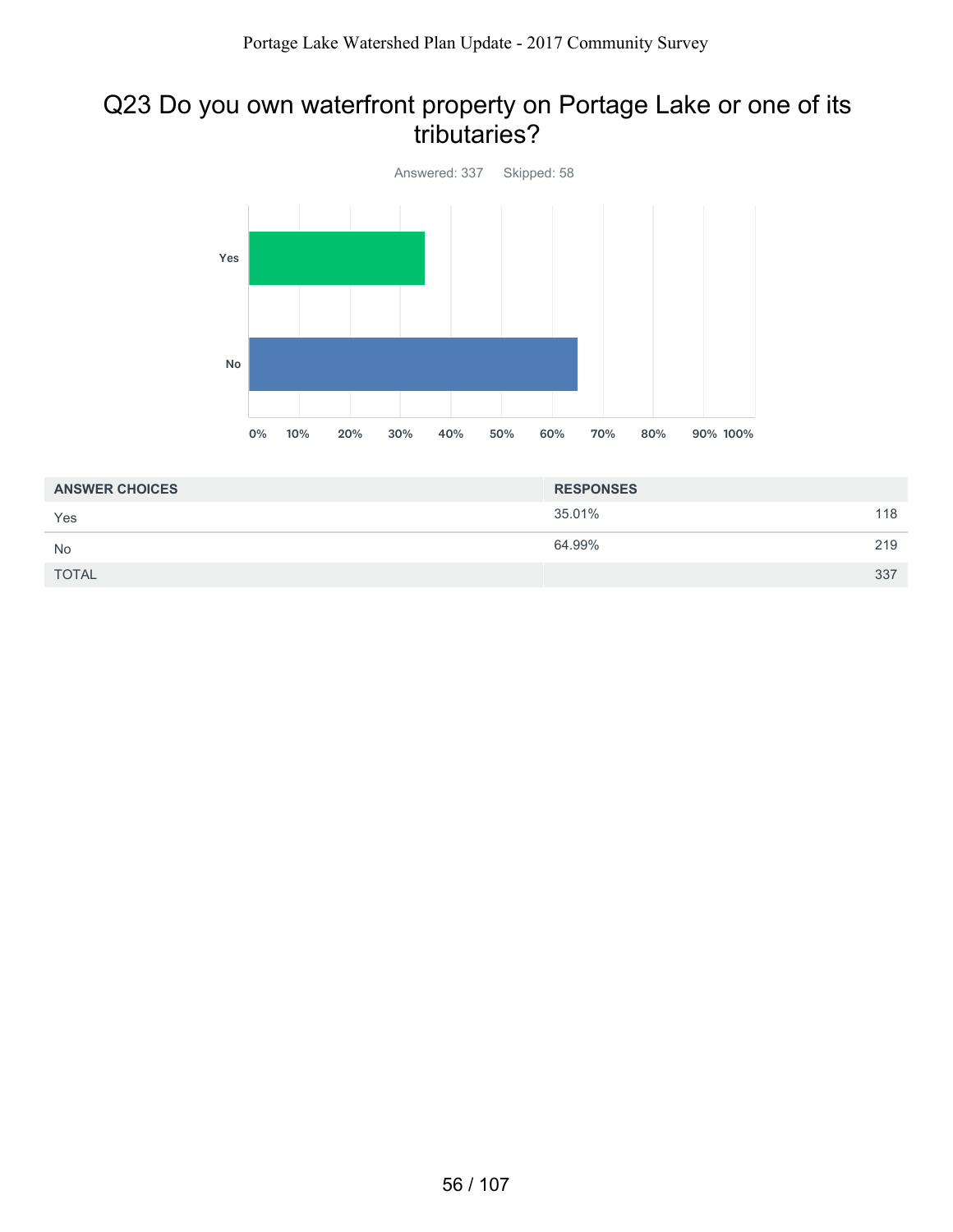# Q24 Which of the following is true of your waterfront property?



| <b>ANSWER CHOICES</b>                             | <b>RESPONSES</b> |     |
|---------------------------------------------------|------------------|-----|
| My lawn extends to the water's edge               | 16.38%           | 19  |
| I have a seawall or bulk head on the water's edge | 40.52%           | 47  |
| I have a vegetated buffer along the water's edge  | 43.10%           | 50  |
| <b>TOTAL</b>                                      |                  | 116 |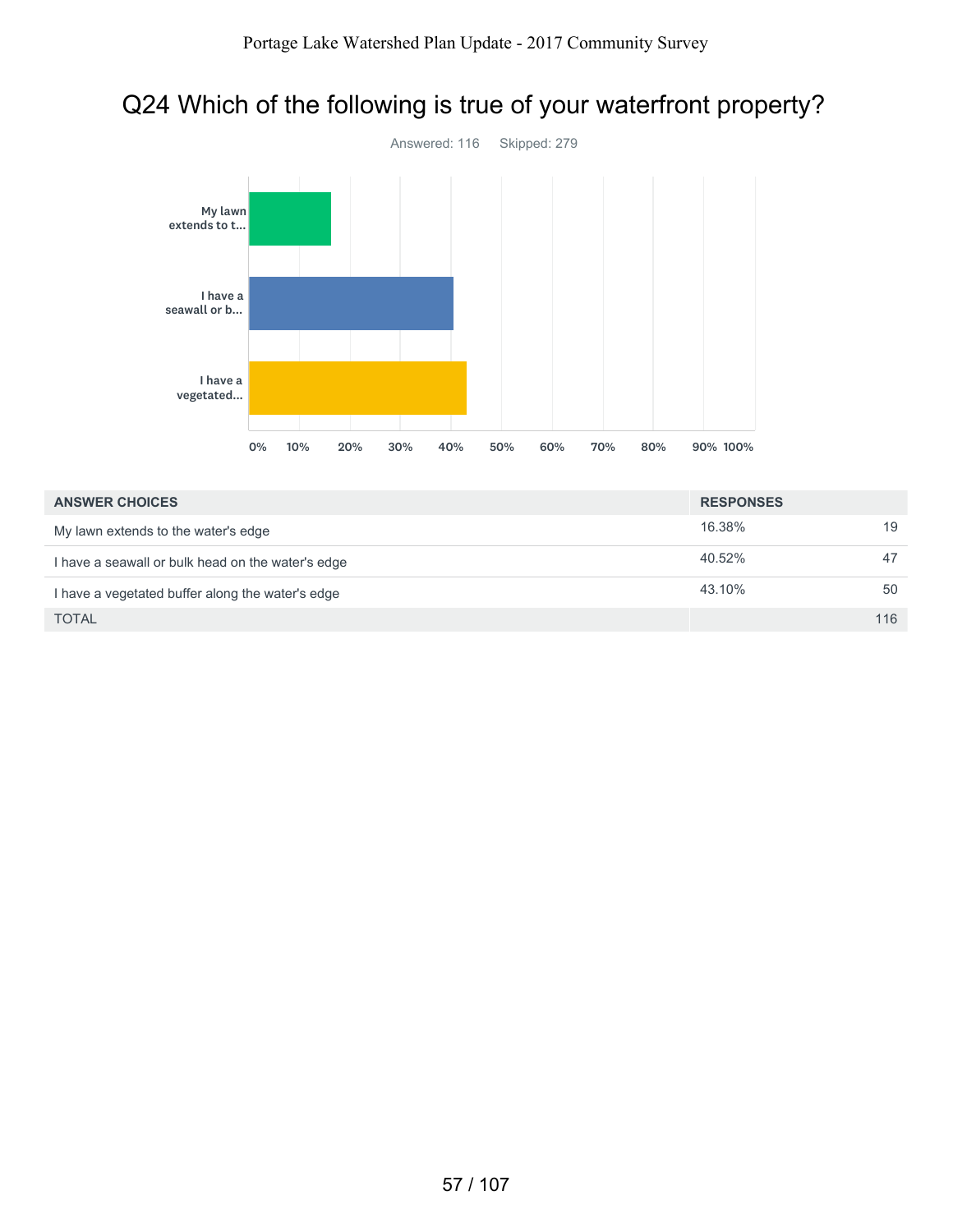## Q25 Are you familiar with the Michigan Natural Shoreline Partnership and its Shoreland Steward recognition program?



| <b>ANSWER CHOICES</b> | <b>RESPONSES</b> |     |
|-----------------------|------------------|-----|
| Yes                   | 22.50%           | 27  |
| <b>No</b>             | 77.50%           | 93  |
| <b>TOTAL</b>          |                  | 120 |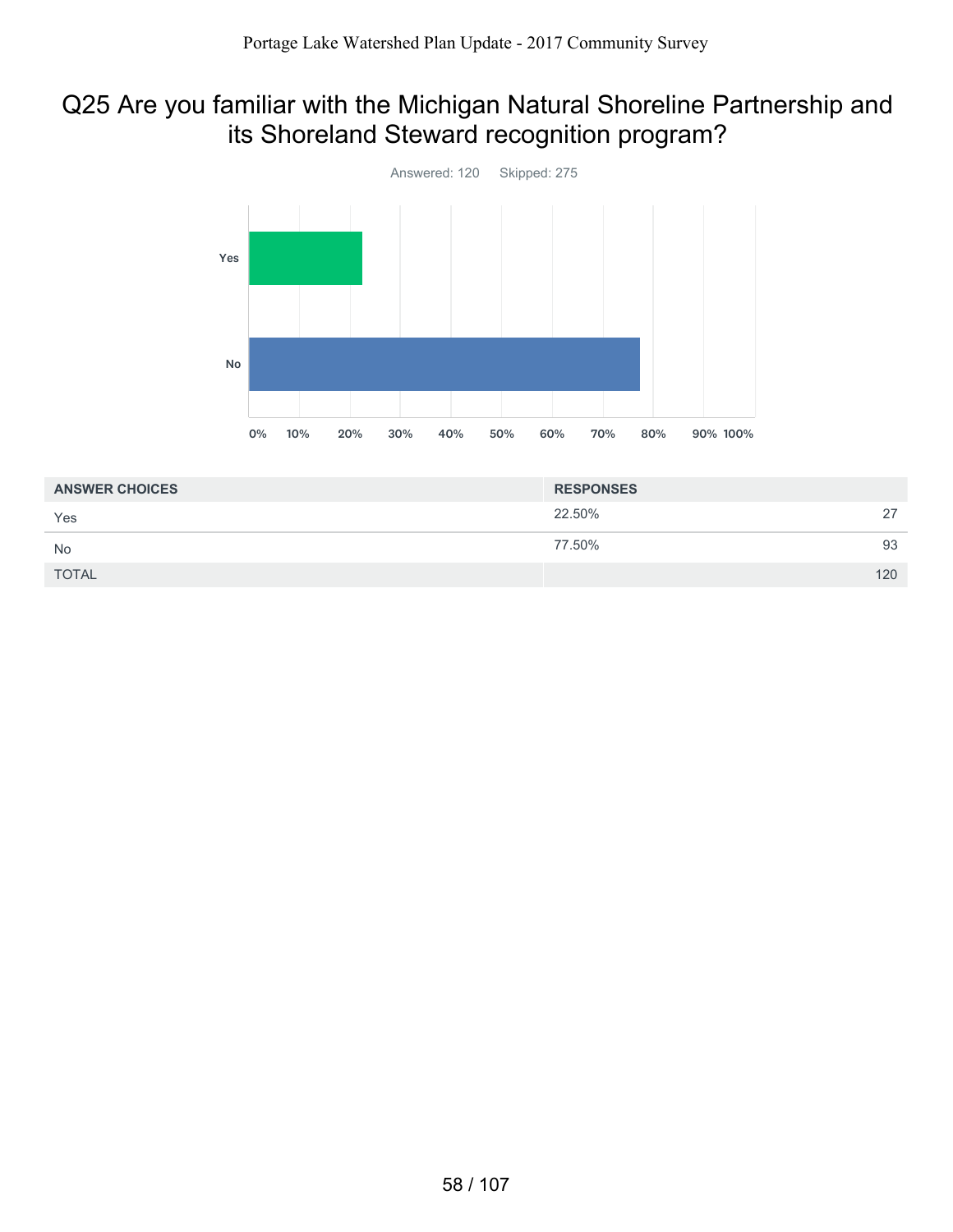## Q26 If you don't currently have a vegetative buffer along the water's edge, which of the following factors have limited your ability to implement this practice? Check ALL that apply.



| <b>ANSWER CHOICES</b>                              | <b>RESPONSES</b> |    |
|----------------------------------------------------|------------------|----|
| I didn't know this was important for water quality | 45.65%           | 21 |
| I don't know how to do this                        | 39.13%           | 18 |
| I don't have time                                  | 15.22%           |    |
| Cost                                               | 10.87%           | 5  |
| Insufficient proof of water quality benefit        | 21.74%           | 10 |
| Total Respondents: 46                              |                  |    |

| #  | <b>COMMENTS:</b>                                                                                                                    | <b>DATE</b>         |
|----|-------------------------------------------------------------------------------------------------------------------------------------|---------------------|
|    | Things are good now. Just leave use alone. Too many self important people telling us how to live.<br>most not local.                | 11/1/2017 9:29 AM   |
| 2  | Usually have some clear beach in place. It is gone this year.                                                                       | 10/30/2017 12:20 PM |
| 3  | don't use any lawn products, don't use phosphorus cleaning products                                                                 | 10/28/2017 11:52 AM |
| 4  | We just purchased the property.                                                                                                     | 10/24/2017 8:11 AM  |
| 5  | We have both seawall and vegative buffet. Our condo ass. Takes care of lawn and uses products<br>that does not impact the watershef | 10/23/2017 2:20 PM  |
| 6  | I have a sea wall.                                                                                                                  | 10/22/2017 8:33 PM  |
|    | Seawall                                                                                                                             | 10/22/2017 4:04 PM  |
| 8  | however, my erosion has been terrible                                                                                               | 10/20/2017 3:03 PM  |
| 9  | Condo owner                                                                                                                         | 10/20/2017 12:09 PM |
| 10 | Own condo at resort so can't control what resort does.                                                                              | 10/20/2017 10:23 AM |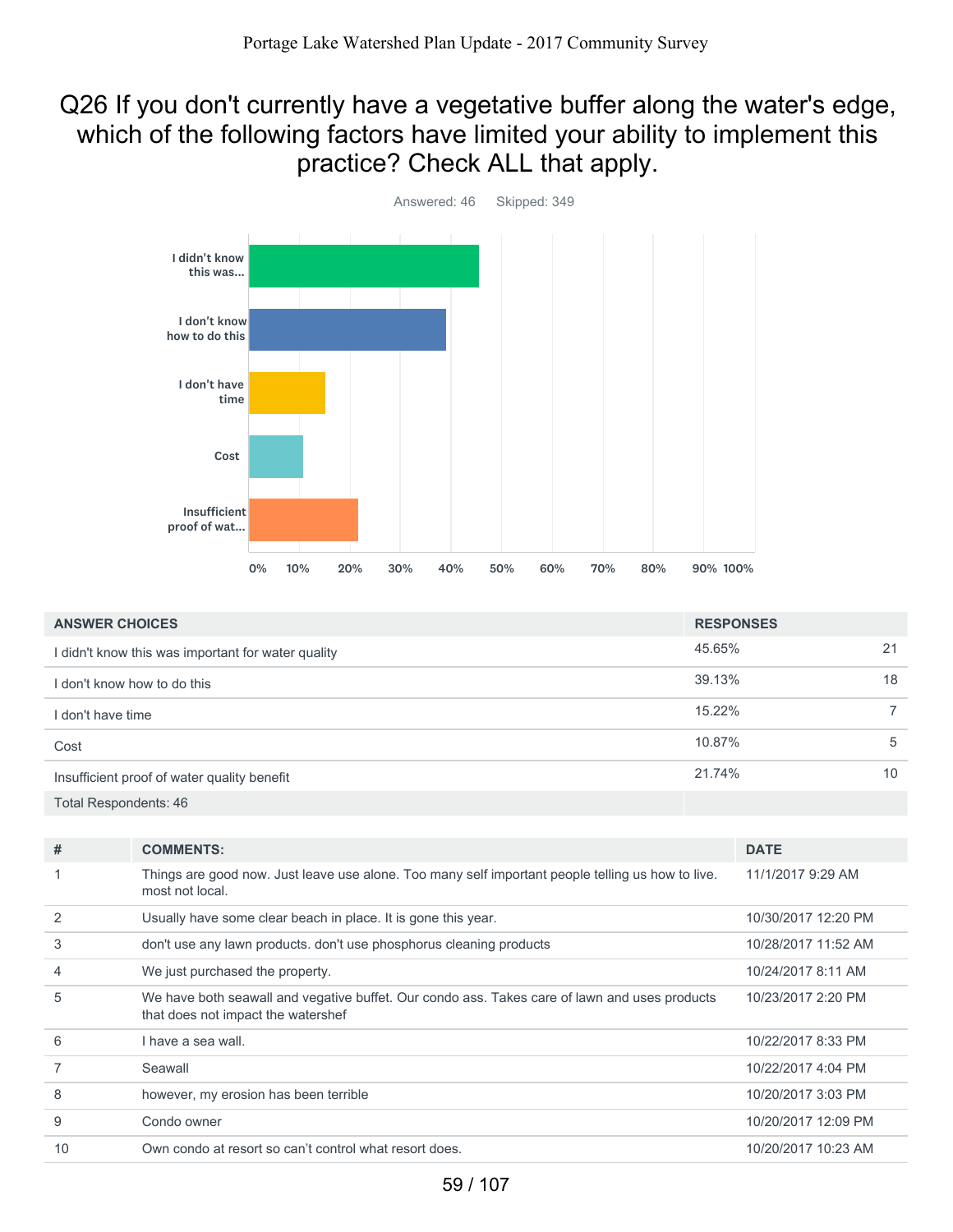| 11 | I don't own the land. Property is a mix of beach, bulkhead and vegetation.                                                                                                                                                                                                                                   | 10/20/2017 9:49 AM  |
|----|--------------------------------------------------------------------------------------------------------------------------------------------------------------------------------------------------------------------------------------------------------------------------------------------------------------|---------------------|
| 12 | not possible with seawall                                                                                                                                                                                                                                                                                    | 10/18/2017 10:45 AM |
| 13 | We are located by two streams that directly flow into Portage Lake. We do not fertlize lawn, and try<br>to maintain stream quality with plants that hold the soil and banks of the stream                                                                                                                    | 10/16/2017 9:09 AM  |
| 14 | I have a seawall with a vegetative buffer along the seawall                                                                                                                                                                                                                                                  | 10/12/2017 6:37 AM  |
| 15 | I own land in the woods along a stream, and do not have a dwelling or lawn there, so a lot of these<br>questions do not apply                                                                                                                                                                                | 10/11/2017 8:20 PM  |
| 16 | We have a seawall at the water's edge                                                                                                                                                                                                                                                                        | 10/5/2017 10:13 AM  |
| 17 | Not sure what you're asking. We have plants along 1/2 our property in the water. We have a new<br>rock wall to slow the erosion.                                                                                                                                                                             | 10/5/2017 9:41 AM   |
| 18 | Existing seawall                                                                                                                                                                                                                                                                                             | 10/5/2017 6:52 AM   |
| 19 | If we would have used a vegetative buffer along the water's edge, by now Portage Pt. Dr. would be<br>under water.                                                                                                                                                                                            | 10/4/2017 6:31 PM   |
| 20 | I have a sea wall.                                                                                                                                                                                                                                                                                           | 10/4/2017 4:40 PM   |
| 21 | Rip rap installed by army Corp eng.                                                                                                                                                                                                                                                                          | 10/4/2017 2:04 PM   |
| 22 | We own a condo at the Inn. I am not familiar with what they do to the lawn                                                                                                                                                                                                                                   | 10/4/2017 12:53 PM  |
| 23 | I have a sea wall between my property and the water. When the water level is lower I have and<br>maintain a sandy beach for swimming and lounging.                                                                                                                                                           | 10/4/2017 11:02 AM  |
| 24 | Property is cement to sea wall. Not able to put in garden.                                                                                                                                                                                                                                                   | 10/4/2017 7:07 AM   |
| 25 | Sea wall doesn't allow this.                                                                                                                                                                                                                                                                                 | 10/3/2017 10:04 PM  |
| 26 | My answers to several of the preceding questions are potentially misleading. My wife and I own<br>land on which we intend to build a house. At present the property is undeveloped. We currently<br>reside on our boat when in Onekama. Most answers relate to landscaping practices at our present<br>home. | 10/3/2017 9:59 PM   |
| 27 | have a seawall                                                                                                                                                                                                                                                                                               | 10/3/2017 7:31 PM   |
| 28 | NA.                                                                                                                                                                                                                                                                                                          | 10/3/2017 5:04 PM   |
| 29 | Since the shoreline is constantly changing, the plants will never be in the same area year after<br>year. Those that are supposed to be just at the edge of the lake one year, may be submerged the<br>next year or totally on dry land another.                                                             | 10/3/2017 4:25 PM   |
| 30 | Live in a condo community on the waterfront                                                                                                                                                                                                                                                                  | 10/3/2017 4:07 PM   |
| 31 | I have a buffer, a sea wall and use non-phosphate products that are applied by lawn service. I am<br>very aware of phosphate loading.                                                                                                                                                                        | 10/3/2017 3:44 PM   |
| 32 | Does not apply. I have a sea wall.                                                                                                                                                                                                                                                                           | 10/3/2017 3:41 PM   |
| 33 | We typically have a sandy beach that separates our yard/grass from the lake. High lake levels<br>have taken this away.                                                                                                                                                                                       | 10/3/2017 3:15 PM   |
| 34 | I have a stone Breakwater at my home                                                                                                                                                                                                                                                                         | 10/3/2017 2:18 PM   |
| 35 | The shoreline on Lakeshore Drive does not accommodate a vegetative buffer                                                                                                                                                                                                                                    | 10/1/2017 8:16 PM   |
|    |                                                                                                                                                                                                                                                                                                              |                     |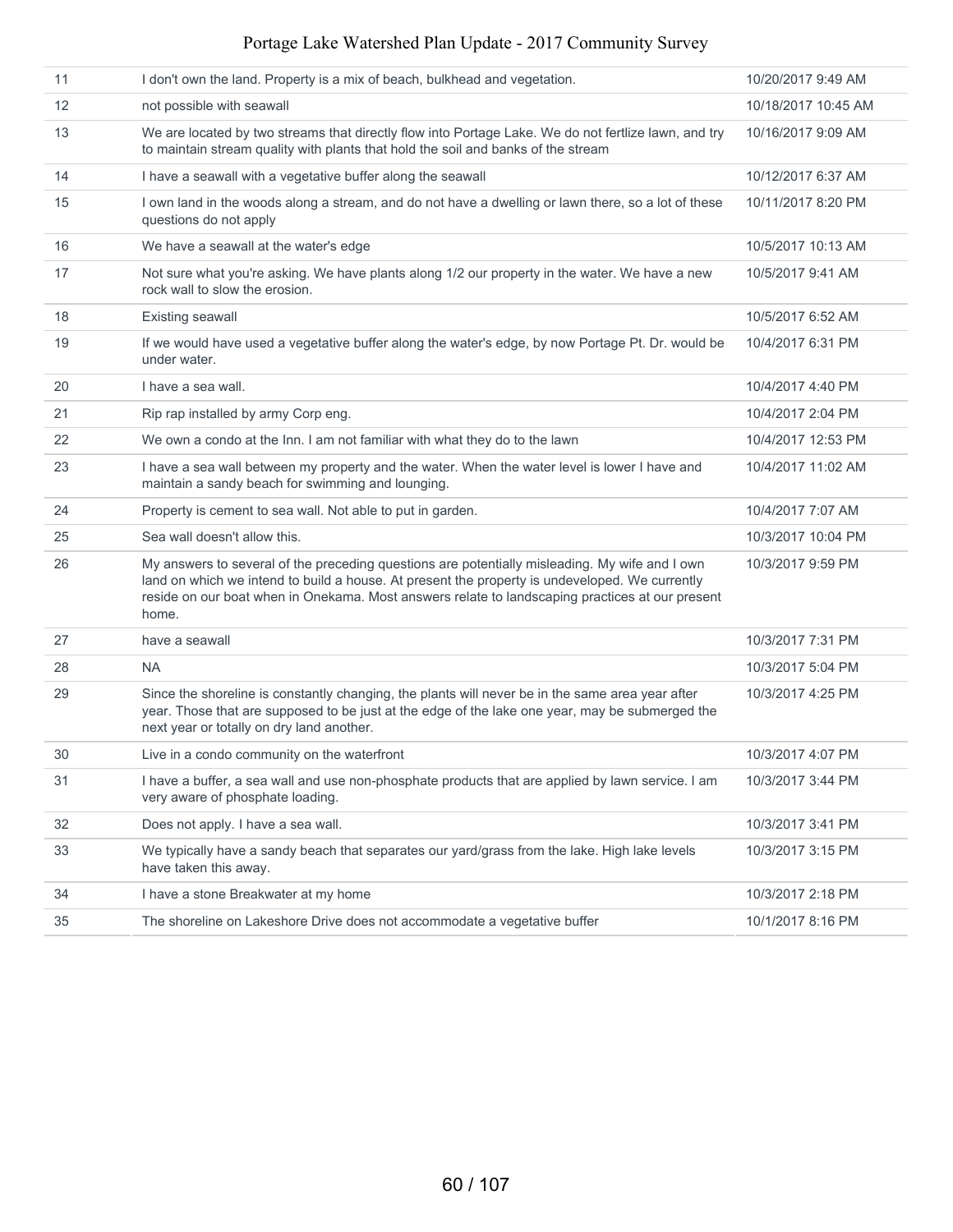# Q27 Do you own agricultural property in the Portage Lake watershed?



| <b>ANSWER CHOICES</b> | <b>RESPONSES</b> |     |
|-----------------------|------------------|-----|
| Yes                   | 3.86%            | 13  |
| No                    | 96.14%           | 324 |
| <b>TOTAL</b>          |                  | 337 |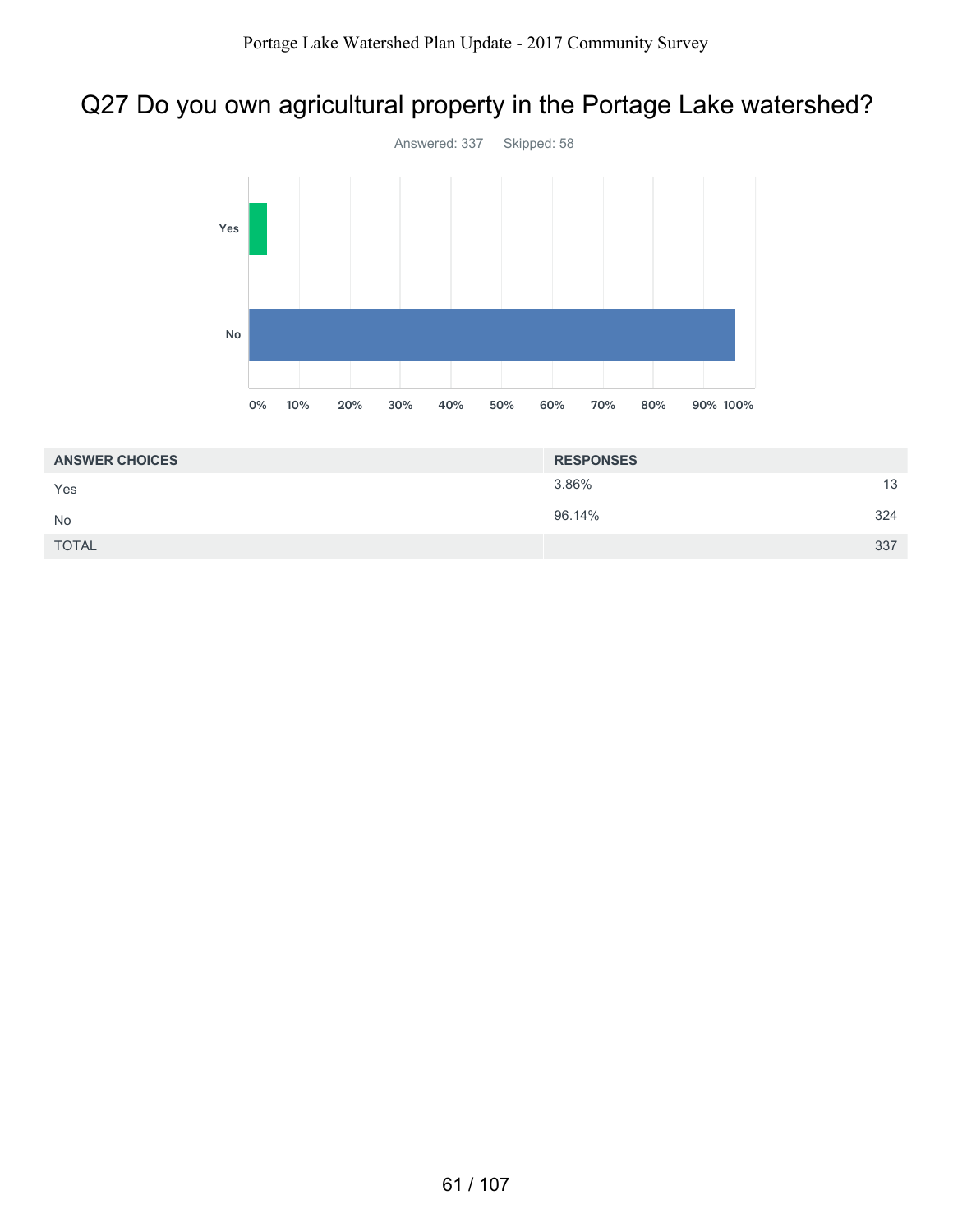## Q28 Please indicate your level of agreement or disagreement with the statements below.

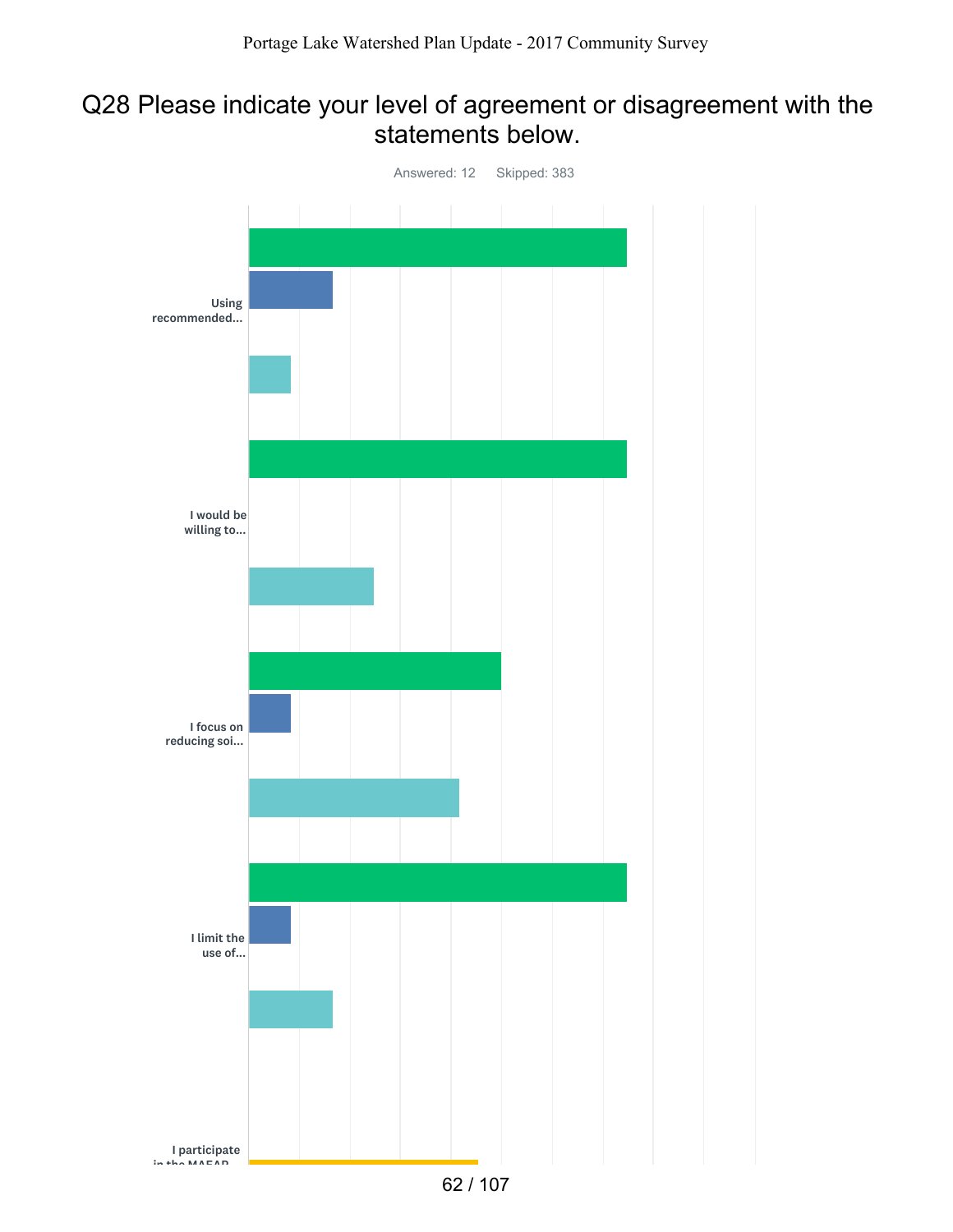# Yes Maybe/Sometimes No Not applicable in the MAEAP... 0% 10% 20% 30% 40% 50% 60% 70% 80% 90% 100% Portage Lake Watershed Plan Update - 2017 Community Survey

|                                                              | <b>YES</b> | <b>MAYBE/SOMETIMES</b> | <b>NO</b> | <b>NOT</b><br><b>APPLICABLE</b> | <b>TOTAL</b> |
|--------------------------------------------------------------|------------|------------------------|-----------|---------------------------------|--------------|
| Using recommended management practices on farms improves     | 75.00%     | 16.67%                 | $0.00\%$  | 8.33%                           |              |
| water quality                                                | Ω          |                        |           |                                 | 12           |
| I would be willing to change management practices to improve | 75.00%     | $0.00\%$               | $0.00\%$  | 25.00%                          |              |
| water quality                                                |            |                        | 0         | 3                               | 12           |
| I focus on reducing soil erosion from my fields              | 50.00%     | 8.33%                  | $0.00\%$  | 41.67%                          |              |
|                                                              | 6          |                        | $\Omega$  | 5                               | 12           |
| I limit the use of pesticides/herbicides                     | 75.00%     | 8.33%                  | $0.00\%$  | 16.67%                          |              |
|                                                              | 9          |                        | $\Omega$  |                                 | 12           |
| I participate in the MAEAP program                           | $0.00\%$   | $0.00\%$               | 45.45%    | 54.55%                          |              |
|                                                              |            |                        |           | 6                               |              |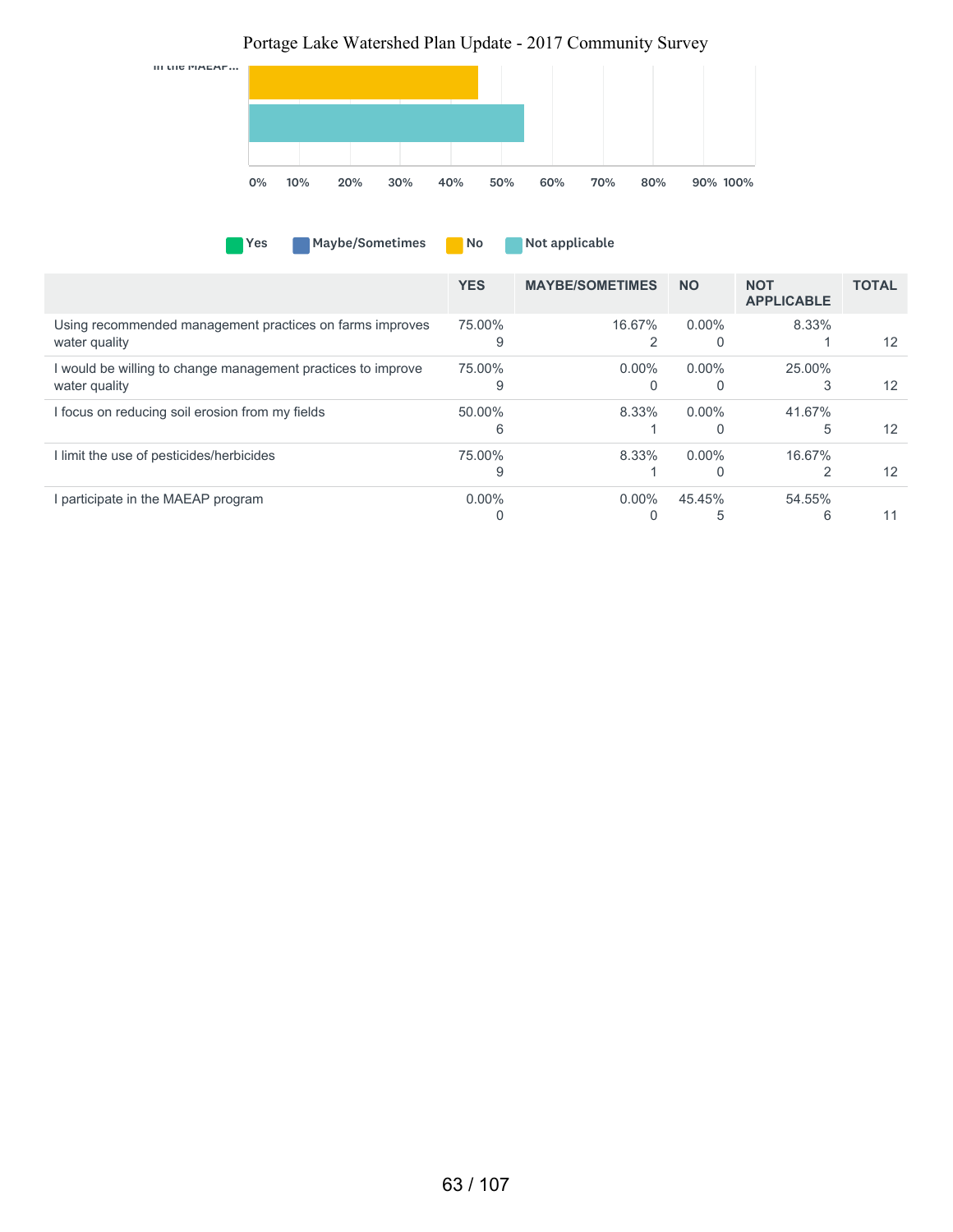



| <b>ANSWER CHOICES</b> | <b>RESPONSES</b> |     |
|-----------------------|------------------|-----|
| Yes                   | 68.15%           | 229 |
| <b>No</b>             | 31.85%           | 107 |
| <b>TOTAL</b>          |                  | 336 |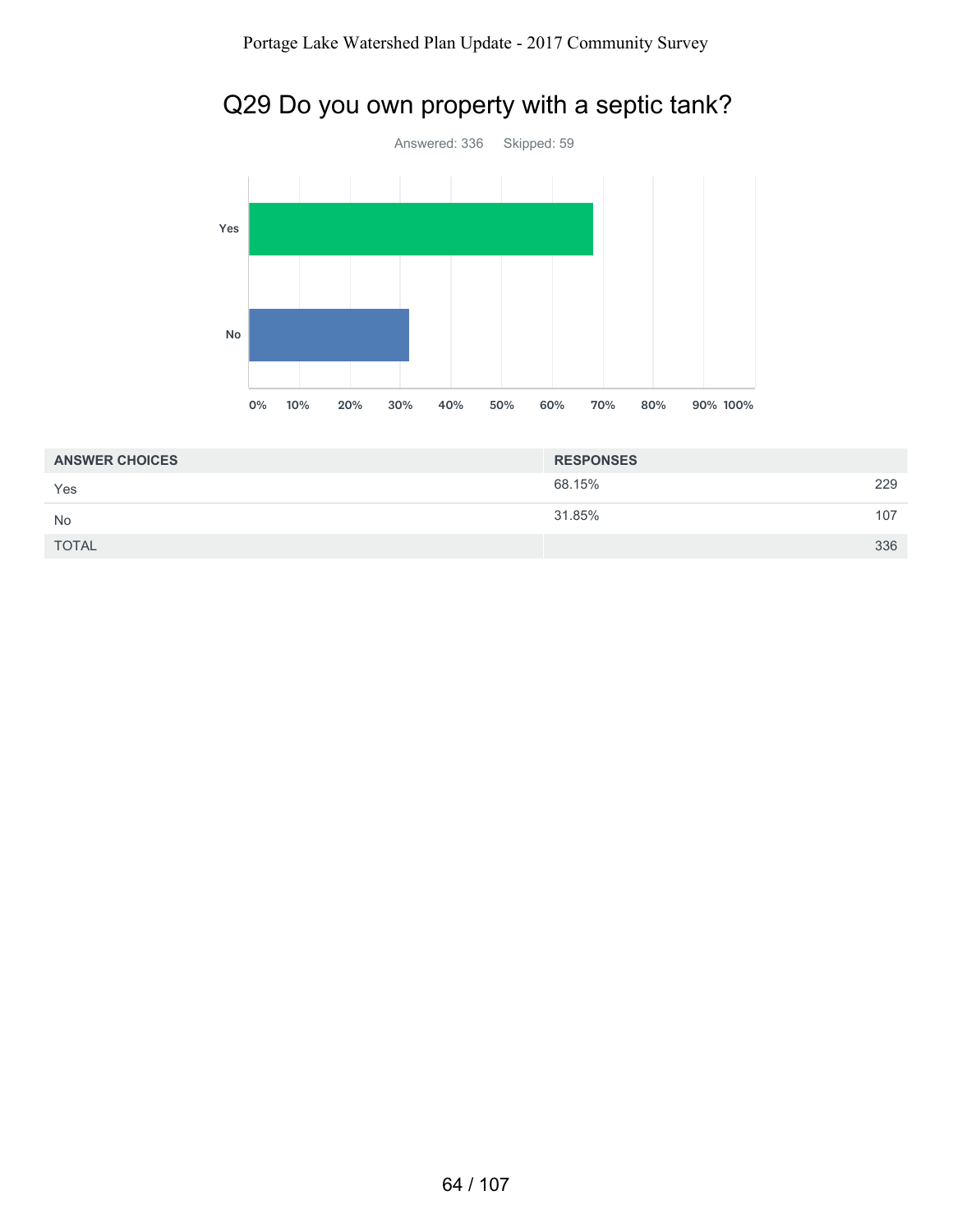

# Q30 When was your septic system installed?

| <b>ANSWER CHOICES</b>  | <b>RESPONSES</b> |     |
|------------------------|------------------|-----|
| Less than 10 years ago | 25.11%           | 56  |
| 10-20 years ago        | 32.29%           | 72  |
| More than 20 years ago | 34.08%           | 76  |
| I don't know           | 8.52%            | 19  |
| <b>TOTAL</b>           |                  | 223 |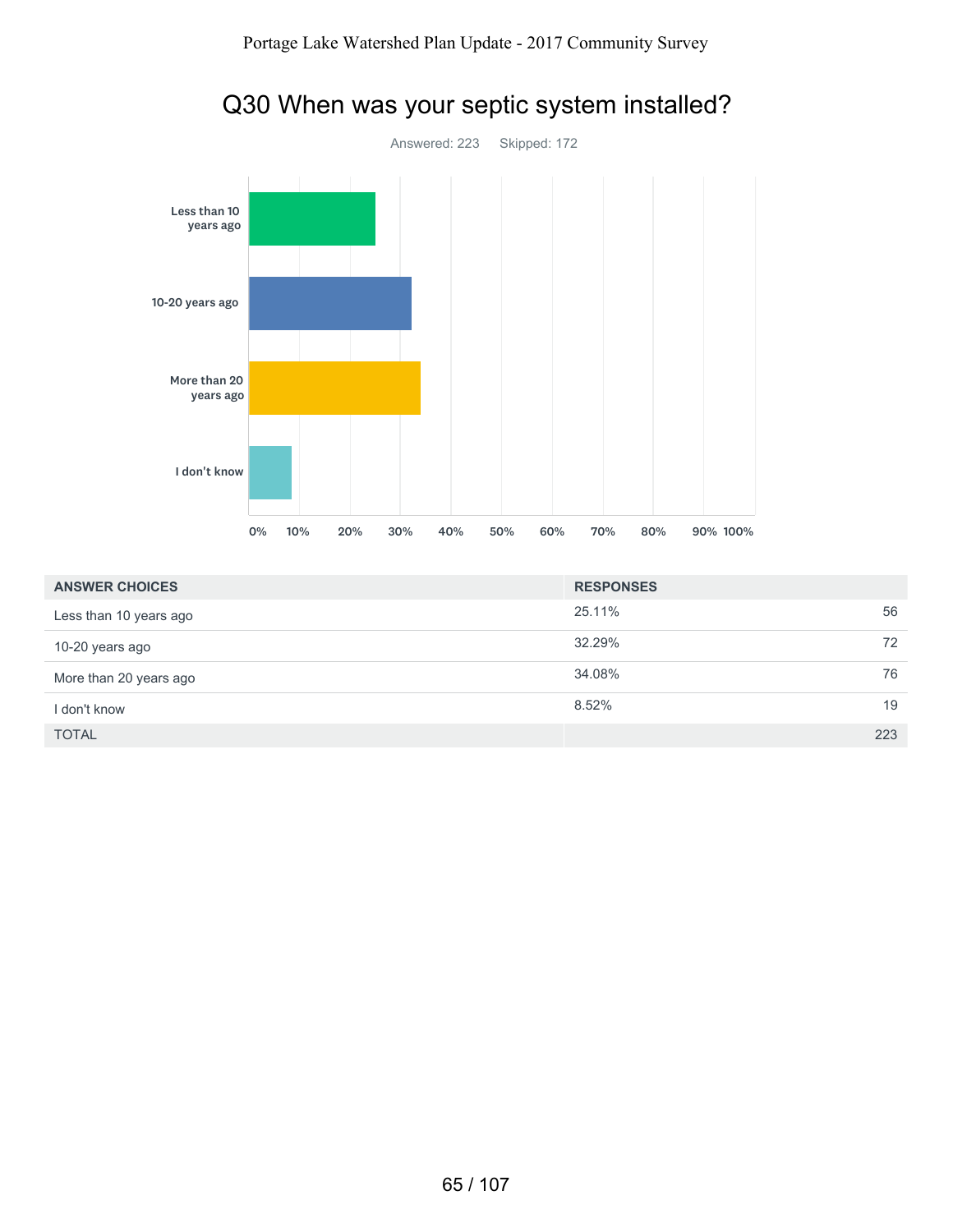#### Q31 Did you know that septic systems should be thoroughly cleaned every 3-5 years to remove all the sludge, effluent and scum from the tank?



| <b>ANSWER CHOICES</b> | <b>RESPONSES</b> |     |
|-----------------------|------------------|-----|
| Yes                   | 87.84%           | 195 |
| <b>No</b>             | 12.16%           | 27  |
| <b>TOTAL</b>          |                  | 222 |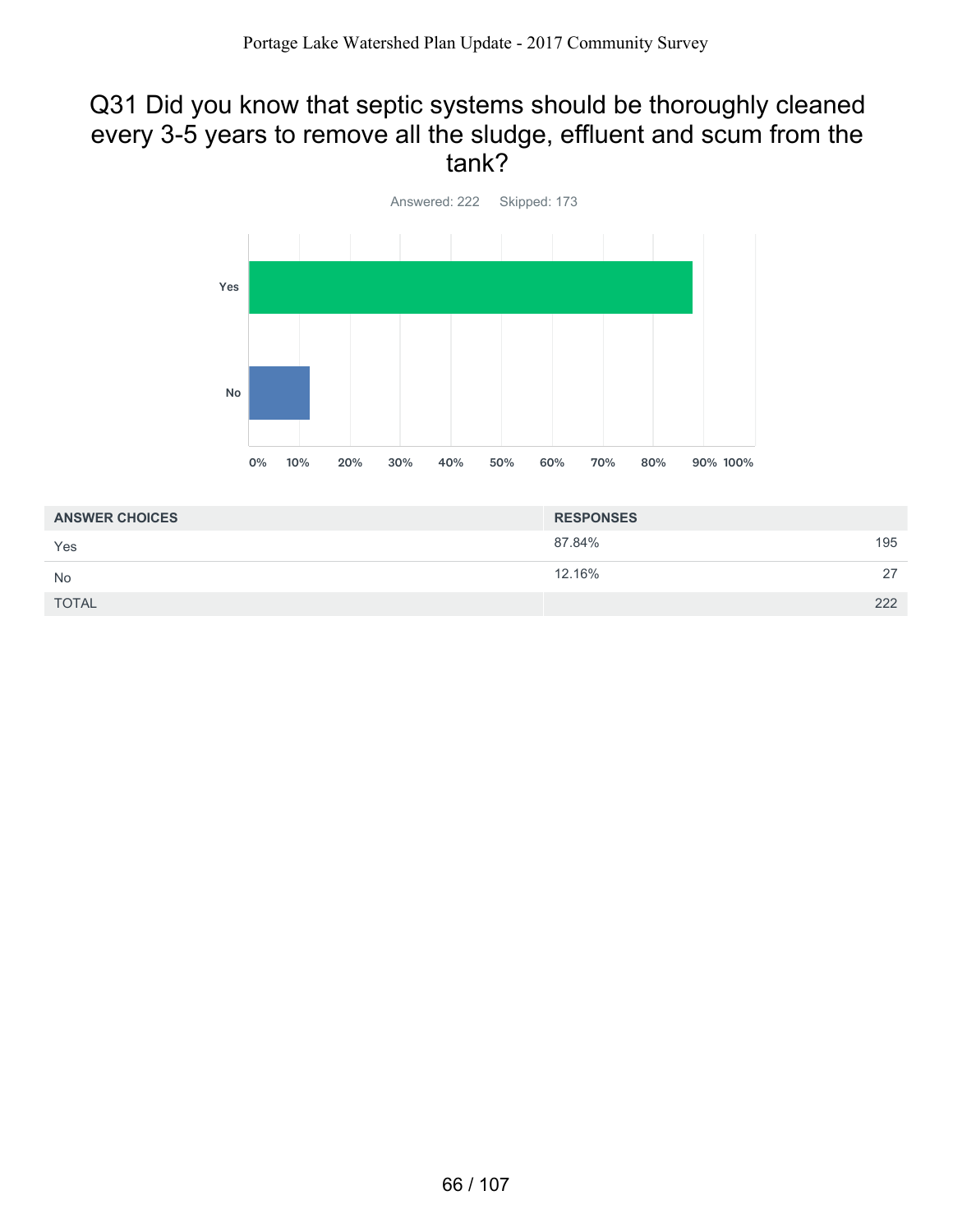#### Q32 When was the last time you had your septic system inspected or cleaned?



| <b>ANSWER CHOICES</b>  | <b>RESPONSES</b> |     |
|------------------------|------------------|-----|
| 0-5 years ago          | 81.98%           | 182 |
| 6-10 years ago         | 8.11%            | 18  |
| More than 10 years ago | 4.95%            | 11  |
| Never                  | 4.95%            | 11  |
| <b>TOTAL</b>           |                  | 222 |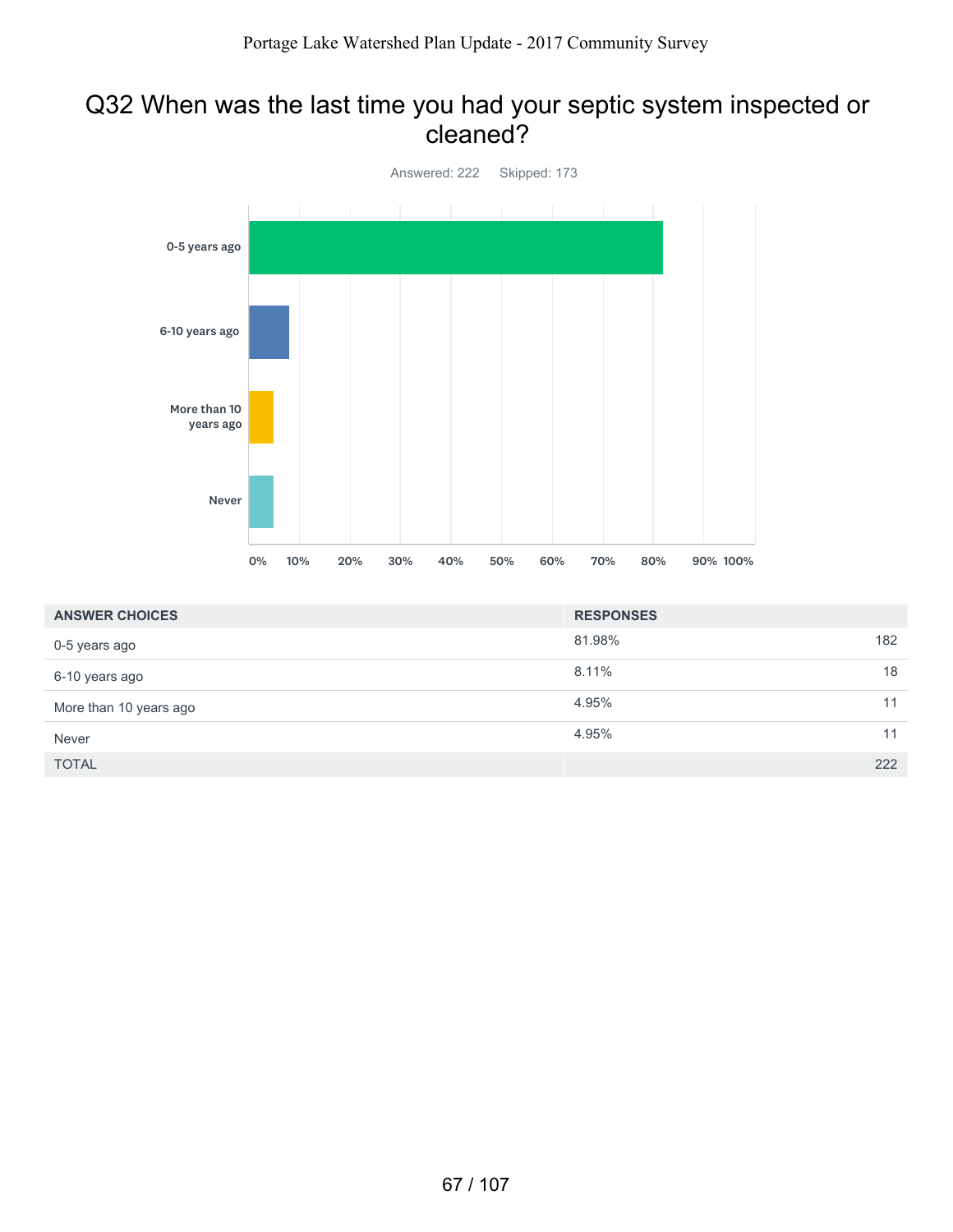Q33 If it has been more than 5 years since you last inspected or cleaned your septic system, which of the following factors have limited your ability to implement this practice? Check ALL that apply.



51.43% 18 8.57% 3 2.86% 1 5.71% 2 17.14% 6 45.71% 16 Total Respondents: 35 **ANSWER CHOICES RESPONSES** I didn't know my tank should be maintained this often I didn't have time I didn't know who to call for the inspection I could not afford it I don't believe there is a water quality benefit **Other** 

| #              | <b>COMMENTS:</b>                                                                                                                    | <b>DATE</b>         |
|----------------|-------------------------------------------------------------------------------------------------------------------------------------|---------------------|
|                | property is rarely used                                                                                                             | 10/25/2017 11:45 AM |
| $\overline{2}$ | Extremely limited use                                                                                                               | 10/24/2017 2:55 PM  |
| 3              | We have never had an issue with our septic and we're told that if the natural bacteria is working, it<br>is best to leave it alone. | 10/21/2017 8:33 AM  |
| $\overline{4}$ | Part of an association. Don't know.                                                                                                 | 10/20/2017 6:04 PM  |
| 5              | Seasonal use of cottage                                                                                                             | 10/20/2017 3:45 PM  |
| 6              | We are not at our house much. Only seasonal.                                                                                        | 10/20/2017 12:44 PM |
|                | Limited use                                                                                                                         | 10/17/2017 7:05 AM  |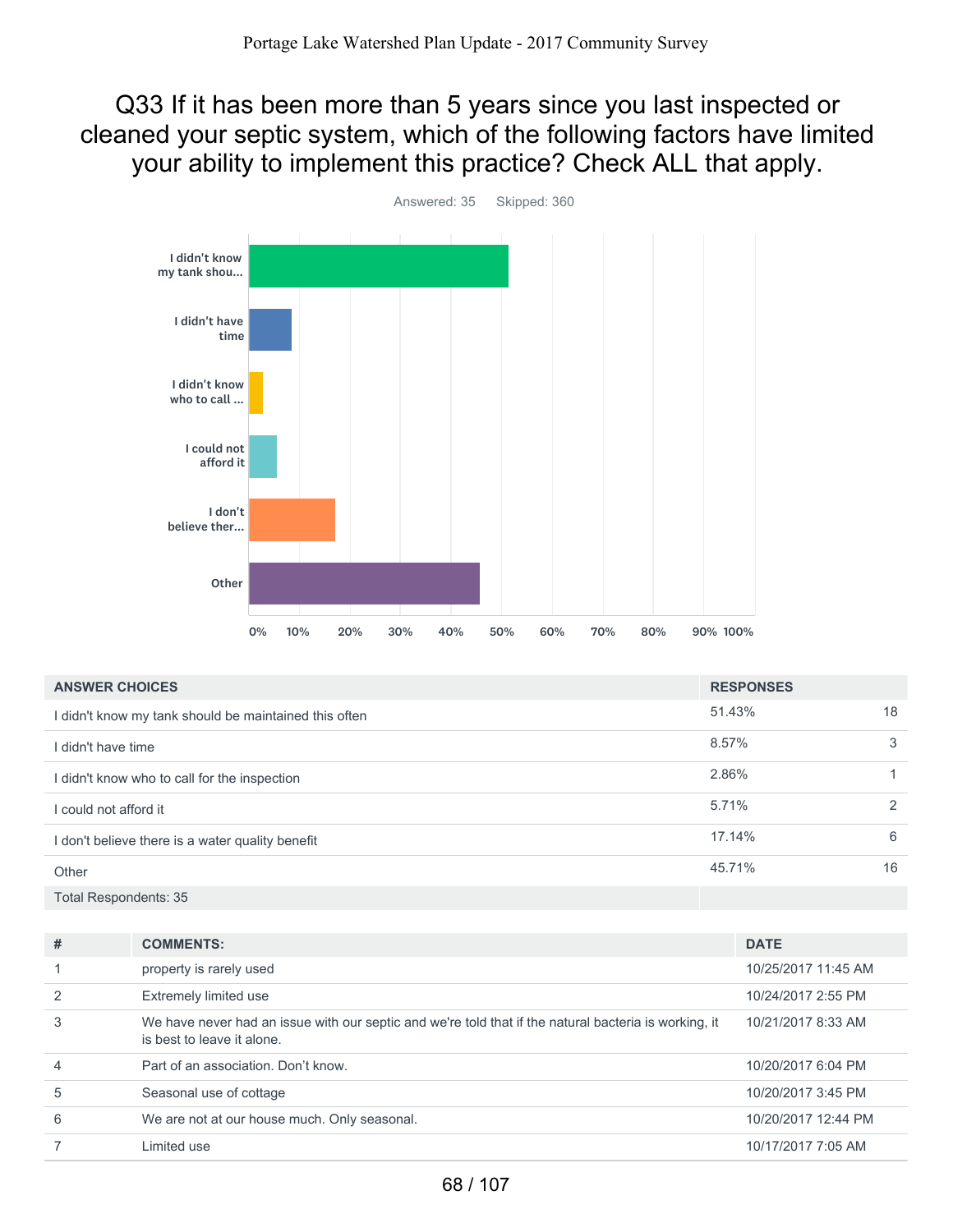| 8  | Property is a seasonal home that is only used 3 months a year.                                                                                       | 10/16/2017 10:21 AM |
|----|------------------------------------------------------------------------------------------------------------------------------------------------------|---------------------|
| 9  | don't think about it                                                                                                                                 | 10/11/2017 7:41 PM  |
| 10 | Our last inspection showed no problem with our septic tanks.                                                                                         | 10/10/2017 5:32 PM  |
| 11 | Forgot                                                                                                                                               | 10/6/2017 10:14 AM  |
| 12 | Had it checked by a professional and told it wasn't needed as of this past summer. Told that it<br>would not be necessary for 3 to 4 years from now. | 10/4/2017 11:05 AM  |
| 13 | am only there 2 months a year                                                                                                                        | 10/4/2017 10:12 AM  |
| 14 | Septic system is on very high ground                                                                                                                 | 10/3/2017 9:15 PM   |
| 15 | New installation.                                                                                                                                    | 10/3/2017 5:05 PM   |
| 16 | new septic                                                                                                                                           | 10/3/2017 4:00 PM   |
| 17 | Had infrequent use so I've been stretching out the time between service                                                                              | 10/2/2017 7:14 AM   |
|    |                                                                                                                                                      |                     |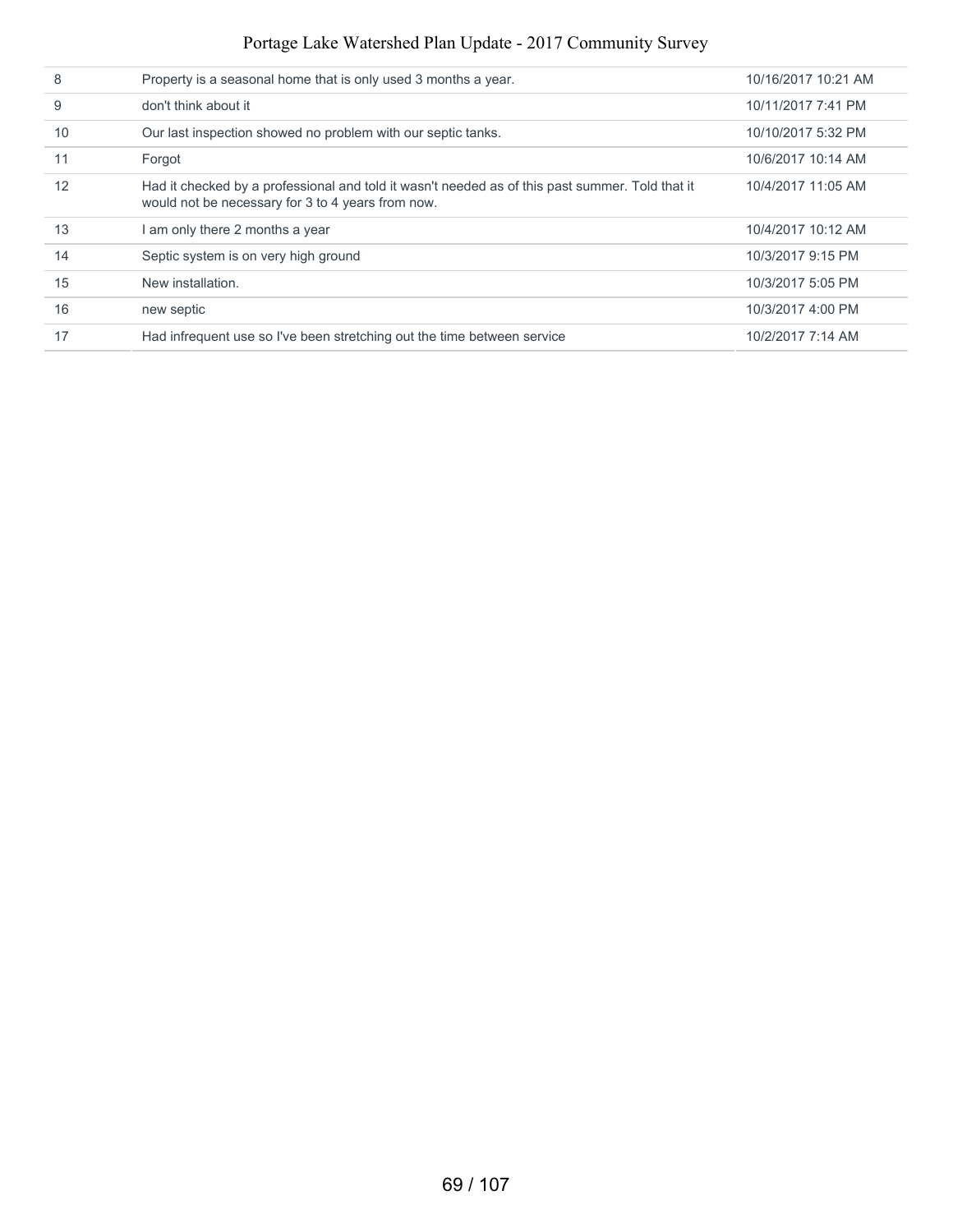# Q34 Do you know the signs of a failing septic system?



| <b>ANSWER CHOICES</b> | <b>RESPONSES</b> |     |
|-----------------------|------------------|-----|
| Yes                   | 76.02%           | 168 |
| <b>No</b>             | 23.98%           | 53  |
| <b>TOTAL</b>          |                  | 221 |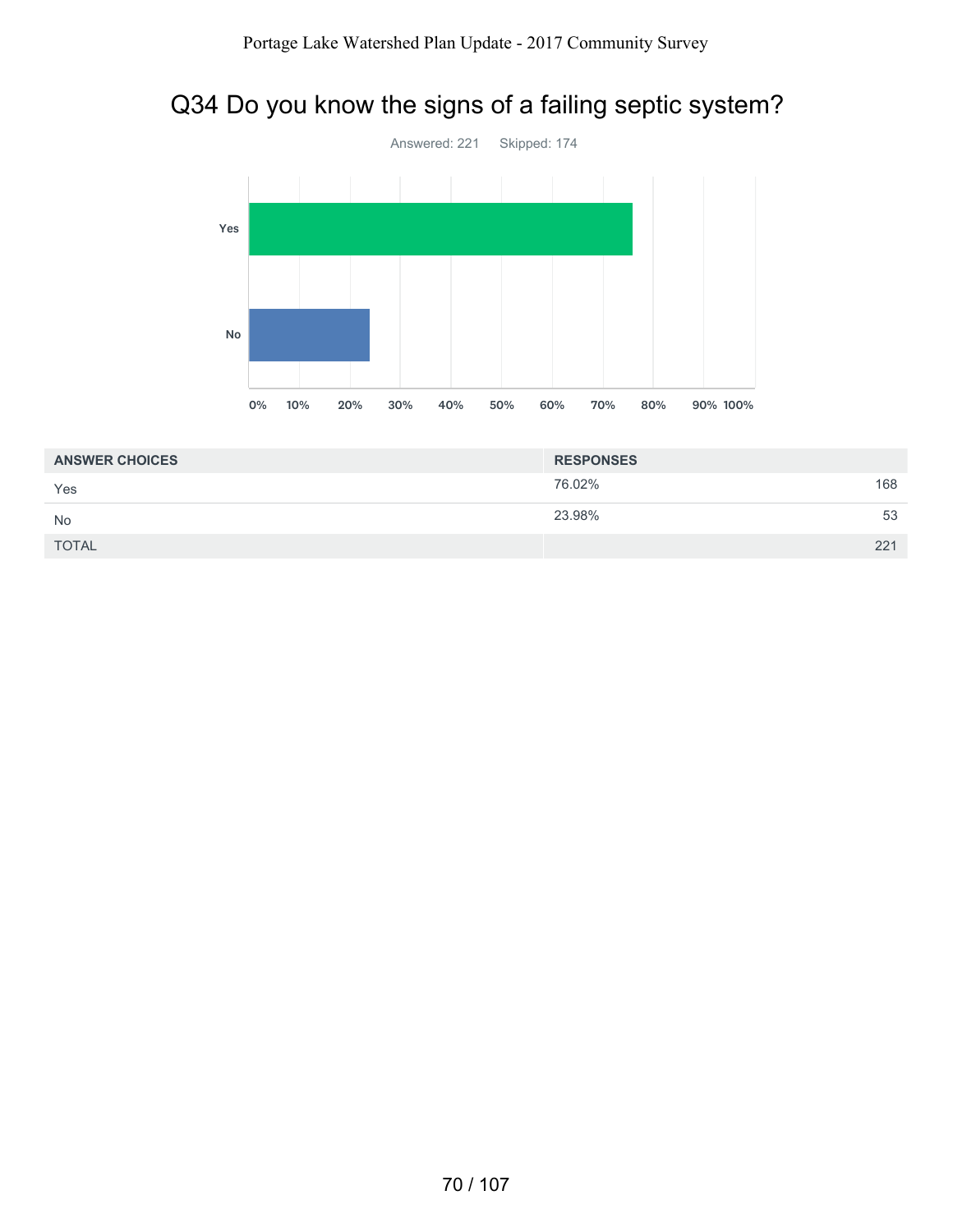## Q35 Which of the following policy options would you support as they relate to septic systems in the Portage Lake watershed? Check ALL that apply.



| <b>ANSWER CHOICES</b>                                                                                                                                                                                                                                                                        |        | <b>RESPONSES</b> |
|----------------------------------------------------------------------------------------------------------------------------------------------------------------------------------------------------------------------------------------------------------------------------------------------|--------|------------------|
| No action related to septic systems                                                                                                                                                                                                                                                          | 8.29%  | 18               |
| Educational outreach to inform citizens of the importance of inspecting and maintaining their septic tanks                                                                                                                                                                                   | 67.74% | 147              |
| Time of Transfer Inspection Ordinances - requiring inspection of septic tanks to be completed at the time of sale or transfer of<br>property. If issues are found during inspections, this approach usually requires a plan for remediation and a future inspection<br>to ensure compliance. | 62.67% | 136              |
| Mandatory Pumping or Inspection Ordinances - requiring septic tanks to be pumped or inspected at regular, specific time<br>periods. Property owners submit proof of compliance and follow recommendations specific to them after inspection.                                                 | 32.72% | 71               |
| Transition from septic systems to a community sewer system                                                                                                                                                                                                                                   | 53.46% | 116              |
| <b>Total Respondents: 217</b>                                                                                                                                                                                                                                                                |        |                  |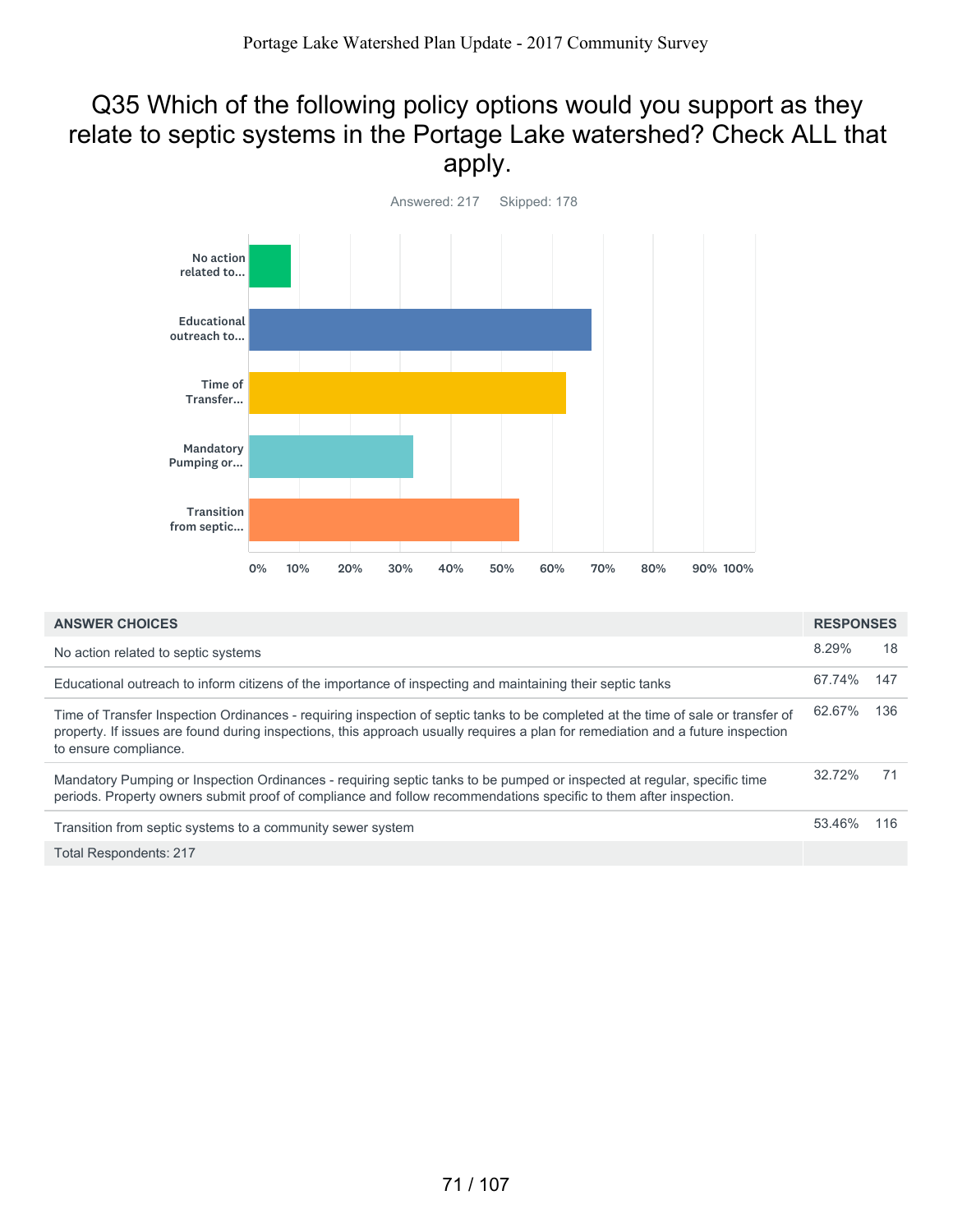#### Q36 Where are you most likely to seek information about water quality issues?



| <b>ANSWER CHOICES</b>             | <b>RESPONSES</b> |     |
|-----------------------------------|------------------|-----|
| Newsletters/brochures/fact sheets | 34.66%           | 113 |
| Internet                          | 30.37%           | 99  |
| Radio                             | 0.92%            | 3   |
| Newspapers                        | 7.06%            | 23  |
| Workshops/meetings                | 9.82%            | 32  |
| Conversations with others         | 13.50%           | 44  |
| None of the above                 | 3.68%            | 12  |
| <b>TOTAL</b>                      |                  | 326 |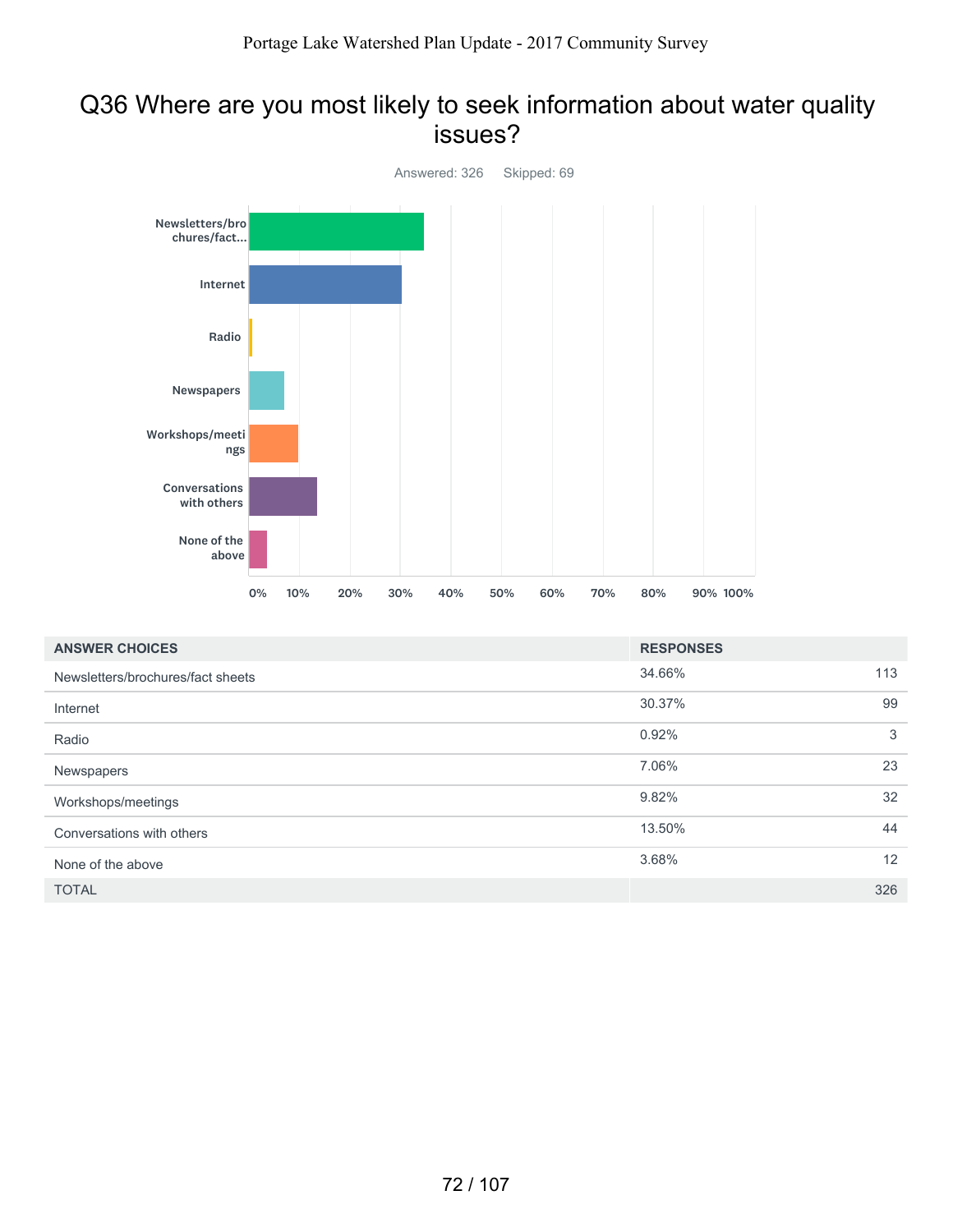## Q37 To what extent do you trust those listed below as a source of information about water quality in the Portage Lake watershed?

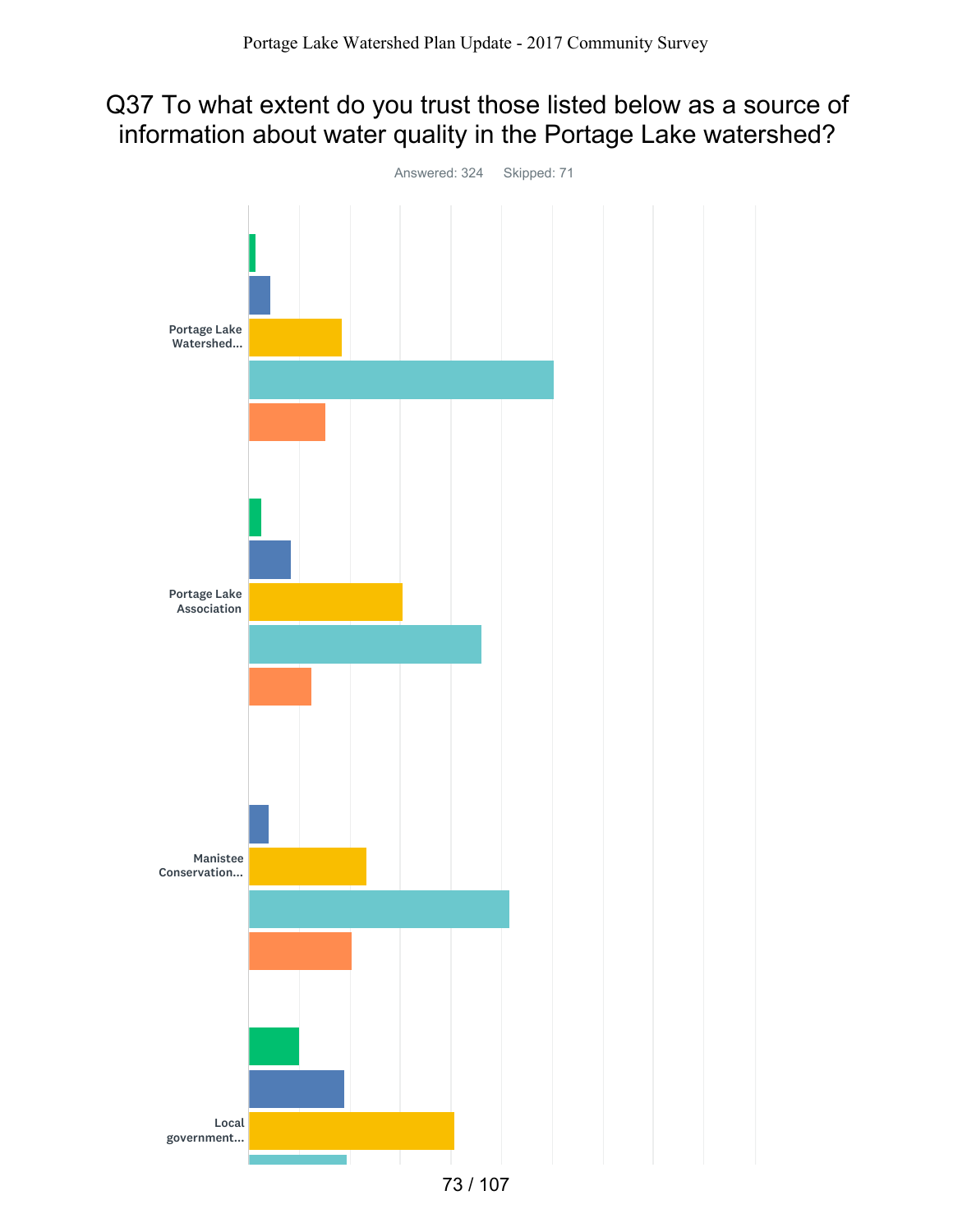

Portage Lake Watershed Plan Update - 2017 Community Survey

74 / 107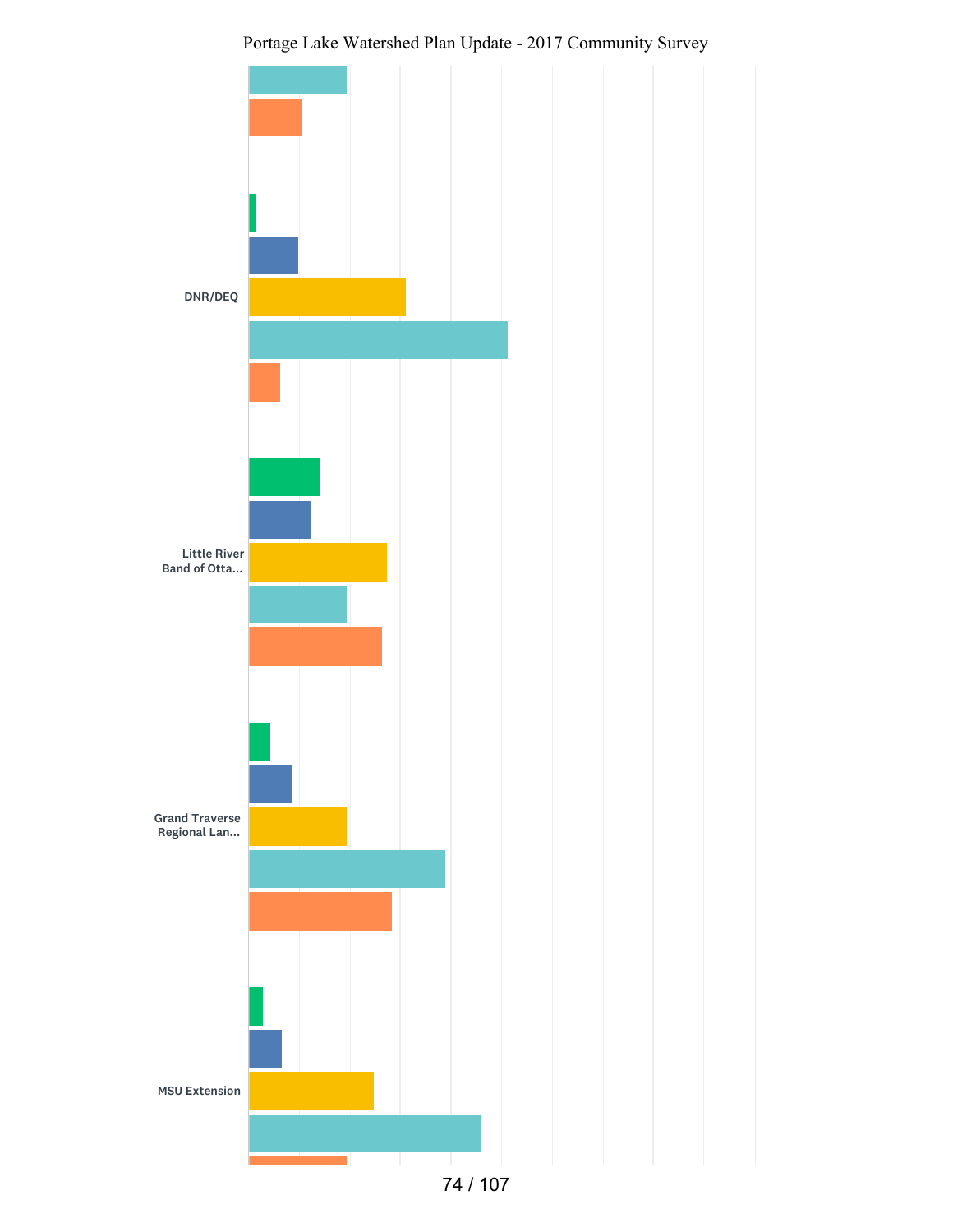

|                                | <b>NOT AT</b><br><b>ALL</b> | <b>SLIGHTLY</b> | <b>MODERATELY</b> | <b>VERY</b><br><b>MUCH</b> | <b>AM NOT</b><br><b>FAMILIAR</b> | <b>TOTAL</b> |
|--------------------------------|-----------------------------|-----------------|-------------------|----------------------------|----------------------------------|--------------|
| Portage Lake Watershed Forever | 1.55%<br>5                  | 4.35%<br>14     | 18.32%<br>59      | 60.56%<br>195              | $15.22\%$<br>49                  | 322          |
| Portage Lake Association       | 2.50%<br>8                  | 8.44%<br>27     | 30.63%<br>98      | 45.94%<br>147              | 12.50%<br>40                     | 320          |

Not at all Slightly Moderately Very much Am not familiar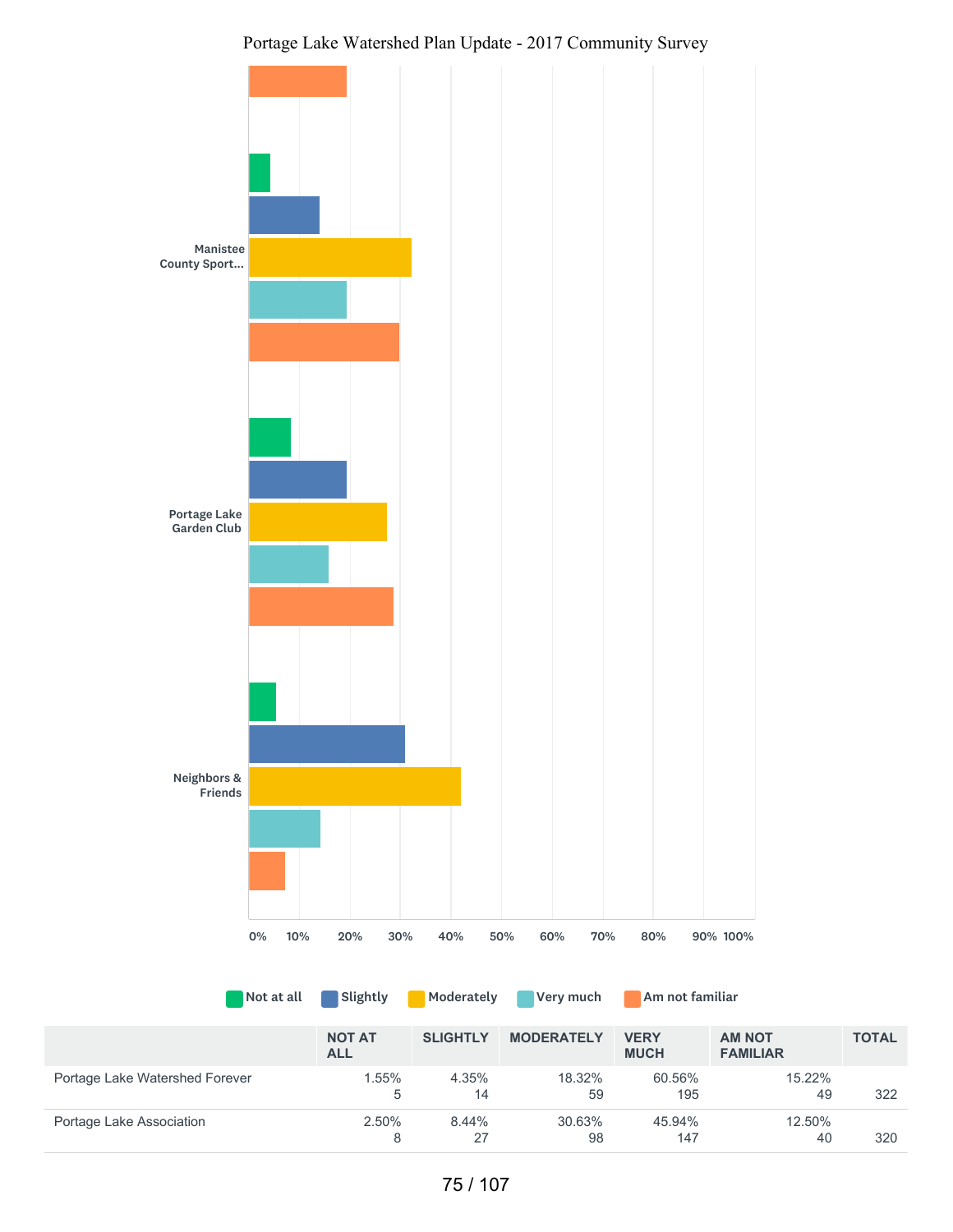| <b>Manistee Conservation District</b> | 0.31%  | 4.02%  | 23.53% | 51.70% | 20.43% |     |
|---------------------------------------|--------|--------|--------|--------|--------|-----|
|                                       | 1      | 13     | 76     | 167    | 66     | 323 |
| Local government officials/employees  | 10.03% | 19.12% | 40.75% | 19.44% | 10.66% |     |
|                                       | 32     | 61     | 130    | 62     | 34     | 319 |
| DNR/DEQ                               | 1.57%  | 9.75%  | 31.13% | 51.26% | 6.29%  |     |
|                                       | 5      | 31     | 99     | 163    | 20     | 318 |
| Little River Band of Ottawa Indians   | 14.15% | 12.58% | 27.36% | 19.50% | 26.42% |     |
|                                       | 45     | 40     | 87     | 62     | 84     | 318 |
| <b>Grand Traverse Regional Land</b>   | 4.39%  | 8.78%  | 19.44% | 38.87% | 28.53% |     |
| Conservancy                           | 14     | 28     | 62     | 124    | 91     | 319 |
| <b>MSU Extension</b>                  | 2.84%  | 6.62%  | 24.92% | 46.06% | 19.56% |     |
|                                       | 9      | 21     | 79     | 146    | 62     | 317 |
| Manistee County Sport Fishing         | 4.38%  | 14.06% | 32.19% | 19.38% | 30.00% |     |
| Association                           | 14     | 45     | 103    | 62     | 96     | 320 |
| Portage Lake Garden Club              | 8.44%  | 19.38% | 27.50% | 15.94% | 28.75% |     |
|                                       | 27     | 62     | 88     | 51     | 92     | 320 |
| Neighbors & Friends                   | 5.38%  | 31.01% | 42.09% | 14.24% | 7.28%  |     |
|                                       | 17     | 98     | 133    | 45     | 23     | 316 |

| # | <b>OTHER (PLEASE SPECIFY):</b>                                                                                                | <b>DATE</b>         |
|---|-------------------------------------------------------------------------------------------------------------------------------|---------------------|
|   | would like to see more information from the "watershed" in the newspapers articles & more info<br>distributed to the public   | 10/30/2017 12:02 PM |
|   | US Forest Service (Manistee Nat'l Forest)  excellent source for info on invasive species.                                     | 10/20/2017 9:33 AM  |
|   | the more info the better                                                                                                      | 10/11/2017 2:03 PM  |
| 4 | <b>CCOT</b>                                                                                                                   | 10/11/2017 10:59 AM |
| 5 | Manistee County Historical Museum                                                                                             | 10/3/2017 5:42 PM   |
| 6 | listen to anyone that talks about the Watershed. I'm very interested in all imformation about it.                             | 10/2/2017 2:10 PM   |
|   | Concerned Citizens for Portage Lake; Manistee Audubon; Nature Conservency, Onekama<br>Facebook page, Onekama Township webpage | 10/2/2017 7:18 AM   |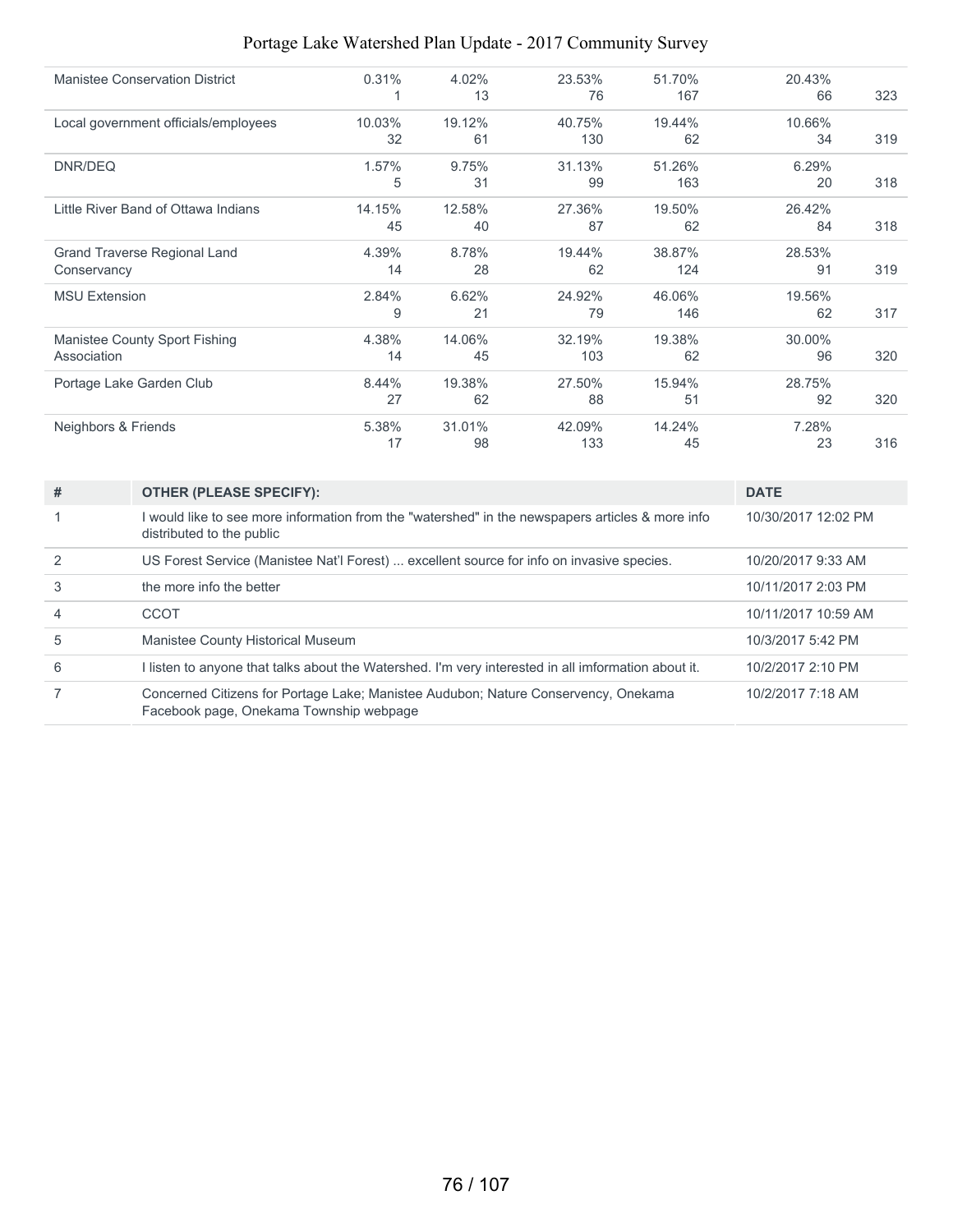# Q38 If you had a question or concern about water quality in the Portage Lake watershed, who would you go to first?

Answered: 234 Skipped: 161

| #              | <b>RESPONSES</b>                                                                                                                                     | <b>DATE</b>         |
|----------------|------------------------------------------------------------------------------------------------------------------------------------------------------|---------------------|
| 1              | <b>DNR Website</b>                                                                                                                                   | 11/1/2017 3:00 PM   |
| 2              | <b>DEQ</b>                                                                                                                                           | 11/1/2017 2:49 PM   |
| 3              | DNR/DEQ                                                                                                                                              | 11/1/2017 2:23 PM   |
| 4              | Somebody knowledgeable in this field at the DEQ.                                                                                                     | 11/1/2017 11:51 AM  |
| 5              | <b>DEQ</b>                                                                                                                                           | 11/1/2017 10:23 AM  |
| 6              | <b>DEQ</b>                                                                                                                                           | 11/1/2017 9:45 AM   |
| $\overline{7}$ | <b>DNR</b>                                                                                                                                           | 11/1/2017 9:32 AM   |
| 8              | Mary Reed!!!                                                                                                                                         | 10/31/2017 10:49 AM |
| 9              | Keven Hughes                                                                                                                                         | 10/31/2017 10:27 AM |
| 10             | watershed                                                                                                                                            | 10/30/2017 9:47 PM  |
| 11             | <b>DNR</b>                                                                                                                                           | 10/30/2017 12:31 PM |
| 12             | Mary Reed!                                                                                                                                           | 10/30/2017 12:23 PM |
| 13             | Portage Lake Watershed Forever Council                                                                                                               | 10/30/2017 12:02 PM |
| 14             | <b>DNR</b>                                                                                                                                           | 10/30/2017 11:50 AM |
| 15             | <b>DNR</b>                                                                                                                                           | 10/28/2017 2:55 PM  |
| 16             | Portage Lake Watershed Forever                                                                                                                       | 10/28/2017 12:03 PM |
| 17             | The pla                                                                                                                                              | 10/28/2017 5:27 AM  |
| 18             | DNR/DEQ                                                                                                                                              | 10/27/2017 9:22 PM  |
| 19             | DNR/DEQ                                                                                                                                              | 10/27/2017 8:40 AM  |
| 20             | Last time I asked for help was from the DEQ                                                                                                          | 10/26/2017 4:08 PM  |
| 21             | Driftwood Shores property owners' association Portage Lake Yacht Club members                                                                        | 10/26/2017 1:44 AM  |
| 22             | Portage Lake Watershed Forever group                                                                                                                 | 10/25/2017 8:22 PM  |
| 23             | Dnr                                                                                                                                                  | 10/25/2017 7:25 PM  |
| 24             | Informed individuals who have lived in the community a long time                                                                                     | 10/25/2017 7:02 PM  |
| 25             | Portage lake watershed forever                                                                                                                       | 10/25/2017 5:32 PM  |
| 26             | <b>PLWF</b>                                                                                                                                          | 10/25/2017 12:49 PM |
| 27             | Dnr                                                                                                                                                  | 10/25/2017 12:34 PM |
| 28             | internet                                                                                                                                             | 10/25/2017 11:47 AM |
| 29             | Portage Lake Watershed                                                                                                                               | 10/24/2017 2:58 PM  |
| 30             | Locals                                                                                                                                               | 10/24/2017 9:57 AM  |
| 31             | My own intuition.                                                                                                                                    | 10/24/2017 9:24 AM  |
| 32             | I first went to the Township offices and asked about the lake association and any other related<br>organizations such as the Portage Lake Watershed. | 10/24/2017 8:19 AM  |
| 33             | County                                                                                                                                               | 10/24/2017 4:52 AM  |
|                |                                                                                                                                                      |                     |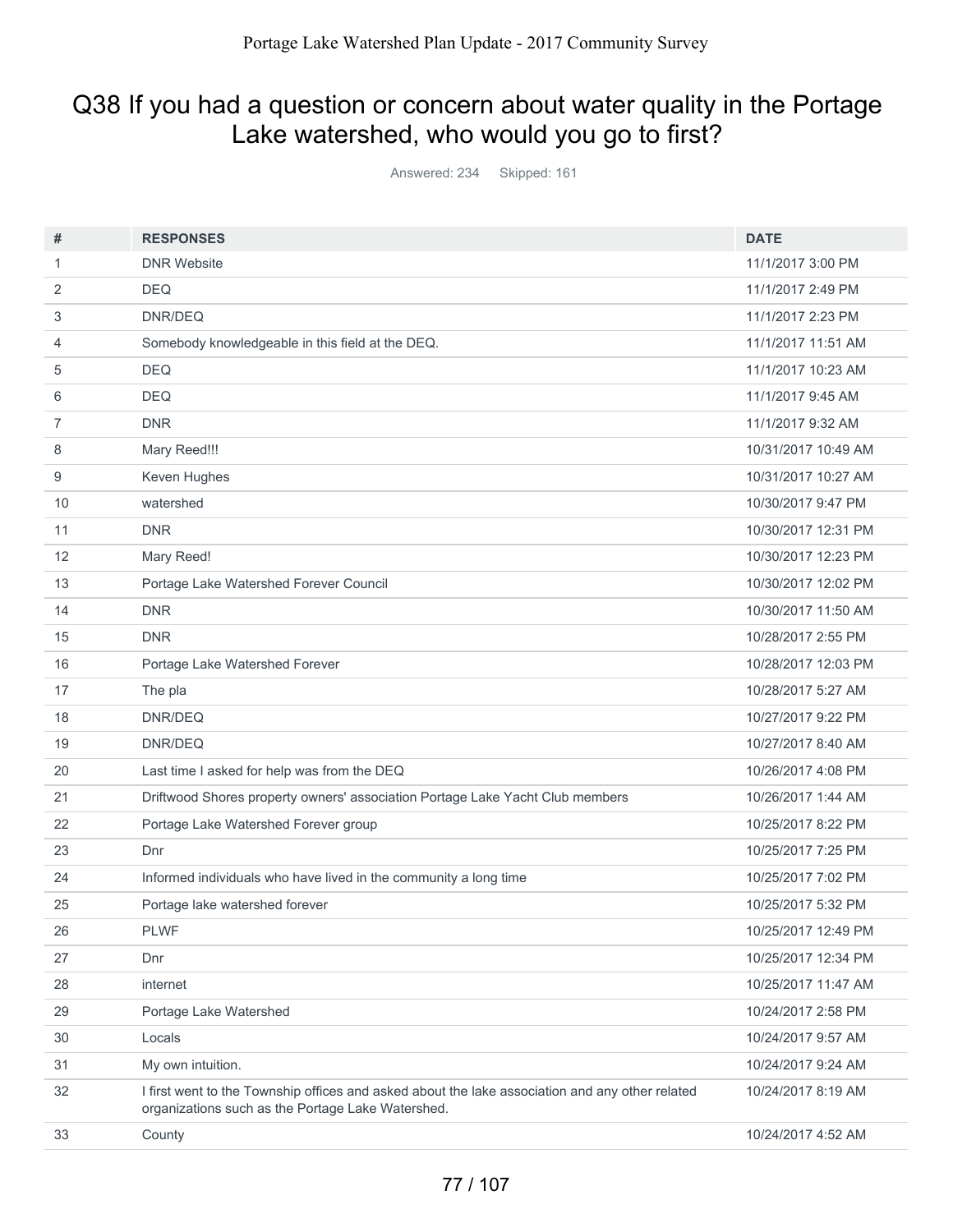| 34     | <b>DNR</b>                                 | 10/23/2017 12:50 PM |
|--------|--------------------------------------------|---------------------|
| 35     | Lee Nordloh                                | 10/22/2017 8:37 PM  |
| 36     | <b>DNR</b>                                 | 10/22/2017 8:17 PM  |
| 37     | <b>DNR</b>                                 | 10/22/2017 7:15 PM  |
| 38     | the DNR.                                   | 10/22/2017 6:38 PM  |
| 39     | Portage Lake Watershed Forever             | 10/22/2017 4:47 PM  |
| 40     | Lee Nordloh                                | 10/22/2017 4:05 PM  |
| 41     | <b>DNR</b>                                 | 10/21/2017 9:06 PM  |
| 42     | $\tilde{?}$                                | 10/21/2017 4:44 PM  |
| 43     | dnr                                        | 10/21/2017 2:06 PM  |
| 44     | <b>DEQ</b>                                 | 10/21/2017 9:34 AM  |
| 45     | Mary Reed                                  | 10/21/2017 8:35 AM  |
| 46     | Portage Lake Watershed Forever             | 10/21/2017 6:16 AM  |
| 47     | Portage Lake Association                   | 10/20/2017 10:38 PM |
| 48     | All Tayor                                  | 10/20/2017 6:33 PM  |
| 49     | Watershed                                  | 10/20/2017 6:06 PM  |
| 50     | <b>DNR</b>                                 | 10/20/2017 5:15 PM  |
| 51     | DNR and seek an official evaluation        | 10/20/2017 3:48 PM  |
| 52     | DNR/DEQ                                    | 10/20/2017 3:07 PM  |
| 53     | The city offices.                          | 10/20/2017 12:46 PM |
| 54     | Township                                   | 10/20/2017 12:33 PM |
| 55     | Local gov                                  | 10/20/2017 12:13 PM |
| 56     | <b>DEQ</b>                                 | 10/20/2017 11:28 AM |
| 57     | <b>DNR</b>                                 | 10/20/2017 10:53 AM |
| 58     | The Township                               | 10/20/2017 10:43 AM |
| 59     | Friends                                    | 10/20/2017 10:36 AM |
| 60     | Village hall                               | 10/20/2017 10:27 AM |
| 61     | <b>Ted Bromley</b>                         | 10/20/2017 9:54 AM  |
| 62     | Al Taylor                                  | 10/20/2017 9:52 AM  |
| 63     | <b>Watershed Forever</b>                   | 10/20/2017 9:43 AM  |
| 64     | PLW Forever                                | 10/20/2017 9:43 AM  |
| 65     | Internet DNR                               | 10/20/2017 9:40 AM  |
| 66     | county                                     | 10/20/2017 9:34 AM  |
| 67     | Donald Trump                               | 10/20/2017 9:33 AM  |
| 68     | Conservation district                      | 10/20/2017 9:33 AM  |
| 69     | GH Township offices                        | 10/20/2017 9:33 AM  |
| $70\,$ | Township or Portage Lake Watershed Forever | 10/19/2017 8:56 PM  |
| 71     | DEQ/DNR                                    | 10/19/2017 8:34 AM  |
| 72     | government                                 | 10/19/2017 7:50 AM  |
| 73     | <b>MDNR</b>                                | 10/19/2017 7:03 AM  |
| 74     | Lee Nordloh                                | 10/18/2017 4:12 PM  |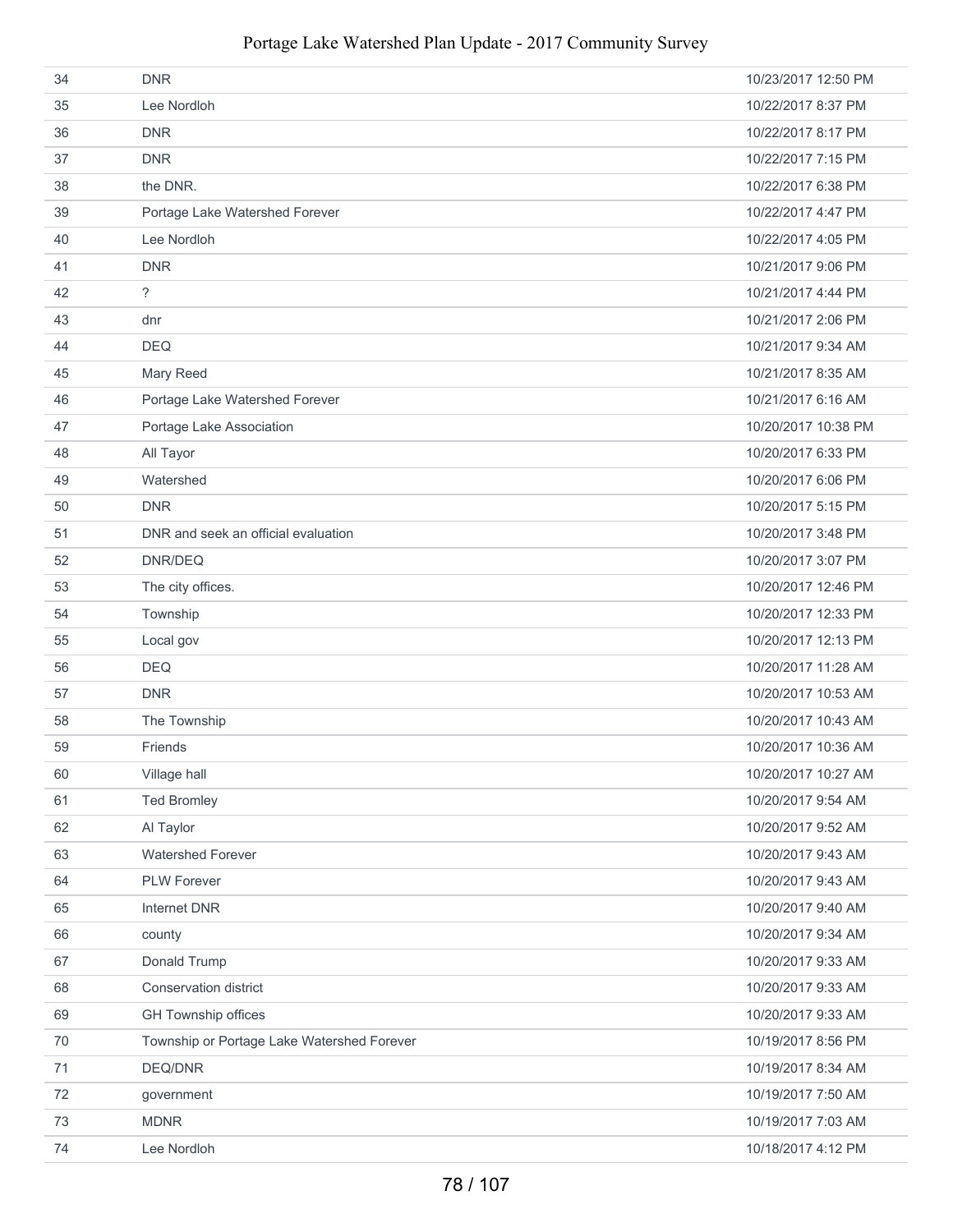| 75  | <b>MCD</b> - Conservation District                                          | 10/18/2017 10:47 AM |
|-----|-----------------------------------------------------------------------------|---------------------|
| 76  | <b>MCSFA or DNR</b>                                                         | 10/17/2017 4:23 PM  |
| 77  | <b>DNR</b>                                                                  | 10/17/2017 8:37 AM  |
| 78  | Watershed forever                                                           | 10/16/2017 11:03 PM |
| 79  | Local government                                                            | 10/16/2017 6:12 PM  |
| 80  | DNR/MDEQ                                                                    | 10/16/2017 3:50 PM  |
| 81  | Portage Lake Watershed Forever                                              | 10/16/2017 10:24 AM |
| 82  | Portage Lake Watershed group                                                | 10/16/2017 9:14 AM  |
| 83  | Friends                                                                     | 10/16/2017 8:43 AM  |
| 84  | Mike Acton                                                                  | 10/15/2017 9:28 PM  |
| 85  | MSU Ext.                                                                    | 10/15/2017 2:24 PM  |
| 86  | Camp Directors and then to city officials                                   | 10/15/2017 7:28 AM  |
| 87  | Probably MSU extension                                                      | 10/14/2017 3:28 PM  |
| 88  | <b>GTRLC</b>                                                                | 10/14/2017 3:15 PM  |
| 89  | <b>DNR</b>                                                                  | 10/14/2017 2:09 PM  |
| 90  | Multiple sources                                                            | 10/14/2017 8:34 AM  |
| 91  | MAY ext                                                                     | 10/13/2017 8:51 PM  |
| 92  | <b>MSUE</b>                                                                 | 10/13/2017 7:53 PM  |
| 93  | Portage Lake Watershed group                                                | 10/13/2017 7:51 PM  |
| 94  | Call MSU Extension                                                          | 10/13/2017 7:19 PM  |
| 95  | Manager of camp I attend                                                    | 10/13/2017 1:22 PM  |
| 96  | Township commission                                                         | 10/13/2017 1:19 PM  |
| 97  | portage lake watershed forever                                              | 10/13/2017 8:42 AM  |
| 98  | Michagan DNR                                                                | 10/12/2017 1:55 PM  |
| 99  | Portage Lake Watershed Association                                          | 10/12/2017 1:21 PM  |
| 100 | Wayne Faber, as he is our direct contact with questions about portage lake. | 10/12/2017 1:09 PM  |
| 101 | Portage Lake Watershed Forever                                              | 10/12/2017 11:01 AM |
| 102 | Probably lake association                                                   | 10/12/2017 10:43 AM |
| 103 | Little River Band of Ottawa Indians                                         | 10/12/2017 8:25 AM  |
| 104 | township                                                                    | 10/12/2017 6:58 AM  |
| 105 | The Watershed                                                               | 10/12/2017 6:40 AM  |
| 106 | Portage lake watershed grouo                                                | 10/11/2017 9:45 PM  |
| 107 | <b>PLW</b>                                                                  | 10/11/2017 9:32 PM  |
| 108 | Soil conservation district                                                  | 10/11/2017 8:22 PM  |
| 109 | <b>DEQ</b>                                                                  | 10/11/2017 7:48 PM  |
| 110 | Soil conservation                                                           | 10/11/2017 7:43 PM  |
| 111 | manistee conservation district                                              | 10/11/2017 3:49 PM  |
| 112 | DNR/DEQ, MSU Extension                                                      | 10/11/2017 3:43 PM  |
| 113 | Neighbors                                                                   | 10/11/2017 3:31 PM  |
| 114 | Portage Lake Watershed Forever                                              | 10/11/2017 2:28 PM  |
| 115 | the head people in the PLW                                                  | 10/11/2017 2:03 PM  |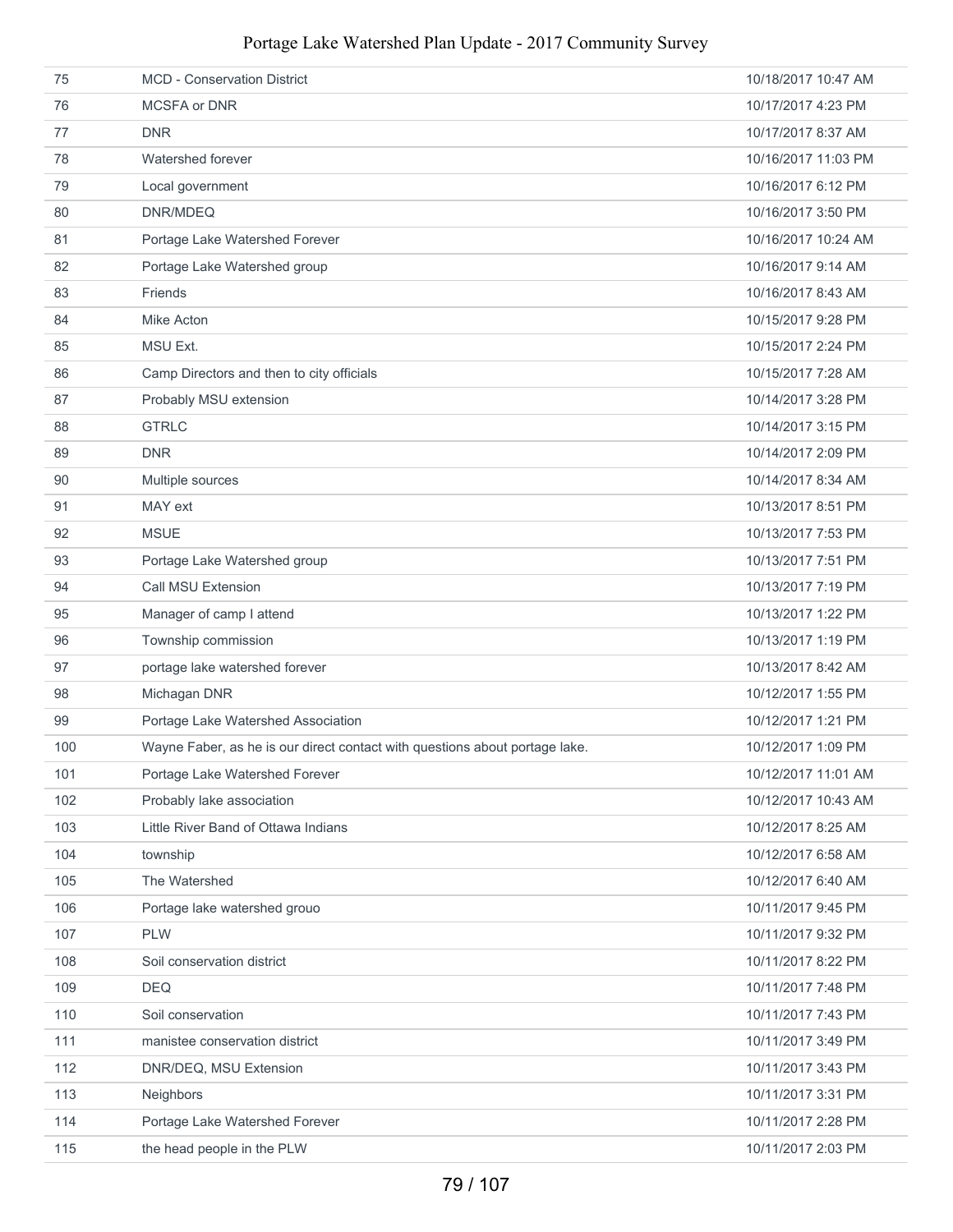| 116 | <b>PLA</b>                              | 10/11/2017 12:23 PM |
|-----|-----------------------------------------|---------------------|
| 117 | <b>Local Government first</b>           | 10/11/2017 12:08 PM |
| 118 | CCOT/DEQ                                | 10/11/2017 10:59 AM |
| 119 | <b>Manistee Conservation District</b>   | 10/11/2017 10:00 AM |
| 120 | <b>Manistee Conservation District</b>   | 10/11/2017 9:17 AM  |
| 121 | Portage Lake Watershed Forever          | 10/11/2017 7:56 AM  |
| 122 | <b>Manistee Conservation District</b>   | 10/11/2017 7:19 AM  |
| 123 | <b>DEQ</b>                              | 10/11/2017 7:12 AM  |
| 124 | township                                | 10/11/2017 7:03 AM  |
| 125 | Manistee County Conservation District   | 10/11/2017 6:34 AM  |
| 126 | <b>MCCD</b>                             | 10/11/2017 5:38 AM  |
| 127 | Portage Lake Watershed Forever          | 10/10/2017 9:33 PM  |
| 128 | Portage Lake Watershed Forever          | 10/10/2017 5:37 PM  |
| 129 | <b>DNR</b>                              | 10/10/2017 12:40 PM |
| 130 | Portage Watershed Forever               | 10/10/2017 12:00 PM |
| 131 | Portage Lake Watershed Committee        | 10/10/2017 11:32 AM |
| 132 | portage lake watershed forever member   | 10/10/2017 11:21 AM |
| 133 | <b>PLWF</b>                             | 10/10/2017 1:56 AM  |
| 134 | The watershed committee                 | 10/9/2017 9:12 PM   |
| 135 | Watershed members                       | 10/9/2017 1:08 PM   |
| 136 | dnr/deq                                 | 10/9/2017 8:22 AM   |
| 137 | the watershed or township               | 10/9/2017 7:07 AM   |
| 138 | Ray Franz                               | 10/9/2017 6:23 AM   |
| 139 | <b>DEQ</b>                              | 10/8/2017 6:31 PM   |
| 140 | Online website                          | 10/8/2017 4:54 PM   |
| 141 | Portage Lake Association                | 10/7/2017 1:15 PM   |
| 142 | <b>MDNR</b>                             | 10/7/2017 10:39 AM  |
| 143 | Portage Lake Watershed Forever          | 10/7/2017 9:04 AM   |
| 144 | Portage Lake Watershed Forever          | 10/6/2017 5:31 PM   |
| 145 | Portage Lake Watershed                  | 10/6/2017 2:38 PM   |
| 146 | Portage Lake watershed forever          | 10/6/2017 10:41 AM  |
| 147 | Portage Lake Watershed Forever          | 10/6/2017 10:17 AM  |
| 148 | <b>PLA</b>                              | 10/6/2017 8:37 AM   |
| 149 | Fellow property owners in the watershed | 10/5/2017 4:49 PM   |
| 150 | DNR/DEQ                                 | 10/5/2017 2:42 PM   |
| 151 | Portage Lake Watershed Forever          | 10/5/2017 1:20 PM   |
| 152 | Portage Lake association                | 10/5/2017 1:17 PM   |
| 153 | Portage Lake Watershed Forever          | 10/5/2017 12:06 PM  |
| 154 | Portage Lake Association                | 10/5/2017 10:16 AM  |
| 155 | My wife                                 | 10/5/2017 9:44 AM   |
| 156 | Portage Lake Watershed Forever or PLA   | 10/5/2017 9:09 AM   |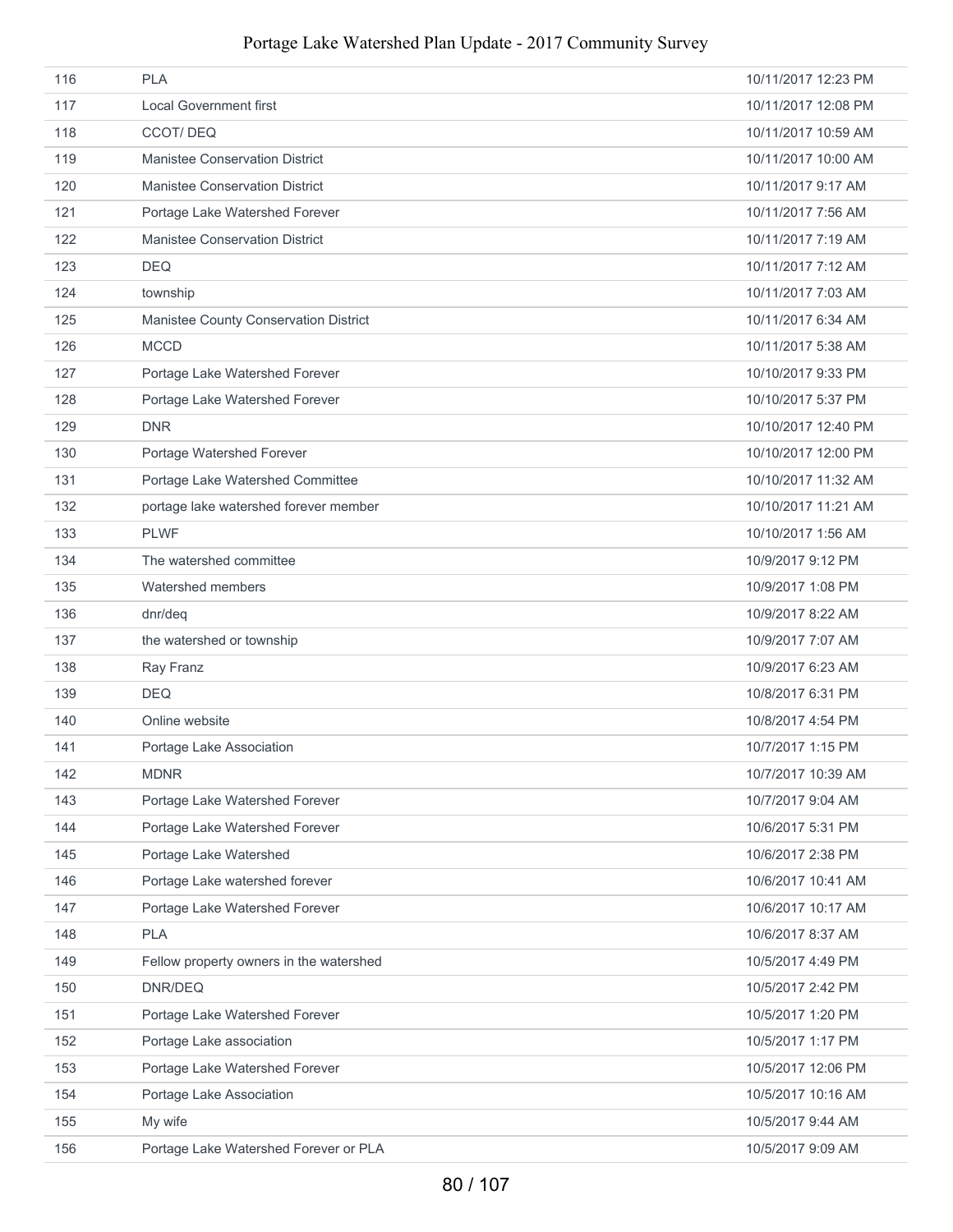| 157 | Mary Reed                                                                                                                                                                                                                                                                                                                                                                                                                  | 10/5/2017 6:55 AM  |
|-----|----------------------------------------------------------------------------------------------------------------------------------------------------------------------------------------------------------------------------------------------------------------------------------------------------------------------------------------------------------------------------------------------------------------------------|--------------------|
| 158 | I would start by asking neighbors and friends what they knew and where they had obtained their<br>information. Working with what I learned from them I would then do research myself using<br>publications I believed had a significant focus on the issue.                                                                                                                                                                | 10/4/2017 10:09 PM |
| 159 | The village                                                                                                                                                                                                                                                                                                                                                                                                                | 10/4/2017 7:56 PM  |
| 160 | The DNR/DEQ                                                                                                                                                                                                                                                                                                                                                                                                                | 10/4/2017 4:45 PM  |
| 161 | watershed forever                                                                                                                                                                                                                                                                                                                                                                                                          | 10/4/2017 3:53 PM  |
| 162 | <b>Plwf</b>                                                                                                                                                                                                                                                                                                                                                                                                                | 10/4/2017 3:25 PM  |
| 163 | Portage lake watershed                                                                                                                                                                                                                                                                                                                                                                                                     | 10/4/2017 2:26 PM  |
| 164 | <b>PLWF</b> council                                                                                                                                                                                                                                                                                                                                                                                                        | 10/4/2017 2:06 PM  |
| 165 | Mary Reed                                                                                                                                                                                                                                                                                                                                                                                                                  | 10/4/2017 1:08 PM  |
| 166 | DNR/DEQ                                                                                                                                                                                                                                                                                                                                                                                                                    | 10/4/2017 12:56 PM |
| 167 | <b>Chuck Reed</b>                                                                                                                                                                                                                                                                                                                                                                                                          | 10/4/2017 11:46 AM |
| 168 | <b>Watershed Forever</b>                                                                                                                                                                                                                                                                                                                                                                                                   | 10/4/2017 11:35 AM |
| 169 | Web site                                                                                                                                                                                                                                                                                                                                                                                                                   | 10/4/2017 11:29 AM |
| 170 | County office or persons directly involved. I am a part time resident.                                                                                                                                                                                                                                                                                                                                                     | 10/4/2017 11:09 AM |
| 171 | invasive species committee                                                                                                                                                                                                                                                                                                                                                                                                 | 10/4/2017 10:40 AM |
| 172 | <b>PLA</b>                                                                                                                                                                                                                                                                                                                                                                                                                 | 10/4/2017 10:15 AM |
| 173 | Portage Lake Watershed Forever                                                                                                                                                                                                                                                                                                                                                                                             | 10/4/2017 10:03 AM |
| 174 | Portage Lake Watershed Forever Group                                                                                                                                                                                                                                                                                                                                                                                       | 10/4/2017 9:21 AM  |
| 175 | Portage lake association                                                                                                                                                                                                                                                                                                                                                                                                   | 10/4/2017 7:09 AM  |
| 176 | <b>Watershed Committee</b>                                                                                                                                                                                                                                                                                                                                                                                                 | 10/4/2017 7:03 AM  |
| 177 | <b>PLWF</b>                                                                                                                                                                                                                                                                                                                                                                                                                | 10/4/2017 6:51 AM  |
| 178 | PLWF web site                                                                                                                                                                                                                                                                                                                                                                                                              | 10/4/2017 6:31 AM  |
| 179 | <b>MSU</b> extension                                                                                                                                                                                                                                                                                                                                                                                                       | 10/4/2017 6:00 AM  |
| 180 | <b>DNR</b>                                                                                                                                                                                                                                                                                                                                                                                                                 | 10/4/2017 5:45 AM  |
| 181 | Local government                                                                                                                                                                                                                                                                                                                                                                                                           | 10/4/2017 5:43 AM  |
| 182 | Manistee County Health Dept.                                                                                                                                                                                                                                                                                                                                                                                               | 10/3/2017 10:38 PM |
| 183 | Advice about best landscaping practices, MSU Extension Observed pollutant discharges, DEQ<br>Habitat concerns, DNR                                                                                                                                                                                                                                                                                                         | 10/3/2017 10:16 PM |
| 184 | DNR.                                                                                                                                                                                                                                                                                                                                                                                                                       | 10/3/2017 10:06 PM |
| 185 | I just don't know who to trust with this. I am fearful that the PLA and Watershed groups are so<br>frightened that the owners of the Inn will "take their ball and go home" that they are willing to<br>sacrifice our water quality and safety to give them anything they ask for without any compromises.<br>I suppose if I had concerns now, I would go to the GTRLC bc they seem to care more about the<br>environment. | 10/3/2017 9:36 PM  |
| 186 | Mary reed                                                                                                                                                                                                                                                                                                                                                                                                                  | 10/3/2017 9:19 PM  |
| 187 | <b>DEQ</b>                                                                                                                                                                                                                                                                                                                                                                                                                 | 10/3/2017 9:01 PM  |
| 188 | DNR/DEQ                                                                                                                                                                                                                                                                                                                                                                                                                    | 10/3/2017 8:08 PM  |
| 189 | Al Taylor                                                                                                                                                                                                                                                                                                                                                                                                                  | 10/3/2017 8:03 PM  |
| 190 | Portage lake association                                                                                                                                                                                                                                                                                                                                                                                                   | 10/3/2017 7:49 PM  |
| 191 | township officials                                                                                                                                                                                                                                                                                                                                                                                                         | 10/3/2017 7:36 PM  |
| 192 | <b>DNR</b>                                                                                                                                                                                                                                                                                                                                                                                                                 | 10/3/2017 7:23 PM  |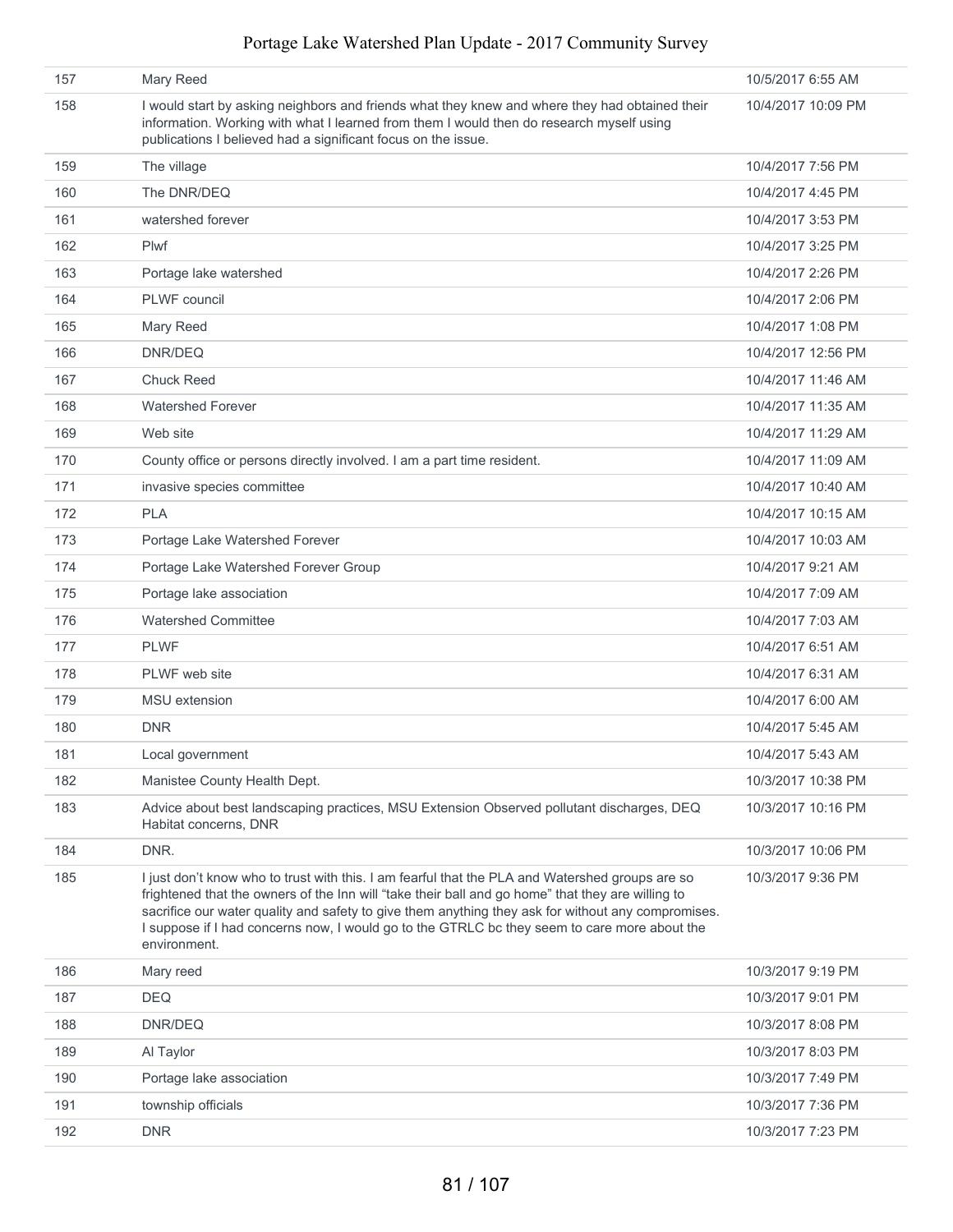| 193 | Portage Lake Watershed Forever president, or Kathy Ervin                                                                                                                                                                                                                | 10/3/2017 6:55 PM  |
|-----|-------------------------------------------------------------------------------------------------------------------------------------------------------------------------------------------------------------------------------------------------------------------------|--------------------|
| 194 | Portage Lake Watershed                                                                                                                                                                                                                                                  | 10/3/2017 6:32 PM  |
| 195 | <b>DNR</b>                                                                                                                                                                                                                                                              | 10/3/2017 5:54 PM  |
| 196 | Herb Lenon. If he wasn't home, I'd go to Hugh Rollin. Hugh is one of the most untapped resources<br>for understanding the PLWS and the quality of PL water. Appreciate and communicate sensibly<br>with Hugh, and he will open up his storehouse of knowledge about PL. | 10/3/2017 5:42 PM  |
| 197 | Lee Nordloh                                                                                                                                                                                                                                                             | 10/3/2017 5:37 PM  |
| 198 | Portage Lake Watershed Forever - They are the only ones with semi-good data.                                                                                                                                                                                            | 10/3/2017 5:29 PM  |
| 199 | <b>DEQ</b>                                                                                                                                                                                                                                                              | 10/3/2017 5:21 PM  |
| 200 | Watershed forever                                                                                                                                                                                                                                                       | 10/3/2017 5:11 PM  |
| 201 | Government officials                                                                                                                                                                                                                                                    | 10/3/2017 5:09 PM  |
| 202 | Portage Lake Watershed Assoc.                                                                                                                                                                                                                                           | 10/3/2017 5:07 PM  |
| 203 | Watershed forever                                                                                                                                                                                                                                                       | 10/3/2017 4:28 PM  |
| 204 | <b>PLWF</b>                                                                                                                                                                                                                                                             | 10/3/2017 4:19 PM  |
| 205 | MSU extension or Little River Band of Ottawa Indians                                                                                                                                                                                                                    | 10/3/2017 4:14 PM  |
| 206 | <b>PLWF</b>                                                                                                                                                                                                                                                             | 10/3/2017 3:48 PM  |
| 207 | Mary Reed                                                                                                                                                                                                                                                               | 10/3/2017 3:47 PM  |
| 208 | I would call the township to find out who to call.                                                                                                                                                                                                                      | 10/3/2017 3:43 PM  |
| 209 | Your organization!                                                                                                                                                                                                                                                      | 10/3/2017 3:38 PM  |
| 210 | Portage Lake Watershed Forever                                                                                                                                                                                                                                          | 10/3/2017 3:30 PM  |
| 211 | township for guidance                                                                                                                                                                                                                                                   | 10/3/2017 3:30 PM  |
| 212 | <b>Township Offices</b>                                                                                                                                                                                                                                                 | 10/3/2017 3:18 PM  |
| 213 | Herb Lenon                                                                                                                                                                                                                                                              | 10/3/2017 2:20 PM  |
| 214 | Watershed group                                                                                                                                                                                                                                                         | 10/3/2017 12:25 PM |
| 215 | <b>PLWF</b>                                                                                                                                                                                                                                                             | 10/3/2017 8:05 AM  |
| 216 | Watershed council                                                                                                                                                                                                                                                       | 10/3/2017 7:37 AM  |
| 217 | <b>Conservation District.</b>                                                                                                                                                                                                                                           | 10/3/2017 7:35 AM  |
| 218 | Deq                                                                                                                                                                                                                                                                     | 10/2/2017 11:28 PM |
| 219 | Internet                                                                                                                                                                                                                                                                | 10/2/2017 10:30 PM |
| 220 | The portage lake watershed or PLA                                                                                                                                                                                                                                       | 10/2/2017 10:04 PM |
| 221 | <b>PLA</b>                                                                                                                                                                                                                                                              | 10/2/2017 6:38 PM  |
| 222 | DNR, DEQ                                                                                                                                                                                                                                                                | 10/2/2017 6:11 PM  |
| 223 | People I do business with there at portage lake                                                                                                                                                                                                                         | 10/2/2017 2:55 PM  |
| 224 | The people in the Portage Lake Watershed. They're very knowledgeable and have been on top of<br>the Watershed for years now.                                                                                                                                            | 10/2/2017 2:10 PM  |
| 225 | DNR/DEQ                                                                                                                                                                                                                                                                 | 10/2/2017 1:50 PM  |
| 226 | <b>DNR</b>                                                                                                                                                                                                                                                              | 10/2/2017 9:13 AM  |
| 227 | PI watershed forever                                                                                                                                                                                                                                                    | 10/2/2017 8:21 AM  |
| 228 | <b>Manistee Conservation District</b>                                                                                                                                                                                                                                   | 10/2/2017 8:20 AM  |
| 229 | Onekama township                                                                                                                                                                                                                                                        | 10/2/2017 7:19 AM  |
| 230 | Portage Lake Watershed Together                                                                                                                                                                                                                                         | 10/2/2017 7:18 AM  |
| 231 | Fact sheet                                                                                                                                                                                                                                                              | 10/2/2017 7:16 AM  |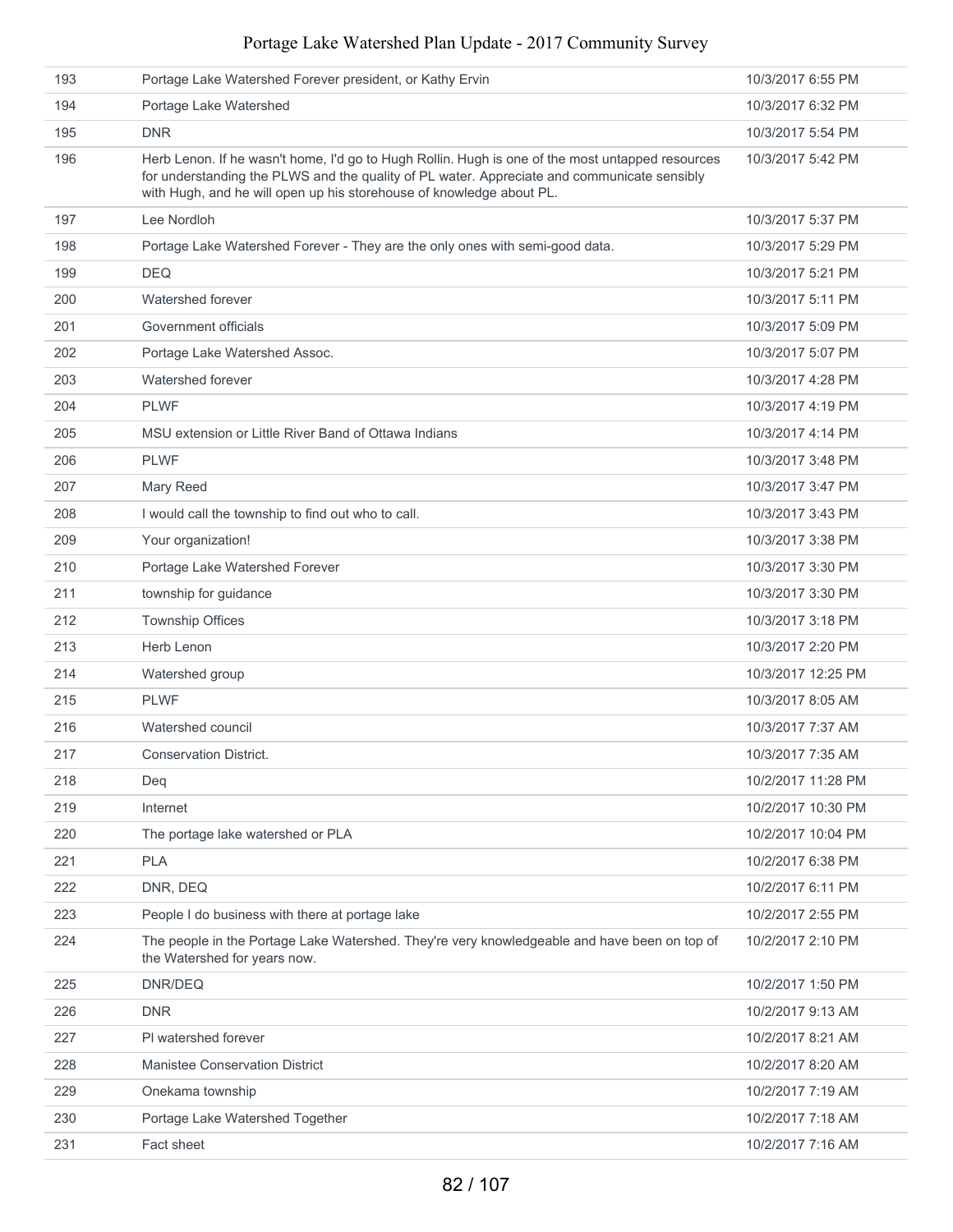| 232 | My neighbor       | 10/2/2017 5:08 AM |
|-----|-------------------|-------------------|
| 233 | Watershed Council | 10/1/2017 8:19 PM |
| 234 | Watershed forever | 10/1/2017 1:09 PM |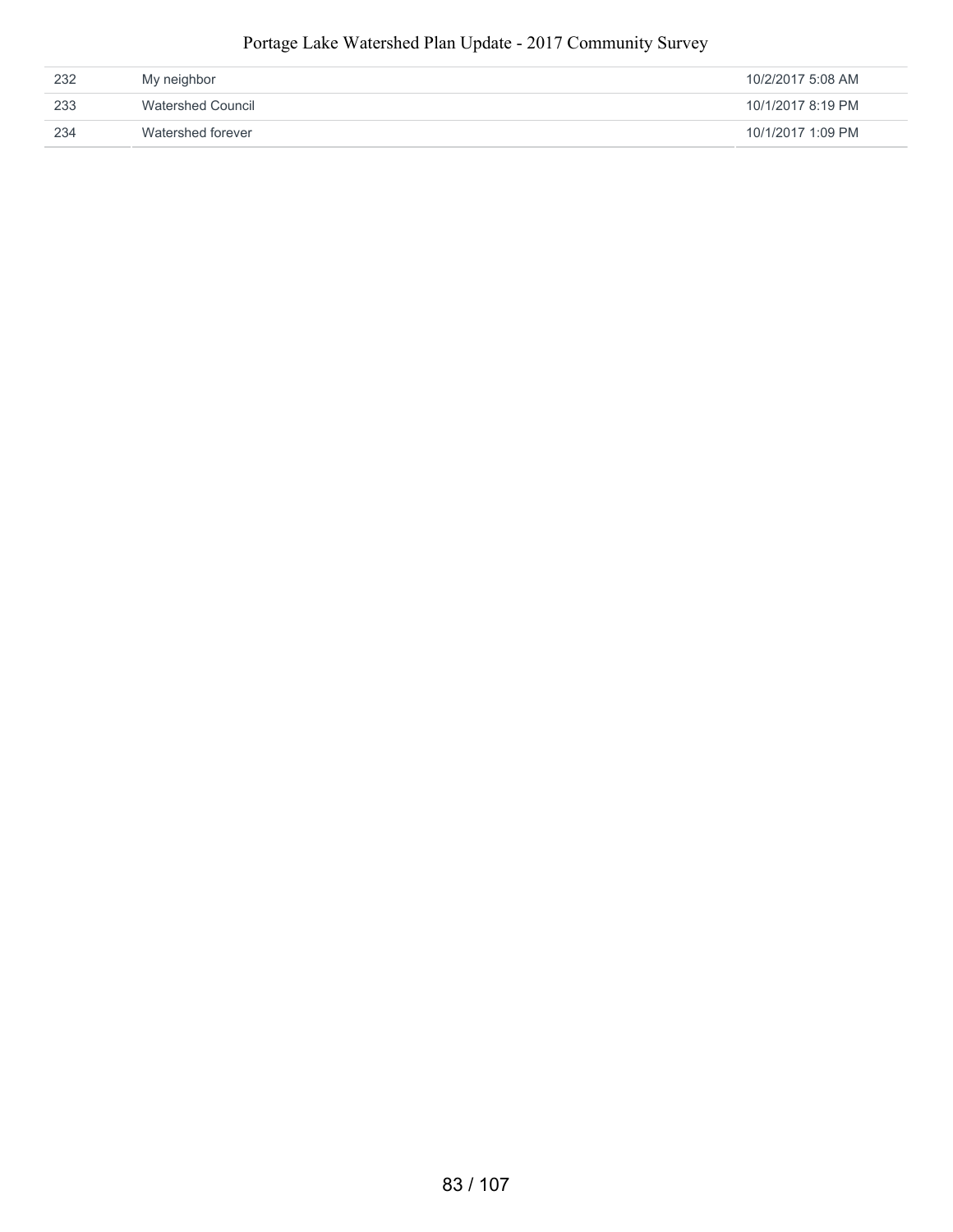# Q39 What do you value most about the Portage Lake watershed?

Answered: 247 Skipped: 148

| #  | <b>RESPONSES</b>                                                                                                                                                                       | <b>DATE</b>         |
|----|----------------------------------------------------------------------------------------------------------------------------------------------------------------------------------------|---------------------|
| 1  | Water Quality and access to lake michigan                                                                                                                                              | 11/1/2017 3:03 PM   |
| 2  | Just the fact that as a community we keep up the dialogue and the effort (including fundraising<br>appeals) to improve the watershed                                                   | 11/1/2017 2:26 PM   |
| 3  | Keeping the water quality high and info on invasive species.                                                                                                                           | 11/1/2017 11:55 AM  |
| 4  | clean water                                                                                                                                                                            | 11/1/2017 10:24 AM  |
| 5  | clean water                                                                                                                                                                            | 11/1/2017 9:46 AM   |
| 6  | natural beauty                                                                                                                                                                         | 11/1/2017 9:33 AM   |
| 7  | <b>Beauty</b>                                                                                                                                                                          | 10/31/2017 10:50 AM |
| 8  | Beautiful, clean lake to keep my boat.                                                                                                                                                 | 10/31/2017 10:29 AM |
| 9  | clean water of Portage Lake and beauty of the watershed                                                                                                                                | 10/30/2017 9:51 PM  |
| 10 | concern about clean water                                                                                                                                                              | 10/30/2017 12:32 PM |
| 11 | That it keeps the water quality pure for swimming, fishing and the pure enjoyment of living in a<br>beautiful environment.                                                             | 10/30/2017 12:24 PM |
| 12 | The initially tried to include water related agencies representatives in the council. Is that still a<br>factor?                                                                       | 10/30/2017 12:05 PM |
| 13 | It's beauty and health                                                                                                                                                                 | 10/30/2017 11:50 AM |
| 14 | It's natural beauty and value as an legacy to future generations                                                                                                                       | 10/28/2017 3:07 PM  |
| 15 | the beauty of the lake                                                                                                                                                                 | 10/28/2017 12:07 PM |
| 16 | It's lack of density                                                                                                                                                                   | 10/28/2017 5:30 AM  |
| 17 | The quality of the lake is what attracts/keeps people coming back.                                                                                                                     | 10/27/2017 9:44 PM  |
| 18 | Clean safe water for recreation and wildlife                                                                                                                                           | 10/27/2017 8:41 AM  |
| 19 | removal of aquatic                                                                                                                                                                     | 10/26/2017 6:42 PM  |
| 20 | The drinkability of the water                                                                                                                                                          | 10/26/2017 4:10 PM  |
| 21 | The beauty and water sports                                                                                                                                                            | 10/26/2017 9:02 AM  |
| 22 | Minimal contamination from large-scale industrial agriculture                                                                                                                          | 10/26/2017 1:45 AM  |
| 23 | The beauty and cleanliness                                                                                                                                                             | 10/25/2017 8:22 PM  |
| 24 | Pristine beauty, wildlife                                                                                                                                                              | 10/25/2017 7:26 PM  |
| 25 | The quality of the water for generations to come; not doing anything to the clean, beautiful lake we<br>are lucky to have access to that will damage it and/or that we cannot reverse. | 10/25/2017 7:04 PM  |
| 26 | Clean, fresh water                                                                                                                                                                     | 10/25/2017 5:35 PM  |
| 27 | Clean water and reduction of milfoiles, etc, swans and geese.                                                                                                                          | 10/25/2017 2:31 PM  |
| 28 | Beauty and quiet                                                                                                                                                                       | 10/25/2017 12:50 PM |
| 29 | <b>Cleanliness</b>                                                                                                                                                                     | 10/25/2017 12:35 PM |
| 30 | water quality                                                                                                                                                                          | 10/25/2017 11:48 AM |
| 31 | The lake                                                                                                                                                                               | 10/24/2017 2:59 PM  |
| 32 | The natural beauty of the area and water quality.                                                                                                                                      | 10/24/2017 8:22 AM  |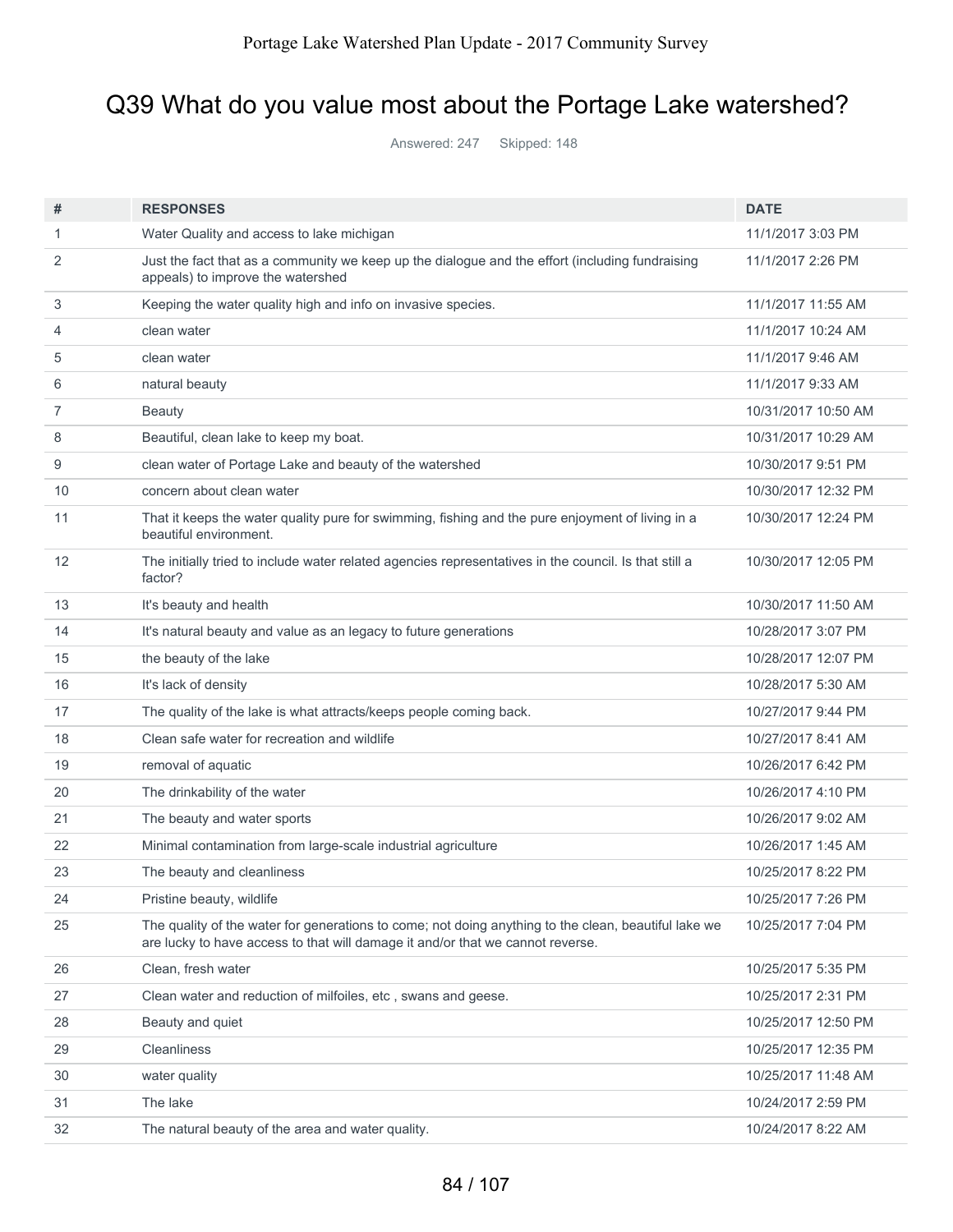| 33 | Quality                                                                                                                                                                                                                                                                              | 10/24/2017 4:52 AM  |
|----|--------------------------------------------------------------------------------------------------------------------------------------------------------------------------------------------------------------------------------------------------------------------------------------|---------------------|
| 34 | Preserving nature and balancing it with commercial. Jobs produce money to protect the<br>environment. The PPI should put an environmentally safe marina. I trust Bob Gezon and know he<br>is honest. He loves nature and would never do anything to negativily impact our community. | 10/23/2017 2:26 PM  |
| 35 | That it continues to provide clean water for generations                                                                                                                                                                                                                             | 10/23/2017 12:53 PM |
| 36 | it's beauty and water quality                                                                                                                                                                                                                                                        | 10/23/2017 12:13 PM |
| 37 | The natural beauty.                                                                                                                                                                                                                                                                  | 10/22/2017 8:43 PM  |
| 38 | <b>Beauty</b>                                                                                                                                                                                                                                                                        | 10/22/2017 7:16 PM  |
| 39 | That it is still a beautiful, bountiful place. The people who live here are great as well.                                                                                                                                                                                           | 10/22/2017 6:42 PM  |
| 40 | The fact that it provides clean water to Portage Lake                                                                                                                                                                                                                                | 10/22/2017 4:48 PM  |
| 41 | <b>Beauty</b>                                                                                                                                                                                                                                                                        | 10/22/2017 4:06 PM  |
| 42 | how clean it should be maintained                                                                                                                                                                                                                                                    | 10/21/2017 2:08 PM  |
| 43 | It's tight focus on this specific issue.                                                                                                                                                                                                                                             | 10/21/2017 8:36 AM  |
| 44 | Information                                                                                                                                                                                                                                                                          | 10/21/2017 8:25 AM  |
| 45 | Monitoring the quality of the water                                                                                                                                                                                                                                                  | 10/21/2017 6:18 AM  |
| 46 | Better than most other watersheds right now as far as leaving much of it alone                                                                                                                                                                                                       | 10/20/2017 10:39 PM |
| 47 | The lake                                                                                                                                                                                                                                                                             | 10/20/2017 6:34 PM  |
| 48 | The water                                                                                                                                                                                                                                                                            | 10/20/2017 5:16 PM  |
| 49 | Beautiful, clean Portage Lake and Lake Michigan for swimming, walking and relaxation.                                                                                                                                                                                                | 10/20/2017 3:56 PM  |
| 50 | The peaceful setting and lack of commercialization of our lake that we have been around for three<br>generations                                                                                                                                                                     | 10/20/2017 3:52 PM  |
| 51 | Beauty, clarity and safety of the water                                                                                                                                                                                                                                              | 10/20/2017 3:13 PM  |
| 52 | clean water                                                                                                                                                                                                                                                                          | 10/20/2017 3:08 PM  |
| 53 | helthy fishery with scenic shorelines both from land or lake                                                                                                                                                                                                                         | 10/20/2017 3:03 PM  |
| 54 | That lake!                                                                                                                                                                                                                                                                           | 10/20/2017 12:48 PM |
| 55 | It's beauty                                                                                                                                                                                                                                                                          | 10/20/2017 12:34 PM |
| 56 | Keeping the watershed clean                                                                                                                                                                                                                                                          | 10/20/2017 12:15 PM |
| 57 | Natural quality                                                                                                                                                                                                                                                                      | 10/20/2017 12:14 PM |
| 58 | Purity of runoff                                                                                                                                                                                                                                                                     | 10/20/2017 11:29 AM |
| 59 | keeping the lake healthy                                                                                                                                                                                                                                                             | 10/20/2017 10:55 AM |
| 60 | Cleanliness                                                                                                                                                                                                                                                                          | 10/20/2017 10:44 AM |
| 61 | It's beauty                                                                                                                                                                                                                                                                          | 10/20/2017 10:37 AM |
| 62 | Keeping me informed                                                                                                                                                                                                                                                                  | 10/20/2017 10:28 AM |
| 63 | Scenic beauty, low density                                                                                                                                                                                                                                                           | 10/20/2017 9:57 AM  |
| 64 | The Glenwood & M-22 Grill:)                                                                                                                                                                                                                                                          | 10/20/2017 9:55 AM  |
| 65 | Beauty of water and surroundings                                                                                                                                                                                                                                                     | 10/20/2017 9:50 AM  |
| 66 | recreation                                                                                                                                                                                                                                                                           | 10/20/2017 9:44 AM  |
| 67 | Beauty and purity                                                                                                                                                                                                                                                                    | 10/20/2017 9:44 AM  |
| 68 | Pure clean water                                                                                                                                                                                                                                                                     | 10/20/2017 9:42 AM  |
| 69 | beauty                                                                                                                                                                                                                                                                               | 10/20/2017 9:35 AM  |
| 70 | Public access                                                                                                                                                                                                                                                                        | 10/20/2017 9:34 AM  |
| 71 | Lake                                                                                                                                                                                                                                                                                 | 10/20/2017 9:33 AM  |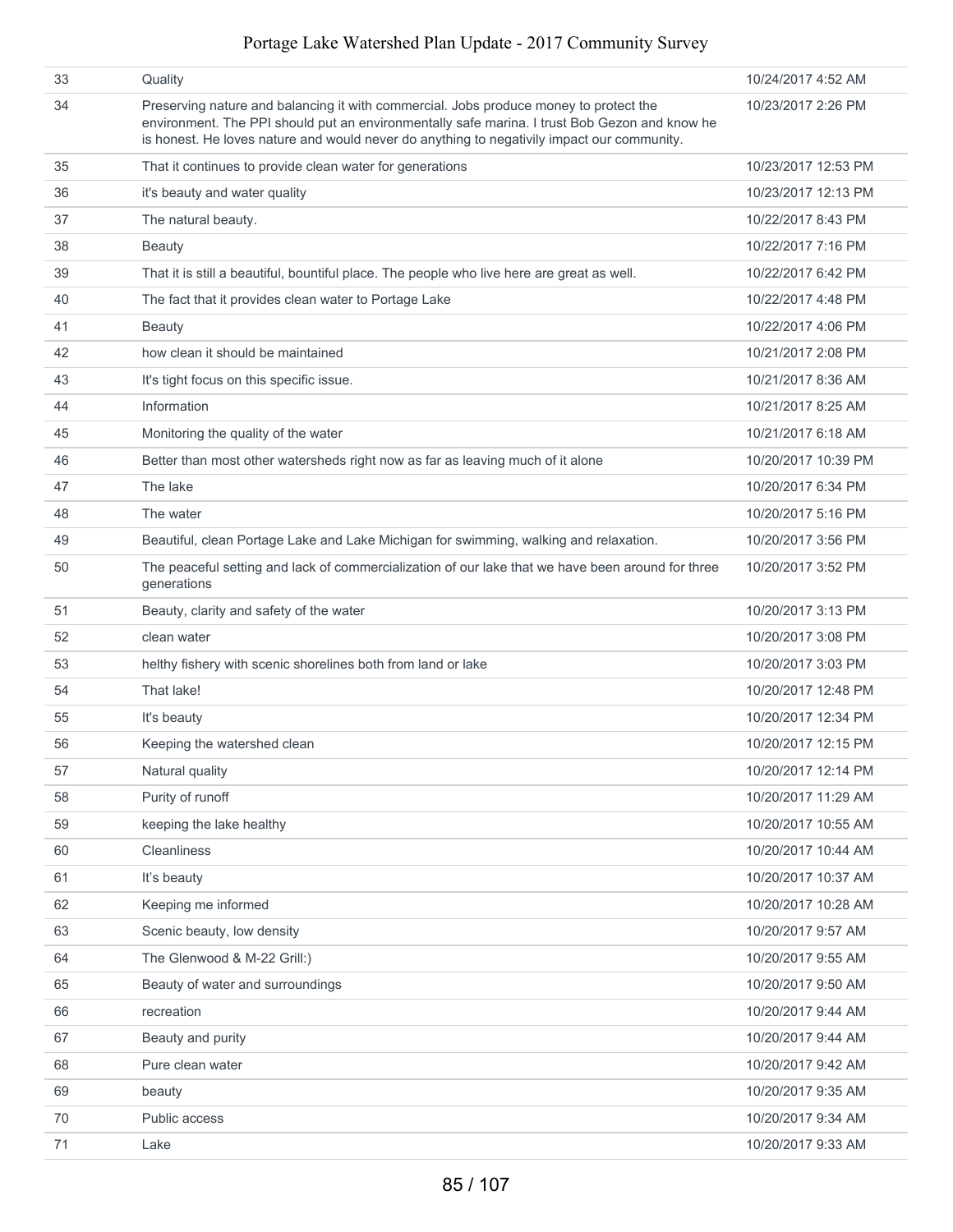| 72  | beauty & less pollution than where we were before                                                                                                                                            | 10/20/2017 9:33 AM  |
|-----|----------------------------------------------------------------------------------------------------------------------------------------------------------------------------------------------|---------------------|
| 73  | Clean water                                                                                                                                                                                  | 10/20/2017 9:31 AM  |
| 74  | recreation                                                                                                                                                                                   | 10/20/2017 9:31 AM  |
| 75  | quality of water                                                                                                                                                                             | 10/20/2017 9:29 AM  |
| 76  | Natural beauty, recreational use, clean water                                                                                                                                                | 10/19/2017 8:57 PM  |
| 77  | Recreation                                                                                                                                                                                   | 10/19/2017 4:46 PM  |
| 78  | water quality and fisheries.                                                                                                                                                                 | 10/19/2017 8:38 AM  |
| 79  | Great Fishing, beautiful waters                                                                                                                                                              | 10/19/2017 7:04 AM  |
| 80  | their ongoing efforts                                                                                                                                                                        | 10/18/2017 4:13 PM  |
| 81  | fishery, but want a clean, well cared for lake                                                                                                                                               | 10/17/2017 4:26 PM  |
| 82  | Longevity                                                                                                                                                                                    | 10/17/2017 8:42 AM  |
| 83  | Fishing                                                                                                                                                                                      | 10/17/2017 8:23 AM  |
| 84  | that it is mostly clean                                                                                                                                                                      | 10/16/2017 11:03 PM |
| 85  | Although I don't fish, I enjoy seeing and hearing about others that do fish there. I like seeing the ice<br>fishing shanties in the winter on the lake. I enjoy the beauty of PL year round. | 10/16/2017 6:15 PM  |
| 86  | It's beauty                                                                                                                                                                                  | 10/16/2017 5:07 PM  |
| 87  | The access that it gives everyone in our region to clean, safe surface and ground water.                                                                                                     | 10/16/2017 3:51 PM  |
| 88  | Pristine environment and connection to nature.                                                                                                                                               | 10/16/2017 10:26 AM |
| 89  | Ability to communicate and presence within Onekama village                                                                                                                                   | 10/16/2017 9:20 AM  |
| 90  | Clean water                                                                                                                                                                                  | 10/16/2017 8:44 AM  |
| 91  | Having a good clean lake for everyone to enjoy.                                                                                                                                              | 10/15/2017 9:32 PM  |
| 92  | pristine water to view and enjoy recreationally                                                                                                                                              | 10/15/2017 2:25 PM  |
| 93  | amazing place                                                                                                                                                                                | 10/15/2017 8:06 AM  |
| 94  | The serenity                                                                                                                                                                                 | 10/15/2017 7:29 AM  |
| 95  | The on lake presence of the area.                                                                                                                                                            | 10/14/2017 3:52 PM  |
| 96  | Education                                                                                                                                                                                    | 10/14/2017 3:30 PM  |
| 97  | Source of clean water for Portage Lake and Lake Michigan                                                                                                                                     | 10/14/2017 3:16 PM  |
| 98  | It has less traffic and better water quality than most other lakes.                                                                                                                          | 10/14/2017 2:11 PM  |
| 99  | <b>Beauty</b>                                                                                                                                                                                | 10/14/2017 8:35 AM  |
| 100 | History                                                                                                                                                                                      | 10/13/2017 8:52 PM  |
| 101 | The clean, clear water.                                                                                                                                                                      | 10/13/2017 8:03 PM  |
| 102 | Safe water                                                                                                                                                                                   | 10/13/2017 7:54 PM  |
| 103 | The efforts to keep Portage Lake clean.                                                                                                                                                      | 10/13/2017 7:21 PM  |
| 104 | Safety                                                                                                                                                                                       | 10/13/2017 1:23 PM  |
| 105 | <b>Beauty</b>                                                                                                                                                                                | 10/13/2017 1:20 PM  |
| 106 | getting valuable information about water quality and problems with portage lake                                                                                                              | 10/13/2017 8:46 AM  |
| 107 | unspoiled quality                                                                                                                                                                            | 10/12/2017 3:27 PM  |
| 108 | Little Eden Camp                                                                                                                                                                             | 10/12/2017 1:56 PM  |
| 109 | <b>Beauty</b>                                                                                                                                                                                | 10/12/2017 1:29 PM  |
| 110 | The good condition of the watershed                                                                                                                                                          | 10/12/2017 1:23 PM  |
| 111 | The moderate development in the area                                                                                                                                                         | 10/12/2017 11:02 AM |
|     |                                                                                                                                                                                              |                     |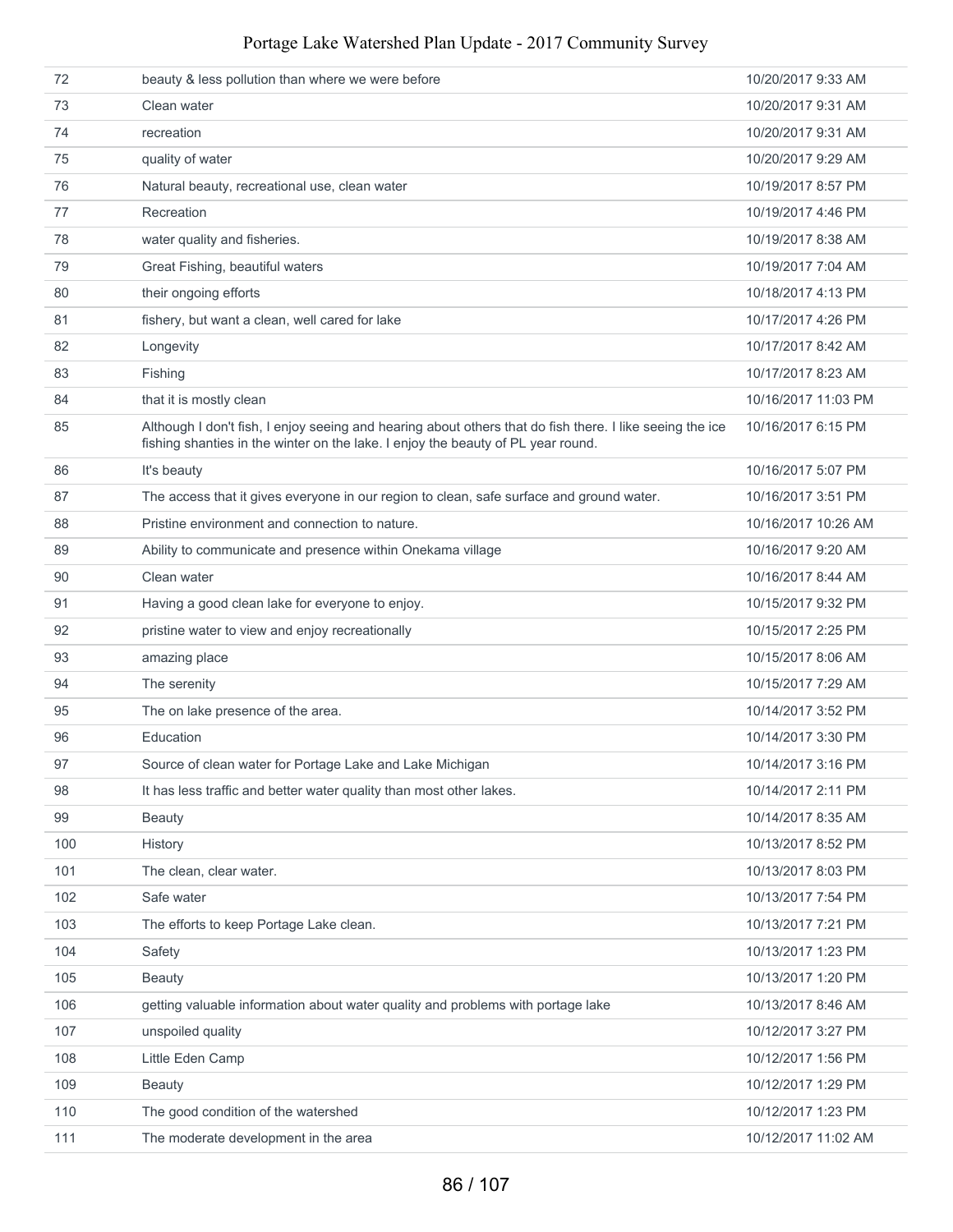| 112 | Clean natural safe area to vacation                                                                                   | 10/12/2017 10:44 AM |
|-----|-----------------------------------------------------------------------------------------------------------------------|---------------------|
| 113 | commitment                                                                                                            | 10/12/2017 10:17 AM |
| 114 | local habitat for fish and wildlife                                                                                   | 10/12/2017 8:28 AM  |
| 115 | clear, clean water                                                                                                    | 10/12/2017 7:02 AM  |
| 116 | The devotion to improving and keeping the water of Portage Lake as clean as possible.                                 | 10/12/2017 6:42 AM  |
| 117 | <b>Quiet Beauty</b>                                                                                                   | 10/11/2017 9:47 PM  |
| 118 | Natural beauty                                                                                                        | 10/11/2017 9:36 PM  |
| 119 | Its beauty and the fishing                                                                                            | 10/11/2017 8:29 PM  |
| 120 | Fishing and clear water                                                                                               | 10/11/2017 7:49 PM  |
| 121 | The beauty                                                                                                            | 10/11/2017 4:10 PM  |
| 122 | clean water                                                                                                           | 10/11/2017 3:55 PM  |
| 123 | Clean, swimmable, relatively free of fuel pollutants                                                                  | 10/11/2017 3:44 PM  |
| 124 | It's unique hills and valleys.                                                                                        | 10/11/2017 3:34 PM  |
| 125 | <b>Cleaniness</b>                                                                                                     | 10/11/2017 2:28 PM  |
| 126 | The people in charge of the PLW                                                                                       | 10/11/2017 2:05 PM  |
| 127 | Access to Lake Michigan as well as Portage Lake                                                                       | 10/11/2017 1:48 PM  |
| 128 | It appears to be clean and maintained                                                                                 | 10/11/2017 12:24 PM |
| 129 | relatively clean, clear water                                                                                         | 10/11/2017 12:10 PM |
| 130 | clean water & wildlife                                                                                                | 10/11/2017 11:04 AM |
| 131 | Water quality                                                                                                         | 10/11/2017 10:02 AM |
| 132 | Availability                                                                                                          | 10/11/2017 9:17 AM  |
| 133 | Scenic beauty                                                                                                         | 10/11/2017 7:57 AM  |
| 134 | clean water, fishing, safe - swimming                                                                                 | 10/11/2017 7:24 AM  |
| 135 | Good water quality and quality fishing.                                                                               | 10/11/2017 7:20 AM  |
| 136 | excellent sailing opportunity with access to Lake Michigan                                                            | 10/11/2017 7:13 AM  |
| 137 | its unique ecosystem habitat and geographic location in Michigan                                                      | 10/11/2017 7:06 AM  |
| 138 | Its access to Lake Michigan                                                                                           | 10/11/2017 6:16 AM  |
| 139 | Access, fishing, beaches                                                                                              | 10/11/2017 5:38 AM  |
| 140 | I most value the enthusiasm of the citizen groups such as Portage Lake Watershed Forever to<br>make positive changes. | 10/10/2017 9:34 PM  |
| 141 | A clean beautiful place to enjoy the water and surrounding land.                                                      | 10/10/2017 5:43 PM  |
| 142 | It feeds the lake                                                                                                     | 10/10/2017 12:02 PM |
| 143 | clean water, drinking spring water spouts                                                                             | 10/10/2017 11:36 AM |
| 144 | It's natural beauty and ease of access.                                                                               | 10/10/2017 11:34 AM |
| 145 | Concern for water quality                                                                                             | 10/10/2017 7:44 AM  |
| 146 | Quality of water                                                                                                      | 10/9/2017 9:35 PM   |
| 147 | Quality of the water                                                                                                  | 10/9/2017 9:14 PM   |
| 148 | cleanliness, stewardship in keeping it this way                                                                       | 10/9/2017 1:09 PM   |
| 149 | the natural beauty of the watershed and clear water of Portage Lake.                                                  | 10/9/2017 8:36 AM   |
| 150 | the invasive species removal and the education of the public                                                          | 10/9/2017 7:22 AM   |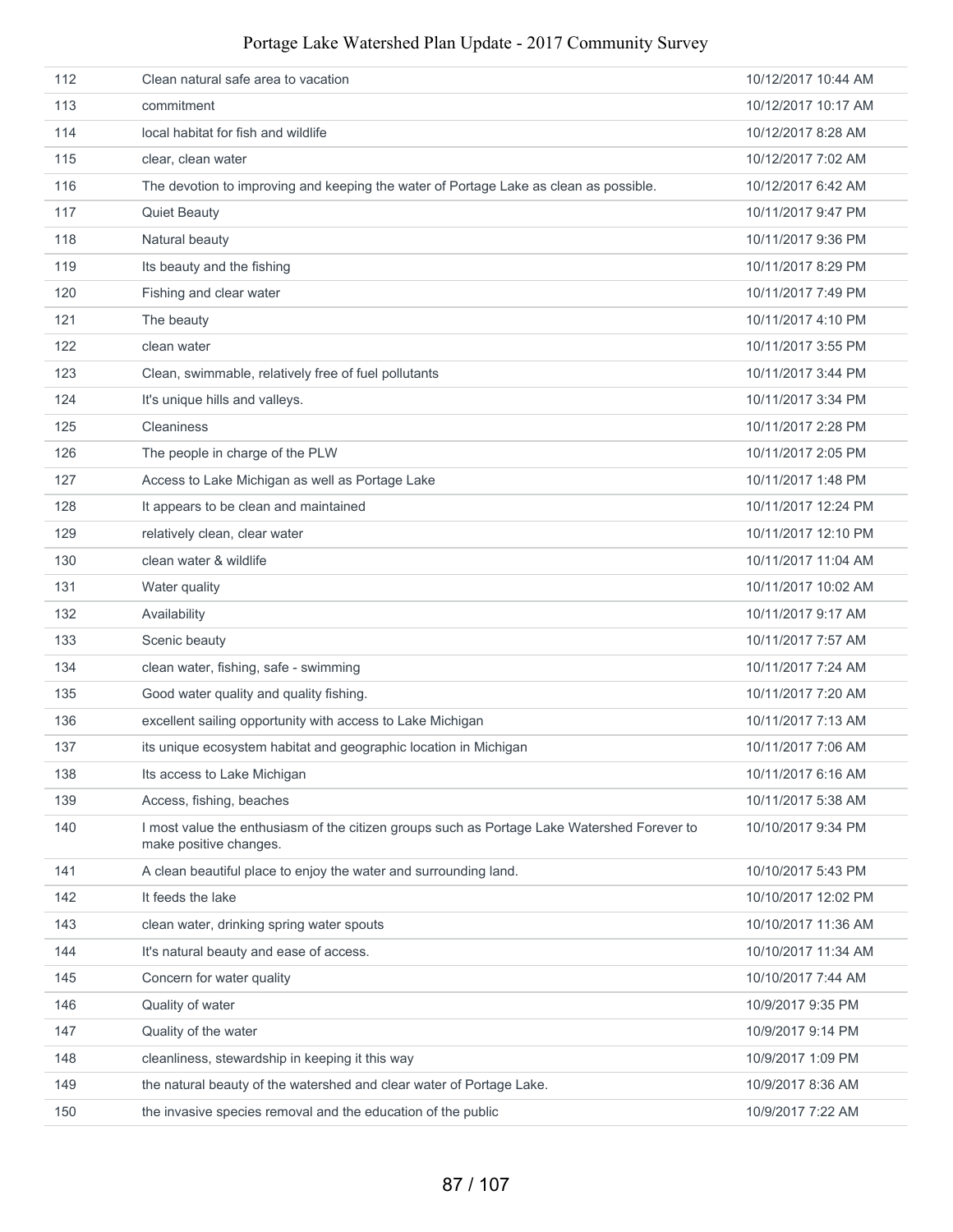| 151 | That you all have been watching and taking care of her for successfully for 10 + years now. What a<br>wonderful accomplishment. | 10/9/2017 6:27 AM  |
|-----|---------------------------------------------------------------------------------------------------------------------------------|--------------------|
| 152 | It is available to anyone who wants to get on the lake.                                                                         | 10/8/2017 6:32 PM  |
| 153 | That it's fairly clean.                                                                                                         | 10/8/2017 4:55 PM  |
| 154 | Beauty                                                                                                                          | 10/7/2017 10:41 AM |
| 155 | Beauty and access to Lake Michigan                                                                                              | 10/7/2017 9:06 AM  |
| 156 | There research is honest and they pass information on to one and all                                                            | 10/6/2017 2:40 PM  |
| 157 | It's current good condition                                                                                                     | 10/6/2017 10:42 AM |
| 158 | the beauty                                                                                                                      | 10/6/2017 10:19 AM |
| 159 | Peace and quiet, wonderful clear water, great fishing and swimming/beach access                                                 | 10/5/2017 4:51 PM  |
| 160 | Clean water                                                                                                                     | 10/5/2017 1:21 PM  |
| 161 | Making us aware of water quality issues                                                                                         | 10/5/2017 1:19 PM  |
| 162 | A strong community working to improve the watershed                                                                             | 10/5/2017 12:06 PM |
| 163 | Keeping it clean and useable                                                                                                    | 10/5/2017 10:16 AM |
| 164 | attention to the cleanliness of our lake.                                                                                       | 10/5/2017 9:45 AM  |
| 165 | The incredible natural resource that we are privileged to use.                                                                  | 10/5/2017 9:25 AM  |
| 166 | Health of Portage Lake                                                                                                          | 10/5/2017 6:56 AM  |
| 167 | Its widespread effect on the quality of the lake water and the beauty of the area.                                              | 10/4/2017 10:18 PM |
| 168 | Healthy ecosystem, sustaining a wide variety of life.                                                                           | 10/4/2017 7:59 PM  |
| 169 | Pristine beauty of the area.                                                                                                    | 10/4/2017 4:47 PM  |
| 170 | grass roots support                                                                                                             | 10/4/2017 3:56 PM  |
| 171 | Clean water                                                                                                                     | 10/4/2017 3:27 PM  |
| 172 | Commitment to the area                                                                                                          | 10/4/2017 2:27 PM  |
| 173 | The beauty and water quality of the lake                                                                                        | 10/4/2017 2:09 PM  |
| 174 | Natural beauty, clean water                                                                                                     | 10/4/2017 1:43 PM  |
| 175 | Education                                                                                                                       | 10/4/2017 1:10 PM  |
| 176 | Awerness                                                                                                                        | 10/4/2017 12:57 PM |
| 177 | It's clean and looked after by informed local citizens.                                                                         | 10/4/2017 11:49 AM |
| 178 | Looking out for the future lakea clean lake for generations to come.                                                            | 10/4/2017 11:39 AM |
| 179 | Education                                                                                                                       | 10/4/2017 11:37 AM |
| 180 | Fishing and swimming                                                                                                            | 10/4/2017 11:30 AM |
| 181 | Their work on protecting the quality and lifestyle of Portage Lake.                                                             | 10/4/2017 11:10 AM |
| 182 | water, beauty and fishing                                                                                                       | 10/4/2017 10:41 AM |
| 183 | Clean water                                                                                                                     | 10/4/2017 10:16 AM |
| 184 | Watchdog                                                                                                                        | 10/4/2017 10:04 AM |
| 185 | Clean water                                                                                                                     | 10/4/2017 9:22 AM  |
| 186 | We have a group overseeing our water quality.                                                                                   | 10/4/2017 7:14 AM  |
| 187 | Concern for future of lake health                                                                                               | 10/4/2017 7:10 AM  |
| 188 | Clean healthy lake                                                                                                              | 10/4/2017 6:55 AM  |
| 189 | beauty                                                                                                                          | 10/4/2017 6:00 AM  |
| 190 | Clesr Water                                                                                                                     | 10/4/2017 5:46 AM  |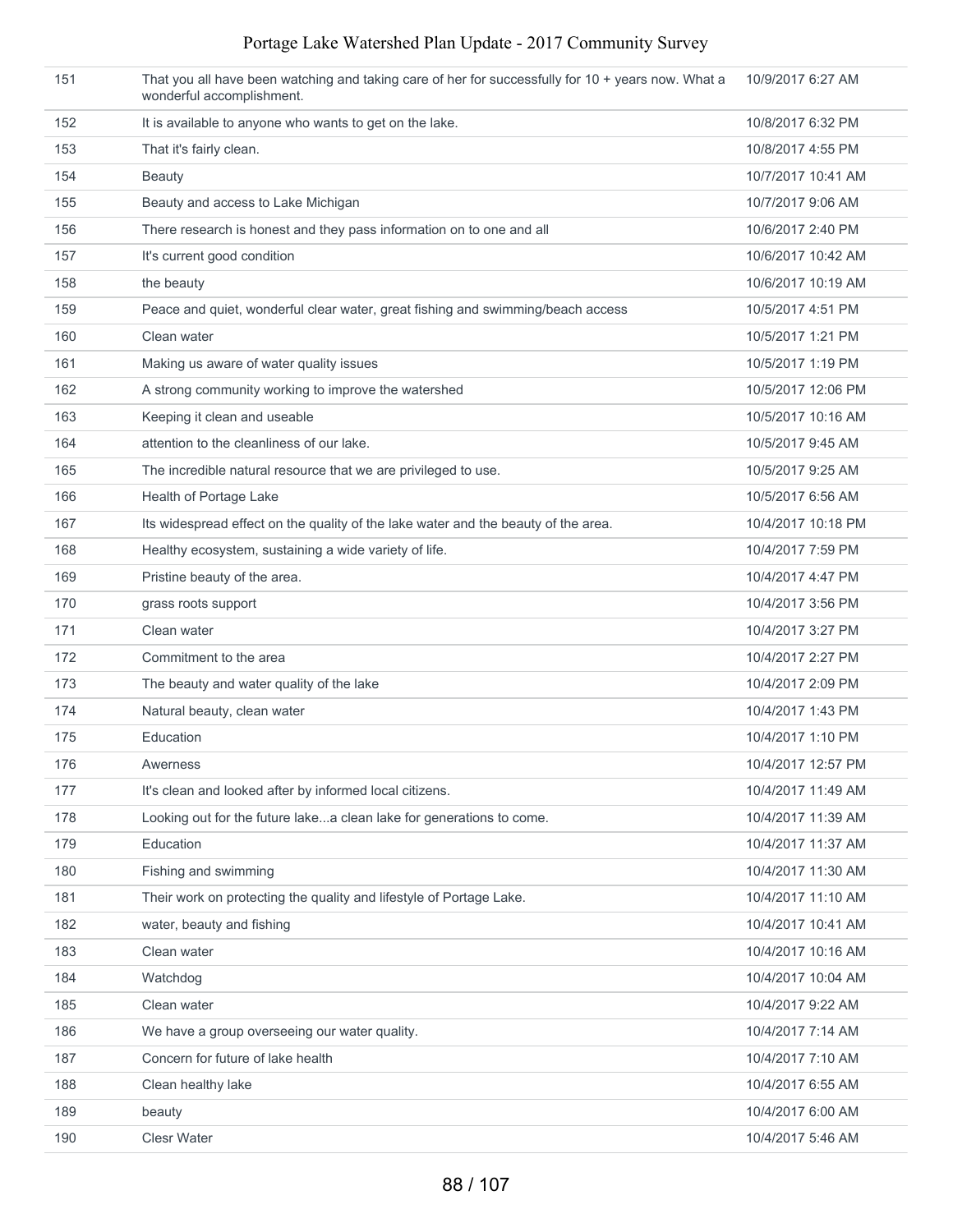| Portage Lake Watershed Plan Update - 2017 Community Survey |  |  |  |  |  |  |
|------------------------------------------------------------|--|--|--|--|--|--|
|------------------------------------------------------------|--|--|--|--|--|--|

| 191 | Recreational activities in the lake: swimming, skiing, paddling, fishing                             | 10/4/2017 5:44 AM  |
|-----|------------------------------------------------------------------------------------------------------|--------------------|
| 192 | Physical beauty of the place. Sea views from land. Land views from the water. Abundant wildlife.     | 10/3/2017 10:28 PM |
| 193 | The clean water, the water fowl, fish, and animals who depend on it.                                 | 10/3/2017 9:49 PM  |
| 194 | Good fishing                                                                                         | 10/3/2017 9:21 PM  |
| 195 | quality                                                                                              | 10/3/2017 9:05 PM  |
| 196 | It's beauty and putrity                                                                              | 10/3/2017 9:02 PM  |
| 197 | <b>Excellent fishing</b>                                                                             | 10/3/2017 7:50 PM  |
| 198 | beauty of arealacj                                                                                   | 10/3/2017 7:40 PM  |
| 199 | Scenic beauty                                                                                        | 10/3/2017 7:24 PM  |
| 200 | The water quality and health of Portage Lake                                                         | 10/3/2017 6:57 PM  |
| 201 | Efforts to improve Portage Lake and educate people.                                                  | 10/3/2017 6:33 PM  |
| 202 | Lifeblood of the region.                                                                             | 10/3/2017 6:00 PM  |
| 203 | The group has done an excellent job of creating awareness for the importance of watershed<br>issues. | 10/3/2017 5:56 PM  |
| 204 | Clean recreational water                                                                             | 10/3/2017 5:54 PM  |
| 205 | Clarity and cleanliness of water                                                                     | 10/3/2017 5:40 PM  |
| 206 | Pristine lake with little traffic and use.                                                           | 10/3/2017 5:34 PM  |
| 207 | Clean water recreational opportunities                                                               | 10/3/2017 5:26 PM  |
| 208 | Fresh water                                                                                          | 10/3/2017 5:12 PM  |
| 209 | Nice clean water                                                                                     | 10/3/2017 5:10 PM  |
| 210 | the landscape - clean lake water                                                                     | 10/3/2017 5:09 PM  |
| 211 | clean water                                                                                          | 10/3/2017 4:29 PM  |
| 212 | Big enough to be a challenge; small enough to be successfully managed.                               | 10/3/2017 4:27 PM  |
| 213 | The water                                                                                            | 10/3/2017 4:18 PM  |
| 214 | Quality of water, scenic view, and I think that it is the heart of the community.                    | 10/3/2017 4:15 PM  |
| 215 | beauty, swimming                                                                                     | 10/3/2017 4:02 PM  |
| 216 | Coordinated and practical. Not a tree hugger group.                                                  | 10/3/2017 3:50 PM  |
| 217 | its economic importance                                                                              | 10/3/2017 3:47 PM  |
| 218 | No, I trust the DNR and the DEQ to manage the land and water.                                        | 10/3/2017 3:44 PM  |
| 219 | It's efforts to inform, educate & protect & improve water quality                                    | 10/3/2017 3:41 PM  |
| 220 | Pristine beauty                                                                                      | 10/3/2017 3:39 PM  |
| 221 | clean, clear water                                                                                   | 10/3/2017 3:34 PM  |
| 222 | Maintaining pure water.                                                                              | 10/3/2017 3:31 PM  |
| 223 | That it helps safe guard the quality of the water in Portage Lake.                                   | 10/3/2017 3:19 PM  |
| 224 | They engage the community and have everyone's best interests at heart concerning the<br>watershed    | 10/3/2017 2:24 PM  |
| 225 | Recreation on water                                                                                  | 10/3/2017 12:26 PM |
| 226 | The beauty                                                                                           | 10/3/2017 8:10 AM  |
| 227 | its beauty                                                                                           | 10/3/2017 7:38 AM  |
| 228 | Education, fund raising, volunteer work.                                                             | 10/3/2017 7:37 AM  |
| 229 | Maintains clean water for the community and personal enjoyment                                       | 10/2/2017 11:30 PM |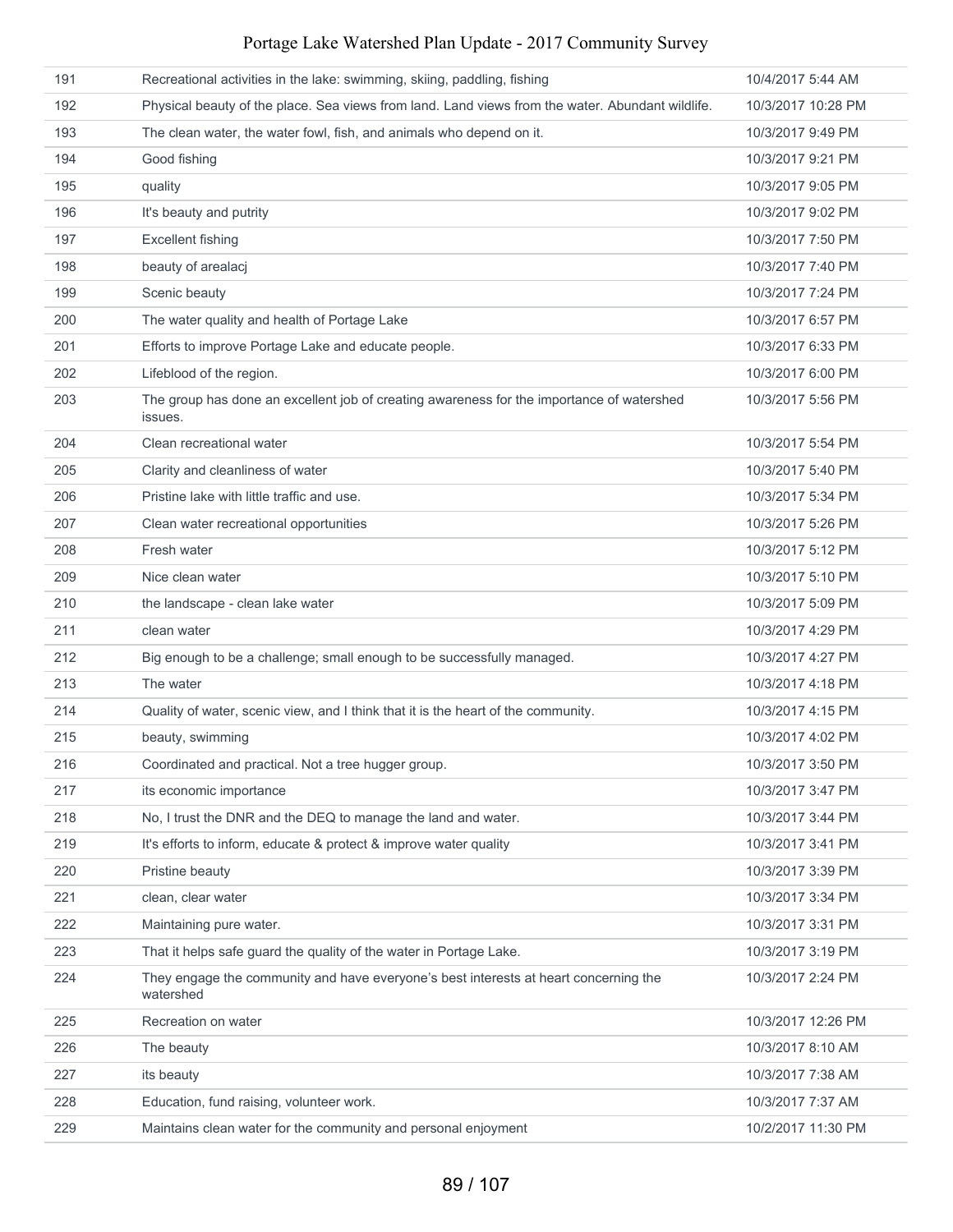Portage Lake Watershed Plan Update - 2017 Community Survey

| 230 | Clean water                                                                                    | 10/2/2017 10:34 PM |
|-----|------------------------------------------------------------------------------------------------|--------------------|
| 231 | Their knowledge of water quality of portage lake and what it takes to keep it at its cleanest. | 10/2/2017 10:08 PM |
| 232 | It contributes to the health of the lake                                                       | 10/2/2017 6:12 PM  |
| 233 | Lack of buildings around the lake                                                              | 10/2/2017 4:11 PM  |
| 234 | Old town feel                                                                                  | 10/2/2017 3:05 PM  |
| 235 | The clean water and beauty of the Lake.                                                        | 10/2/2017 2:16 PM  |
| 236 | Clean water                                                                                    | 10/2/2017 1:52 PM  |
| 237 | Great community                                                                                | 10/2/2017 9:16 AM  |
| 238 | Water quality                                                                                  | 10/2/2017 8:39 AM  |
| 239 | Clean water                                                                                    | 10/2/2017 8:22 AM  |
| 240 | The cleanliness and health of the water, fish, and vegetation.                                 | 10/2/2017 8:22 AM  |
| 241 | clean                                                                                          | 10/2/2017 7:25 AM  |
| 242 | Excellent water quality and scenery                                                            | 10/2/2017 7:22 AM  |
| 243 | Quiet                                                                                          | 10/2/2017 7:17 AM  |
| 244 | Scenery                                                                                        | 10/2/2017 7:12 AM  |
| 245 | Healthy water in our lake                                                                      | 10/2/2017 5:09 AM  |
| 246 | The quality of Portage Lake and the beauty of the surrounding land                             | 10/1/2017 8:21 PM  |
| 247 | Beauty                                                                                         | 10/1/2017 1:11 PM  |
|     |                                                                                                |                    |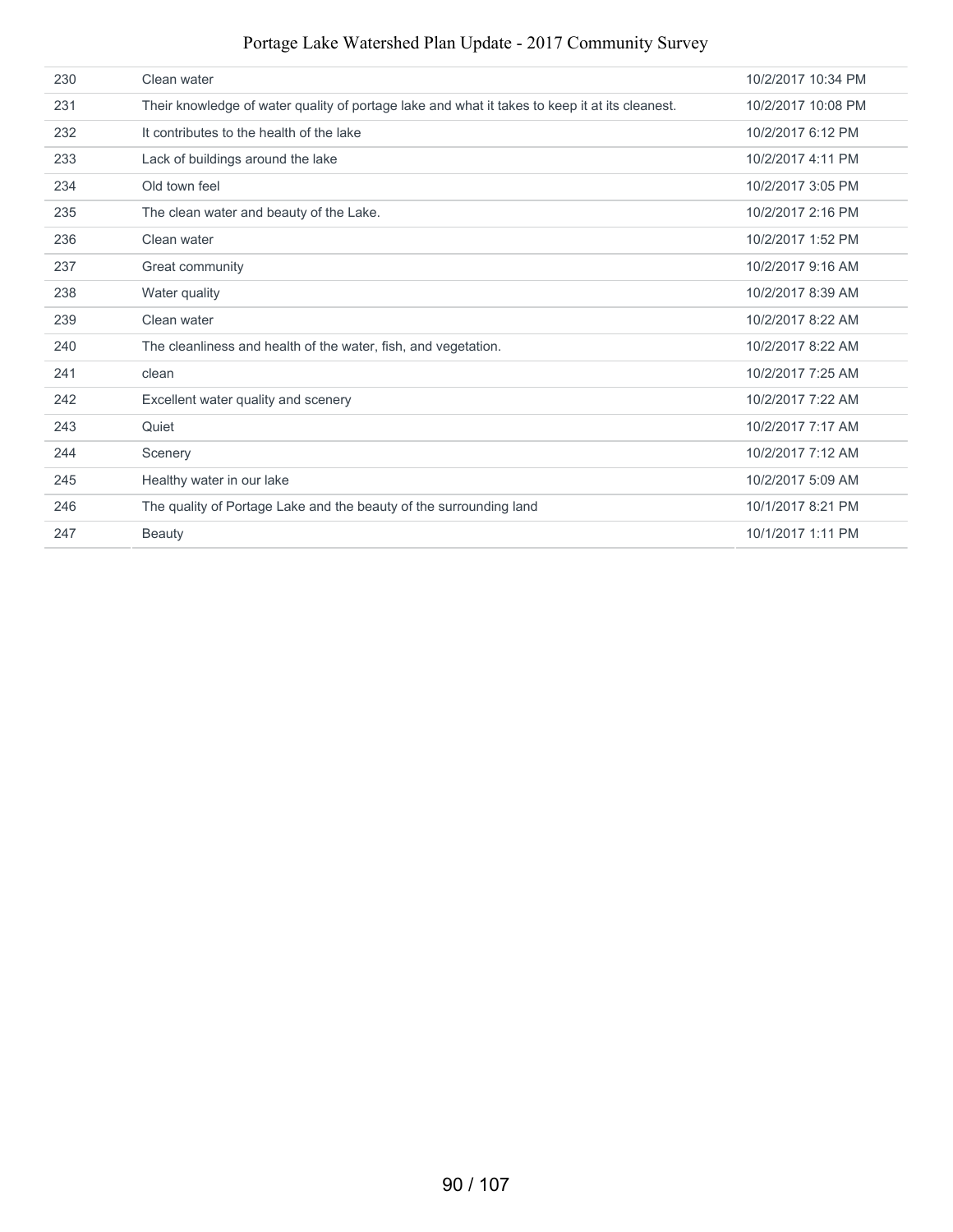# Q40 What are your greatest concerns about future of the Portage Lake watershed?

Answered: 251 Skipped: 144

| #  | <b>RESPONSES</b>                                                                                                                                                                                                                                                                                                                                                                                                                                                                                                                                                                                                                                                                                                                                                                                                                                                                                    | <b>DATE</b>         |
|----|-----------------------------------------------------------------------------------------------------------------------------------------------------------------------------------------------------------------------------------------------------------------------------------------------------------------------------------------------------------------------------------------------------------------------------------------------------------------------------------------------------------------------------------------------------------------------------------------------------------------------------------------------------------------------------------------------------------------------------------------------------------------------------------------------------------------------------------------------------------------------------------------------------|---------------------|
| 1  | Keeping the lake environmentally sound by limiting the over-use of the Northwest Bay                                                                                                                                                                                                                                                                                                                                                                                                                                                                                                                                                                                                                                                                                                                                                                                                                | 11/1/2017 3:03 PM   |
| 2  | Lake restriction of Portage Lake                                                                                                                                                                                                                                                                                                                                                                                                                                                                                                                                                                                                                                                                                                                                                                                                                                                                    | 11/1/2017 2:50 PM   |
| 3  | That if various problems get "kicked down the road" we might end up like, dare I say, Arcadia Lake<br>or Muskegon Lake.                                                                                                                                                                                                                                                                                                                                                                                                                                                                                                                                                                                                                                                                                                                                                                             | 11/1/2017 2:26 PM   |
| 4  | That future generations will not take an interest.                                                                                                                                                                                                                                                                                                                                                                                                                                                                                                                                                                                                                                                                                                                                                                                                                                                  | 11/1/2017 11:55 AM  |
| 5  | Loss of usage of our lake                                                                                                                                                                                                                                                                                                                                                                                                                                                                                                                                                                                                                                                                                                                                                                                                                                                                           | 11/1/2017 10:24 AM  |
| 6  | Support of PPI when it should be opposed to the damage it would cause the environment                                                                                                                                                                                                                                                                                                                                                                                                                                                                                                                                                                                                                                                                                                                                                                                                               | 11/1/2017 9:46 AM   |
| 7  | special interest pushing political agenda                                                                                                                                                                                                                                                                                                                                                                                                                                                                                                                                                                                                                                                                                                                                                                                                                                                           | 11/1/2017 9:33 AM   |
| 8  | Making residents knowledgable about it, e.g. correcting incorrect concepts                                                                                                                                                                                                                                                                                                                                                                                                                                                                                                                                                                                                                                                                                                                                                                                                                          | 10/31/2017 10:50 AM |
| 9  | Keep it clean                                                                                                                                                                                                                                                                                                                                                                                                                                                                                                                                                                                                                                                                                                                                                                                                                                                                                       | 10/31/2017 10:29 AM |
| 10 | 1. Loss of natural shoreline 2. Contamination of the lake from septic tanks                                                                                                                                                                                                                                                                                                                                                                                                                                                                                                                                                                                                                                                                                                                                                                                                                         | 10/30/2017 9:51 PM  |
| 11 | clean, healthy water                                                                                                                                                                                                                                                                                                                                                                                                                                                                                                                                                                                                                                                                                                                                                                                                                                                                                | 10/30/2017 12:32 PM |
| 12 | That people will abuse it, causing many problems.                                                                                                                                                                                                                                                                                                                                                                                                                                                                                                                                                                                                                                                                                                                                                                                                                                                   | 10/30/2017 12:24 PM |
| 13 | That human lack of respect will cause problems with the lake's water. Pollutants of all kinds go into<br>the lake daily so people and have nice grass/gardens and the boats oil and gas. Also, overuse of<br>paving of property so water goes directly into the lake vs sifting through sand, plants, etc                                                                                                                                                                                                                                                                                                                                                                                                                                                                                                                                                                                           | 10/30/2017 12:05 PM |
| 14 | maintaining good health                                                                                                                                                                                                                                                                                                                                                                                                                                                                                                                                                                                                                                                                                                                                                                                                                                                                             | 10/30/2017 11:50 AM |
| 15 | Maintaining quality water quality and levels                                                                                                                                                                                                                                                                                                                                                                                                                                                                                                                                                                                                                                                                                                                                                                                                                                                        | 10/28/2017 3:07 PM  |
| 16 | health of the lake                                                                                                                                                                                                                                                                                                                                                                                                                                                                                                                                                                                                                                                                                                                                                                                                                                                                                  | 10/28/2017 12:07 PM |
| 17 | That people are indifferent to its importance                                                                                                                                                                                                                                                                                                                                                                                                                                                                                                                                                                                                                                                                                                                                                                                                                                                       | 10/28/2017 5:30 AM  |
| 18 | Anything that negatively affects lake quality will negatively affect ALL users. We have a<br>responsibility to protect the lake first and foremost. "Developing" the lake further, i.e., expanding<br>marinas, creating more public access for boats, will negatively impact the lake as traffic increases.<br>It has become very busy during peak summer season and this has affected water quality. More<br>development around the lake, facilitated by a sewer, will also put increased pressure on the lake.<br>Current resources/access haven't deterred anyone from accessing the lake and there is no<br>demand for added marina capacity. The proposed development plan at Portage Point Inn would<br>negatively impact water quality, fishery, and recreation in the most popular area of the lake.<br>Increased activity in that area has already impacted water quality and user safety. | 10/27/2017 9:44 PM  |
| 19 | Clean safe water for recreation and wildlife                                                                                                                                                                                                                                                                                                                                                                                                                                                                                                                                                                                                                                                                                                                                                                                                                                                        | 10/27/2017 8:41 AM  |
| 20 | Over use, and the loss of fish beds from gas spilling at stations.                                                                                                                                                                                                                                                                                                                                                                                                                                                                                                                                                                                                                                                                                                                                                                                                                                  | 10/26/2017 4:10 PM  |
| 21 | Funding to keep the projects protected                                                                                                                                                                                                                                                                                                                                                                                                                                                                                                                                                                                                                                                                                                                                                                                                                                                              | 10/26/2017 9:02 AM  |
| 22 | Proliferation of invasive species, excessive lakefront development (particularly Portage Point Inn<br>expansion), oil and gas runoff from motor-powered watercraft                                                                                                                                                                                                                                                                                                                                                                                                                                                                                                                                                                                                                                                                                                                                  | 10/26/2017 1:45 AM  |
| 23 | Too many motorized watercraft on the lake                                                                                                                                                                                                                                                                                                                                                                                                                                                                                                                                                                                                                                                                                                                                                                                                                                                           | 10/25/2017 8:22 PM  |
| 24 | Toxicity, damage to environment                                                                                                                                                                                                                                                                                                                                                                                                                                                                                                                                                                                                                                                                                                                                                                                                                                                                     | 10/25/2017 7:26 PM  |
|    |                                                                                                                                                                                                                                                                                                                                                                                                                                                                                                                                                                                                                                                                                                                                                                                                                                                                                                     |                     |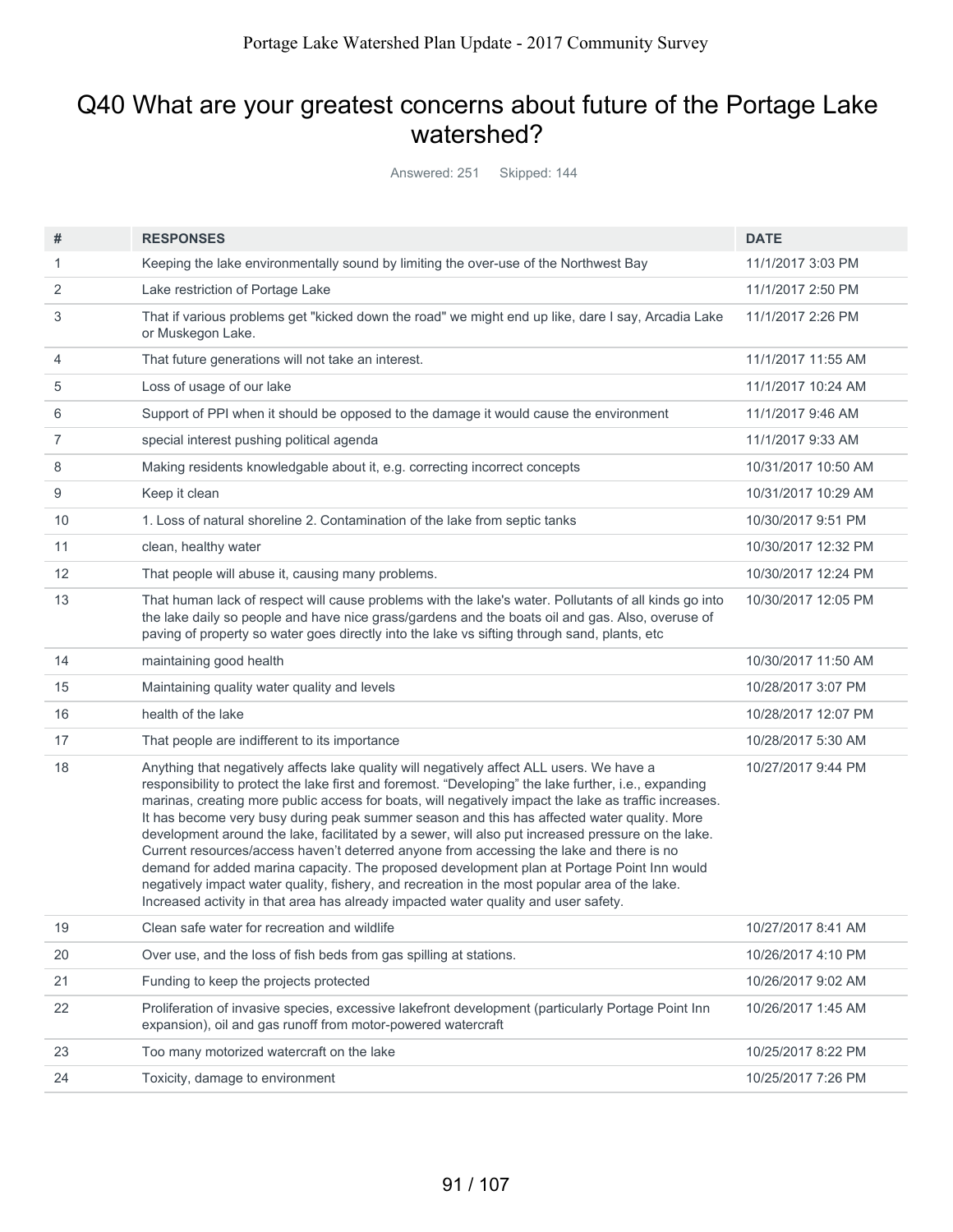The Portage Lake Inn (marina and other business endeavors that I believe will damage the quality, cleanliness and safety of the lake). It scares me that they do not seem to take the proper research and reason when making business decisions; it scares me also that officials and respected community members seem to be turning a blind eye on the potential risk. 10/25/2017 7:04 PM

| 26 | Shoreline construction, especially including septic systems.                                                                                                                                  | 10/25/2017 5:35 PM  |
|----|-----------------------------------------------------------------------------------------------------------------------------------------------------------------------------------------------|---------------------|
| 27 | Sewers not being installed                                                                                                                                                                    | 10/25/2017 2:31 PM  |
| 28 | overcrowdedness                                                                                                                                                                               | 10/25/2017 12:50 PM |
| 29 | Pollution                                                                                                                                                                                     | 10/25/2017 12:35 PM |
| 30 | unplanned development                                                                                                                                                                         | 10/25/2017 11:48 AM |
| 31 | None. It's in good hands.                                                                                                                                                                     | 10/24/2017 2:59 PM  |
| 32 | Liberals will over regulate it.                                                                                                                                                               | 10/24/2017 9:30 AM  |
| 33 | Water quality.                                                                                                                                                                                | 10/24/2017 8:22 AM  |
| 34 | I am concerned about the negative reactions that people have towards Portage Point Inn. This is<br>resort provides more tax revenue to support the watershed. Nature and Marina can co-exist. | 10/23/2017 2:26 PM  |
| 35 | <b>Humans</b>                                                                                                                                                                                 | 10/23/2017 12:53 PM |
| 36 | ongoing challenges from the environment                                                                                                                                                       | 10/23/2017 12:13 PM |
| 37 | People ignorant about maintaining a healthy watershed. Like my neighbor with the grass lawn on<br>the lake front.                                                                             | 10/22/2017 8:43 PM  |
| 38 | Commonsense applied                                                                                                                                                                           | 10/22/2017 7:16 PM  |
| 39 | uncontrolled development of any type.                                                                                                                                                         | 10/22/2017 6:42 PM  |
| 40 | I am concerned about the continued oversight and protection of the watershed as development of<br>the terrain around the lake increases                                                       | 10/22/2017 4:48 PM  |
| 41 | Maintaining while properly growing.                                                                                                                                                           | 10/22/2017 4:06 PM  |
| 42 | Clean water for recreation                                                                                                                                                                    | 10/21/2017 7:49 PM  |
| 43 | Clean water                                                                                                                                                                                   | 10/21/2017 4:44 PM  |
| 44 | eco system for future                                                                                                                                                                         | 10/21/2017 2:08 PM  |
| 45 | Over building, dredging Portage Lake, erosion on shores                                                                                                                                       | 10/21/2017 9:38 AM  |
| 46 | That it remain pure for my grandchildren's generation and beyond.                                                                                                                             | 10/21/2017 8:36 AM  |
| 47 | That it will become polluted and overrun with invasive species                                                                                                                                | 10/21/2017 6:18 AM  |
| 48 | Too much building                                                                                                                                                                             | 10/20/2017 10:39 PM |
| 49 | Invasive weeds                                                                                                                                                                                | 10/20/2017 6:34 PM  |
| 50 | The lack of foresight                                                                                                                                                                         | 10/20/2017 5:16 PM  |
| 51 | It will become an area only accessible to the very well off.                                                                                                                                  | 10/20/2017 3:56 PM  |
| 52 | Pollution from commercialization of our waterfront. The lake is a treasure that we all value.                                                                                                 | 10/20/2017 3:52 PM  |
| 53 | Too many weeds and silt in Portage Lake                                                                                                                                                       | 10/20/2017 3:13 PM  |
| 54 | weeds, soap suds                                                                                                                                                                              | 10/20/2017 3:08 PM  |
| 55 | preventing infestations of invasive fish species, particularly asian carp and zebra mussels                                                                                                   | 10/20/2017 3:03 PM  |
| 56 | People's sewers leaking into the lake.                                                                                                                                                        | 10/20/2017 12:48 PM |
| 57 | Invasive species                                                                                                                                                                              | 10/20/2017 12:34 PM |
| 58 | Keeping the water clean.                                                                                                                                                                      | 10/20/2017 12:15 PM |
| 59 | Pollution                                                                                                                                                                                     | 10/20/2017 12:14 PM |
| 60 | Purity of runoff                                                                                                                                                                              | 10/20/2017 11:29 AM |
| 61 | keeping the water clean and healthy                                                                                                                                                           | 10/20/2017 10:55 AM |
|    |                                                                                                                                                                                               |                     |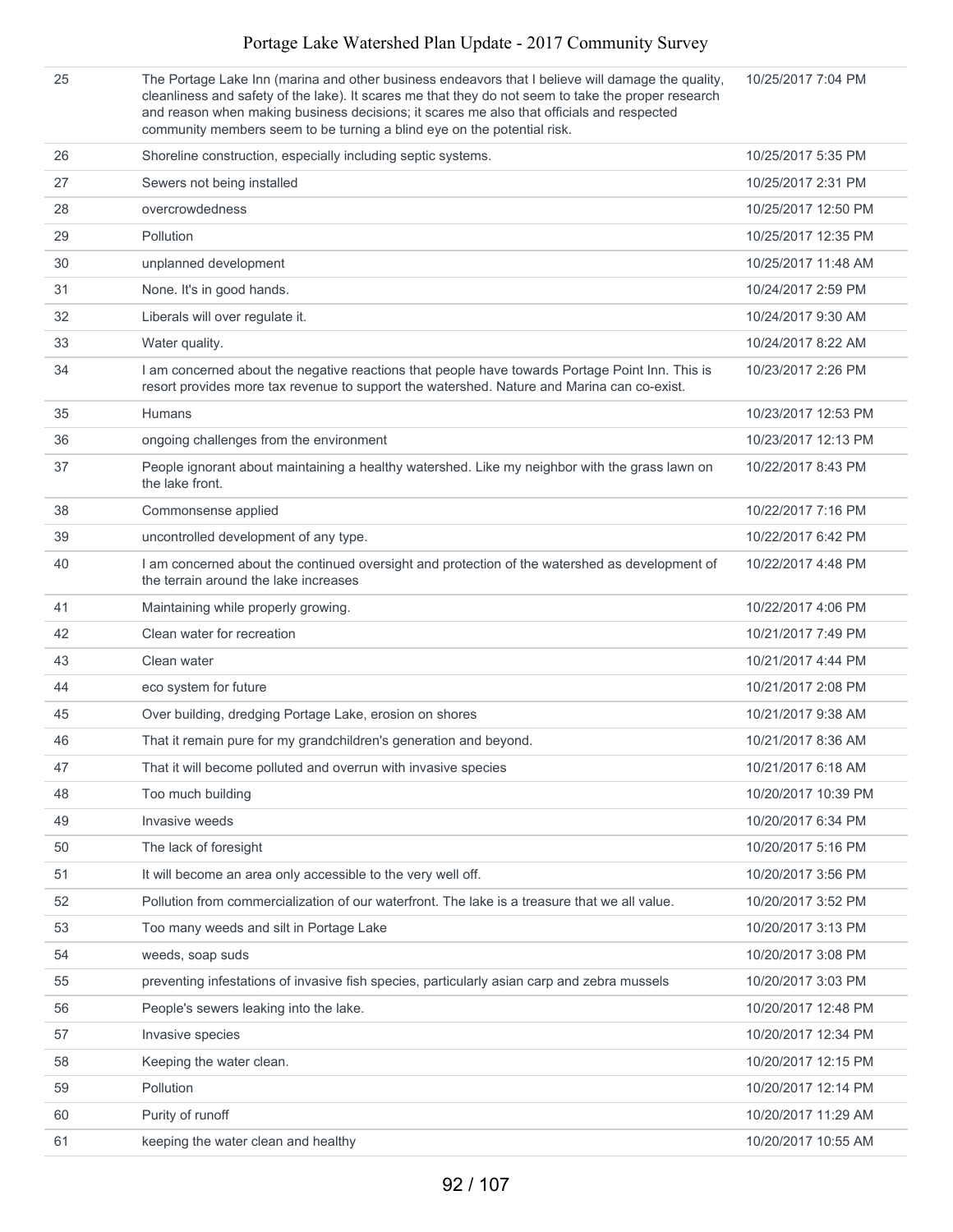| 62 | Don't know                                                                                                                                    | 10/20/2017 10:28 AM |
|----|-----------------------------------------------------------------------------------------------------------------------------------------------|---------------------|
| 63 | High density population attracting national chain retail and restaurants                                                                      | 10/20/2017 9:57 AM  |
| 64 | Channel Sea Wall                                                                                                                              | 10/20/2017 9:55 AM  |
| 65 | Invasive plants and water quality                                                                                                             | 10/20/2017 9:50 AM  |
| 66 | short-sighted people stopping responsible development, CCPL                                                                                   | 10/20/2017 9:44 AM  |
| 67 | Overuse and related destruction of beauty and purity.                                                                                         | 10/20/2017 9:44 AM  |
| 68 | Pollution, over building, loss of nature preserves DNR is selling off a lot of land which should go<br>into concervancy                       | 10/20/2017 9:42 AM  |
| 69 | safety                                                                                                                                        | 10/20/2017 9:35 AM  |
| 70 | Agricultural and lawn maintenance activity. Too much powerboat/ jet ski activity.                                                             | 10/20/2017 9:34 AM  |
| 71 | Lake                                                                                                                                          | 10/20/2017 9:33 AM  |
| 72 | Health of fish and animals                                                                                                                    | 10/20/2017 9:31 AM  |
| 73 | invasive species                                                                                                                              | 10/20/2017 9:31 AM  |
| 74 | Asian carp                                                                                                                                    | 10/20/2017 9:29 AM  |
| 75 | Any deterioration of clean water                                                                                                              | 10/19/2017 8:57 PM  |
| 76 | Unwise development                                                                                                                            | 10/19/2017 4:46 PM  |
| 77 | habitat loss due to shoreline development. water quality issues related to the treatment of aquatic<br>plants, invasive species of all kinds. | 10/19/2017 8:38 AM  |
| 78 | want to keep the waters clean and safe for the future of our children / grandchildren so they can<br>enjoy it too                             | 10/19/2017 7:51 AM  |
| 79 | excessive nutrient loading                                                                                                                    | 10/19/2017 7:04 AM  |
| 80 | local politics                                                                                                                                | 10/18/2017 4:13 PM  |
| 81 | Development beyond capacity                                                                                                                   | 10/18/2017 10:48 AM |
| 82 | Peoples lack of knowledge of the true impact we have on it. Including myself                                                                  | 10/17/2017 4:26 PM  |
| 83 | Overall health. Pesticide runoff. Invasive plant/animal.                                                                                      | 10/17/2017 8:42 AM  |
| 84 | Want it to stay clean                                                                                                                         | 10/16/2017 11:03 PM |
| 85 | Balance between use of Lake and quality/care of water.                                                                                        | 10/16/2017 6:15 PM  |
| 86 | just that it continues to be maintaned                                                                                                        | 10/16/2017 5:07 PM  |
| 87 | I am concerned with overpopulation of an area that doesn't have access to municipal sewer.                                                    | 10/16/2017 3:51 PM  |
| 88 | Over development                                                                                                                              | 10/16/2017 10:26 AM |
| 89 | Staying on top of overuse, pollution practices, and informing people of their use of the lake and the<br>effects.                             | 10/16/2017 9:20 AM  |
| 90 | People unaware or uncaring about toxins they put into the water                                                                               | 10/16/2017 8:44 AM  |
| 91 | Will we be able to keep it good and clean so that we can continue to enjoy it?                                                                | 10/15/2017 9:32 PM  |
| 92 | future clean water for generations to come.                                                                                                   | 10/15/2017 2:25 PM  |
| 93 | water level                                                                                                                                   | 10/15/2017 8:06 AM  |
| 94 | The water level and cleanliness of the water for my children.                                                                                 | 10/15/2017 7:29 AM  |
| 95 | cloudy water quality                                                                                                                          | 10/14/2017 3:52 PM  |
| 96 | Invasive species and pollution                                                                                                                | 10/14/2017 3:30 PM  |
| 97 | Water pollution of all types                                                                                                                  | 10/14/2017 3:16 PM  |
| 98 | Increased commercialization will permanently ruin lake quality, both from traffic and pollution<br>standpoints.                               | 10/14/2017 2:11 PM  |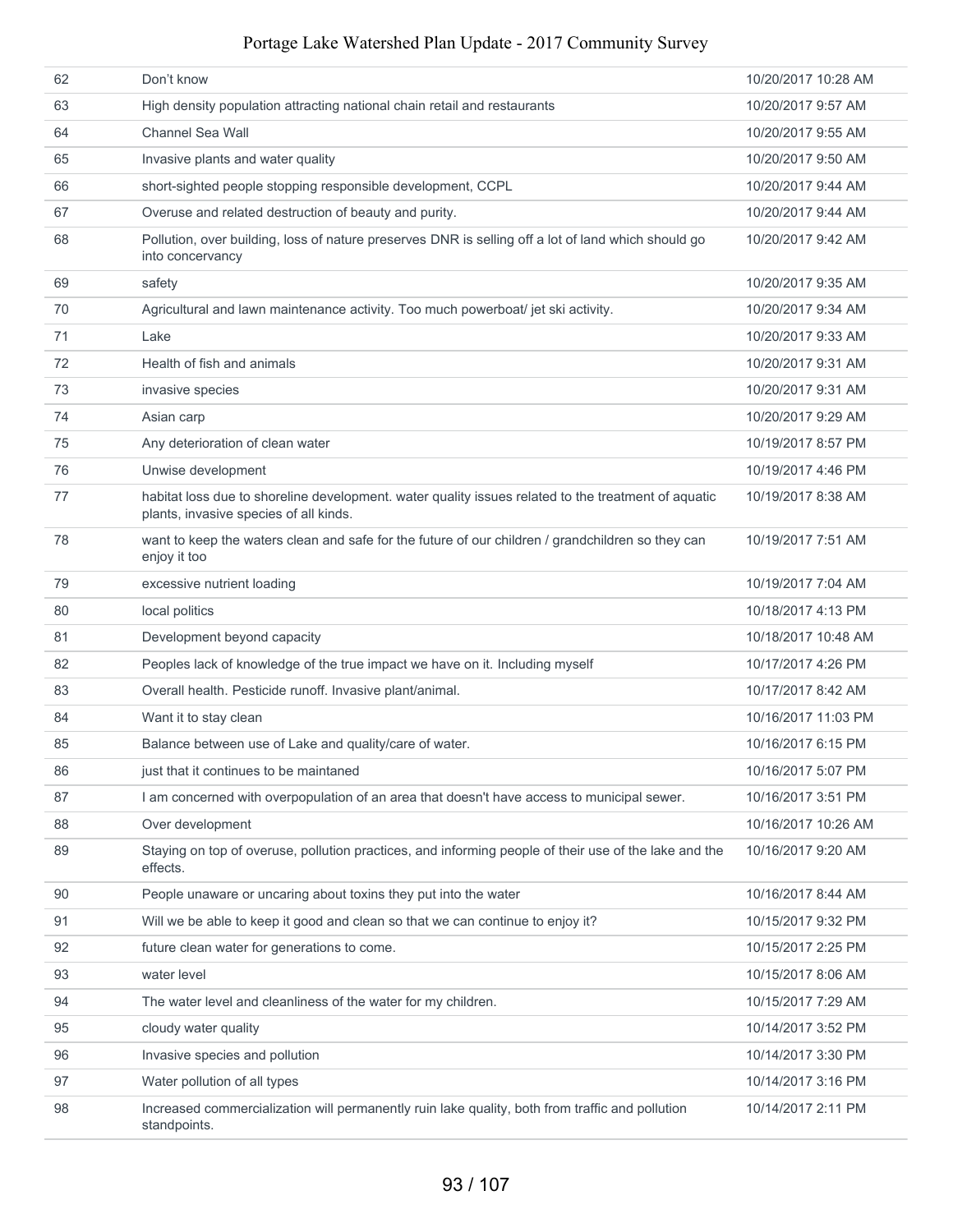| 99  | Pollution mm                                                                                                                                                                                                                          | 10/14/2017 8:35 AM  |
|-----|---------------------------------------------------------------------------------------------------------------------------------------------------------------------------------------------------------------------------------------|---------------------|
| 100 | The loss of it                                                                                                                                                                                                                        | 10/13/2017 8:52 PM  |
| 101 | Water quality                                                                                                                                                                                                                         | 10/13/2017 8:03 PM  |
| 102 | Safe water                                                                                                                                                                                                                            | 10/13/2017 7:54 PM  |
| 103 | Keeping the lake clean and pure.                                                                                                                                                                                                      | 10/13/2017 7:21 PM  |
| 104 | None                                                                                                                                                                                                                                  | 10/13/2017 1:23 PM  |
| 105 | Longevity                                                                                                                                                                                                                             | 10/13/2017 1:20 PM  |
| 106 | that the quality of water be improved and the lake be protected                                                                                                                                                                       | 10/13/2017 8:46 AM  |
| 107 | invasive species                                                                                                                                                                                                                      | 10/12/2017 3:27 PM  |
| 108 | Keeping it clean                                                                                                                                                                                                                      | 10/12/2017 1:56 PM  |
| 109 | Septic systems within the watershed's area                                                                                                                                                                                            | 10/12/2017 1:23 PM  |
| 110 | fishing quality, too much traffic, expansion of Little Eden Camp, over-development.                                                                                                                                                   | 10/12/2017 1:15 PM  |
| 111 | For 50+ years our family has been using Portage Lake via Little Eden camp. Our hope is that<br>Portage Lake will forever be a place where we can swim, boat and fish! Our concerns are<br>obviously pollution from run off and boats. | 10/12/2017 1:11 PM  |
| 112 | Overdevelopment                                                                                                                                                                                                                       | 10/12/2017 11:02 AM |
| 113 | Over commercialization                                                                                                                                                                                                                | 10/12/2017 10:44 AM |
| 114 | inability to follow thru                                                                                                                                                                                                              | 10/12/2017 10:17 AM |
| 115 | to support and continue the battle against invasive species                                                                                                                                                                           | 10/12/2017 8:28 AM  |
| 116 | over crowding and noise                                                                                                                                                                                                               | 10/12/2017 7:02 AM  |
| 117 | The need to keep people interested and devoted to the watershed.                                                                                                                                                                      | 10/12/2017 6:42 AM  |
| 118 | Invasive species nutrients                                                                                                                                                                                                            | 10/11/2017 9:47 PM  |
| 119 | Concern with all the septic systems longer term impact and other chemical contaminates.                                                                                                                                               | 10/11/2017 9:36 PM  |
| 120 | Too much development too close to the lake and streams. Light pollution. Noise from jet skis and<br>power boats. Climate change and its effects.                                                                                      | 10/11/2017 8:29 PM  |
| 121 | Keeping aging septics at bay                                                                                                                                                                                                          | 10/11/2017 7:49 PM  |
| 122 | That the water will rise to high and we won't have any beaches to enjoy the lake                                                                                                                                                      | 10/11/2017 4:10 PM  |
| 123 | pollution from septic and lawn pesticides and fertilizers                                                                                                                                                                             | 10/11/2017 3:55 PM  |
| 124 | Economic development                                                                                                                                                                                                                  | 10/11/2017 3:44 PM  |
| 125 | Any economic downturn.                                                                                                                                                                                                                | 10/11/2017 3:34 PM  |
| 126 | That the lake stays clean                                                                                                                                                                                                             | 10/11/2017 2:28 PM  |
| 127 | It's our most important source for the future of the Lake remaining free of pestisides/ invasive<br>plants                                                                                                                            | 10/11/2017 2:05 PM  |
| 128 | <b>Water Levels</b>                                                                                                                                                                                                                   | 10/11/2017 1:48 PM  |
| 129 | Farming and private lawn maintenance                                                                                                                                                                                                  | 10/11/2017 12:24 PM |
| 130 | Over use                                                                                                                                                                                                                              | 10/11/2017 12:10 PM |
| 131 | no sewer                                                                                                                                                                                                                              | 10/11/2017 11:04 AM |
| 132 | Building homes close to the water. Golf courses close to the water. Maintaining water quality.                                                                                                                                        | 10/11/2017 10:02 AM |
| 133 | Loss of fishing                                                                                                                                                                                                                       | 10/11/2017 9:17 AM  |
| 134 | Too many people with septic tanks                                                                                                                                                                                                     | 10/11/2017 7:57 AM  |
| 135 | Continued good fishing.                                                                                                                                                                                                               | 10/11/2017 7:20 AM  |
| 136 | Over use/over development - impact by invasive species                                                                                                                                                                                | 10/11/2017 7:13 AM  |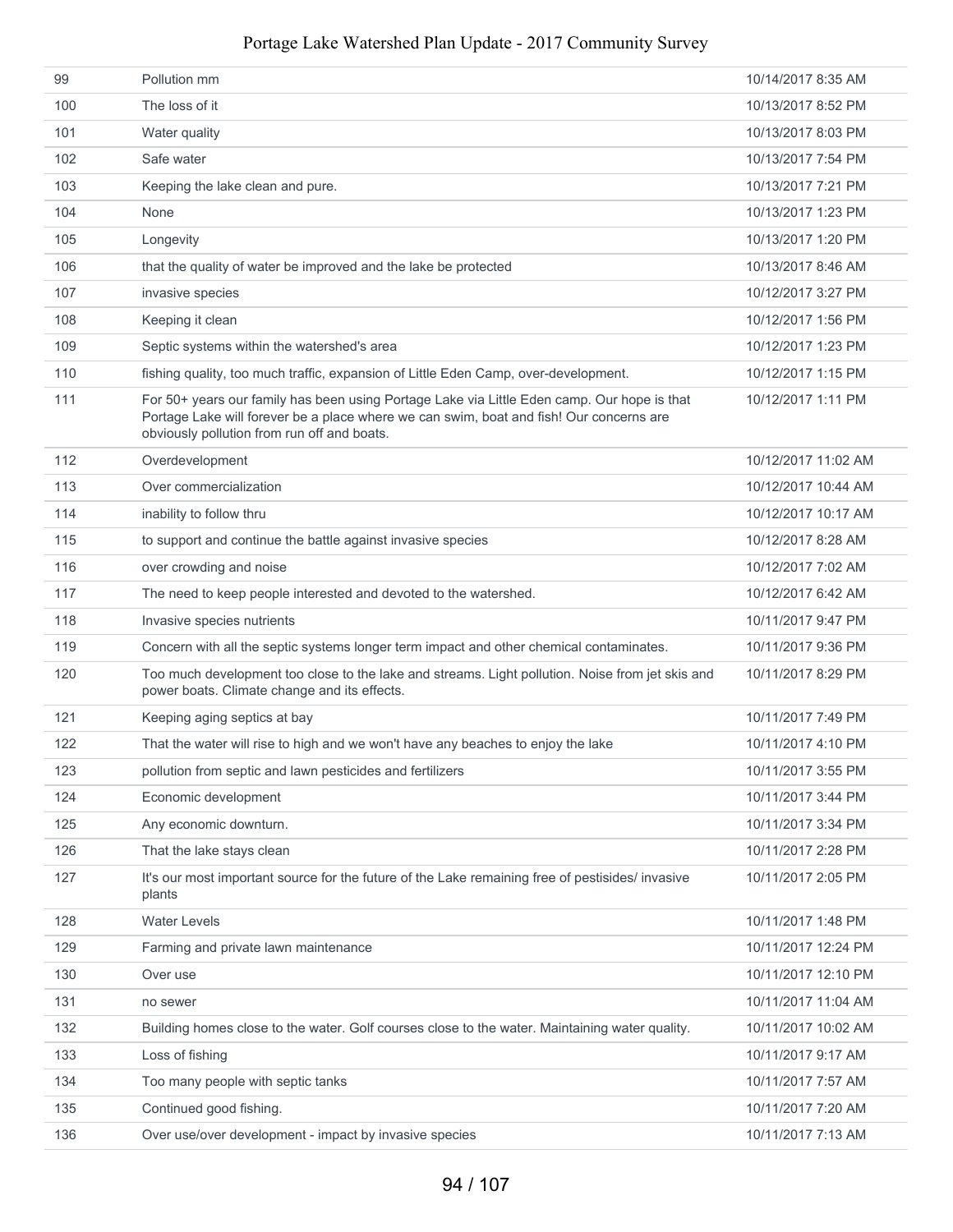| 137 | uncontrolled development with septic systems leaking into lake and over fertilized and pesticides<br>overly used and invasive plants used in landscaping. Also invasive lake aquatic plant and fish<br>species altering lake habitat                                                                                           | 10/11/2017 7:06 AM  |
|-----|--------------------------------------------------------------------------------------------------------------------------------------------------------------------------------------------------------------------------------------------------------------------------------------------------------------------------------|---------------------|
| 138 | I think it's very important to balance growth with caring for our watershed. We need to find ways to<br>bring a community sewer around the lake. And, we need to work with area developers to enhance<br>the area amenities. We need to support the Portage Point Inn developer to sustain the PPI for<br>generations to come. | 10/11/2017 6:45 AM  |
| 139 | Failing channel                                                                                                                                                                                                                                                                                                                | 10/11/2017 6:16 AM  |
| 140 | Decline in water quality, public access, fishing                                                                                                                                                                                                                                                                               | 10/11/2017 5:38 AM  |
| 141 | I am concerned that recreational interests will outweigh wise ecological decisions in terms of how<br>the watershed is utilized.                                                                                                                                                                                               | 10/10/2017 9:34 PM  |
| 142 | The potential for increased use by motorboats - the activity and pollution those might bring. An<br>additional marina runs the risk for increased pollution.                                                                                                                                                                   | 10/10/2017 5:43 PM  |
| 143 | That the present values and ordinances are not upheld.                                                                                                                                                                                                                                                                         | 10/10/2017 12:44 PM |
| 144 | Contamination by excessive use of motor craft                                                                                                                                                                                                                                                                                  | 10/10/2017 12:02 PM |
| 145 | believe we're on the right track                                                                                                                                                                                                                                                                                               | 10/10/2017 11:36 AM |
| 146 | Invasive species and noncompliance with proven practices                                                                                                                                                                                                                                                                       | 10/10/2017 11:34 AM |
| 147 | Over reaction to watershed issues                                                                                                                                                                                                                                                                                              | 10/10/2017 7:44 AM  |
| 148 | Need to preserve the lake for future generations                                                                                                                                                                                                                                                                               | 10/9/2017 9:14 PM   |
| 149 | septic systems failure and polluting the lake                                                                                                                                                                                                                                                                                  | 10/9/2017 1:09 PM   |
| 150 | contamination of the water in Portage Lake                                                                                                                                                                                                                                                                                     | 10/9/2017 8:36 AM   |
| 151 | that it will go to extremes on some issues                                                                                                                                                                                                                                                                                     | 10/9/2017 7:22 AM   |
| 152 | That it will fall into disrepair due to lack of interest.                                                                                                                                                                                                                                                                      | 10/9/2017 6:27 AM   |
| 153 | <b>Seawalls</b>                                                                                                                                                                                                                                                                                                                | 10/8/2017 6:32 PM   |
| 154 | People politics                                                                                                                                                                                                                                                                                                                | 10/8/2017 4:55 PM   |
| 155 | <b>Invasive Species</b>                                                                                                                                                                                                                                                                                                        | 10/7/2017 10:41 AM  |
| 156 | Homeowners not having buffer strips. Seawalls being built. Homeowners clearing off beach and<br>reeds.                                                                                                                                                                                                                         | 10/7/2017 9:06 AM   |
| 157 | Water that is clean enough for swimming and fishing                                                                                                                                                                                                                                                                            | 10/6/2017 2:40 PM   |
| 158 | Sewage, invasive species                                                                                                                                                                                                                                                                                                       | 10/6/2017 10:42 AM  |
| 159 | invasive species and houses being built too close to the lake.                                                                                                                                                                                                                                                                 | 10/6/2017 10:19 AM  |
| 160 | Overcrowding both on land AND water                                                                                                                                                                                                                                                                                            | 10/5/2017 4:51 PM   |
| 161 | Keep fertilizer pollution minimized                                                                                                                                                                                                                                                                                            | 10/5/2017 2:43 PM   |
| 162 | Increased development                                                                                                                                                                                                                                                                                                          | 10/5/2017 1:21 PM   |
| 163 | pollution                                                                                                                                                                                                                                                                                                                      | 10/5/2017 1:19 PM   |
| 164 | Ensuring this momentum continues into the future                                                                                                                                                                                                                                                                               | 10/5/2017 12:06 PM  |
| 165 | invasive species and need for sewers                                                                                                                                                                                                                                                                                           | 10/5/2017 10:16 AM  |
| 166 | Old septic systems                                                                                                                                                                                                                                                                                                             | 10/5/2017 9:45 AM   |
| 167 | That it will get polluted by people who care more about greed or selfishness (Hydraulic Fracturing,<br>people caring more about whether their lawn is green or they get rid of weeds than they do about<br>the watershed, people who oppose the sewer system because it will cost a bit of money, etc)                         | 10/5/2017 9:25 AM   |
| 168 | Lack of concern from residents                                                                                                                                                                                                                                                                                                 | 10/5/2017 6:56 AM   |
| 169 | Reduction in water quality, erosion of banks and dangerous use of the lake.                                                                                                                                                                                                                                                    | 10/4/2017 10:18 PM  |
| 170 | Pollution that degrades the habitat, hurting the plants and animals. Everything else, the tourism,<br>the summer cottages, depends on that.                                                                                                                                                                                    | 10/4/2017 7:59 PM   |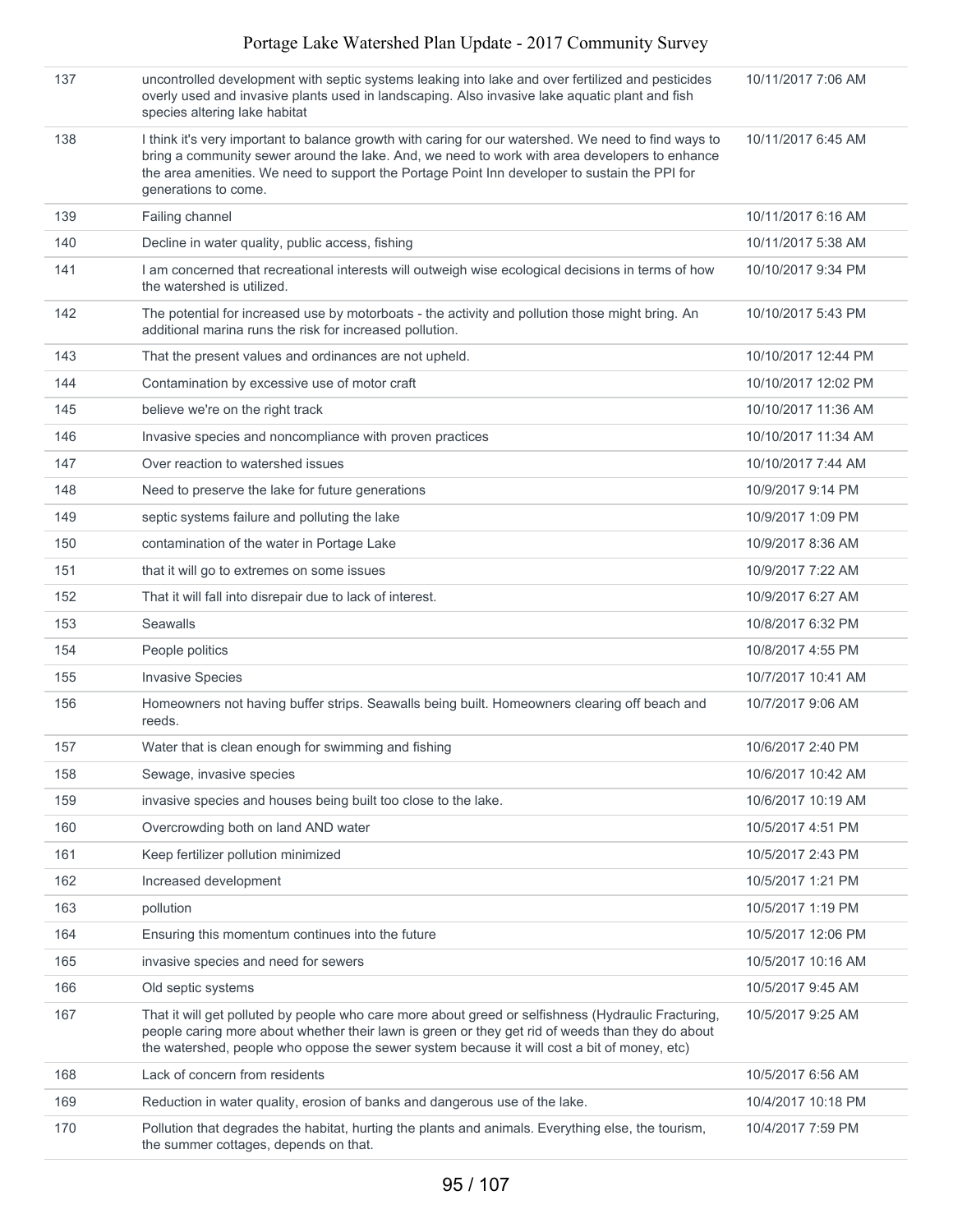| 171 | That it does not become a policing agency                                                                                                                                                                                                                                                                                                                                                                                                                                                                                                                                                                                                                                                                                                                                                   | 10/4/2017 6:34 PM  |
|-----|---------------------------------------------------------------------------------------------------------------------------------------------------------------------------------------------------------------------------------------------------------------------------------------------------------------------------------------------------------------------------------------------------------------------------------------------------------------------------------------------------------------------------------------------------------------------------------------------------------------------------------------------------------------------------------------------------------------------------------------------------------------------------------------------|--------------------|
| 172 | Water quality                                                                                                                                                                                                                                                                                                                                                                                                                                                                                                                                                                                                                                                                                                                                                                               | 10/4/2017 4:47 PM  |
| 173 | sustainability, both manpower and finances                                                                                                                                                                                                                                                                                                                                                                                                                                                                                                                                                                                                                                                                                                                                                  | 10/4/2017 3:56 PM  |
| 174 | Keeping the channel open                                                                                                                                                                                                                                                                                                                                                                                                                                                                                                                                                                                                                                                                                                                                                                    | 10/4/2017 3:27 PM  |
| 175 | Support                                                                                                                                                                                                                                                                                                                                                                                                                                                                                                                                                                                                                                                                                                                                                                                     | 10/4/2017 2:27 PM  |
| 176 | Lack of caring persons to continue the efforts                                                                                                                                                                                                                                                                                                                                                                                                                                                                                                                                                                                                                                                                                                                                              | 10/4/2017 2:09 PM  |
| 177 | pollution                                                                                                                                                                                                                                                                                                                                                                                                                                                                                                                                                                                                                                                                                                                                                                                   | 10/4/2017 1:43 PM  |
| 178 | Overuse by boaters which could bring in invasive and endanger swimmers and non-motorized<br>users of kayaks, etc.                                                                                                                                                                                                                                                                                                                                                                                                                                                                                                                                                                                                                                                                           | 10/4/2017 1:10 PM  |
| 179 | I don't have any                                                                                                                                                                                                                                                                                                                                                                                                                                                                                                                                                                                                                                                                                                                                                                            | 10/4/2017 12:57 PM |
| 180 | That folks who only visit in the summer might have an adverse effect on the area's economic<br>future.                                                                                                                                                                                                                                                                                                                                                                                                                                                                                                                                                                                                                                                                                      | 10/4/2017 11:49 AM |
| 181 | environmental stress that could change & damage the lake                                                                                                                                                                                                                                                                                                                                                                                                                                                                                                                                                                                                                                                                                                                                    | 10/4/2017 11:39 AM |
| 182 | Maintaining Portage Lake as a clean well balanced lake                                                                                                                                                                                                                                                                                                                                                                                                                                                                                                                                                                                                                                                                                                                                      | 10/4/2017 11:37 AM |
| 183 | Water quality                                                                                                                                                                                                                                                                                                                                                                                                                                                                                                                                                                                                                                                                                                                                                                               | 10/4/2017 11:30 AM |
| 184 | Lack of support by residents.                                                                                                                                                                                                                                                                                                                                                                                                                                                                                                                                                                                                                                                                                                                                                               | 10/4/2017 11:10 AM |
| 185 | none at this time                                                                                                                                                                                                                                                                                                                                                                                                                                                                                                                                                                                                                                                                                                                                                                           | 10/4/2017 10:41 AM |
| 186 | cost / benefit                                                                                                                                                                                                                                                                                                                                                                                                                                                                                                                                                                                                                                                                                                                                                                              | 10/4/2017 10:16 AM |
| 187 | chemical contamination                                                                                                                                                                                                                                                                                                                                                                                                                                                                                                                                                                                                                                                                                                                                                                      | 10/4/2017 10:04 AM |
| 188 | invasive species and nonpoint source pollutants                                                                                                                                                                                                                                                                                                                                                                                                                                                                                                                                                                                                                                                                                                                                             | 10/4/2017 9:22 AM  |
| 189 | Active participants to continue the efforts.                                                                                                                                                                                                                                                                                                                                                                                                                                                                                                                                                                                                                                                                                                                                                | 10/4/2017 7:14 AM  |
| 190 | That we be proactive in current behaviors that affect the lake watershed                                                                                                                                                                                                                                                                                                                                                                                                                                                                                                                                                                                                                                                                                                                    | 10/4/2017 7:10 AM  |
| 191 | deterioration of shoreline (erosion) and head lands (invasive species)                                                                                                                                                                                                                                                                                                                                                                                                                                                                                                                                                                                                                                                                                                                      | 10/4/2017 6:55 AM  |
| 192 | deterioration                                                                                                                                                                                                                                                                                                                                                                                                                                                                                                                                                                                                                                                                                                                                                                               | 10/4/2017 6:00 AM  |
| 193 | Increase in Population                                                                                                                                                                                                                                                                                                                                                                                                                                                                                                                                                                                                                                                                                                                                                                      | 10/4/2017 5:46 AM  |
| 194 | Poor water quality, too many people using the lake, water level too high or too low                                                                                                                                                                                                                                                                                                                                                                                                                                                                                                                                                                                                                                                                                                         | 10/4/2017 5:44 AM  |
| 195 | My perceptions are largely, and perhaps unfairly, influenced by experience with algal blooms on<br>Lake Erie. I understand that the watershed is much less densely populated, less intensively<br>farmed and that the soils are more permeable than the clay soils of eastern Indiana, Northwest<br>Ohio and Southeast Michigan. Still, my first concern is seeing to it that massive algal blooms aren't<br>replicated on Portage Lake or Lake Michigan. That, in turn, makes nutrient loading from residential<br>and agricultural run off a top priority followed closely by eradication of invasive species where<br>possible and population management elsewhere. I'm not aware of sewage contamination but<br>would obviously be concerned if septic discharges contaminate the lake. | 10/3/2017 10:28 PM |
| 196 | We are allowing the Inn to increase boat traffic including much larger boats. The proposed fuel<br>dock will add transient traffic and increase environmental risk for very little gain and is<br>unnecessary. The proposed boat barn is far too large for our community.                                                                                                                                                                                                                                                                                                                                                                                                                                                                                                                   | 10/3/2017 9:49 PM  |
| 197 | Controlling invasive species                                                                                                                                                                                                                                                                                                                                                                                                                                                                                                                                                                                                                                                                                                                                                                | 10/3/2017 9:21 PM  |
| 198 | it is not properly preserved                                                                                                                                                                                                                                                                                                                                                                                                                                                                                                                                                                                                                                                                                                                                                                | 10/3/2017 9:05 PM  |
| 199 | Over use and pollution                                                                                                                                                                                                                                                                                                                                                                                                                                                                                                                                                                                                                                                                                                                                                                      | 10/3/2017 9:02 PM  |
| 200 | commercialization                                                                                                                                                                                                                                                                                                                                                                                                                                                                                                                                                                                                                                                                                                                                                                           | 10/3/2017 8:08 PM  |
| 201 | Need younger generation to support.                                                                                                                                                                                                                                                                                                                                                                                                                                                                                                                                                                                                                                                                                                                                                         | 10/3/2017 8:04 PM  |
| 202 | Fluctuating (low) water levels                                                                                                                                                                                                                                                                                                                                                                                                                                                                                                                                                                                                                                                                                                                                                              | 10/3/2017 7:50 PM  |
| 203 | sewer system is needed                                                                                                                                                                                                                                                                                                                                                                                                                                                                                                                                                                                                                                                                                                                                                                      | 10/3/2017 7:40 PM  |
| 204 | <b>Habitat loss</b>                                                                                                                                                                                                                                                                                                                                                                                                                                                                                                                                                                                                                                                                                                                                                                         | 10/3/2017 7:24 PM  |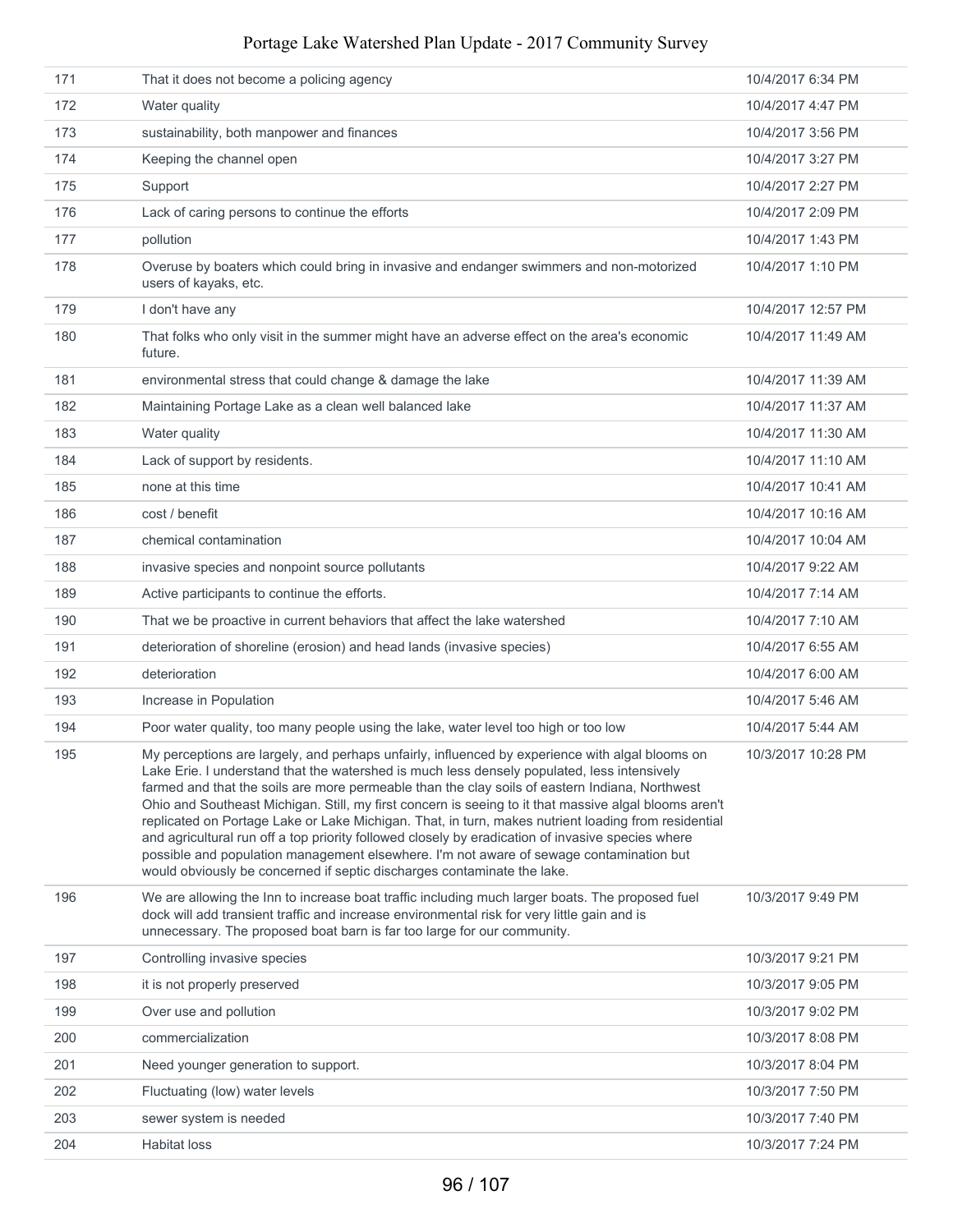| 205 | Old sewer systems                                                                                                                                                                                                                                                                                                                                                                                                                                                                                                                                                                                                                                                                          | 10/3/2017 6:57 PM  |
|-----|--------------------------------------------------------------------------------------------------------------------------------------------------------------------------------------------------------------------------------------------------------------------------------------------------------------------------------------------------------------------------------------------------------------------------------------------------------------------------------------------------------------------------------------------------------------------------------------------------------------------------------------------------------------------------------------------|--------------------|
| 206 | None                                                                                                                                                                                                                                                                                                                                                                                                                                                                                                                                                                                                                                                                                       | 10/3/2017 6:33 PM  |
| 207 | Thinking like a watershed is no easy process. We need new ways of framing the issue of our<br>watershed so we can consider the tradeoffs of quite different strategies for sustaining it. Some see<br>the problem as over use and need for regulation. Some see it as a problem of ecological<br>ignorance and need for education. Others see it as a problem of mismanagement and need for<br>scientific/technological solutions. There are up and downsides to each approach that make<br>tradeoffs difficult. So, the greatest problem I see is whether the citizens invested in PL (short- and<br>long-term) can begin to talk with one another to find some common ground for action. | 10/3/2017 6:00 PM  |
| 208 | There must be a healthy balance between watershed concerns and economic growth. Needs to be<br>a willingness for reasonable compromise.                                                                                                                                                                                                                                                                                                                                                                                                                                                                                                                                                    | 10/3/2017 5:56 PM  |
| 209 | Invasive species and water levels                                                                                                                                                                                                                                                                                                                                                                                                                                                                                                                                                                                                                                                          | 10/3/2017 5:54 PM  |
| 210 | That the "Concerned Citizens of Portage Lake" will screw up progress                                                                                                                                                                                                                                                                                                                                                                                                                                                                                                                                                                                                                       | 10/3/2017 5:40 PM  |
| 211 | That the current septic inspection\upgrade ordinance is inadequate and\or not being adequately<br>enforced. That a sewer system which may be built to address problems that don't currently exist<br>will be installed leading to greater density due to building on lots that are currently unbuildable due<br>to size or wetland characteristics. The Township Board will never address this via Ordinance or<br>Zoning Ordinance.                                                                                                                                                                                                                                                       | 10/3/2017 5:34 PM  |
| 212 | Pollution, overcrowding, large boat wave action, large boat repair/storage facilities at the inn, a gas<br>dock at the inn, dredging to double the size of the inn's permanent marina                                                                                                                                                                                                                                                                                                                                                                                                                                                                                                      | 10/3/2017 5:26 PM  |
| 213 | Lack of attention                                                                                                                                                                                                                                                                                                                                                                                                                                                                                                                                                                                                                                                                          | 10/3/2017 5:12 PM  |
| 214 | Dirty water due to too many people                                                                                                                                                                                                                                                                                                                                                                                                                                                                                                                                                                                                                                                         | 10/3/2017 5:10 PM  |
| 215 | pollution of Portage Lake - destruction of habitate                                                                                                                                                                                                                                                                                                                                                                                                                                                                                                                                                                                                                                        | 10/3/2017 5:09 PM  |
| 216 | overuse                                                                                                                                                                                                                                                                                                                                                                                                                                                                                                                                                                                                                                                                                    | 10/3/2017 4:29 PM  |
| 217 | Complacency                                                                                                                                                                                                                                                                                                                                                                                                                                                                                                                                                                                                                                                                                | 10/3/2017 4:27 PM  |
| 218 | Lack of sewers and development of land with inadequate ability to handle sewage                                                                                                                                                                                                                                                                                                                                                                                                                                                                                                                                                                                                            | 10/3/2017 4:18 PM  |
| 219 | Greatest concern: commercial development, which may one day mimic other more crowded lakes,<br>will irreparably and irreversibly change the water quality and character of Onekama.                                                                                                                                                                                                                                                                                                                                                                                                                                                                                                        | 10/3/2017 4:15 PM  |
| 220 | building houses that block the view                                                                                                                                                                                                                                                                                                                                                                                                                                                                                                                                                                                                                                                        | 10/3/2017 4:02 PM  |
| 221 | Invasive species. Apathy by local people.                                                                                                                                                                                                                                                                                                                                                                                                                                                                                                                                                                                                                                                  | 10/3/2017 3:50 PM  |
| 222 | fishing                                                                                                                                                                                                                                                                                                                                                                                                                                                                                                                                                                                                                                                                                    | 10/3/2017 3:47 PM  |
| 223 | Retain interest in the organization by encouraging new members willing to serve and get involved                                                                                                                                                                                                                                                                                                                                                                                                                                                                                                                                                                                           | 10/3/2017 3:41 PM  |
| 224 | Overuse, environmental damage                                                                                                                                                                                                                                                                                                                                                                                                                                                                                                                                                                                                                                                              | 10/3/2017 3:39 PM  |
| 225 | invasive species, loud boats and ski jets                                                                                                                                                                                                                                                                                                                                                                                                                                                                                                                                                                                                                                                  | 10/3/2017 3:34 PM  |
| 226 | Educating people to stop pollution.                                                                                                                                                                                                                                                                                                                                                                                                                                                                                                                                                                                                                                                        | 10/3/2017 3:31 PM  |
| 227 | Focus and specific goals. Leadership                                                                                                                                                                                                                                                                                                                                                                                                                                                                                                                                                                                                                                                       | 10/3/2017 2:24 PM  |
| 228 | None                                                                                                                                                                                                                                                                                                                                                                                                                                                                                                                                                                                                                                                                                       | 10/3/2017 12:26 PM |
| 229 | Owner's lacK of knowledge of facts pertaining to land and lake                                                                                                                                                                                                                                                                                                                                                                                                                                                                                                                                                                                                                             | 10/3/2017 8:10 AM  |
| 230 | I dont really have any, because people are getting educated.                                                                                                                                                                                                                                                                                                                                                                                                                                                                                                                                                                                                                               | 10/3/2017 7:38 AM  |
| 231 | Development when it is not done right.                                                                                                                                                                                                                                                                                                                                                                                                                                                                                                                                                                                                                                                     | 10/3/2017 7:37 AM  |
| 232 | Contamination, weed/invasive species growth                                                                                                                                                                                                                                                                                                                                                                                                                                                                                                                                                                                                                                                | 10/2/2017 11:30 PM |
| 233 | To much control                                                                                                                                                                                                                                                                                                                                                                                                                                                                                                                                                                                                                                                                            | 10/2/2017 10:34 PM |
| 234 | Lack of funding to continue on with their work                                                                                                                                                                                                                                                                                                                                                                                                                                                                                                                                                                                                                                             | 10/2/2017 10:08 PM |
| 235 | Water quality                                                                                                                                                                                                                                                                                                                                                                                                                                                                                                                                                                                                                                                                              | 10/2/2017 6:38 PM  |
| 236 | lack of education about the impact of poor managaement of the watershed                                                                                                                                                                                                                                                                                                                                                                                                                                                                                                                                                                                                                    | 10/2/2017 6:12 PM  |
|     |                                                                                                                                                                                                                                                                                                                                                                                                                                                                                                                                                                                                                                                                                            |                    |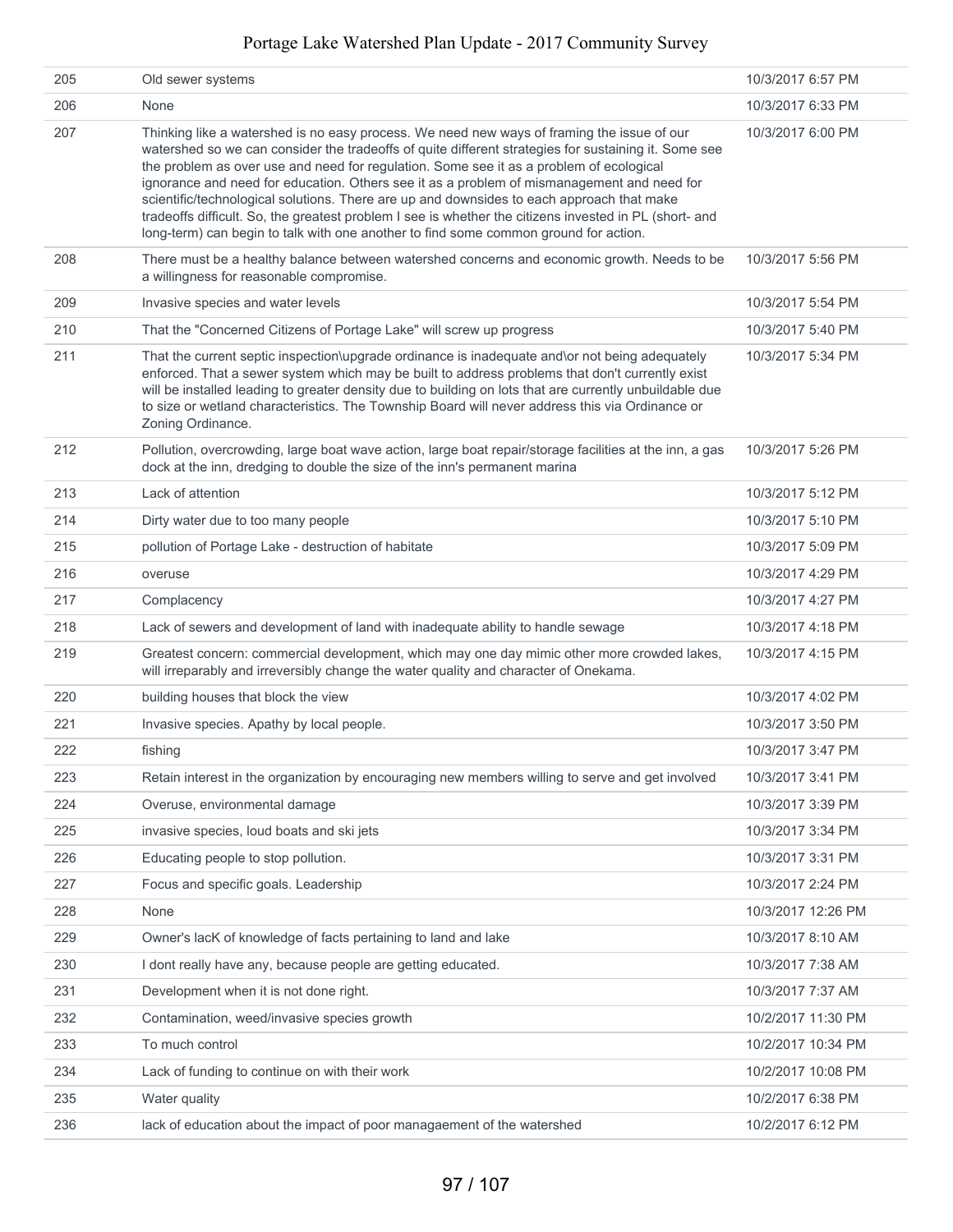| 237 | sewer system which will lead to more compacted building around lake (see current example in<br>west of Onekama village)                                                                                                                                                                                                                                                                       | 10/2/2017 4:11 PM |
|-----|-----------------------------------------------------------------------------------------------------------------------------------------------------------------------------------------------------------------------------------------------------------------------------------------------------------------------------------------------------------------------------------------------|-------------------|
| 238 | I'm for ways to update and improve the watershed but if this turns out to be an avenue for growth<br>to be the next Traverse City I'm against                                                                                                                                                                                                                                                 | 10/2/2017 3:05 PM |
| 239 | I'm concerned that the people of the Point will not want any change. They will not help the future of<br>the Inn which is a huge concern to me. I've been coming to Portage Lake since 1949, my parents<br>brought me as a child. They owned and operated the Inn. My father obtained the Historic status<br>Natural and in the state of Michigan. The Inn is a very big deal for our family. | 10/2/2017 2:16 PM |
| 240 | I don't believe we need another gas dock on the lake.                                                                                                                                                                                                                                                                                                                                         | 10/2/2017 1:52 PM |
| 241 | Motor boats and developments                                                                                                                                                                                                                                                                                                                                                                  | 10/2/2017 9:16 AM |
| 242 | Water quality                                                                                                                                                                                                                                                                                                                                                                                 | 10/2/2017 8:39 AM |
| 243 | Quality of life                                                                                                                                                                                                                                                                                                                                                                               | 10/2/2017 8:22 AM |
| 244 | To keep it in its most natural state.                                                                                                                                                                                                                                                                                                                                                         | 10/2/2017 8:22 AM |
| 245 | The powers that be, not being vigilant in keeping it as pristine as possible.                                                                                                                                                                                                                                                                                                                 | 10/2/2017 7:25 AM |
| 246 | Poertage Point Inn development will ruin it because the area is so hungry for money they will trade<br>away protecting the lake and this area in favor of allowing free rein to developer                                                                                                                                                                                                     | 10/2/2017 7:22 AM |
| 247 | Noise and fuel pollution                                                                                                                                                                                                                                                                                                                                                                      | 10/2/2017 7:17 AM |
| 248 | Invasive specie                                                                                                                                                                                                                                                                                                                                                                               | 10/2/2017 7:12 AM |
| 249 | Rising water                                                                                                                                                                                                                                                                                                                                                                                  | 10/2/2017 5:09 AM |
| 250 | The silt deposits on the East end of the lake                                                                                                                                                                                                                                                                                                                                                 | 10/1/2017 8:21 PM |
| 251 | Maintain control of what flows into Portage Lake                                                                                                                                                                                                                                                                                                                                              | 10/1/2017 1:11 PM |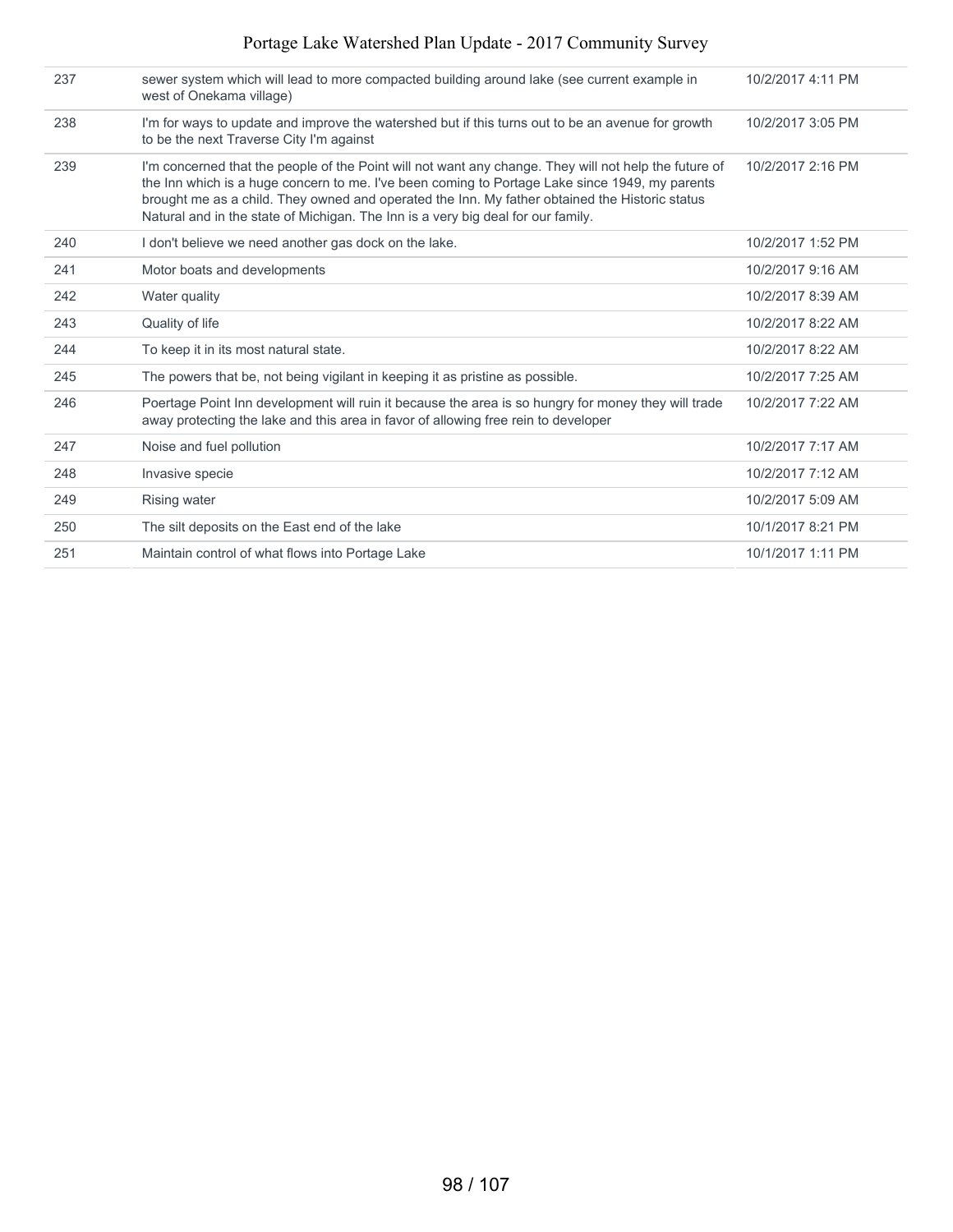# Q41 Is there anything else you would like us to consider in the update of the Portage Lake Watershed Forever Plan?

Answered: 120 Skipped: 275

| #  | <b>RESPONSES</b>                                                                                                                                                                                                                      | <b>DATE</b>         |
|----|---------------------------------------------------------------------------------------------------------------------------------------------------------------------------------------------------------------------------------------|---------------------|
| 1  | The Harbor Commission has secured continued access to Lake Michigan. They have proven to be<br>a leader in the overall enhancement of Portage Lake, as well as Onekama. Their input should be<br>included in all Watershed oversight. | 11/1/2017 3:03 PM   |
| 2  | Just please keep everyone informed. Good job so far.                                                                                                                                                                                  | 11/1/2017 2:26 PM   |
| 3  | Not at this time.                                                                                                                                                                                                                     | 11/1/2017 11:55 AM  |
| 4  | make sure no solution their septic to code                                                                                                                                                                                            | 11/1/2017 10:24 AM  |
| 5  | be unpolitical                                                                                                                                                                                                                        | 11/1/2017 9:46 AM   |
| 6  | stick to preserving the watershed not PPI. "MYOB"                                                                                                                                                                                     | 11/1/2017 9:33 AM   |
| 7  | Keep it open for the public to enjoy                                                                                                                                                                                                  | 10/31/2017 10:29 AM |
| 8  | continue to explore ordinances that would protect the lake                                                                                                                                                                            | 10/30/2017 9:51 PM  |
| 9  | No                                                                                                                                                                                                                                    | 10/30/2017 12:32 PM |
| 10 | I am willing to contribute my fair share of any extra taxation necessary to maintain the watershed,<br>but ONLY if business' foot an equitable portion and do THEIR part in maintaining the watershed!!!                              | 10/28/2017 3:07 PM  |
| 11 | have not seen the current plan                                                                                                                                                                                                        | 10/28/2017 12:07 PM |
| 12 | The mission developed out of the watershed plan should be solely focused on protecting the lake<br>for the long term.                                                                                                                 | 10/27/2017 9:44 PM  |
| 13 | That the property that obviously drains into Lake MI not be included in assessments.                                                                                                                                                  | 10/26/2017 6:42 PM  |
| 14 | Greater public control over environmental issues.                                                                                                                                                                                     | 10/25/2017 5:35 PM  |
| 15 | consider sewers                                                                                                                                                                                                                       | 10/25/2017 11:48 AM |
| 16 | Get a community sewer system going so we can ramp up projects like Portage Point Inn, new<br>business adventures, etc. w/out continuously trying to turn them into a made up bogey-man<br>wanting to pollute the water.               | 10/24/2017 9:30 AM  |
| 17 | Not at this time.                                                                                                                                                                                                                     | 10/24/2017 8:22 AM  |
| 18 | We love it                                                                                                                                                                                                                            | 10/23/2017 2:26 PM  |
| 19 | Why is there a street sign for Beachward Lane and it looks like someone's backyard or parking lot<br>instead of a road.                                                                                                               | 10/22/2017 8:43 PM  |
| 20 | no                                                                                                                                                                                                                                    | 10/22/2017 7:16 PM  |
| 21 | Thank you for your concern and diligence.                                                                                                                                                                                             | 10/21/2017 6:18 AM  |
| 22 | No.                                                                                                                                                                                                                                   | 10/20/2017 10:39 PM |
| 23 | <b>No</b>                                                                                                                                                                                                                             | 10/20/2017 6:34 PM  |
| 24 | Listen to your land owners and neighbors and treasure the lake as a natural resource not to be<br>sold off                                                                                                                            | 10/20/2017 3:52 PM  |
| 25 | wetlands                                                                                                                                                                                                                              | 10/20/2017 3:08 PM  |
| 26 | Hope there is some way to keep Portage Point in business! We need them!                                                                                                                                                               | 10/20/2017 12:48 PM |
| 27 | our future in keeping Portage Lake a place to vacation                                                                                                                                                                                | 10/20/2017 10:55 AM |
| 28 | Coordinate watershed protection with zoning and development.                                                                                                                                                                          | 10/20/2017 9:57 AM  |
| 29 | Make sure the sea wall & access to Lake Michigan are preserved.                                                                                                                                                                       | 10/20/2017 9:55 AM  |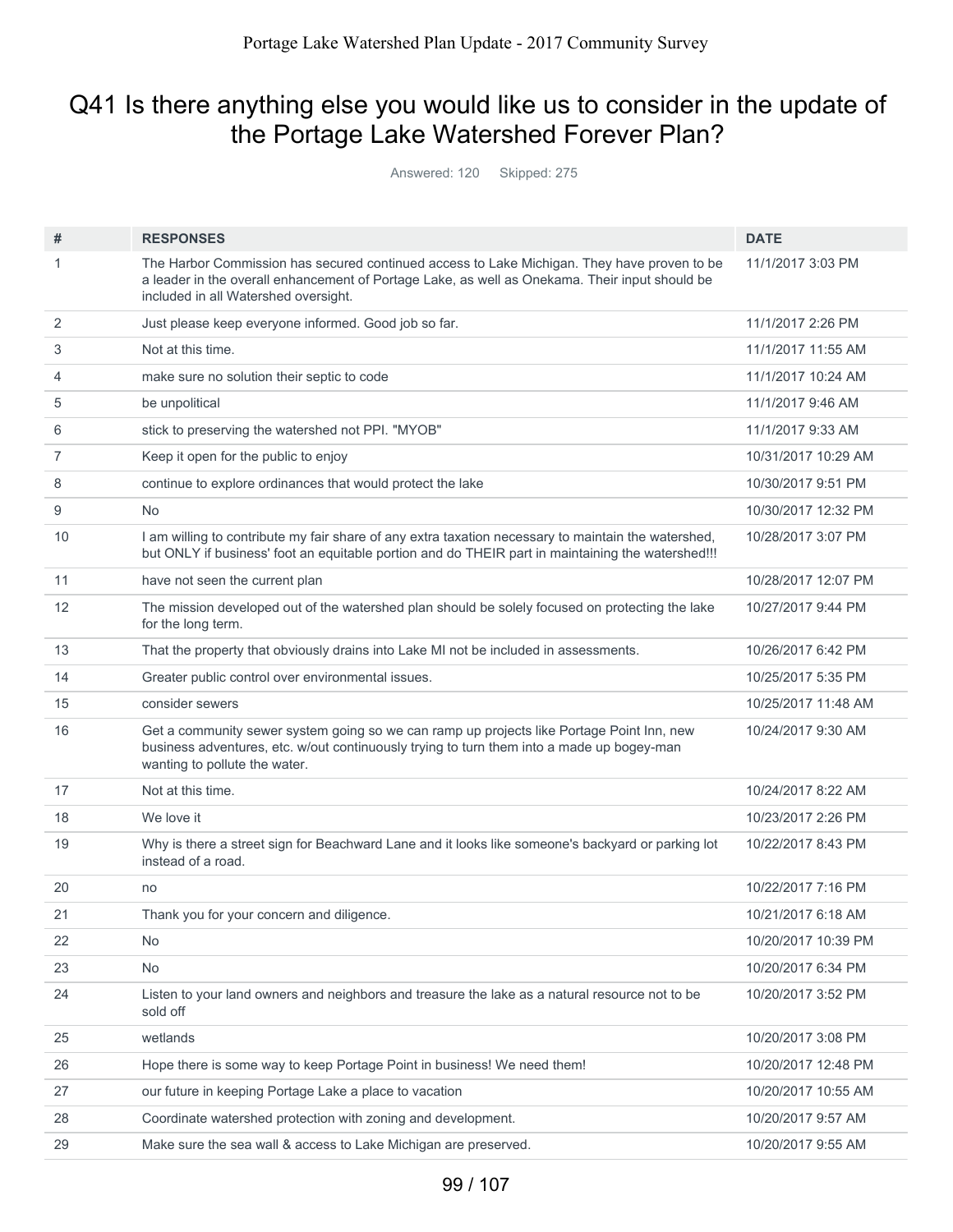| 30 | No.                                                                                                                                                                                                                                                                                                                                                                                                                                                                                                                                                                   | 10/20/2017 9:44 AM  |
|----|-----------------------------------------------------------------------------------------------------------------------------------------------------------------------------------------------------------------------------------------------------------------------------------------------------------------------------------------------------------------------------------------------------------------------------------------------------------------------------------------------------------------------------------------------------------------------|---------------------|
| 31 | Keep me informed!                                                                                                                                                                                                                                                                                                                                                                                                                                                                                                                                                     | 10/20/2017 9:42 AM  |
| 32 | N <sub>o</sub>                                                                                                                                                                                                                                                                                                                                                                                                                                                                                                                                                        | 10/20/2017 9:33 AM  |
| 33 | Keep up the great work!                                                                                                                                                                                                                                                                                                                                                                                                                                                                                                                                               | 10/19/2017 8:57 PM  |
| 34 | Use reliable information to base discussion and decision                                                                                                                                                                                                                                                                                                                                                                                                                                                                                                              | 10/19/2017 4:46 PM  |
| 35 | addressing the concerns stated above.                                                                                                                                                                                                                                                                                                                                                                                                                                                                                                                                 | 10/19/2017 8:38 AM  |
| 36 | no                                                                                                                                                                                                                                                                                                                                                                                                                                                                                                                                                                    | 10/18/2017 4:13 PM  |
| 37 | Always a need to address short term issues, but need to look long term - I want my children and<br>their grandchildren to enjoy it as much as I always have.                                                                                                                                                                                                                                                                                                                                                                                                          | 10/17/2017 4:26 PM  |
| 38 | State the facts. Keep the politics out of it. Case studies on what can go wrong and case studies on<br>positive impacts and examples. Provide solutions don't just state the problems.                                                                                                                                                                                                                                                                                                                                                                                | 10/17/2017 8:42 AM  |
| 39 | I would like more information on the Portage Lake watershed group. Once in a while i see the<br>water shed group articles, but who is this group made up of and what is there back round?                                                                                                                                                                                                                                                                                                                                                                             | 10/16/2017 5:07 PM  |
| 40 | Controlled development and strict enforcement of zoning and building codes.                                                                                                                                                                                                                                                                                                                                                                                                                                                                                           | 10/16/2017 10:26 AM |
| 41 | Rain gardens are important and I think it is important to have the Garden Club involved. Love the<br>addition to the Public Library. All groups seem to be aware of good practices which I am impressed<br>by their willingness to participate. Don't know what happened with the stream right in front of our<br>house which leads directly to Portage Lake. People who own behind us are not very conscious of<br>good water quality practices and where the stream enters Portage Lake. Would like more<br>monitoring of the stream that is even unnamed on a map! | 10/16/2017 9:20 AM  |
| 42 | private funding not putting it on the citizens that are already paying taxes, etc.                                                                                                                                                                                                                                                                                                                                                                                                                                                                                    | 10/15/2017 2:25 PM  |
| 43 | Slowing development!                                                                                                                                                                                                                                                                                                                                                                                                                                                                                                                                                  | 10/15/2017 7:29 AM  |
| 44 | Control of invasive species                                                                                                                                                                                                                                                                                                                                                                                                                                                                                                                                           | 10/14/2017 3:16 PM  |
| 45 | Increased public awareness                                                                                                                                                                                                                                                                                                                                                                                                                                                                                                                                            | 10/14/2017 8:35 AM  |
| 46 | Keeping Portage Lake beautiful and pristine.                                                                                                                                                                                                                                                                                                                                                                                                                                                                                                                          | 10/13/2017 8:03 PM  |
| 47 | No.                                                                                                                                                                                                                                                                                                                                                                                                                                                                                                                                                                   | 10/13/2017 7:54 PM  |
| 48 | Keep the beaches clean and update them with the numerous resources we have in the local area;<br>clean sand.                                                                                                                                                                                                                                                                                                                                                                                                                                                          | 10/13/2017 7:21 PM  |
| 49 | No.                                                                                                                                                                                                                                                                                                                                                                                                                                                                                                                                                                   | 10/13/2017 1:20 PM  |
| 50 | Would like to see the Watershed come out in support of the Portage Point Inn Improvement Plan                                                                                                                                                                                                                                                                                                                                                                                                                                                                         | 10/12/2017 1:23 PM  |
| 51 | no                                                                                                                                                                                                                                                                                                                                                                                                                                                                                                                                                                    | 10/12/2017 10:17 AM |
| 52 | minimize wake and destruction of shoreline by keeping motor boats and ski jets out past the drop<br>off rather than zipping by closely to swimmers                                                                                                                                                                                                                                                                                                                                                                                                                    | 10/12/2017 7:02 AM  |
| 53 | Look at benefits of extending a sanitary sewer to Portage Point Inn                                                                                                                                                                                                                                                                                                                                                                                                                                                                                                   | 10/11/2017 9:47 PM  |
| 54 | Thanks to Onekama Township for their protection of road ends and other access points.                                                                                                                                                                                                                                                                                                                                                                                                                                                                                 | 10/11/2017 8:29 PM  |
| 55 | N/A                                                                                                                                                                                                                                                                                                                                                                                                                                                                                                                                                                   | 10/11/2017 7:49 PM  |
| 56 | please make homeowners/farmers more aware of the damage they do to the environment.                                                                                                                                                                                                                                                                                                                                                                                                                                                                                   | 10/11/2017 3:55 PM  |
| 57 | Keep the community involved                                                                                                                                                                                                                                                                                                                                                                                                                                                                                                                                           | 10/11/2017 3:34 PM  |
| 58 | staying on top of the situation                                                                                                                                                                                                                                                                                                                                                                                                                                                                                                                                       | 10/11/2017 2:05 PM  |
| 59 | no sewers                                                                                                                                                                                                                                                                                                                                                                                                                                                                                                                                                             | 10/11/2017 11:04 AM |
| 60 | Artesian well quality.                                                                                                                                                                                                                                                                                                                                                                                                                                                                                                                                                | 10/11/2017 10:02 AM |
| 61 | no                                                                                                                                                                                                                                                                                                                                                                                                                                                                                                                                                                    | 10/11/2017 7:20 AM  |
| 62 | Please consider the economic advantages from those who access lake Michigan                                                                                                                                                                                                                                                                                                                                                                                                                                                                                           | 10/11/2017 6:16 AM  |
| 63 | Ordinances for fuel delivery                                                                                                                                                                                                                                                                                                                                                                                                                                                                                                                                          | 10/10/2017 12:44 PM |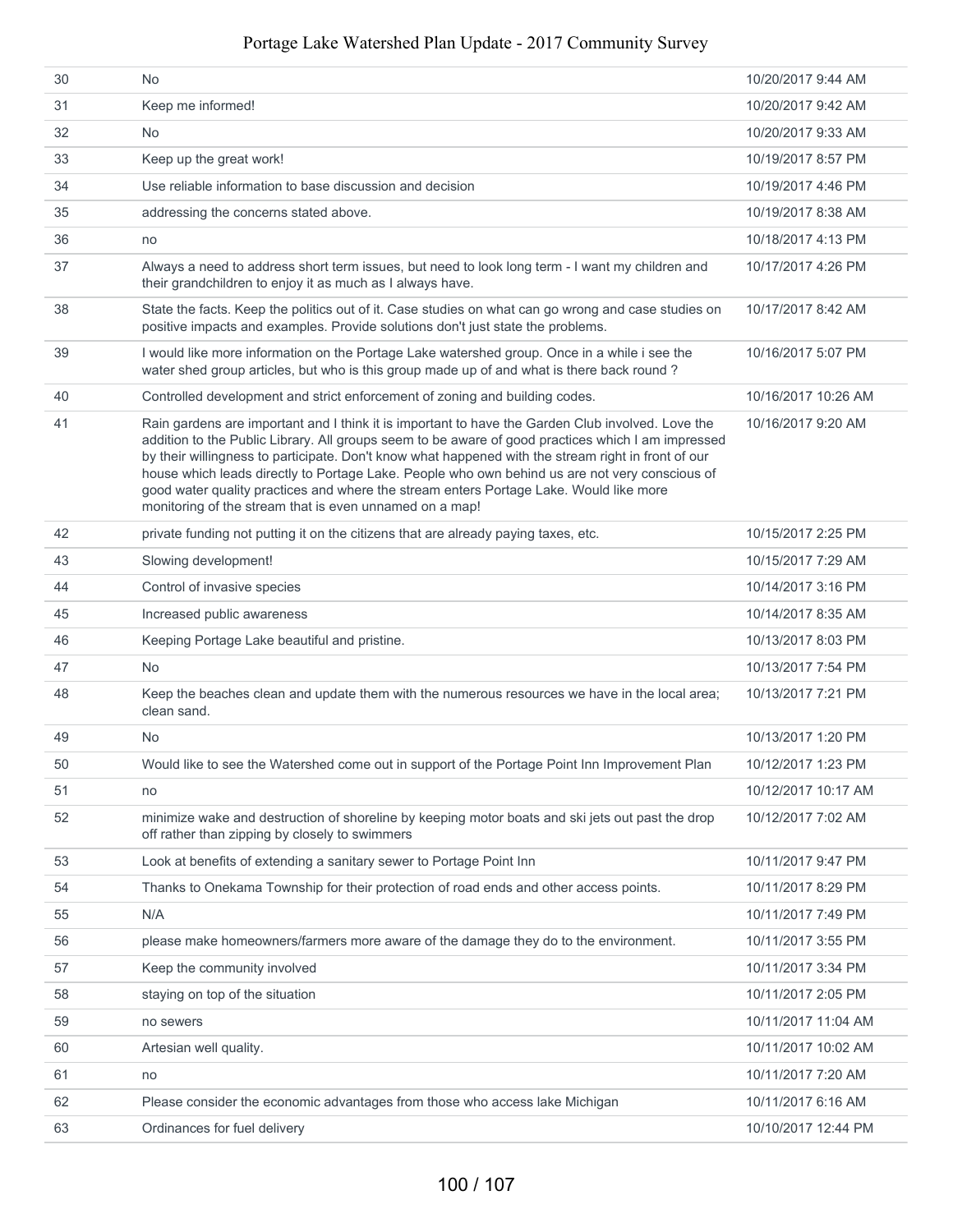| 64 | Live on Lake Michigan. Don't like how invasive the sea grass has become. Beautiful beaches are<br>gone because the grass encroaches immediately. It holds the sand, but it has become the<br>problem!                                                                                                                                                                                                                                                                                                                                                                                                                                                                                                                                                                                                 | 10/10/2017 11:36 AM |
|----|-------------------------------------------------------------------------------------------------------------------------------------------------------------------------------------------------------------------------------------------------------------------------------------------------------------------------------------------------------------------------------------------------------------------------------------------------------------------------------------------------------------------------------------------------------------------------------------------------------------------------------------------------------------------------------------------------------------------------------------------------------------------------------------------------------|---------------------|
| 65 | Nothing at this time.                                                                                                                                                                                                                                                                                                                                                                                                                                                                                                                                                                                                                                                                                                                                                                                 | 10/9/2017 6:27 AM   |
| 66 | Keep up the good work!                                                                                                                                                                                                                                                                                                                                                                                                                                                                                                                                                                                                                                                                                                                                                                                | 10/8/2017 4:55 PM   |
| 67 | Nutrient control in runoff waters                                                                                                                                                                                                                                                                                                                                                                                                                                                                                                                                                                                                                                                                                                                                                                     | 10/7/2017 10:41 AM  |
| 68 | More education and learning by example by hosting programs and what howeowners can do to<br>make our lake healthy.                                                                                                                                                                                                                                                                                                                                                                                                                                                                                                                                                                                                                                                                                    | 10/7/2017 9:06 AM   |
| 69 | You are doing wonderful job                                                                                                                                                                                                                                                                                                                                                                                                                                                                                                                                                                                                                                                                                                                                                                           | 10/6/2017 2:40 PM   |
| 70 | Is there a way to stop people from building so close to the water. The strip of land between<br>Portage Lake and M-22 is too narrow to have that many houses and retaining walls.                                                                                                                                                                                                                                                                                                                                                                                                                                                                                                                                                                                                                     | 10/6/2017 10:19 AM  |
| 71 | endowment funds for property/easement acquisition                                                                                                                                                                                                                                                                                                                                                                                                                                                                                                                                                                                                                                                                                                                                                     | 10/5/2017 4:51 PM   |
| 72 | supporting economic development with reasonable restrictions                                                                                                                                                                                                                                                                                                                                                                                                                                                                                                                                                                                                                                                                                                                                          | 10/5/2017 1:19 PM   |
| 73 | No. Just be supportive of the sewer plan.                                                                                                                                                                                                                                                                                                                                                                                                                                                                                                                                                                                                                                                                                                                                                             | 10/5/2017 9:45 AM   |
| 74 | I only visit each summer, but Portage Lake is one of the most beautiful lakes I have ever seen or<br>'played' in. It is a precious and wonderful resource. Thank you to the PLWF for your hard work. It is<br>appreciated. I know that it would be hard to administer, but I think an education/outreach<br>programme would be greator a kids volunteering group. I know that when I cleaned up beaches<br>and litter along trails as a Girl Scout and Park Aid when I was young, it gave me a lifelong sense of<br>the importance of looking after mother nature. We need to train the young to carry on the good<br>work that you are doing. However, I do know that there are bigger priorities and only so much<br>time. This would be a nice to dothere are lots of other need to do activities. | 10/5/2017 9:25 AM   |
| 75 | <b>No</b>                                                                                                                                                                                                                                                                                                                                                                                                                                                                                                                                                                                                                                                                                                                                                                                             | 10/4/2017 10:18 PM  |
| 76 | Community growth that is healthy and sustainable, ecologically.                                                                                                                                                                                                                                                                                                                                                                                                                                                                                                                                                                                                                                                                                                                                       | 10/4/2017 7:59 PM   |
| 77 | no                                                                                                                                                                                                                                                                                                                                                                                                                                                                                                                                                                                                                                                                                                                                                                                                    | 10/4/2017 3:56 PM   |
| 78 | Encouraging and engaging community, particularly waterfront owners                                                                                                                                                                                                                                                                                                                                                                                                                                                                                                                                                                                                                                                                                                                                    | 10/4/2017 3:27 PM   |
| 79 | Enhanced access is one of the goals. Why is there not a cost to launch as most other lakes<br>require? Funds could be used by the village and township to make improvements                                                                                                                                                                                                                                                                                                                                                                                                                                                                                                                                                                                                                           | 10/4/2017 2:09 PM   |
| 80 | I think a sewer system should be a priority.                                                                                                                                                                                                                                                                                                                                                                                                                                                                                                                                                                                                                                                                                                                                                          | 10/4/2017 1:43 PM   |
| 81 | More access points for light use- swimming, non-motorized boats                                                                                                                                                                                                                                                                                                                                                                                                                                                                                                                                                                                                                                                                                                                                       | 10/4/2017 1:10 PM   |
| 82 | More Communication, perhaps a website                                                                                                                                                                                                                                                                                                                                                                                                                                                                                                                                                                                                                                                                                                                                                                 | 10/4/2017 12:57 PM  |
| 83 | That economic viability of businesses on the lake be considered in drafting the plan                                                                                                                                                                                                                                                                                                                                                                                                                                                                                                                                                                                                                                                                                                                  | 10/4/2017 11:49 AM  |
| 84 | Stay vigilant                                                                                                                                                                                                                                                                                                                                                                                                                                                                                                                                                                                                                                                                                                                                                                                         | 10/4/2017 11:39 AM  |
| 85 | Please keep up the good work                                                                                                                                                                                                                                                                                                                                                                                                                                                                                                                                                                                                                                                                                                                                                                          | 10/4/2017 11:37 AM  |
| 86 | No                                                                                                                                                                                                                                                                                                                                                                                                                                                                                                                                                                                                                                                                                                                                                                                                    | 10/4/2017 11:10 AM  |
| 87 | development guidelines for consideration by the public and government agencies to act on if<br>appropriate Septic permitting                                                                                                                                                                                                                                                                                                                                                                                                                                                                                                                                                                                                                                                                          | 10/4/2017 6:55 AM   |
| 88 | No                                                                                                                                                                                                                                                                                                                                                                                                                                                                                                                                                                                                                                                                                                                                                                                                    | 10/4/2017 5:46 AM   |
| 89 | No                                                                                                                                                                                                                                                                                                                                                                                                                                                                                                                                                                                                                                                                                                                                                                                                    | 10/3/2017 10:28 PM  |
| 90 | Please don't sacrifice our community for the demands of the Inn. I feel that the economic value of<br>the homeowners and cottagers is belng ignored and that the assumption is that the Inn is the only<br>important economic engine. They seem to get anything they ask for and there is no compromise. I<br>object most to the fuel dock and the size of the proposed boat barn. The environmental impact and<br>increased boat and industrial ramifications cannot be denied. How can you say you are looking out<br>for our watershed and stand up at a community meeting and rubber stamp these potentially<br>disastrous and damaging proposals? I supported you financially until that moment but have not<br>donated since.                                                                   | 10/3/2017 9:49 PM   |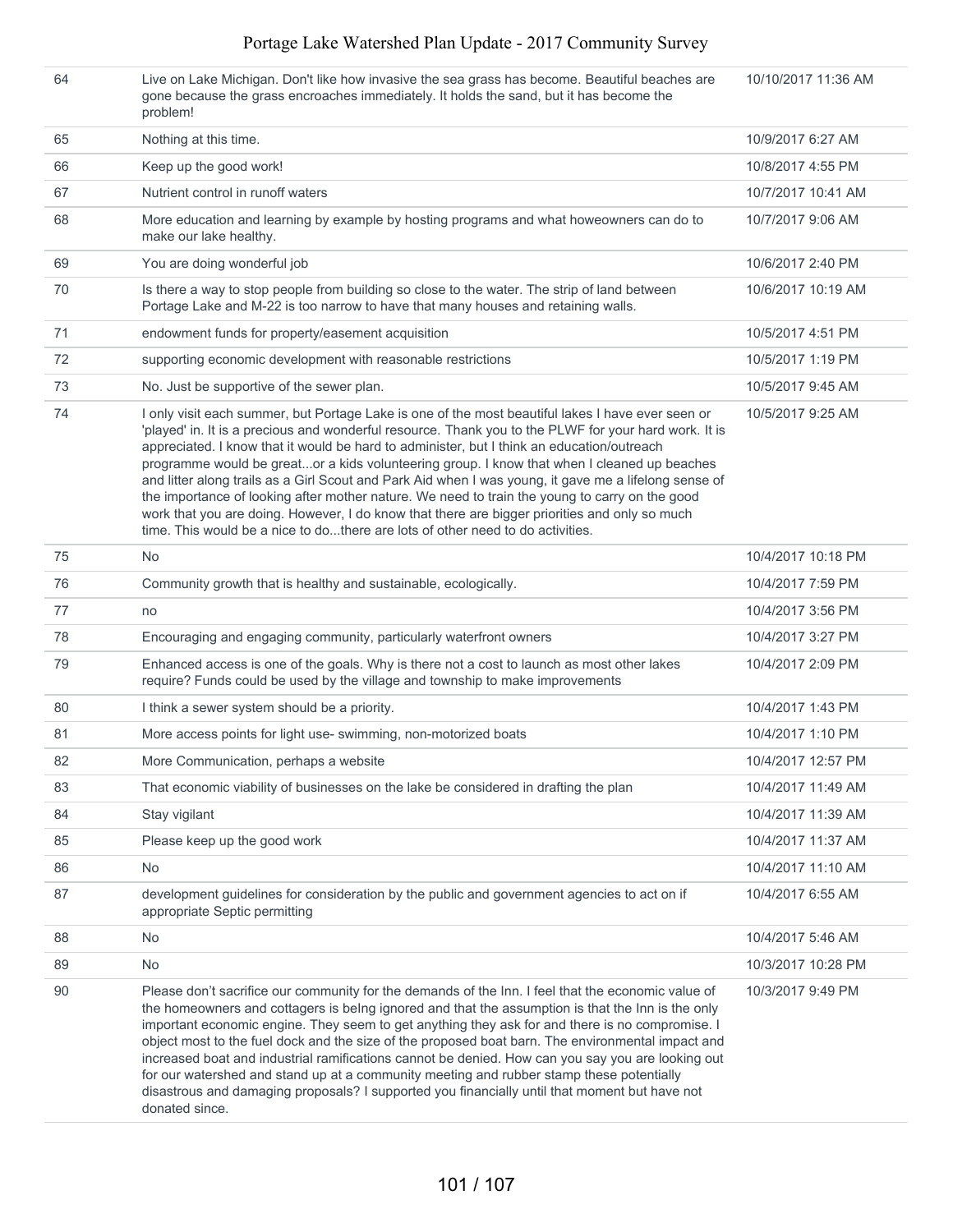| 91  | Lots of these questions were asking for information that are better answered by scientists - not by<br>opinions of uninformed public.                                                                                                                                                                                                                                                                                                                                     | 10/3/2017 9:30 PM  |
|-----|---------------------------------------------------------------------------------------------------------------------------------------------------------------------------------------------------------------------------------------------------------------------------------------------------------------------------------------------------------------------------------------------------------------------------------------------------------------------------|--------------------|
| 92  | Regularly publishing water quality testing results                                                                                                                                                                                                                                                                                                                                                                                                                        | 10/3/2017 9:21 PM  |
| 93  | Control construction so close to the waters edge                                                                                                                                                                                                                                                                                                                                                                                                                          | 10/3/2017 9:02 PM  |
| 94  | Treating invasive species that grow along the creeks that feed into the lake, spreading their seeds,<br>in addition to treating those on the shorelines.                                                                                                                                                                                                                                                                                                                  | 10/3/2017 6:57 PM  |
| 95  | Dan Egan's Life and Death of the Great Lakes would make a good read for students in the<br>Onekama HS, maybe Manistee as well. After a good read of Egan and Aldo Leopold's Sand<br>County Almanac + other stuff about PL, arrange some student led community forums at different<br>times in the year to help us begin to think more deeply about the the PLW and what "forever"<br>might mean given current ways of land use and our deteriorating political landscape. | 10/3/2017 6:00 PM  |
| 96  | What is the reason, exactly, why I can no longer have a dock on a road end? It was okay for 90<br>years!!                                                                                                                                                                                                                                                                                                                                                                 | 10/3/2017 5:40 PM  |
| 97  | More rigorous testing                                                                                                                                                                                                                                                                                                                                                                                                                                                     | 10/3/2017 5:34 PM  |
| 98  | Be careful about supporting development. If Portage Lake becomes too crowded, you will have<br>participated in ruining the recreation for all!                                                                                                                                                                                                                                                                                                                            | 10/3/2017 5:26 PM  |
| 99  | Old septic is bad. New sewers are good.                                                                                                                                                                                                                                                                                                                                                                                                                                   | 10/3/2017 5:12 PM  |
| 100 | overuse and helping people know how to protect the water                                                                                                                                                                                                                                                                                                                                                                                                                  | 10/3/2017 4:29 PM  |
| 101 | Assuring that open dialogue exists that encourages respectful exchange of differing points of view.                                                                                                                                                                                                                                                                                                                                                                       | 10/3/2017 4:27 PM  |
| 102 | Sewer system for Portage Lake and eliminate the use of fertilizers around the lake                                                                                                                                                                                                                                                                                                                                                                                        | 10/3/2017 4:18 PM  |
| 103 | The more news the better! I would love comparisons of our lake to other lakes, to further<br>understand the challenges that other lakes face.                                                                                                                                                                                                                                                                                                                             | 10/3/2017 4:15 PM  |
| 104 | <b>No</b>                                                                                                                                                                                                                                                                                                                                                                                                                                                                 | 10/3/2017 4:02 PM  |
| 105 | PLWF should concern itself with watershed of the lake and not try to take on all environmental<br>issues.                                                                                                                                                                                                                                                                                                                                                                 | 10/3/2017 3:50 PM  |
| 106 | No.                                                                                                                                                                                                                                                                                                                                                                                                                                                                       | 10/3/2017 3:41 PM  |
| 107 | to protect swimmers would like buoys to be permitted a specific distance out from the shore to<br>prevent boats/ski jets from zooming by creating wake that destroys vegetations and endangers<br>swimmers                                                                                                                                                                                                                                                                | 10/3/2017 3:34 PM  |
| 108 | Really need to implement the proposed sewer system and eliminate all septic systems                                                                                                                                                                                                                                                                                                                                                                                       | 10/3/2017 3:32 PM  |
| 109 | A extensive list of emails and phone numbers of our residents. So we can get information to them<br>on a timely basis.                                                                                                                                                                                                                                                                                                                                                    | 10/3/2017 2:24 PM  |
| 110 | Support of the State of Michigans Clean Marina program                                                                                                                                                                                                                                                                                                                                                                                                                    | 10/3/2017 7:38 AM  |
| 111 | People who use the lake not just look and control. The fun it provides.                                                                                                                                                                                                                                                                                                                                                                                                   | 10/2/2017 10:34 PM |
| 112 | Not at the moment                                                                                                                                                                                                                                                                                                                                                                                                                                                         | 10/2/2017 10:08 PM |
| 113 | Determine residual oil and gasoline levels in portage lake at the new gas station construction<br>location before it goes into service, then annual checks thereafter.                                                                                                                                                                                                                                                                                                    | 10/2/2017 4:11 PM  |
| 114 | I would like to keep being informed about the Portage Lake Watershed Forever Plan on a yearly<br>basis. The information is very valuable                                                                                                                                                                                                                                                                                                                                  | 10/2/2017 2:16 PM  |
| 115 | Invasives                                                                                                                                                                                                                                                                                                                                                                                                                                                                 | 10/2/2017 9:16 AM  |
| 116 | <b>No</b>                                                                                                                                                                                                                                                                                                                                                                                                                                                                 | 10/2/2017 8:22 AM  |
| 117 | Not at this time.                                                                                                                                                                                                                                                                                                                                                                                                                                                         | 10/2/2017 8:22 AM  |
| 118 | Portage Point Inn development The ability of the Township and Planning Commission to function<br>effectively as stewards seasonal residents--who love the lake and the area, but can't vote, but still<br>gotta pay                                                                                                                                                                                                                                                       | 10/2/2017 7:22 AM  |
| 119 | Stop the construction of sea walls Do not disturb fisheries that have existed since Portage Lake<br>established itself at the level it is today                                                                                                                                                                                                                                                                                                                           | 10/1/2017 8:21 PM  |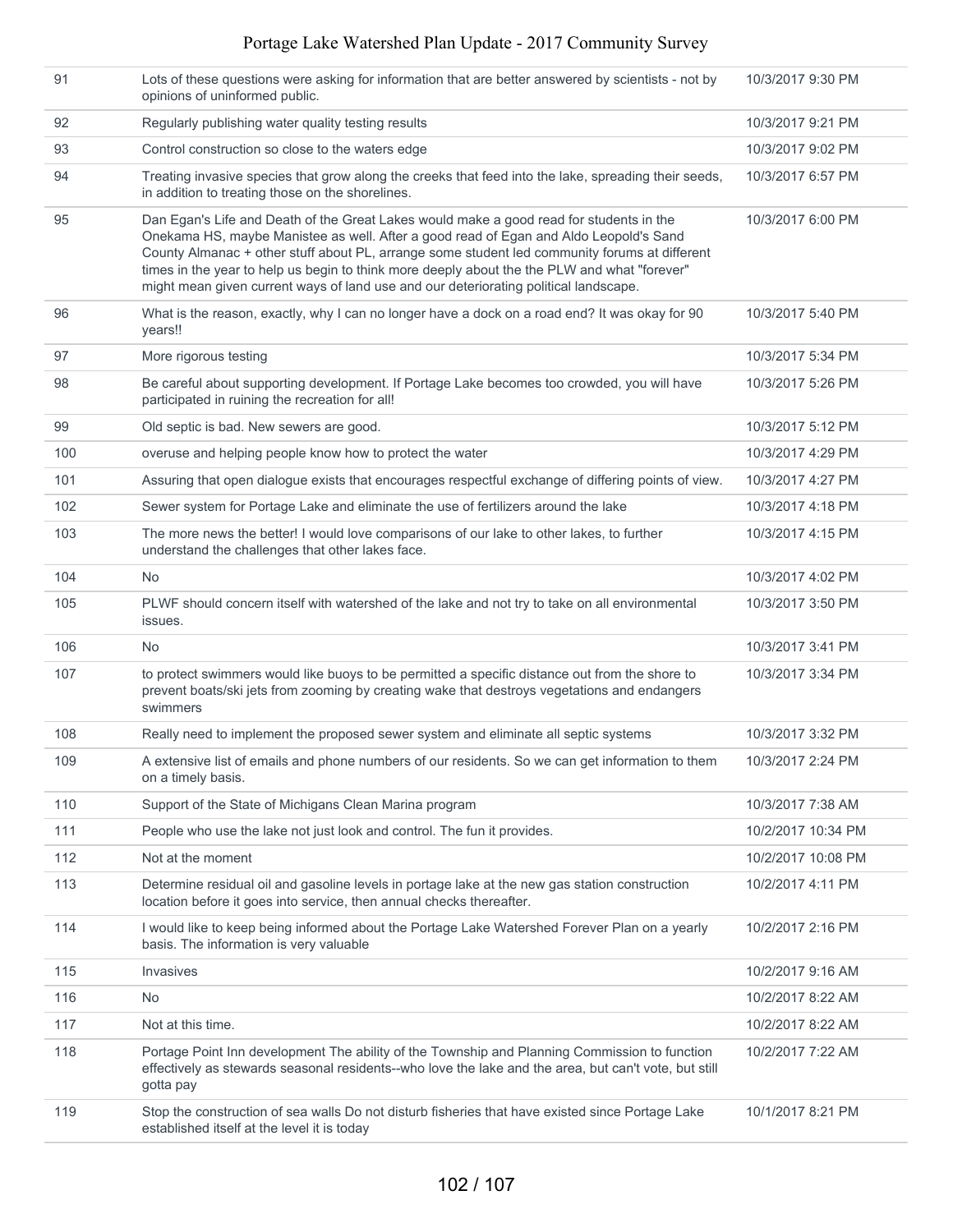| 120 | <b>NO</b> | <b>PM</b><br>1/2017<br>0/1<br>◡ |
|-----|-----------|---------------------------------|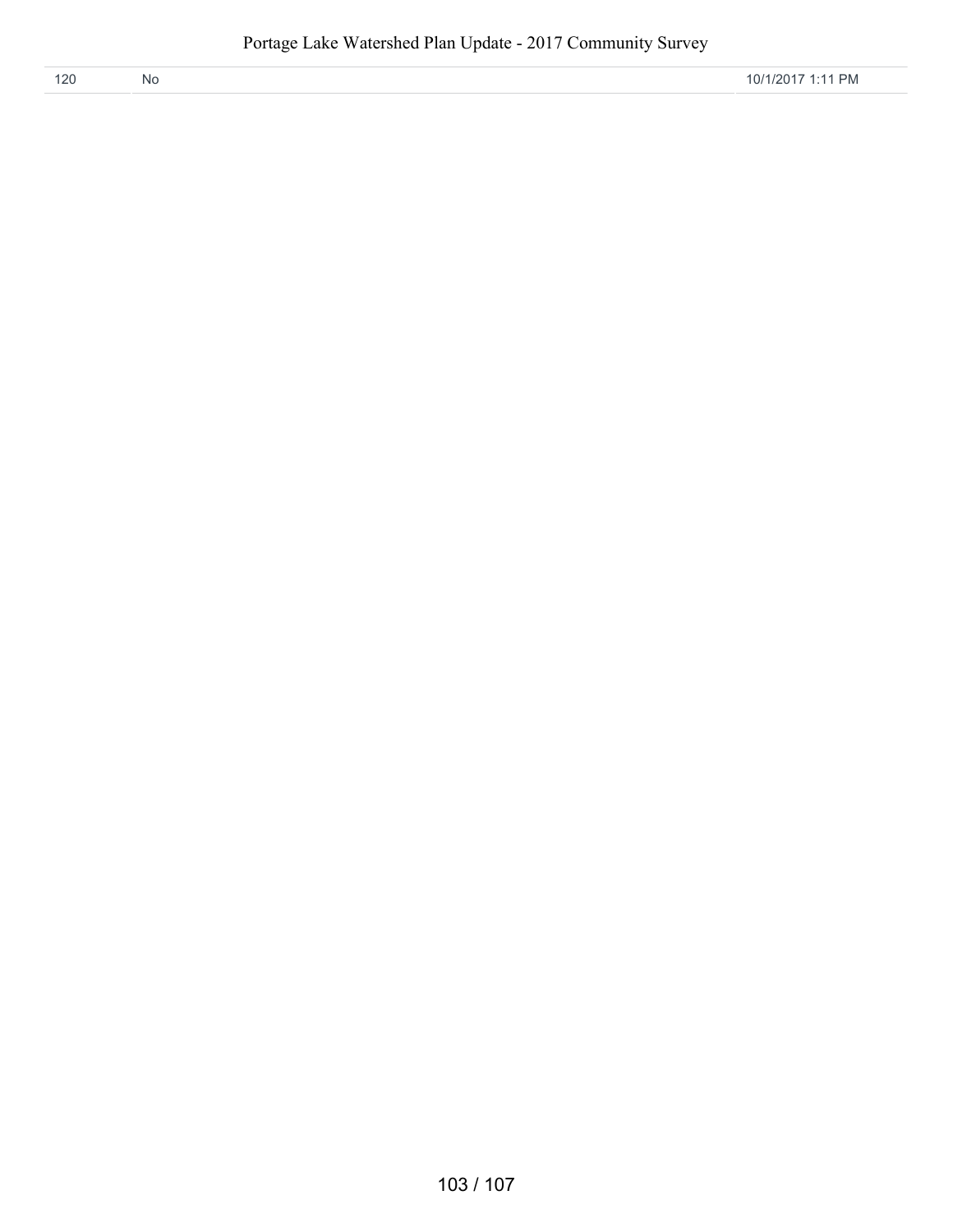# Q42 Please check ALL of the following that apply to you:



| <b>ANSWER CHOICES</b>                      | <b>RESPONSES</b> |     |
|--------------------------------------------|------------------|-----|
| Own property in the Portage Lake watershed | 64.47%           | 205 |
| Renter                                     | 6.92%            | 22  |
| Full-time resident                         | 28.93%           | 92  |
| Seasonal resident                          | 34.28%           | 109 |
| Visitor                                    | 23.27%           | 74  |
| Annual visitor to camp or resort           | 13.52%           | 43  |
| Camp or resort owner                       | 1.89%            | 6   |
| Public official/government employee        | 5.03%            | 16  |
| <b>Business owner</b>                      | 4.72%            | 15  |
| Member of Portage Lake Watershed Forever   | 21.07%           | 67  |
| <b>Total Respondents: 318</b>              |                  |     |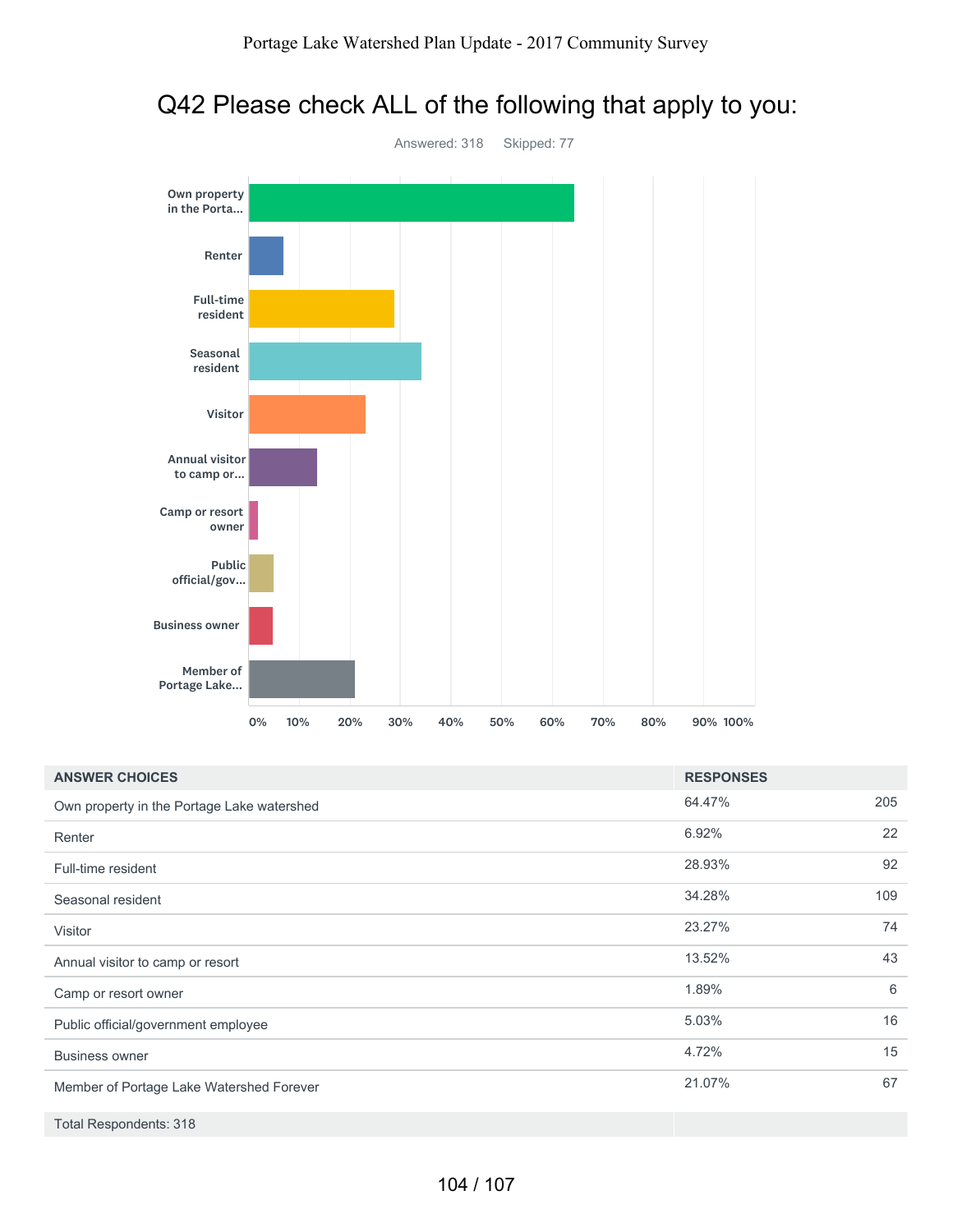

# Q43 What is your gender?

| <b>ANSWER CHOICES</b> | <b>RESPONSES</b> |     |
|-----------------------|------------------|-----|
| Male                  | 49.22%           | 157 |
| Female                | 47.65%           | 152 |
| Decline to answer     | 3.13%            | 10  |
| <b>TOTAL</b>          |                  | 319 |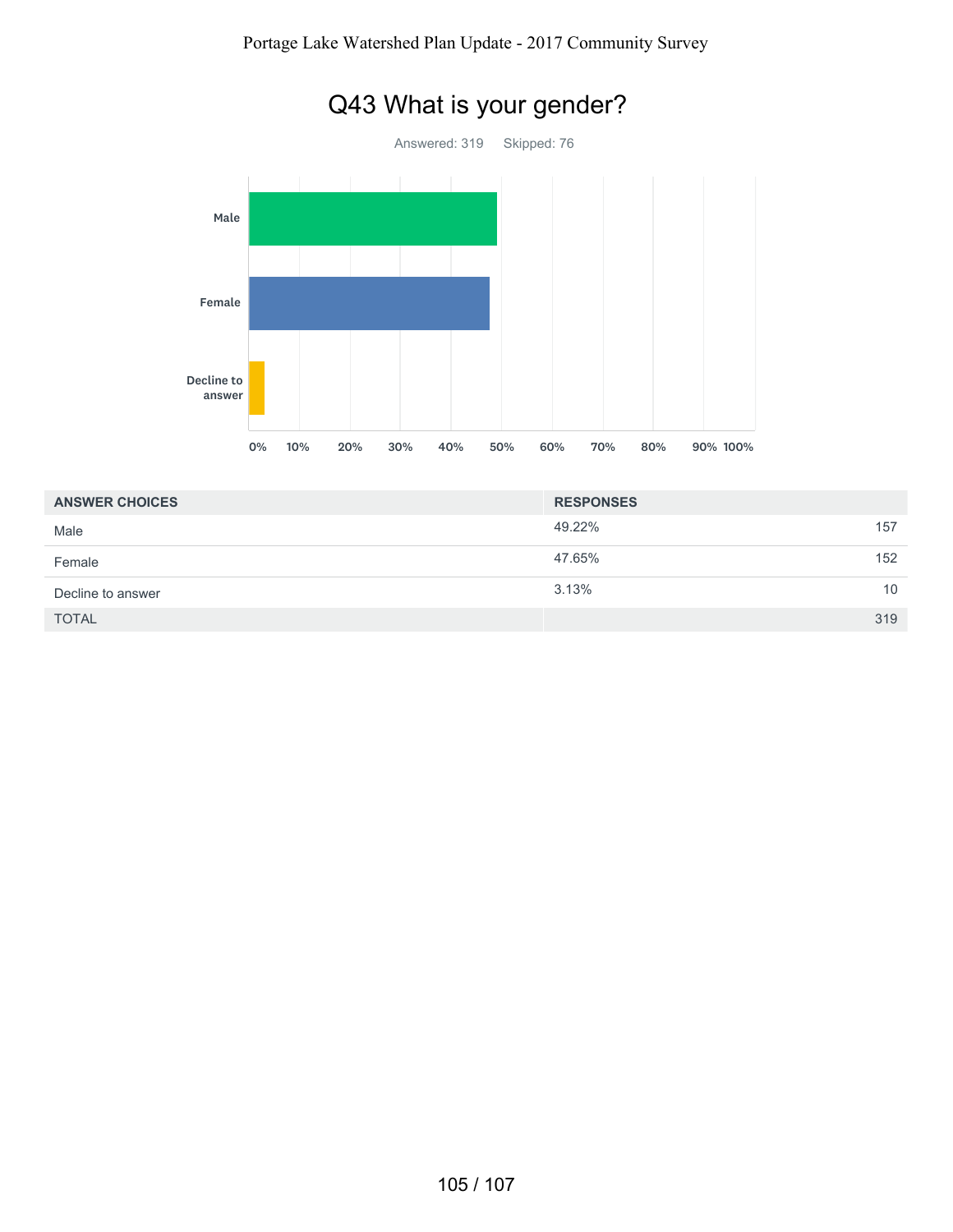

| <b>ANSWER CHOICES</b> | <b>RESPONSES</b> |                |
|-----------------------|------------------|----------------|
| Under 18              | 1.26%            | $\overline{4}$ |
| 18-24                 | 1.58%            | 5              |
| 25-44                 | 13.25%           | 42             |
| 45-64                 | 46.06%           | 146            |
| $65+$                 | 37.85%<br>120    |                |
| <b>TOTAL</b>          | 317              |                |